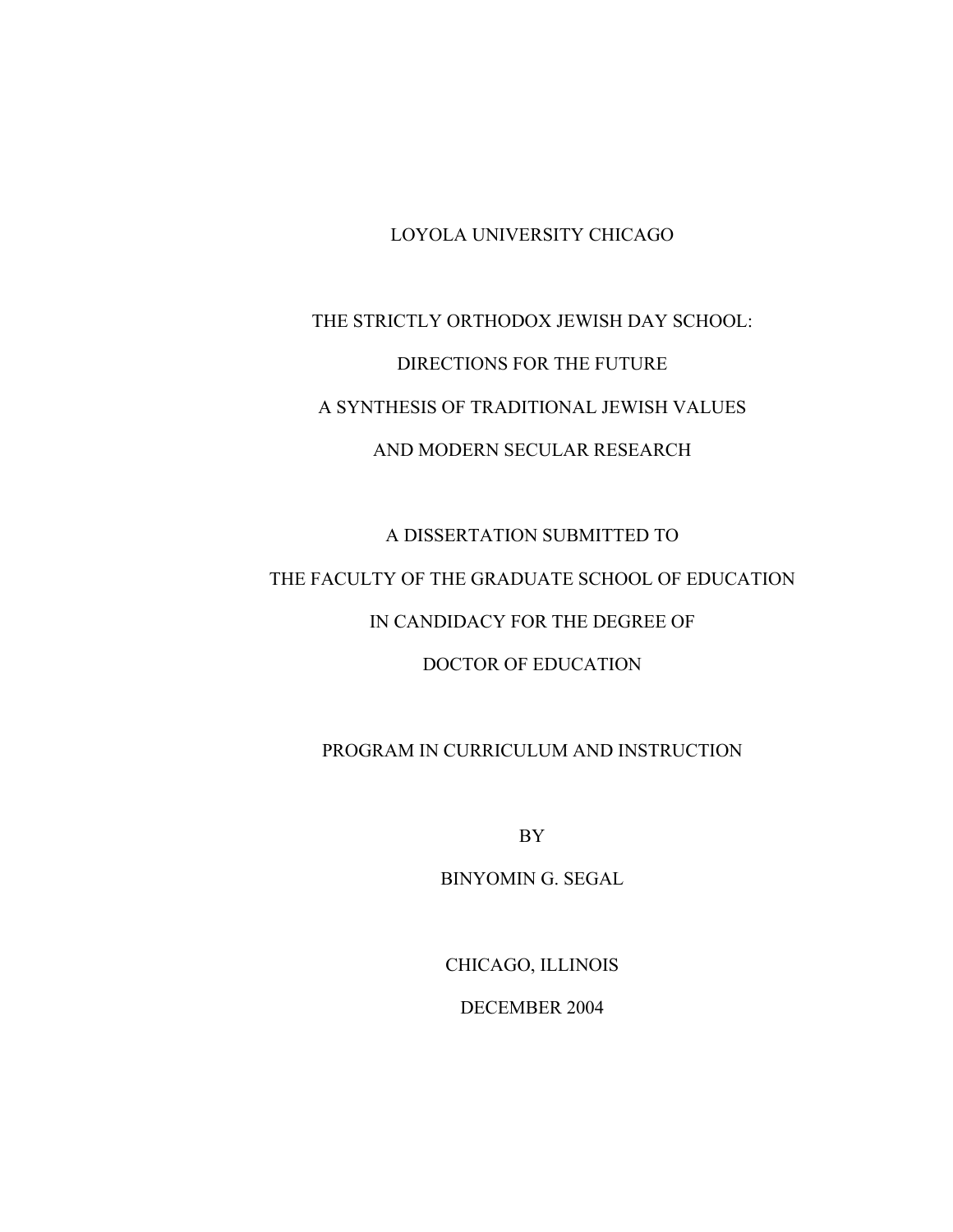Copyright by Binyomin G. Segal, 2004

All rights reserved.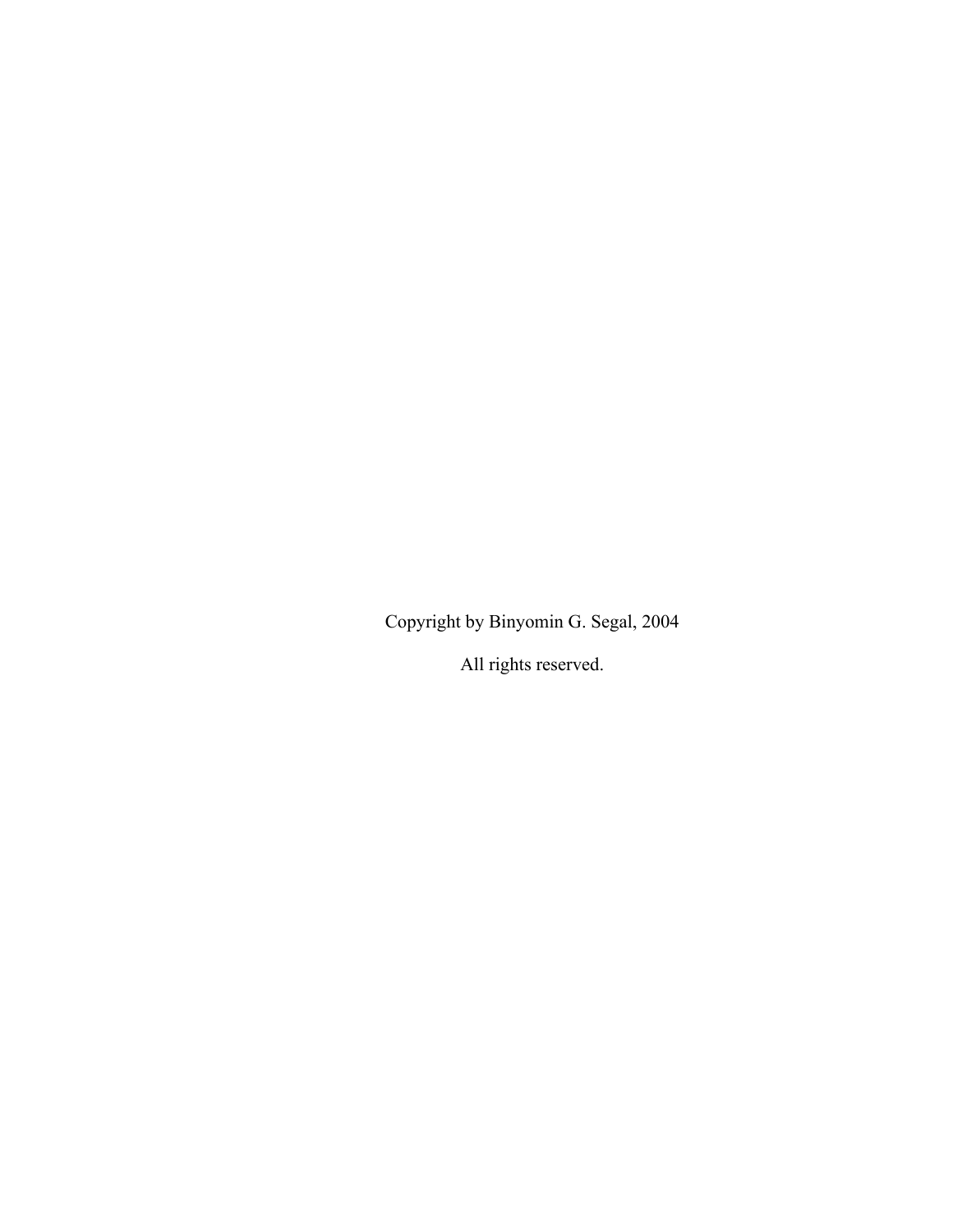#### ACKNOWLEDGMENTS

If it is true that "it takes a community to raise a child," it is clear that a dissertation is very much a child. It takes a community to write a dissertation. This dissertation in particular required, and received, the aid of numerous overlapping communities.

First, of course, is the community created by Loyola's School of Education. The community's ability to create warmth and support was aided by the beautiful space that was Mallinkrodt Campus. But the space was not the crucial component of this community. The community is made up of students, staff, and faculty working together in pursuit of educational excellence. My fellow students have participated in many discussions that challenged me and helped me to more carefully consider my positions. Through DissCo they have helped insure that I complete this dissertation. The staff, especially the education librarian Cecile Maciulis and the interlibrary loan librarians, Ursula Scholz and Jennifer Stegen, made the research in this dissertation, and all my research, as successful and enjoyable as possible. The professors in the School of Education are, without exception, a crucial component in the learning of the community, but also a crucial component in the existence of community. They are model educators in that they care for the whole student. I am tempted to list here all the professors with whom I have had any contact, it has all been positive. I will instead mention the two on my dissertation committee, as proxies for the rest. Dr. Berlin was among the first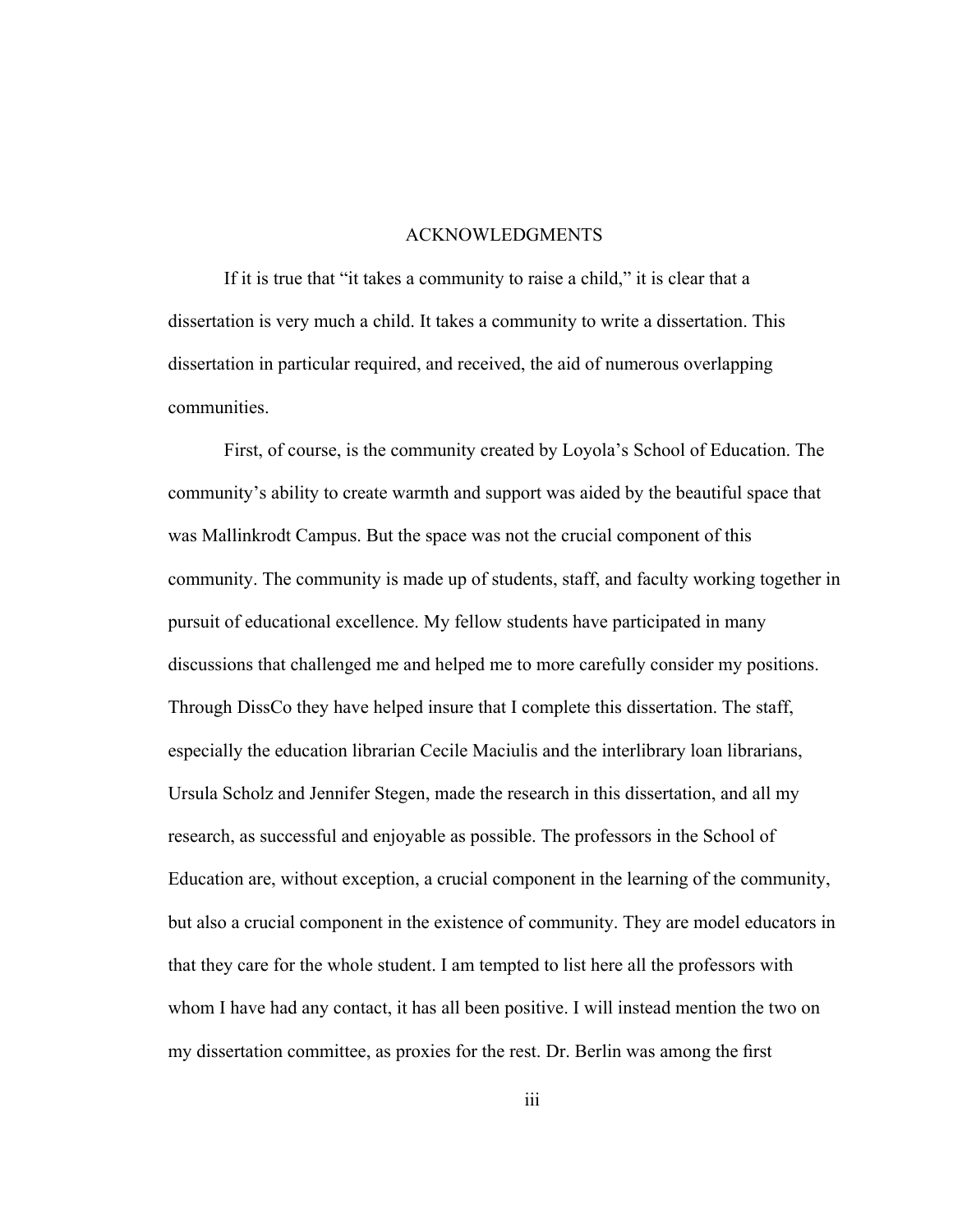professors I was exposed to at Loyola. For him, I wrote my first curriculum, one I am still using today. In that curriculum I already was thinking about the interaction between affective growth and cognitive growth. He has encouraged my thinking and exploring. Dr. Schiller forced me to confront my own concept of moral education and present it to others around me. She is living proof that a math teacher can indeed be a moral educator.

Over my life, many individuals have been a part of my life, and have made meaningful contributions to the person I was to become. The Providence Hebrew Day School provided a strong background in the academic skills, Jewish and secular, I would need throughout my life. In particular I should mention Mrs. Roberta Segal who acted as a living model for the integration of care and academic rigor. Mrs. Cynthia Wrubel, for whom I have searched, in vain, for many years, was perhaps the most rigorous teacher I ever experienced. The single paragraphs that I wrote for her each week, and the feedback she gave, developed in me any skill I may have with the English language. I am forever in her debt.

In my high school years at the Talmudical Institute of Upstate New York, I was fortunate to form a relationship with Rabbi Moshe Kamin. He is one of many great educators who have left education because the school environment produces frustration among those who care.

My rebbe, my teacher and role-model, is Rav Yerachmiel Chasid. Getting to know him, was my opportunity to interact with a truly holy man. It is to his credit that through all the years that have passed since I sat in his classroom, the moral lessons he taught me are still like fire before my eyes. This was a teacher who inspired moral greatness in his students because his words were totally congruous with his being. I am

iv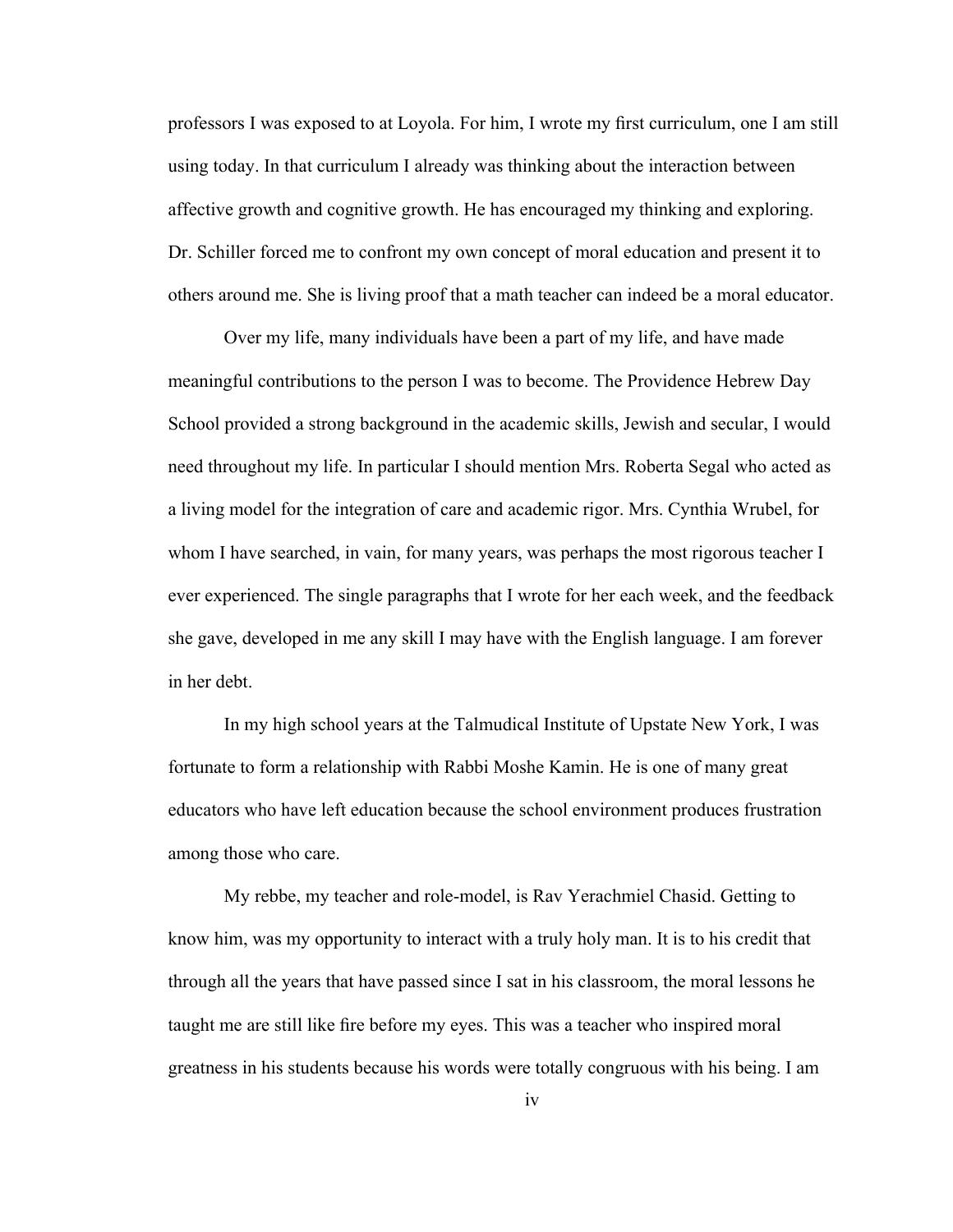ever grateful to the yeshiva, and to the Roshei Yeshiva, Rabbi Moshe Meiselman and Rabbi Daniel Lehrfield, for providing the opportunity to grow and learn from a man like Rav Chasid.

After I was married, I was given the opportunity to return full time to the bais medrash for a number of years. Rav Michel Twerski, and the entire community in Milwaukee, provided a warm and nurturing environment for my transition from student to teacher. Rav Dovid Siegel is one of the most brilliant scholars I know. It was a privilege to learn with him for two years. Attempting to hold onto his coattails was one of the most mind stretching experiences of my life.

The Chicago Jewish community is my home. And while I am not a native to this city, the community has always made me feel welcome. This is especially true in the halls of Ida Crown Jewish Academy (ICJA). The students, faculty, administration, and staff of ICJA make a particularly warm and caring community. My students here have been my laboratory for many of the ideas I have learned at Loyola, or considered for this work. Their eagerness to grow has been much of my motivation for this work. My fellow faculty have been encouraging and supportive of all my endeavors. Many of them know that I would long ago have left teaching if it were not for their support at a crucial time. The administration, and especially Rabbi Leonard Matanky Ph.D., have helped me to be the teacher I am. It was his encouragement that motivated me to attend Loyola in the first place. And it was the school's financial support that enabled that motivation to be actualized.

Even before I moved to Chicago, I had meaningful ties with the National Conference of Synagogue Youth (NCSY). But since my arrival in Chicago almost twenty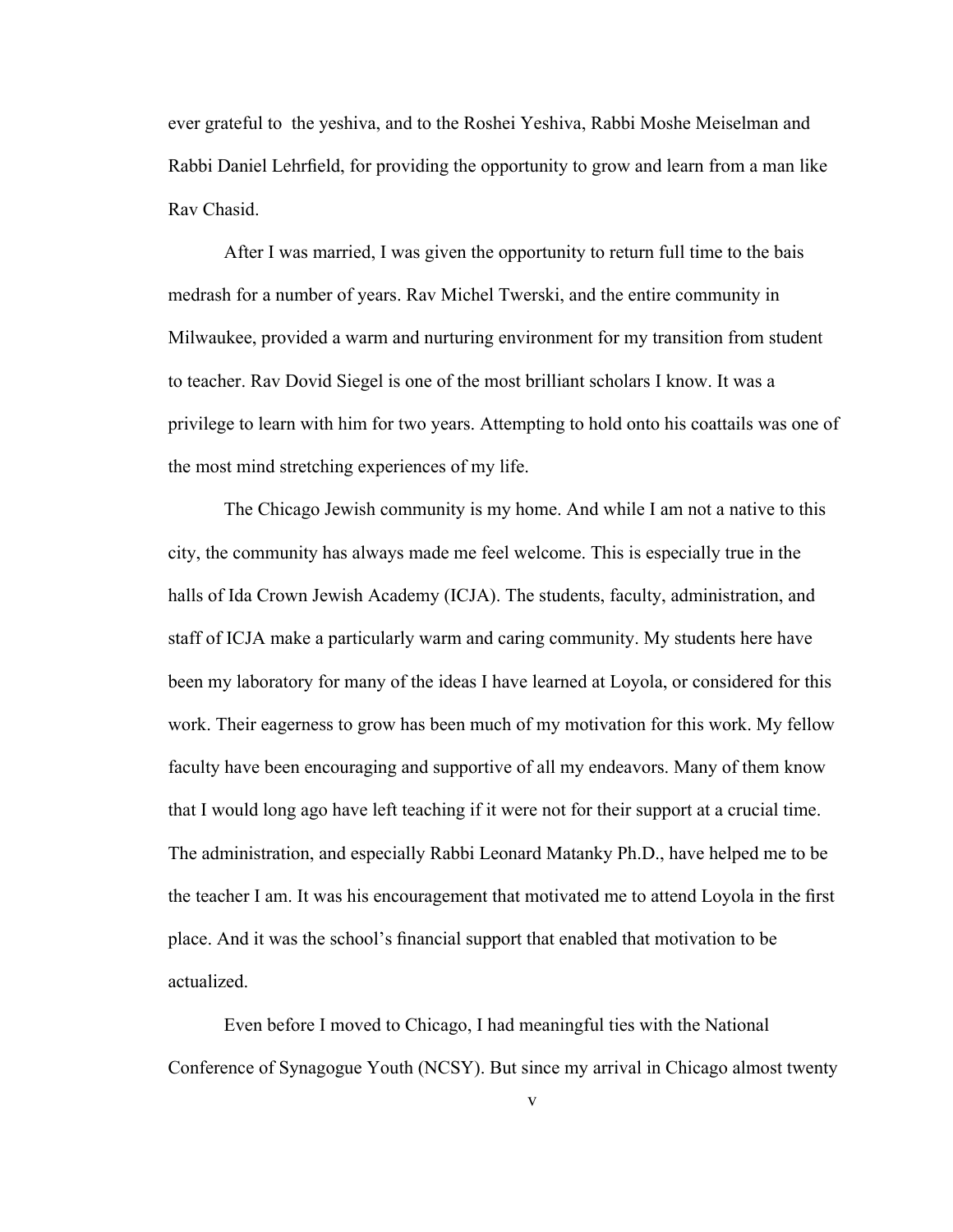years ago, NCSY has been a part of my life. It is through the informal educational experiences of NCSY that I developed much of my passion for education. It is the mentoring that Rabbi A.Y. Weinberg provided that focused that plan on improving education for Jewish children.

Other parts of the Jewish community are connected to me and my work as well. Over the last decade, there has been growing concern about the "at-risk teen" in the Orthodox community. Many people have volunteered their talents and passions to help these teens find their way. I have had the opportunity to meet and befriend many of these dedicated people. They are, as a group, among the kindest and most sincere group of people I know. Many of them inspire me daily. It is from this group that I was able to find the third member of my dissertation committee, Rabbi Benzion Twerski, Ph.D.. His personal and professional lives were, each one, sufficient to keep any two people busy. But when I needed him, he always found the time for me.

My family is the single most important community in my life. It energizes my day, and fills my nights with warmth. I would have no passion nor drive for what I do all day if it were not for the home that I have been fortunate to help create.

Finally, it is my obligation and privilege to express my debt of gratitude to the One who gave us the Torah on which this document is based. He has given me everything I have, and has given me the opportunity to make all of it meaningful.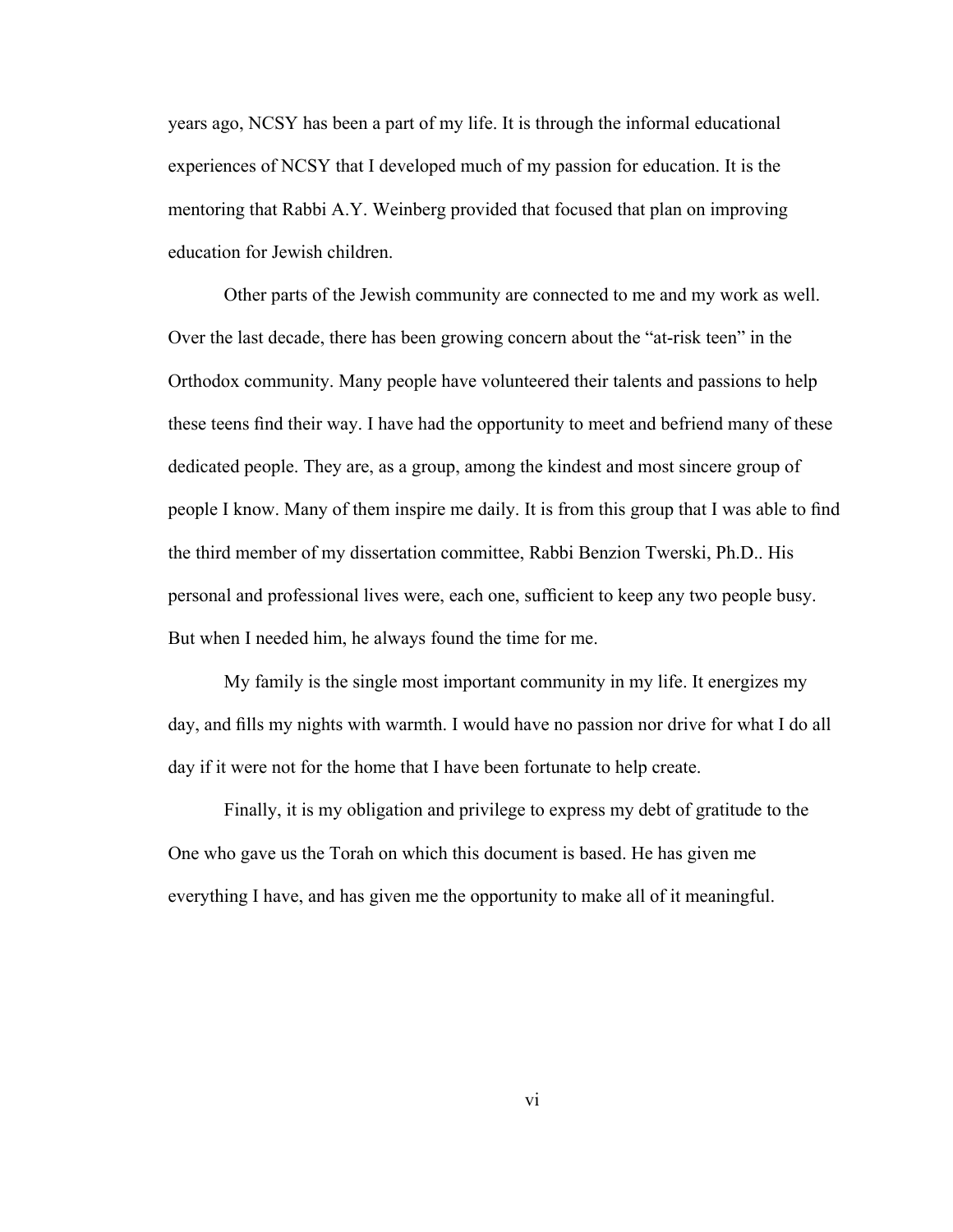הריני כפרת משכבו

לעיולי נשמת אבי מורי אהרון יצחק בן ישיעהו סג"ל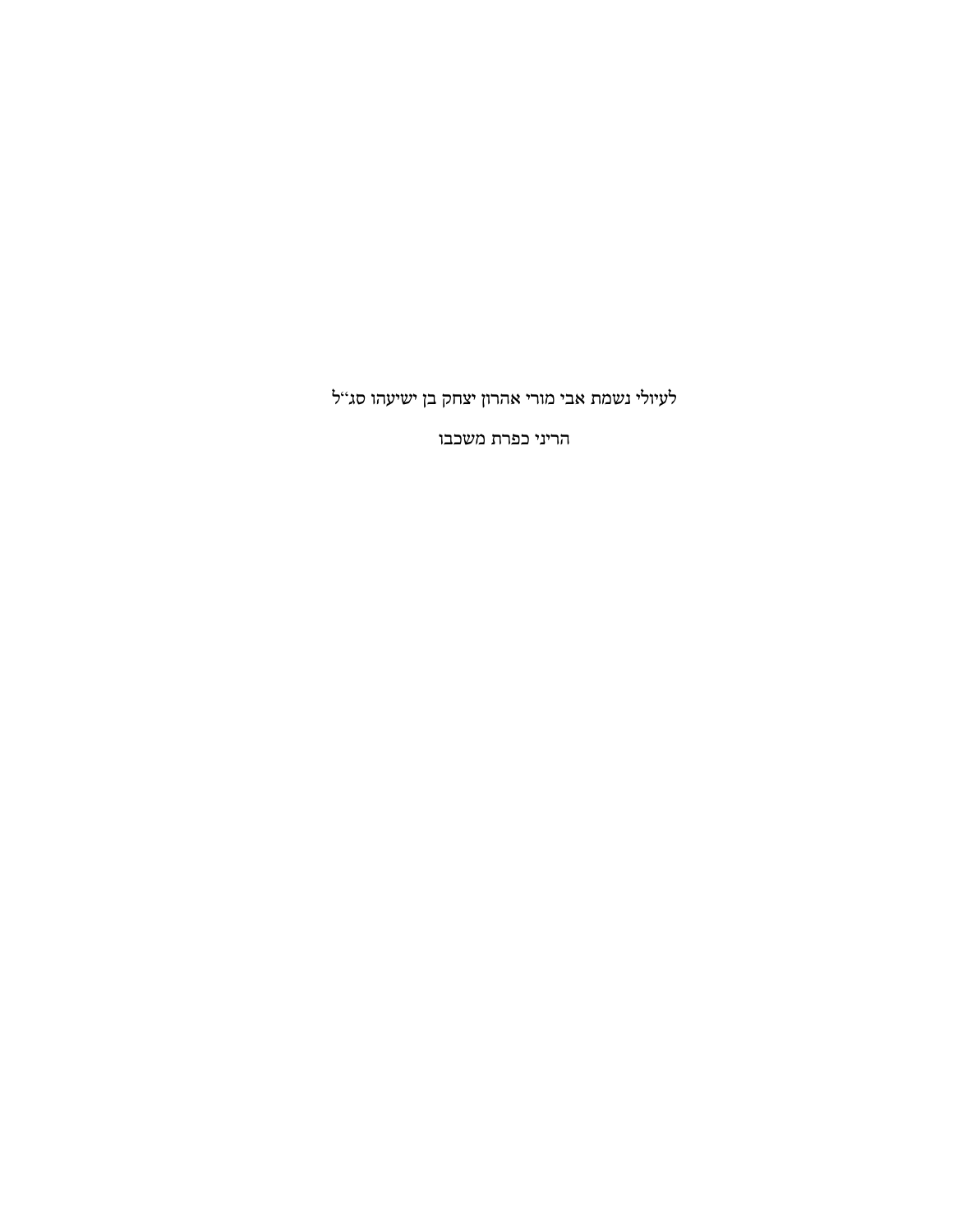Dear Teacher:

I am a survivor of a concentration camp. My eyes saw what no man should witness: Gas chambers built by *learned* engineers.

Children poisoned by *educated* physicians.

Infants killed by *trained* nurses.

Women and babies shot and burned by *high school* and *college* graduates.

So, I am suspicious of education.

My request is: Help your students become human. Your efforts must never produce learned monsters, skilled psychopaths, educated Eichmanns.

Reading, writing, arithmetic are important only if they serve to make our children more humane.

Haim G. Ginott Teacher and Child A Book for Parents and Teachers Page 317 1972 Macmillan Company, NY NY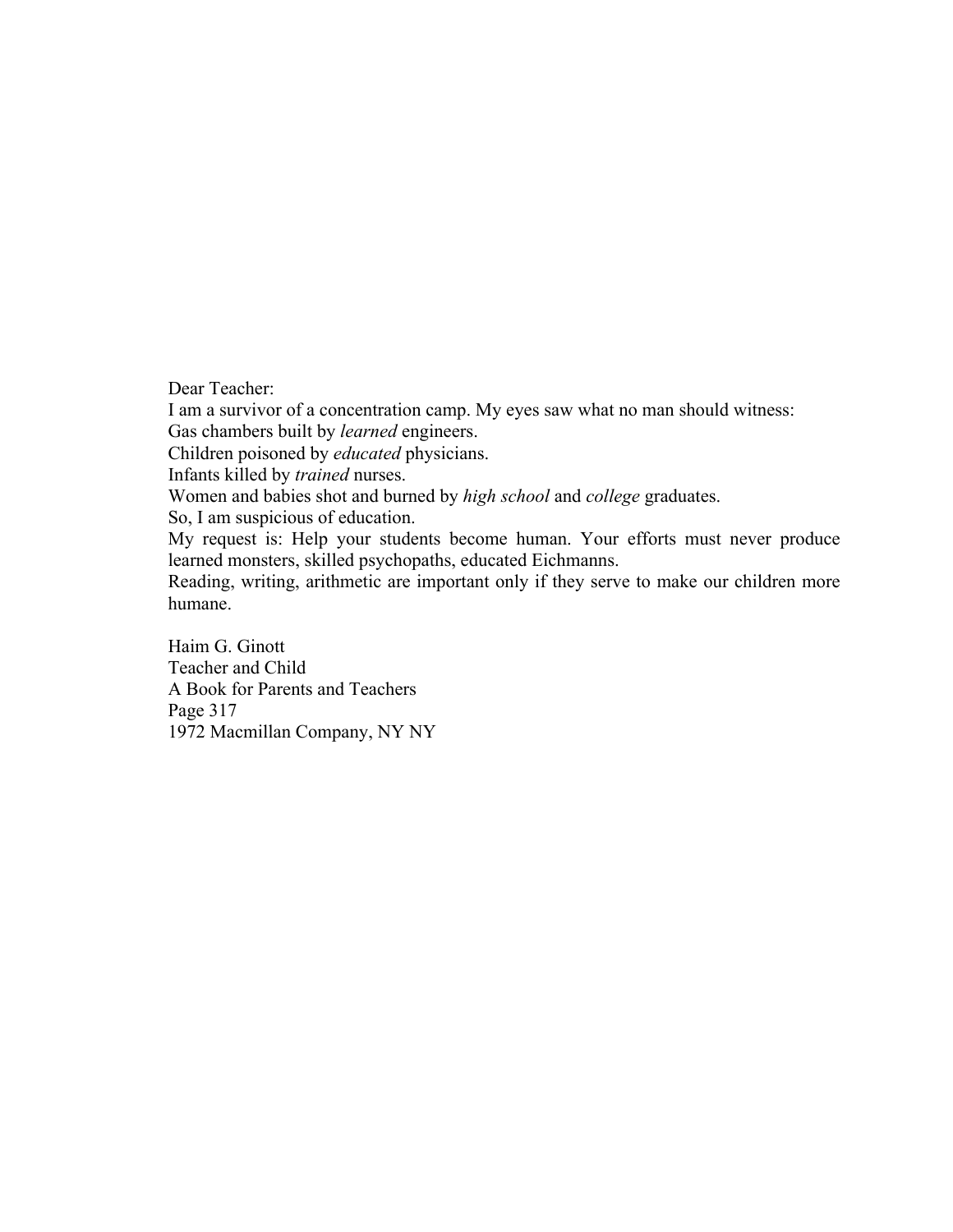| <b>CHAPTER</b>                                                     |  |
|--------------------------------------------------------------------|--|
| L.                                                                 |  |
|                                                                    |  |
|                                                                    |  |
|                                                                    |  |
|                                                                    |  |
|                                                                    |  |
|                                                                    |  |
|                                                                    |  |
|                                                                    |  |
|                                                                    |  |
|                                                                    |  |
| Jewish Communal Attitudes Toward the Early Day School13            |  |
|                                                                    |  |
|                                                                    |  |
|                                                                    |  |
| New York State Board of Regents and the Emerging Day School20      |  |
|                                                                    |  |
|                                                                    |  |
| Outside New York, Examples from Baltimore, Chicago, and Providence |  |
|                                                                    |  |
|                                                                    |  |
|                                                                    |  |
|                                                                    |  |
|                                                                    |  |
|                                                                    |  |
|                                                                    |  |
|                                                                    |  |
|                                                                    |  |
|                                                                    |  |

## TABLE OF CONTENTS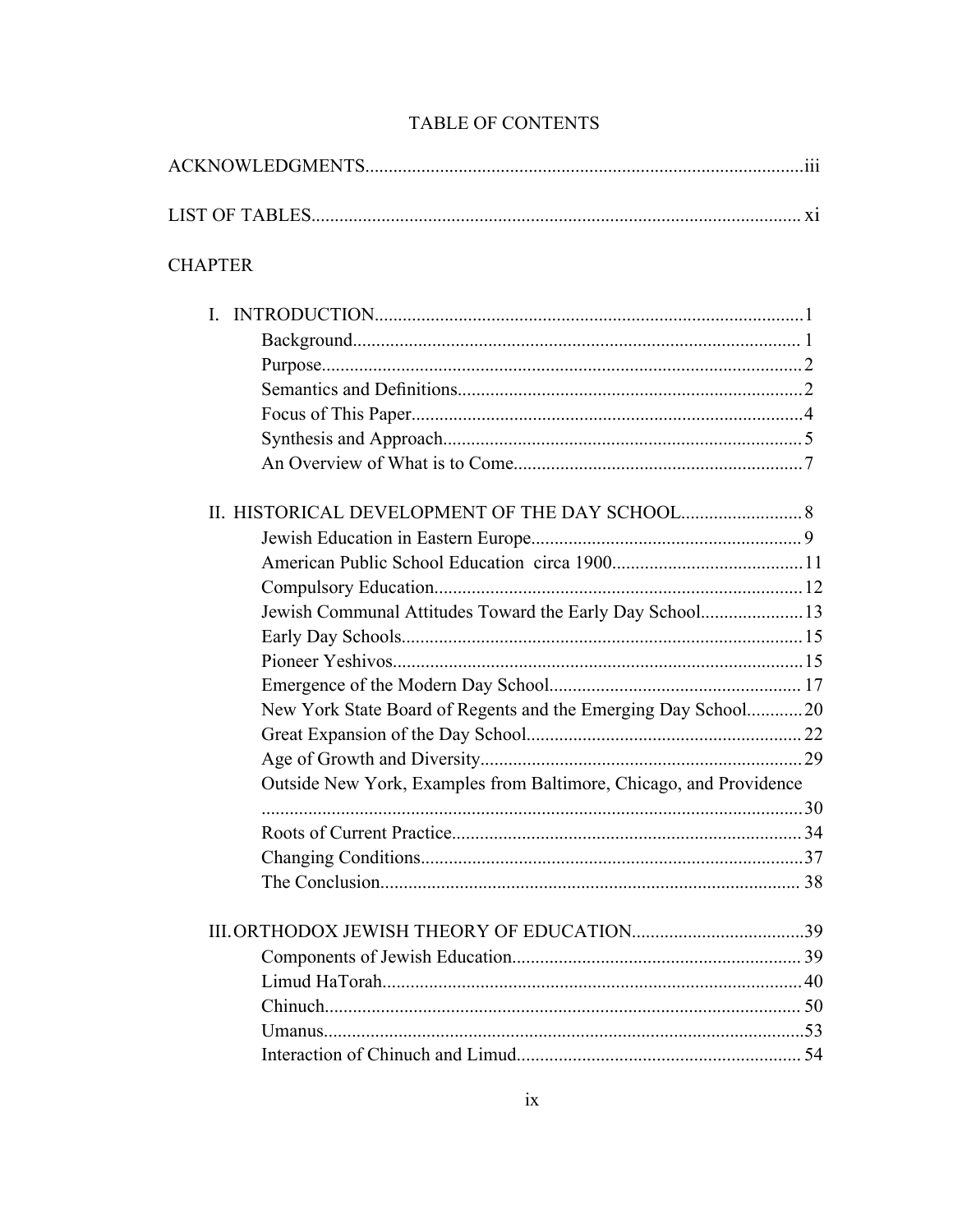| VII.  |  |
|-------|--|
|       |  |
|       |  |
|       |  |
|       |  |
|       |  |
|       |  |
|       |  |
|       |  |
|       |  |
|       |  |
|       |  |
| VIII. |  |
|       |  |
|       |  |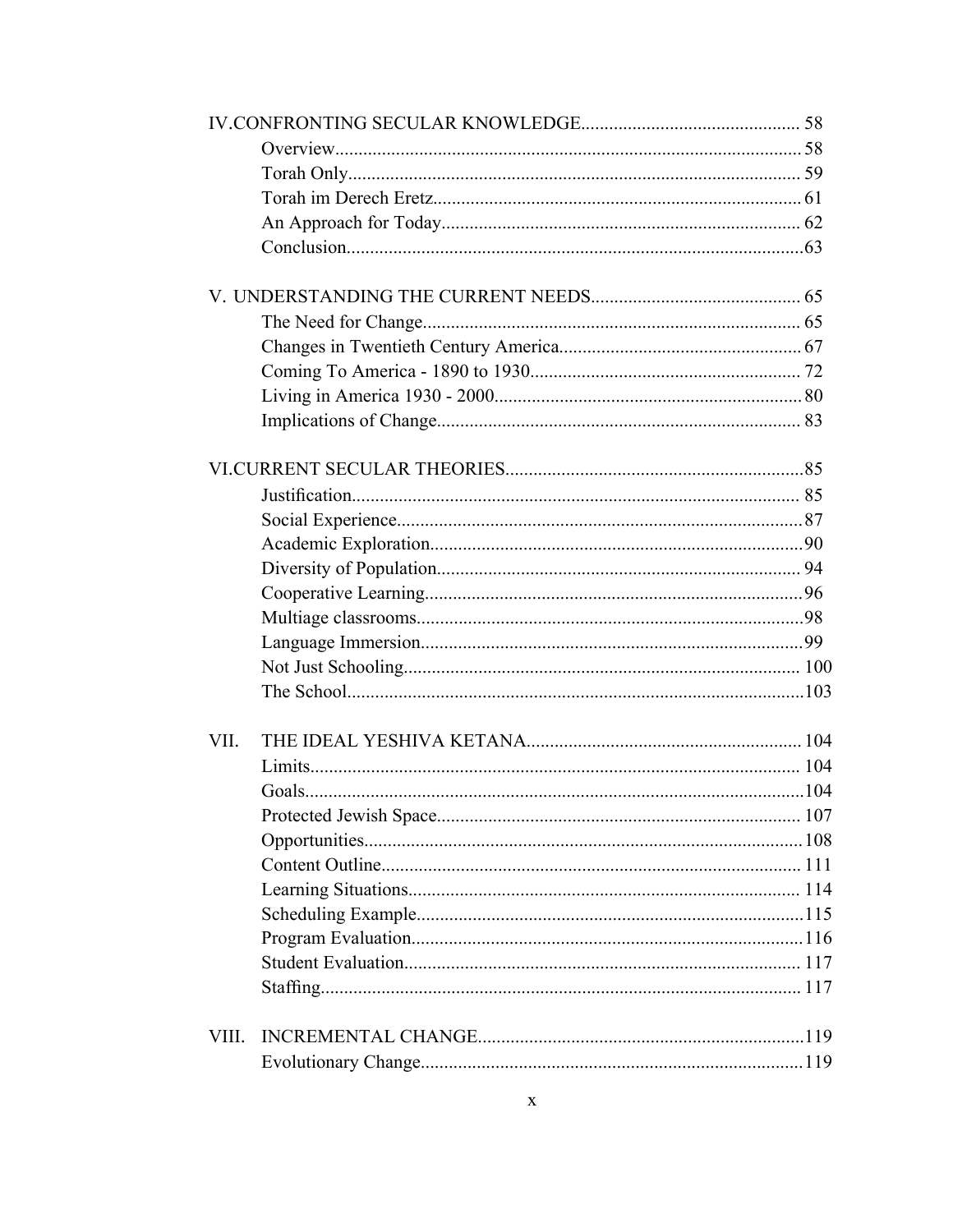| <b>APPENDIX</b> |     |
|-----------------|-----|
|                 |     |
|                 |     |
|                 | 137 |
|                 | 150 |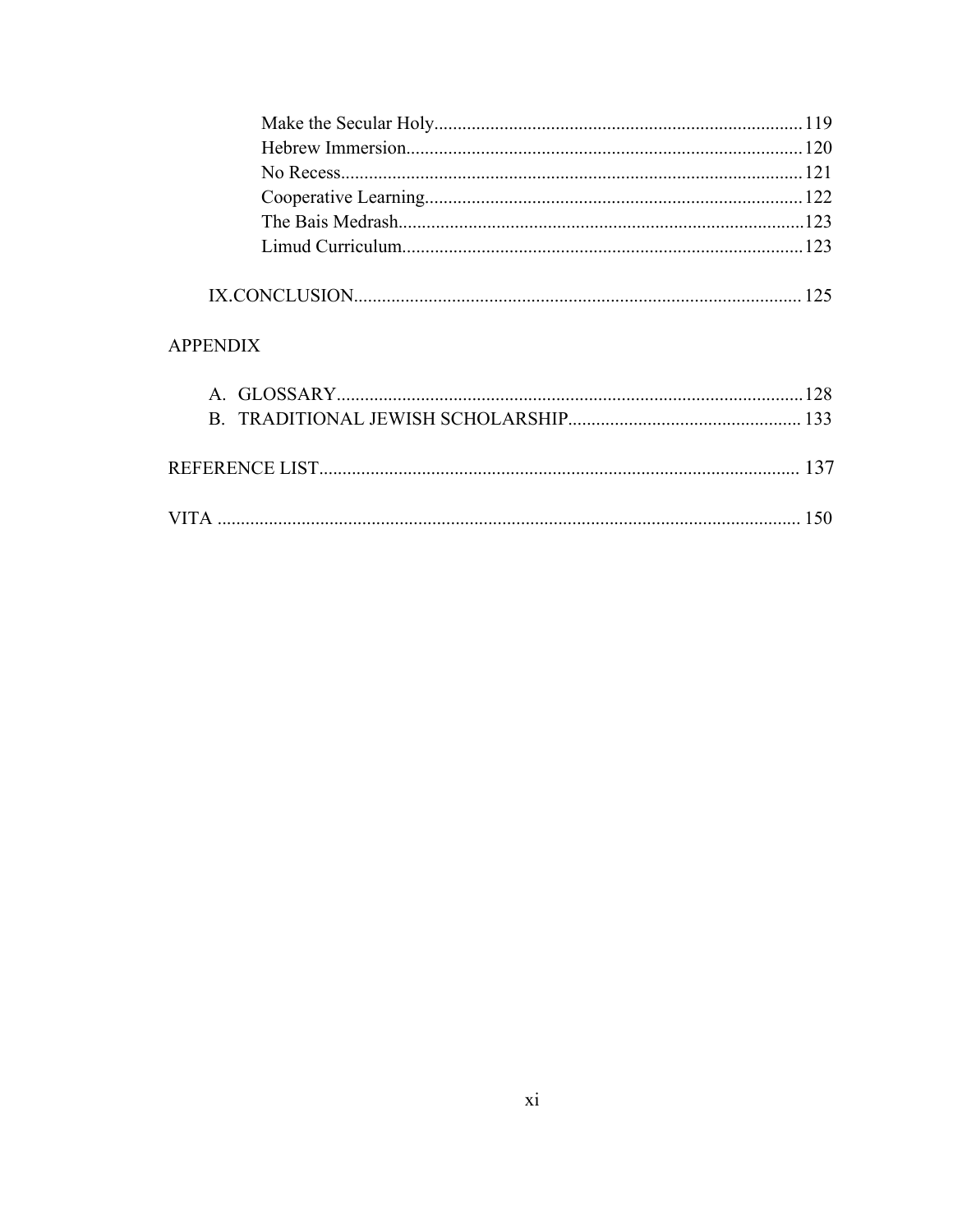## LIST OF TABLES

| Table |                                                                            | Page |
|-------|----------------------------------------------------------------------------|------|
|       | 1. Traditional elementary day schools, NYC 1948, by gender and language 25 |      |
|       |                                                                            |      |
| 3.    |                                                                            |      |
|       |                                                                            |      |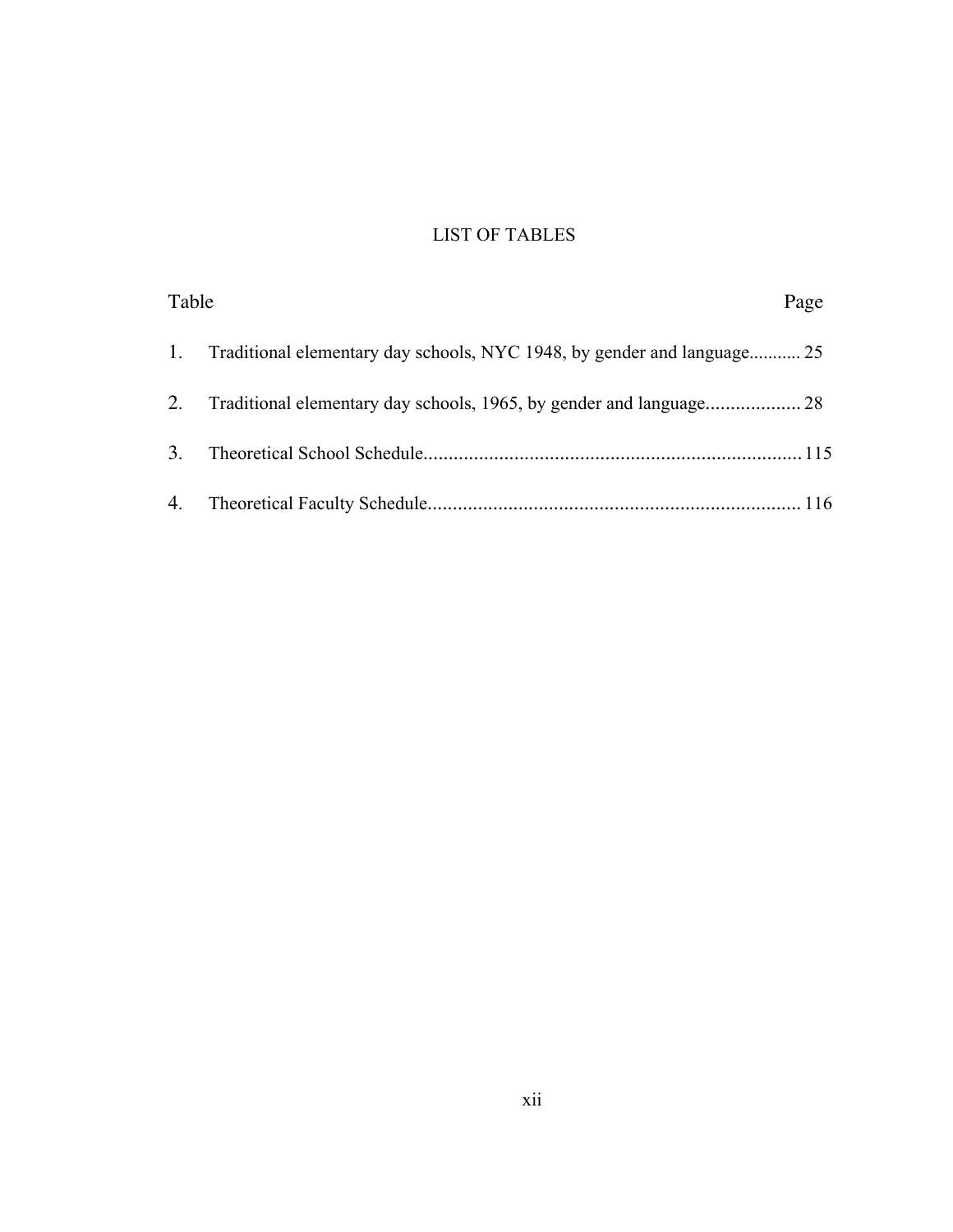#### CHAPTER I

#### INTRODUCTION

#### **Background**

It is not an exaggeration to say that day schools have changed the face and the future of Orthodox Judaism in the United States. In little more than fifty years this educational form has become the dominant form of education throughout the Orthodox community. A revolution has taken place in Jewish Education. It is a mark of this revolution's success that it is now seen as the traditional form of Jewish Education within the Orthodox community. Yet, the day school as we know it has existed for little more than one-hundred years. It was born in New York City, and was consciously transplanted throughout the United States. Many of the characteristics of the modern day school were purposefully introduced into Jewish Education in the early part of the twentieth century. Other characteristics developed over time, some as late as the 1950s. Overall, the success of day schools has been overwhelming. They have provided a strong secular education, and have been at the forefront of creating and maintaining an Orthodox Jewish community in the United States (Schiff, 1959; Schiff, 1966; Parsons, 1983; Schiff, 1987).

Orthodox Jews in America today send the vast majority of their children to day schools (Schiff, 1987). This puts a tremendous financial pressure on families trying to pay tuition, and on communities funding scholarships. Most day schools use a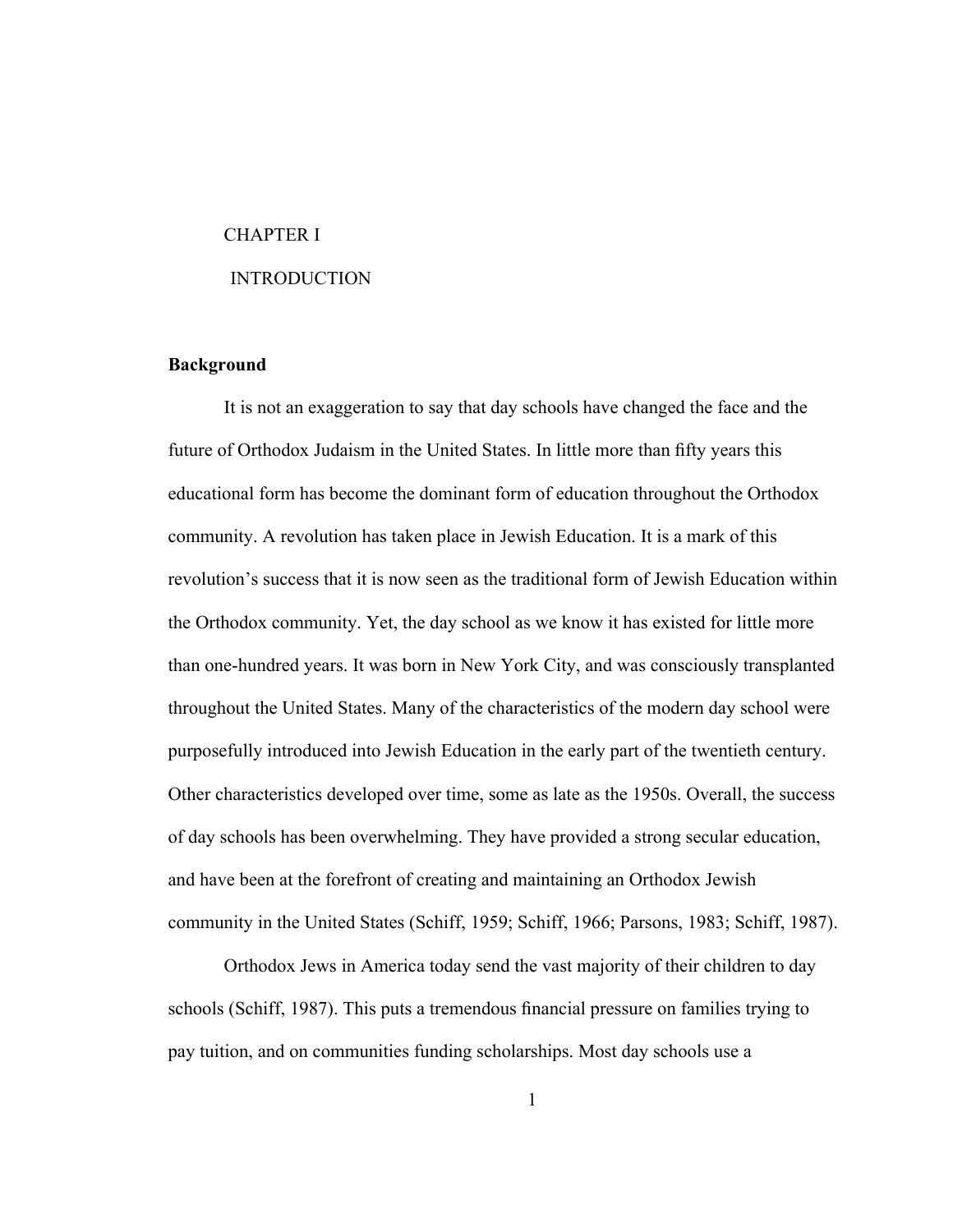combination of tuition and fundraising to meet their budget (Schiff, 1966).

#### **Purpose**

It is important to keep the history and development of day schools in perspective. Day schools were a good first effort for Jewish Education in the United States. They were a workable compromise created by the historical realities of early twentieth century America (Fox, 1953). But are they the best possible Jewish Education? As conditions in America change, should we not consider new possibilities? How have changing conditions, in America generally and in the American Jewish community, affected both the schools we might have and the schools we might want?

I believe that the time has come to rethink the day school paradigm, and consider some new possibilities. I hope to examine the underlying philosophy of Orthodox Jewish Education, with an attempt to gather some basic educational principles. Then I will examine the needs of our current student body. Finally, I hope to show how some modern theories of education share basic principles with traditional Jewish thoughts on education. From this overlap, I hope to describe schools that are both traditional and modern; traditional in the sense that they are true to traditional Orthodox Judaism's view of education, and modern in that they respond to the needs of current students. First though, we will examine the current day school and its history, in an attempt to understand from whence this school came, and why it is as it is.

#### **Semantics and Definitions**

A number of words that appear throughout this paper have shades of meaning that are not always apparent to the outsider. This makes precise conversation difficult. Within the context of this paper then, these terms should be construed in the ways described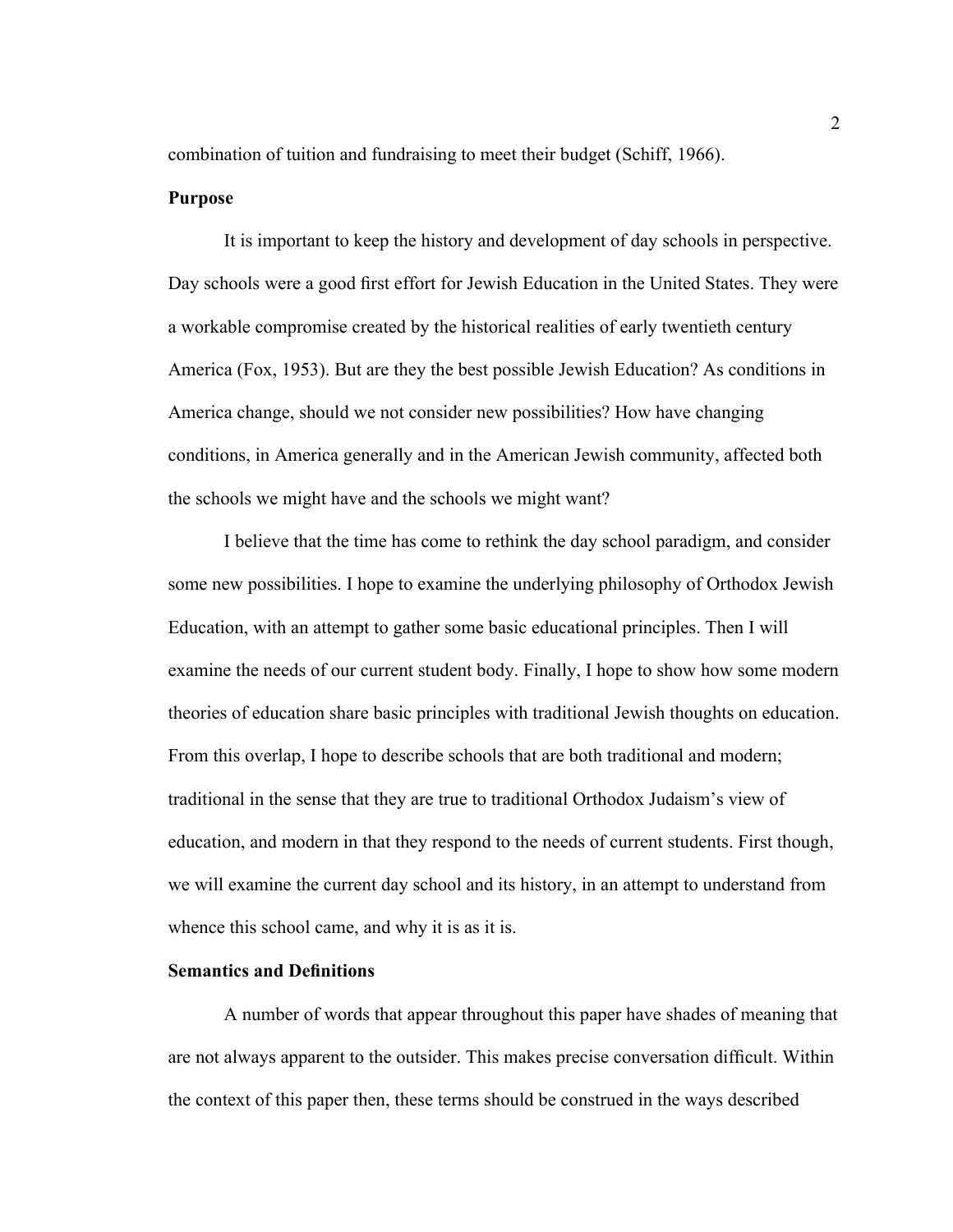here. For reference while reading the text, and for some additional details, please see the Glossary (Appendix A). These are not offered as the only possible definition for these terms, but as a tool for clear dialogue.

The Jewish community is made up of numerous parts. The general distinction between Orthodox, Conservative, and Reform is already well known. What are less apparent to the outsider, are the distinctions within the Orthodox community. Helmreich (1982) distinguishes between the Modern Orthodox, the Strictly Orthodox, and the Chassidic or Ultra Orthodox. Both the Strictly Orthodox and Ultra Orthodox can be distinguished from the Modern Orthodox community by their strict interpretation and implementation of Jewish law. The Ultra Orthodox are more visibly distinct in their garb. "We are speaking of a continuum rather than of totally separate categories, it is to be expected that there will be crossing over and a blurring of distinctions among all three groups as well as differing interpretations of what constitutes Strictly or Modern Orthodox and who is a centrist and who an extremist" (Helmreich, 1982 p. 55). These distinctions are made more complex by the existence of an additional category, the Nonobservant Orthodox. These are people who identify with an Orthodox community and synagogue, but are not committed to following Jewish law (Levine, 1959; Mishkin, 1986b). Generally, Modern Orthodox day schools have a general studies college preparation program, and are co-educational. Strictly Orthodox day schools put less emphasis on the secular program, and are single sex institutions. Ultra Orthodox put even less emphasis on the secular program, are single sex, and often conduct their Judaic classes in Yiddish (Helmreich, 1982). This paper will primarily deal with the Strictly Orthodox (or Yeshiva community).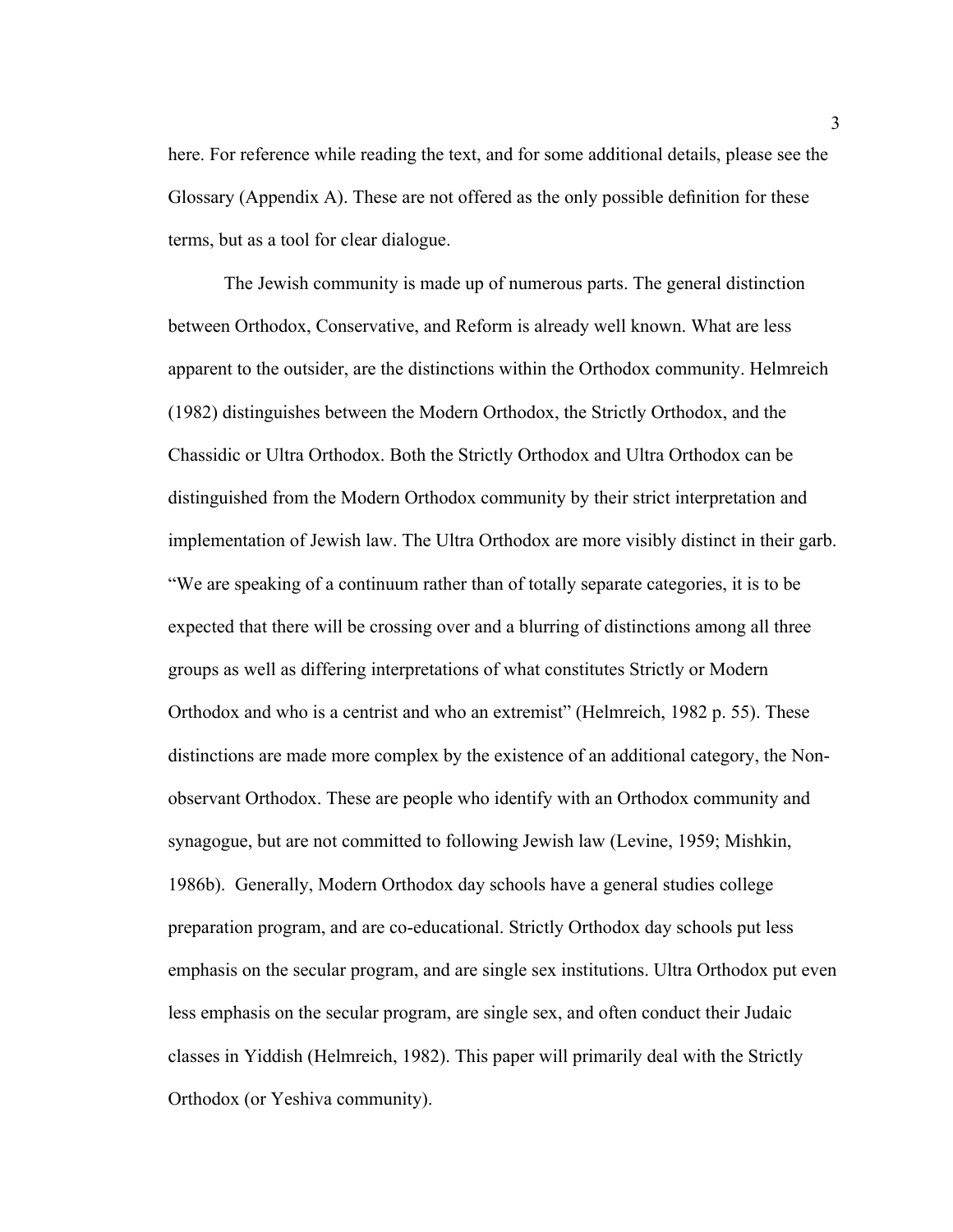The term "day school" will be used as a general term for Jewish elementary private schools. The term day school as it appears in this paper refers to the full spectrum of Orthodox day schools. Moreover, although there certainly are non-Orthodox Jewish day schools, this paper will concern itself primarily with Orthodox ones. As a result, the term day school is not meant to imply all Jewish day schools, but rather specifically Orthodox ones, unless otherwise noted.

A "yeshiva" (literally, a place of sitting) or "yeshiva gedola" (great yeshiva) is a Hebrew term that is usually applied to a particular type of all-male Orthodox Jewish higher education. In this paper, the term "yeshiva" will be used to refer to elementary schools only as part of a school's name. The term "mesivta" refers to a Strictly Orthodox all-boys high school. These schools typically are connected with a yeshiva gedola. Certainly they act as prep schools to prepare their students to enter a yeshiva, and in many ways the Jewish curriculum parallels a yeshiva. The term "yeshiva ketana" (small, or minor, yeshiva) is used today to refer to a specific group of day schools. It is these schools that are the focus of this paper. The yeshiva ketana refers to an all-boys day school where the parent body is primarily of the Strictly Orthodox part of the community. In general, the yeshiva ketana assumes its students will continue in Orthodox Jewish schools - a mesivta and then a yeshiva gedola - through most or all of the student's education.

#### **Focus of This Paper**

I have chosen to focus on the yeshiva ketana for a number of reasons. First and foremost, I am an educator concerned with the education within my community. As I identify myself with the Strictly Orthodox community, the education of that community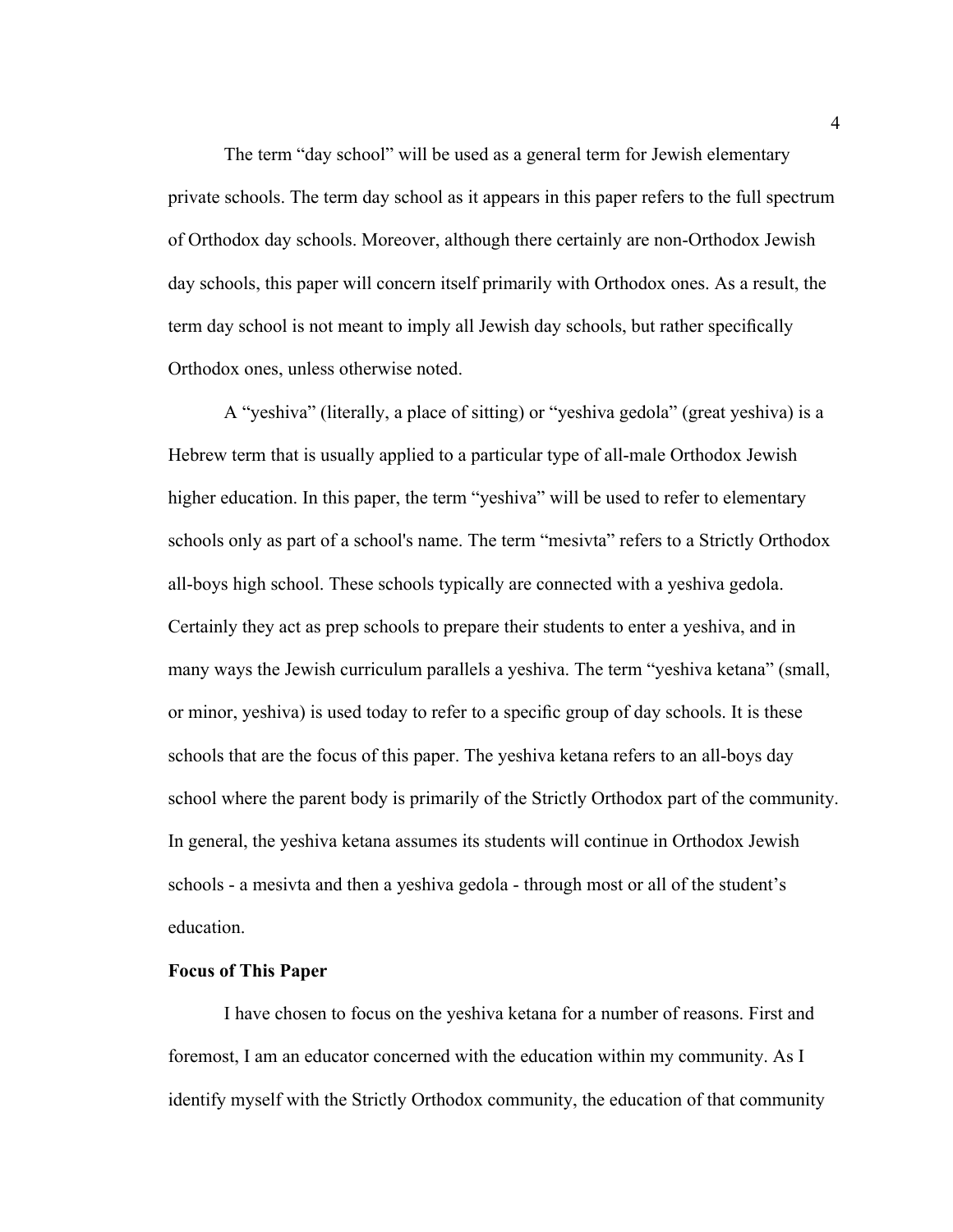is my primary concern. While some of the issues discussed here can be generalized to all Orthodox day schools, and even to day schools as a whole, I have chosen not to do that. Day schools are what they are, to a great degree, because they were compromises that had broad enough acceptance to succeed. The need to devise answers that worked for diverse parts of the Jewish community required solutions that were not entirely satisfactory to anyone. Those compromises are still important. There are many communities that have only one day school and need to ensure a wide array of support to make those schools viable. However, there are many places where that is no longer the case. As we shall see, many communities have multiple day schools that wish to offer parents choices. This means that we are no longer bound by the compromises that created the day school. We are free to examine entirely new solutions that may work for only a single segment of the community. I have chosen to develop such a choice, one that, I hope, will be a viable alternative for the Strictly Orthodox.

#### **Synthesis and Approach**

Perhaps every Orthodox Jew living in America today faces the challenge to integrate the disparate experiences of their life into a congruent whole. To some degree or another, every Orthodox Jew in America lives in two worlds, the ancient world of revelation and tradition, and the modern world of science and technology. Indeed, much of what I call for in this paper is a school designed to help integrate these two into a dynamic whole. Beyond that though, this paper itself is an attempt to integrate and synthesize the scholarship of these two communities into a single educational vision. Integration and synthesis of this type is not without danger, indeed it is fraught with difficulties large and small. For me, an Orthodox Jew who believes in a literal Revelation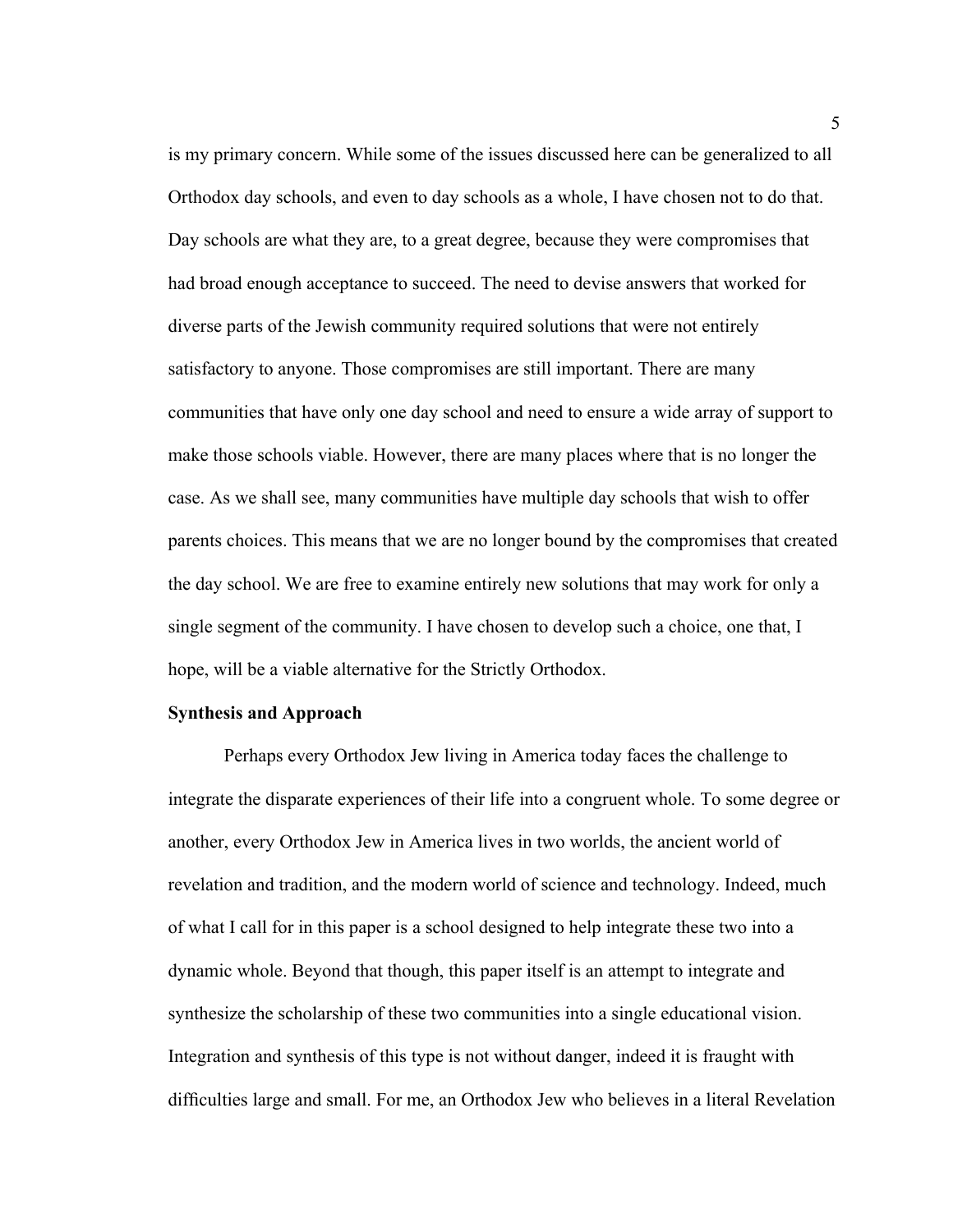of Truth, Morality, and Law at Sinai by G-d to man, it is crucial that the integration of the modern world not come at the cost of even a slight counterfeiting of G-d's Truth as expressed in the Torah. On the other hand, it is important to both me and my sponsoring institution that there be no compromise in standards of secular scholarship. In modern scholarship, it is not appropriate or acceptable to claim truth because someone (even some One) said so. Truth must be demonstrated and proven. Conversely, traditional Jewish scholarship would be unimpressed by demonstrations that contradict the Revealed Truth of the Torah.

In this paper then each form of scholarship is used for different purposes. Any matter of philosophy is dealt with entirely through Jewish scholarship. Modern secular scholarship is by definition foreign to a discussion of traditional Jewish philosophy and values. Similarly, questions of normative Jewish practice and law are described and discussed in the method of traditional Jewish legal scholarship. In trying to imagine the best Orthodox Jewish school, it is crucial that the Jewish content be completely authentic. Secular scholarship is used in matters of modern history and in describing a particular secular vision of education.

An exciting aspect of this investigation was the discovery of convergence of vision regarding education between these two separate world-views. Certainly secular visions are not monolithic, there are multiple secular visions of education. I have chosen to present a single educational vision, not because it is "right" in the secular sense, but because it approaches "right" in the traditional Jewish sense. That is, I am particularly attracted to this secular view of education because I find that it describes a vision that is very much in keeping with Orthodox Jewish philosophy. My integration of the secular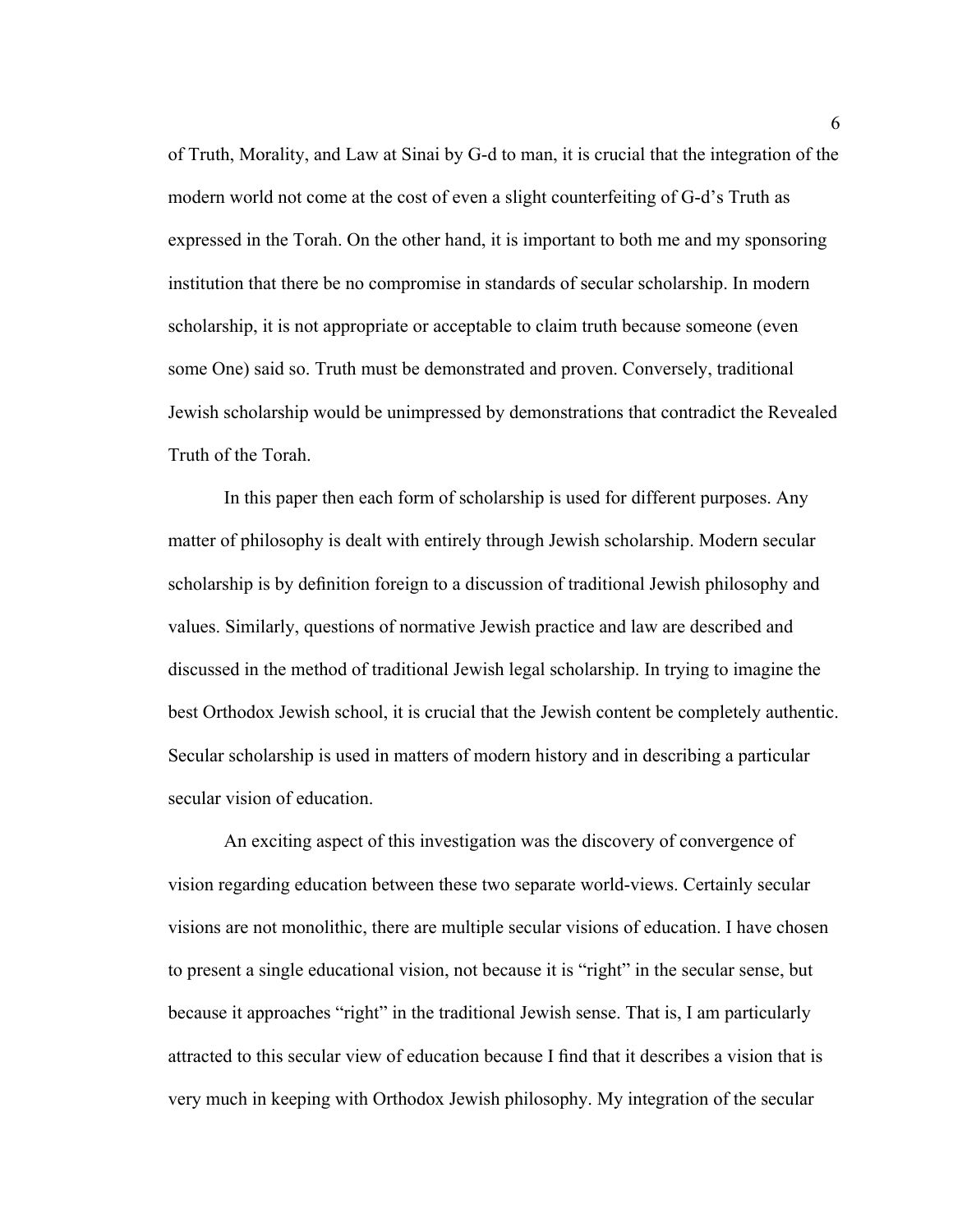and the Jewish is limited to a single observation: These two world-views are converging in their description of appropriate schooling and educational methods. It is the school to which this convergence points that I suggest we implement.

#### **An Overview of What is to Come**

Chapter 2 examines the modern history of American and Jewish education as it relates to the development of the day school and the emergence of the yeshiva ketana. Chapter 3 returns to classic Jewish source material to examine in detail what traditional Jewish sources throughout the generations saw as the function and goals of elementary Jewish Education. Chapter 4 will look in detail at the crucial question of the place of secular studies in Jewish elementary education. While many people, from many perspectives, have studied the question of secular and Jewish studies, few have examined it from the specific perspective of elementary education. Chapter 5 will discuss the specific needs of students in today's society. Chapter 6 considers what secular theories of education are teaching us today about how best to educate children. In it we will pay special attention to new theories that seem to have returned to many traditional structures and ideas. Chapter 7 will paint the picture of what our schools might be. Chapter 8 will describe incremental change. Chapter 9 returns to the questions raised in this introduction and attempts to offer a meaningful response.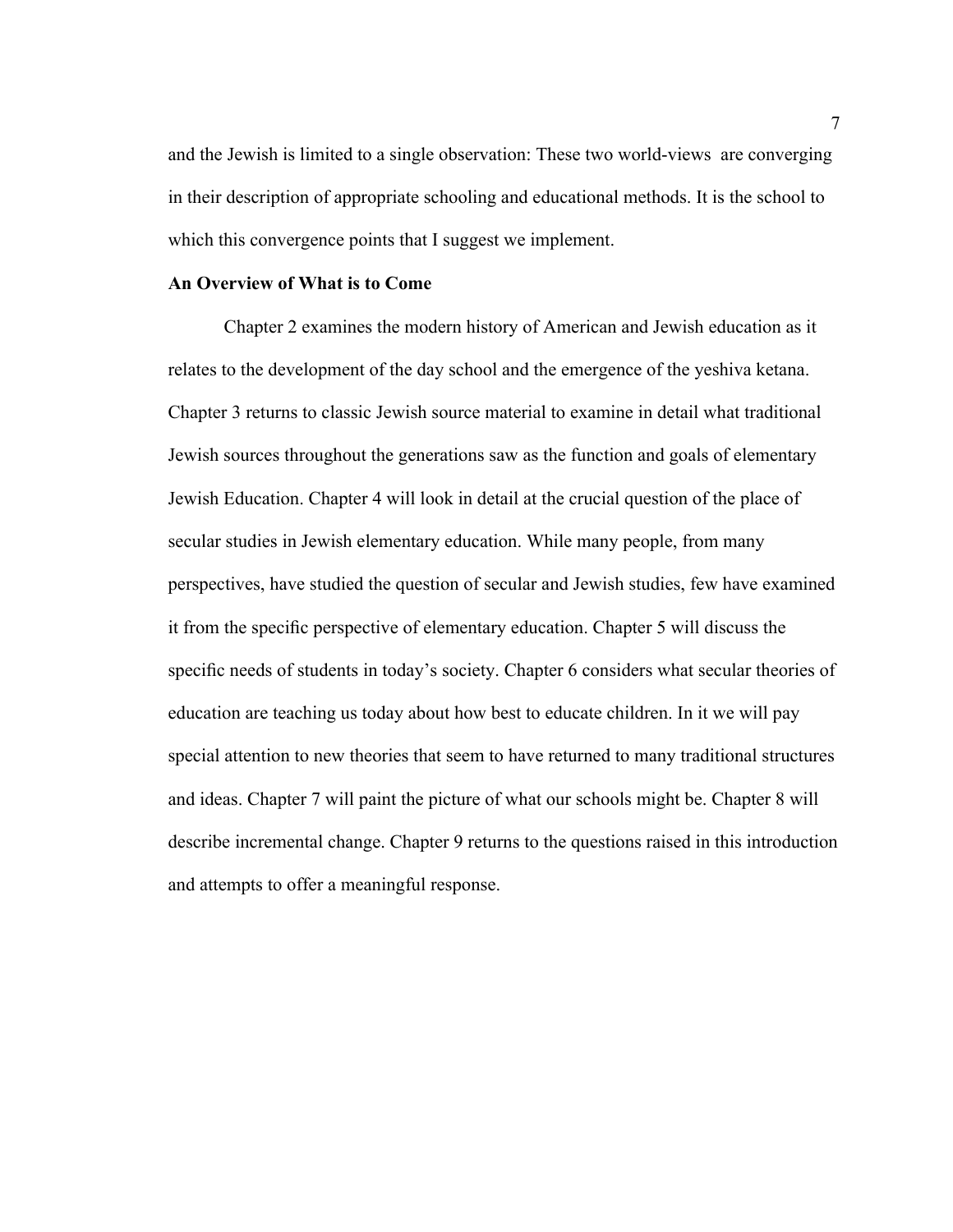#### CHAPTER II

#### HISTORICAL DEVELOPMENT OF THE DAY SCHOOL

Many factors contributed to the growth and development of day schools in America into the specific institutions that they are. Their current status as ubiquitous in the Orthodox Jewish community was not at all obvious to observers at the beginning of the past century. As late as 1937, Israel Chipkin, the educational director of the Jewish Education Association of New York City stated that day schools "must always remain the opportunity of the exclusive few" (see also Kaplan, 1929 pp. 127-130; as cited in Brickman, 1967 p. 178). This historical overview demonstrates that there are many elements of today's day schools that are neither traditional nor essential to Jewish education. Rather, many components of the modern day school were designed to serve a particular need at a particular time. They were designed to be, as much as possible, like public schools.

Although there were certainly Jews in America before 1900, the Jews that are responsible for the start of the American day school movement arrived in America in the wave of Eastern European immigration at the turn of the century (Dushkin, 1944; Rauch, 1978 p. 89; Rauch, 1984 p. 135). "The American Jewish community is largely the creation of East-European immigrants and their descendants. This marked circumstance is not only due to their preponderant numbers, but also to the intellectual stature of their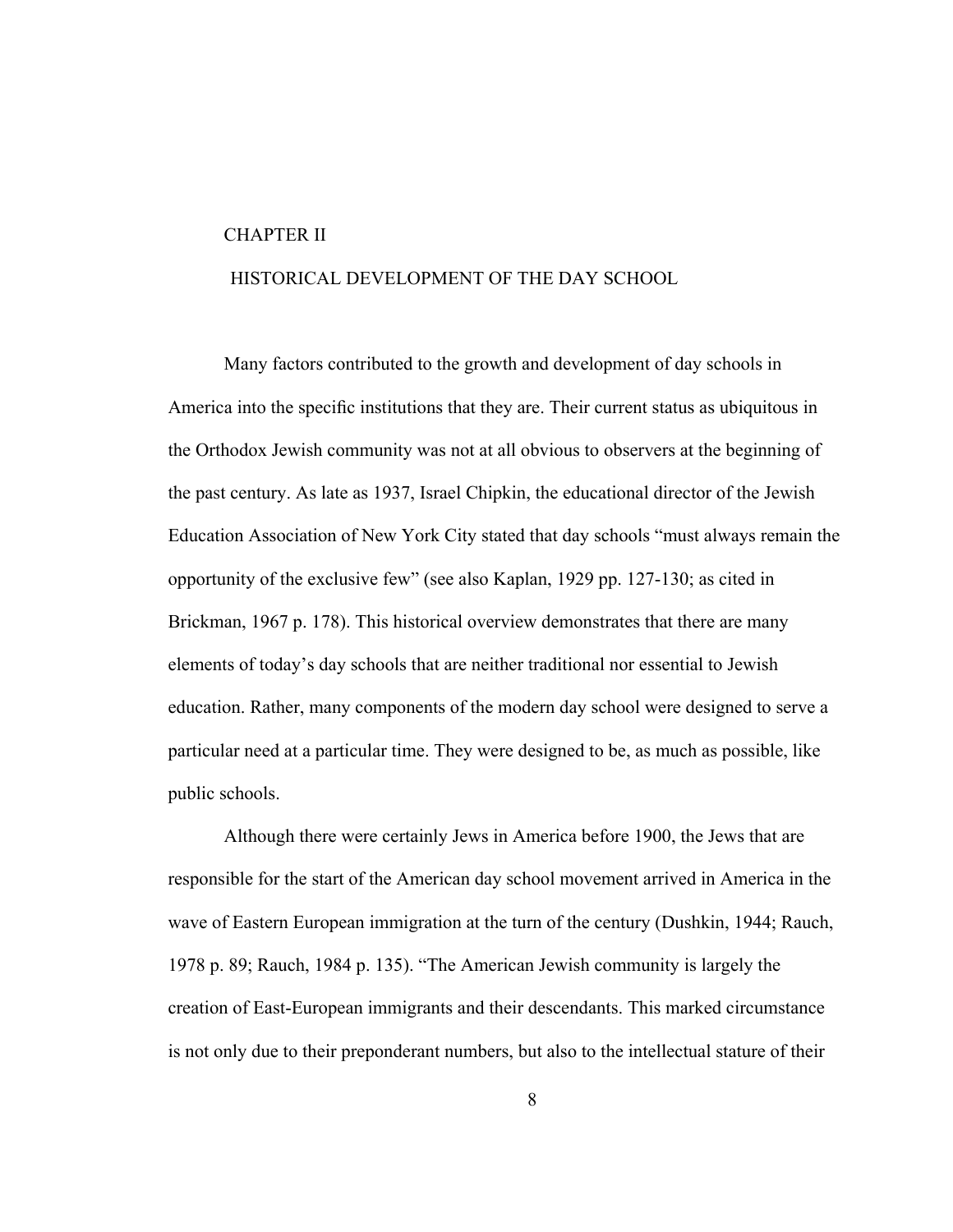spokesmen and leaders" (Parzen, 1954 p. 154). During this period (1881-1914) two million Jews arrived on American shores, and most of them stayed in major metropolitan areas (Cremin, 1988 p. 140). Their educational experiences in Europe , the public schools they encountered here in America, and the attitudes about education these both represented, were to have a profound affect on the schools they would create.

#### **Jewish Education in Eastern Europe**

Orthodox Jewish education in Eastern Europe changed dramatically after World War I (Menses, 1946 p. 116; Eisenstein, 1950). Before the world war, education throughout Europe was much like it had been for hundreds of years. The cheder (lit. room) was the main elementary educational institution. It was an all-boys school with instruction in Yiddish. That education was entirely scholastic, entirely Jewish, and terminal. Most students finished formal education between ages 10 and 13, at that point they apprenticed to a tradesman. Rauch (1978 p. 126) mentions that the Polish Jewish community enforced compulsory education on boys ages 6 to 13. Although the school day was long, students did not spend their entire day studying. Students were taught in small groups, and students who were not being taught were often free to play. The cheder was organized much like a one room school house, and the groups were organized based not on age, but on academic standing. In a 10 hour day, students were taught as little as ½ hour. The rest of the time was spent on independent work, review, and play. Play was an important part of the cheder and was used as a motivator for study (Ginzberg, 1928; Golumb, 1946; Pilch, 1952; Rauch, 1978 p. 130; Parsons, 1983 p. 12; Matanky, 1989).

There were three types of cheder. Students traveled through them as they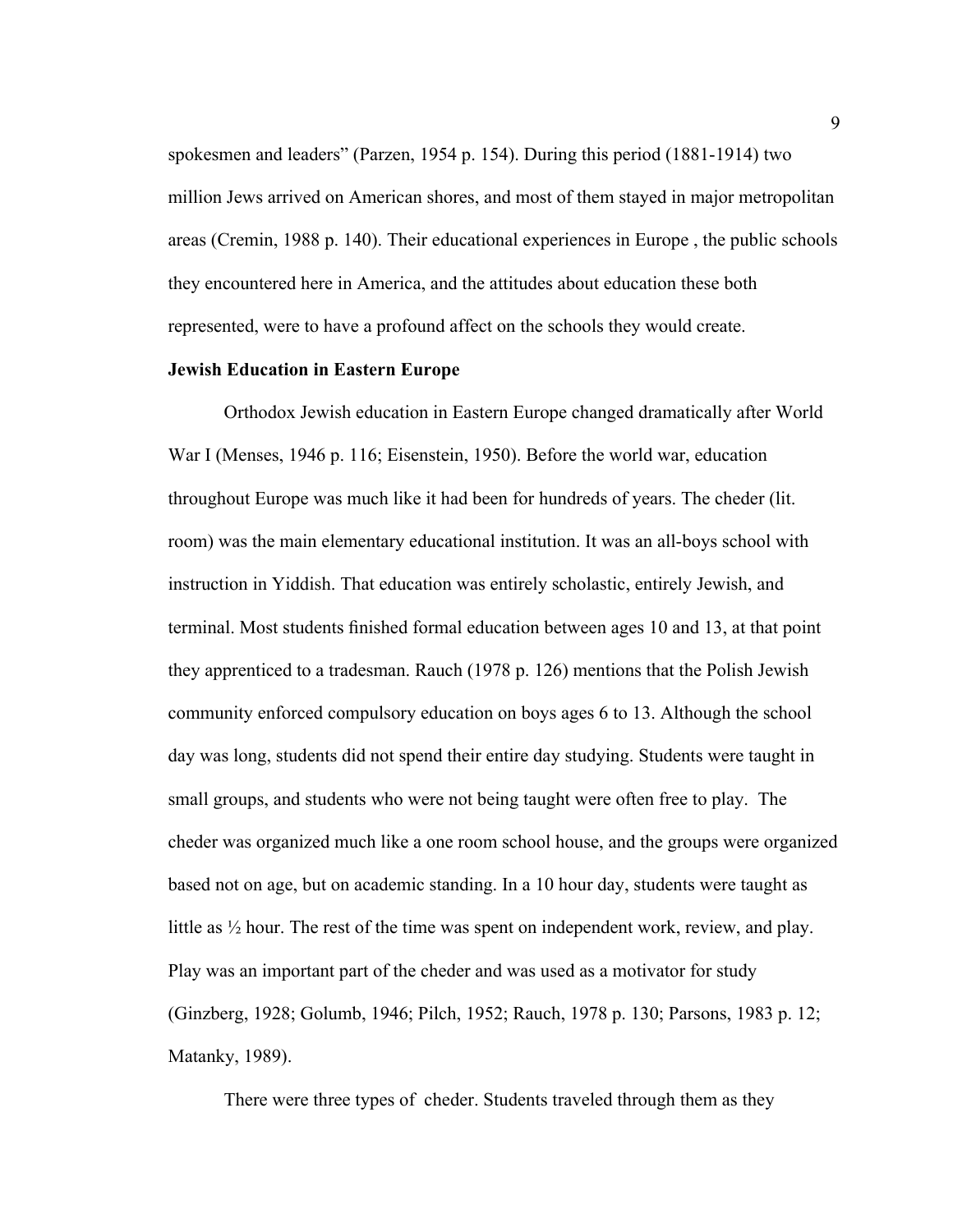mastered the curriculum for each. The first level, or Dardeki Cheder, taught basic literacy and prayers. The second cheder was the Chumash Cheder which taught Bible with Rashi's commentary. And finally, the third cheder was the Talmud Cheder where boys studied Talmud. Generally youngsters of three or four entered the Dardeki Cheder. They stayed there till they had mastered the siddur and prayers. Children of around 7 or 8 entered the Chumash Cheder. A few years later students progressed into the Talmud Cheder. The opportunity to learn a trade was available to students of ten, and starting at that age many dropped out to pursue a livelihood. Cheder was complete by thirteen, by which point students either chose to pursue a livelihood or continue in yeshiva (Ginzberg, 1928; Golumb, 1946; Pilch, 1952; Rauch, 1978 p. 130; Parsons, 1983 p. 12; Matanky, 1989).

With the end of World War I, numerous changes came to traditional Jewish education in Eastern Europe. Compulsory secular education was introduced almost universally in Eastern Europe requiring all children to go to either government schools or government accredited schools. The traditional Jewish community responded to this with a concerted effort to create what might be called day schools. In 1912 Agudath Israel was formed to provide, "the solution of all problems facing the Jewish people in the spirit of Torah" (as cited in Helmreich, 1982 p. 15). Part of their mission was the oversight and improvement of elementary education. In 1917 the first Bais Yaakov school for girls was started by Sarah Schenirer. It was the start of a dramatic change. By 1924 there were 20 Bais Yaakov schools in Poland, with a combined student population of 2000 students (Eisenstein, 1950 p. 83). In 1929 at the third Agudath Israel conference, an elementary educational division, Horev, was formed to oversee the boys schools (Menses, 1946). But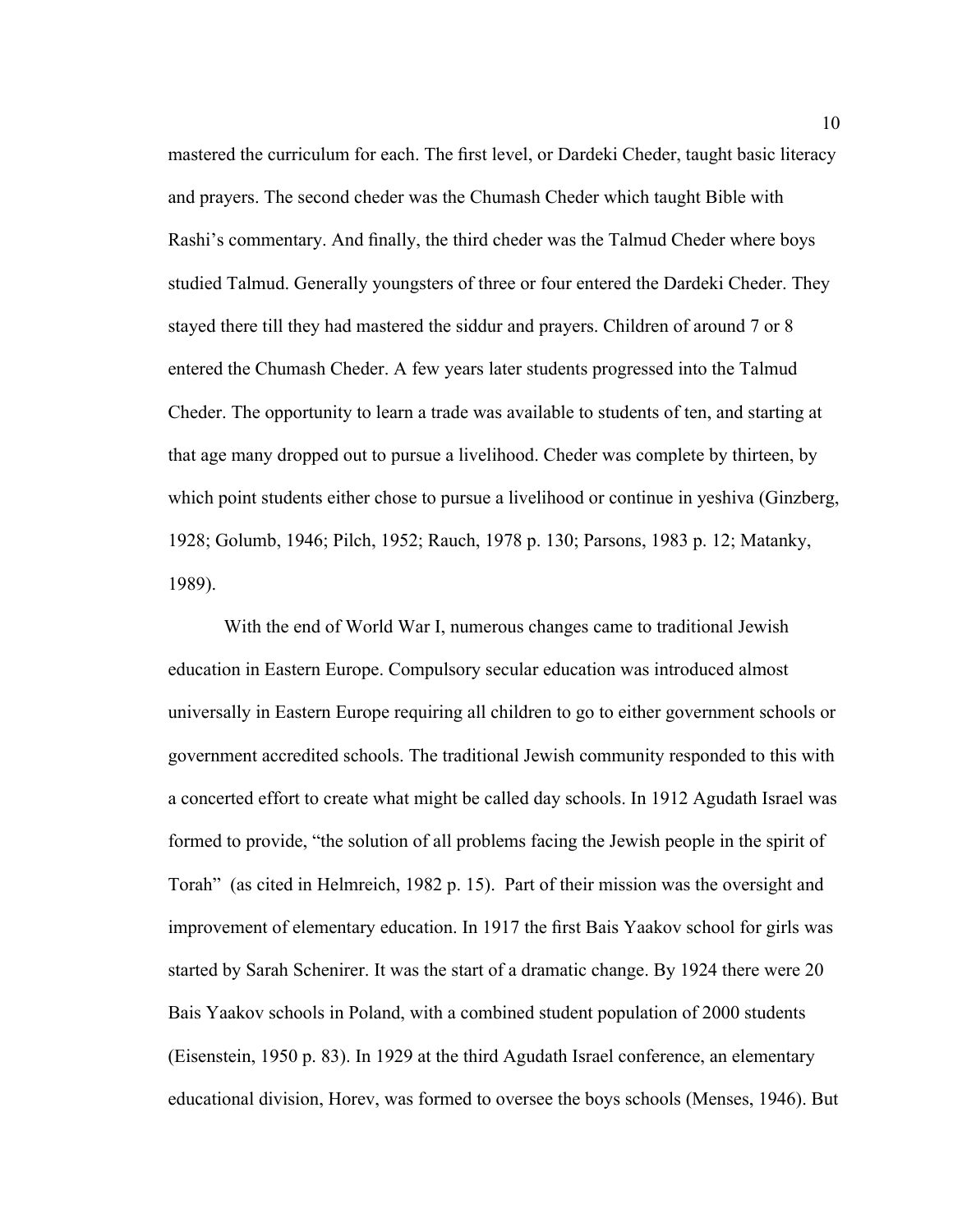already by 1922, the Agudah was so successful at meeting the secular demands of the Polish government that the Polish Ministry of Education declared the Agudah schools "equivalent to state schools" (as cited in Eisenstein, 1950 p. 78). This success was brought about by a curriculum that included approximately 14 hours of secular study per week with 18 to 22 hours per week on traditional Jewish subjects. This suggests a school day of only seven hours, if the school week was Sunday through Thursday! There was a strong preference for using Orthodox Jewish teachers to present the secular material. To support these endeavors Horev established a school in Warsaw to train teachers using a combination of Jewish and secular education (Eisenstein, 1950 pp. 78-82). In Russia, where the government required that some secular studies be taught by Russian educators, there were, mostly unsuccessful, attempts to bribe the instructor not to teach rather than expose the students to the attitudes of the secular teacher (Pilch, 1952 p. 17).

The Horev schools were destroyed along with their Jewish communities during World War II. The Agudath Israel organization did however successfully transplant itself to the United States, and many of its leaders were instrumental in the development of the day school movement in America.

#### **American Public School Education circa 1900**

In 1890 over 77% of American school children attended school in rural schoolhouses. But for those in the city, the school had already begun to take on many characteristics which remain familiar to this day. Students received homework, grades, and report cards. Schools had a nine month calendar. Teachers were trained professionals (though not as much so as they are now). Desks were set in rows, and though many were bolted in these rows, moveable desks had already made their appearance. These desks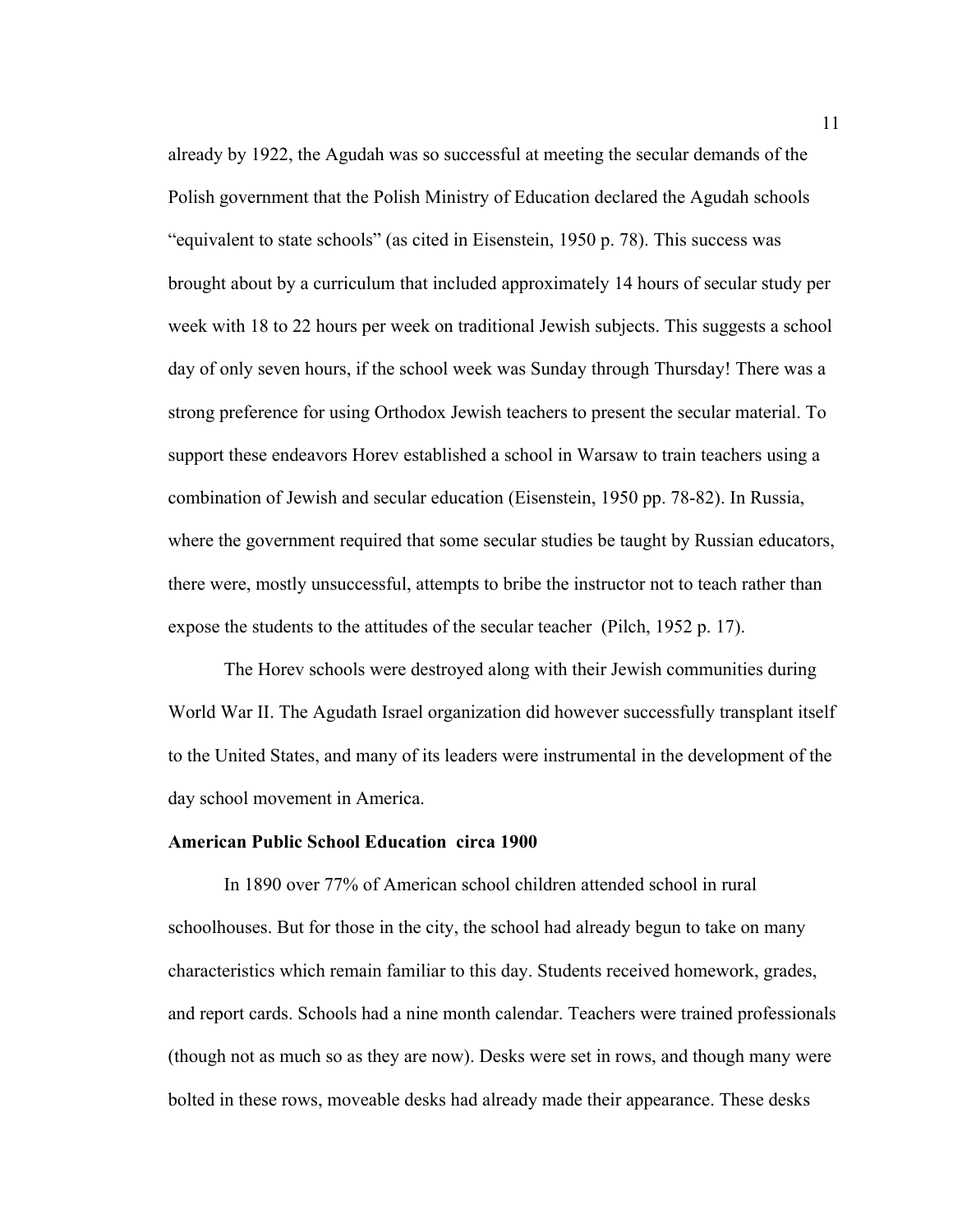faced a teachers' desk and blackboard. Students were divided into age segregated classes that were presided over by a single teacher who followed a set curriculum (Cuban, 1984 p. 18).

Urbanization radically affected education. With urbanization, came the professionalization of education. Teachers were expected to be better educated. More education became academic and formal, trades that were formerly taught through apprenticeship began to require formal schooling (Cremin, 1988).

#### **Compulsory Education**

In the second half of the nineteenth century more and more states instituted forms of compulsory education. In rural areas these laws were generally unenforceable. As a result, these laws were first implemented in cities, and as cities grew, so did the scope of these laws. Brooklyn was enforcing a compulsory school law as early as 1880 ("Compulsory education in Brooklyn", 1880) but the laws were not generally effective for at least another twenty years (Katz, 1976 p. 21; Netboy, 1980 p. 32; Cremin, 1988).

In studying compulsory education legislation in the United States from 1870 to 1915, Eisenberg states that politicians who introduced compulsory education "wanted to use the public school to create and preserve a unique American culture" (1988 p. vii). To that end, they "introduced the flag and pledge of allegiance into the classroom" (1988 p. 3). These efforts reached a peak in Oregon's 1922 legislation which required attendance in a public school. This law was overturned by the United States Supreme Court in Pierce v. Society of Sisters. This court case seems to be a watershed event in the reverse trend towards more openness to diversity. That is, while compulsory education legislation was an attempt to create a single American culture, court challenges to these laws were often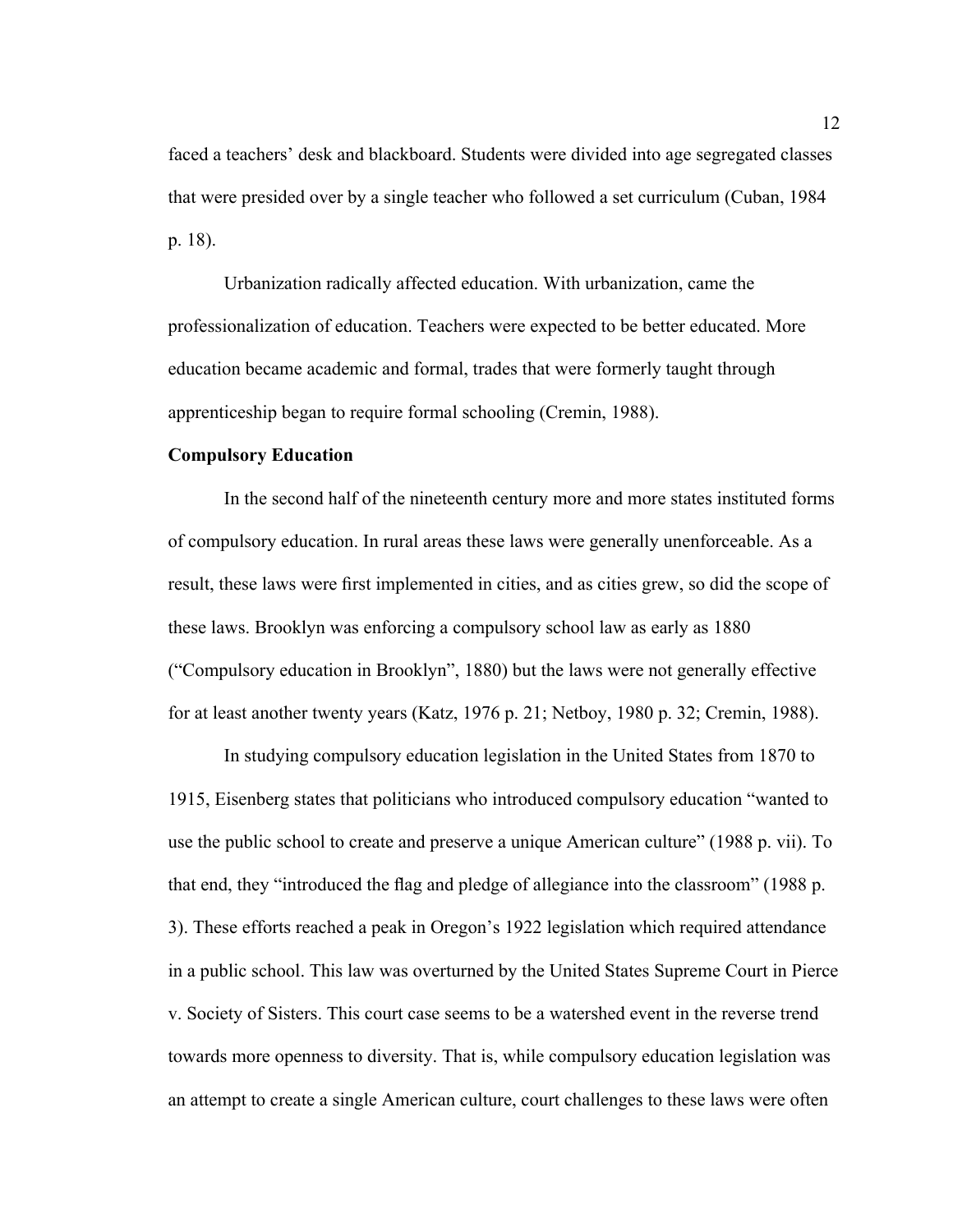an attempt to promote diversity. In the words of the Court, "The fundamental theory of liberty upon which all governments in this Union repose excludes any general power of the state to standardize its children" (Pierce v. Society of Sisters, 1925). This trend towards diversity continued to grow and be supported by court action. In 1943 the court struck down the mandatory salute to the flag, further reversing the attempt to create a single American culture. The court opines, "Compulsory unification of opinion achieves only the unanimity of the graveyard" (West Virginia State Board of Education v. Barnette, 1943).

Lines (1985 p. 1) observes that "compulsory education laws are the primary legal tool for regulating private schools." And indeed, when there was strong support for these laws, there was an attempt to strongly regulate private schools. As this support has waned, so has the attempt to regulate private schools. Lines (1985 p. 29) suggests that strict regulation of private schools continues to become increasingly difficult because parents are looking for alternatives to the public schools. Compulsory education laws originally reflected the general support for mandatory public education. As parents become willing to send their children to alternative educational institutions there is little support for state intervention. Mrozinski (1978) noted a similar trend when he said, "The era of questioning the usefulness of these laws is here" (p. 5).

#### **Jewish Communal Attitudes Toward the Early Day School**

The pressure to melt into a single American culture was not only imposed upon the Jewish community by external forces but by internal pressures as well. The desire to assimilate into American culture was present within every part of the Jewish community of the early twentieth century - even within the Orthodox. And for most of the Jewish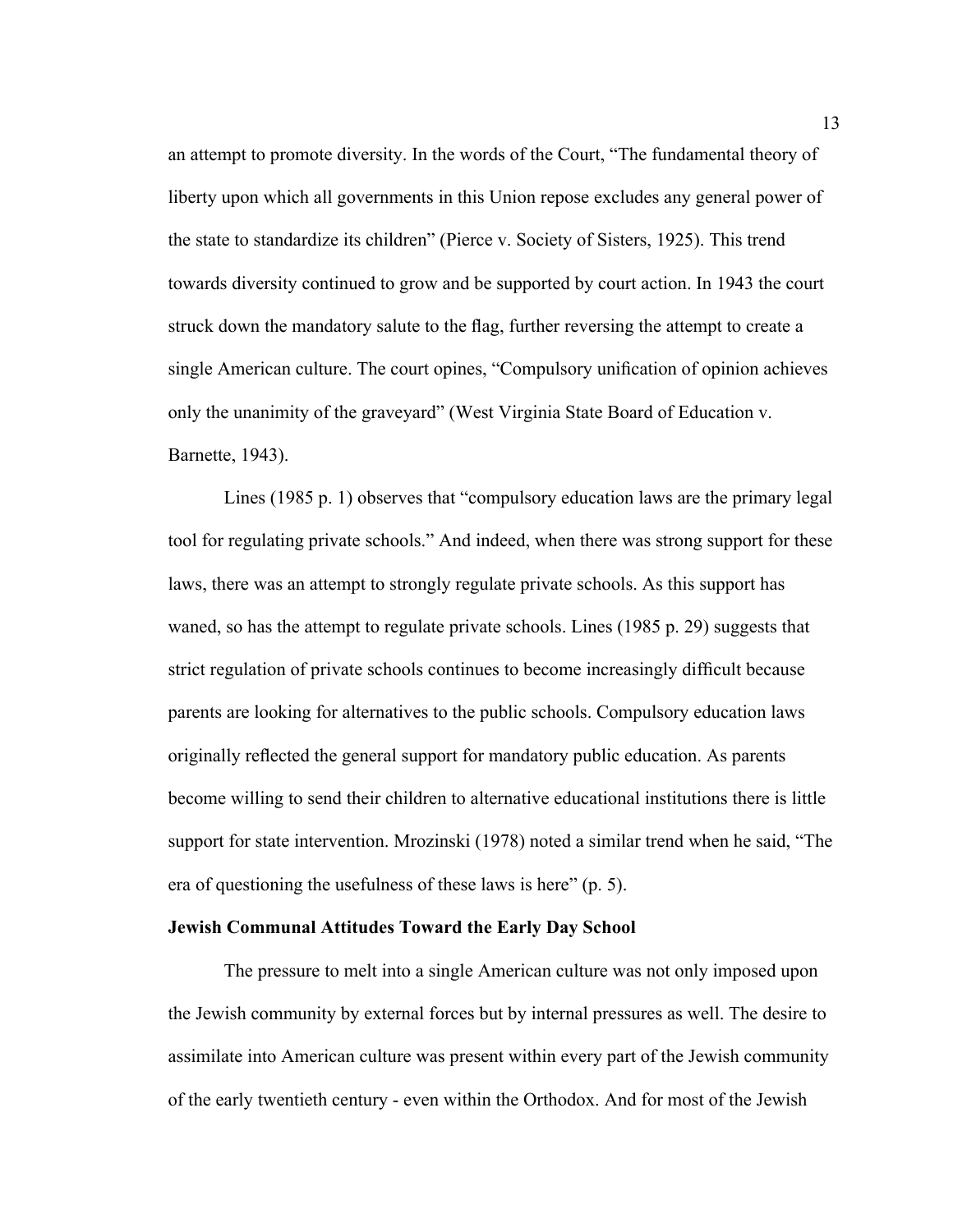community, that desire expressed itself, in part, in an eagerness to participate in the public education system. Many Jewish educators of this period felt it inappropriate to organize schools that would supplant the public schools (Dushkin, 1944; Brickman, 1967). As Inbar (1979 p. 14) points out, "The American Jewish child integrates into the American society through the public school." And even if Orthodox Jewish leaders may have been quick to promote the day school, certainly "among the committed there were some who were convinced that the yeshiva had no place in the alien soil of America. ... Public School and the supplementary Hebrew classes were adequate for the American Jewish youngster" (Brickman, 1967 p. 177). As late as 1944, Dushkin (1944 p. 62) is concerned with the "'anti-public school' implications" of day school. Tannenbaum (1993) recalls that "the overwhelming majority of Orthodox families living in the community [where a day school was available], plus their non-Orthodox neighbors who constituted the overwhelming majority of all residents, did not send their children to day school, either because they couldn't afford it or because they shunned it as an anachronism of the Old Country" (pp. 35-36).

The result of this external and internal support and pressure towards assimilation was an odd experience for those Orthodox Jewish students who attended public schools.

Of the twenty students in the class, nineteen were Jewish and at least half Orthodox, yet there seemed to be an unspoken agreement that in school it was bad manners to associate on the basis of this common background. Good manners dictated that you kept your religious convictions undercover. One simply did not go about flaunting his Jewishness. It was embarrassing for everyone.

So, in a school whose student body was ninety-five percent Jewish and whose teaching staff was ninety-nine percent Jewish (the Irish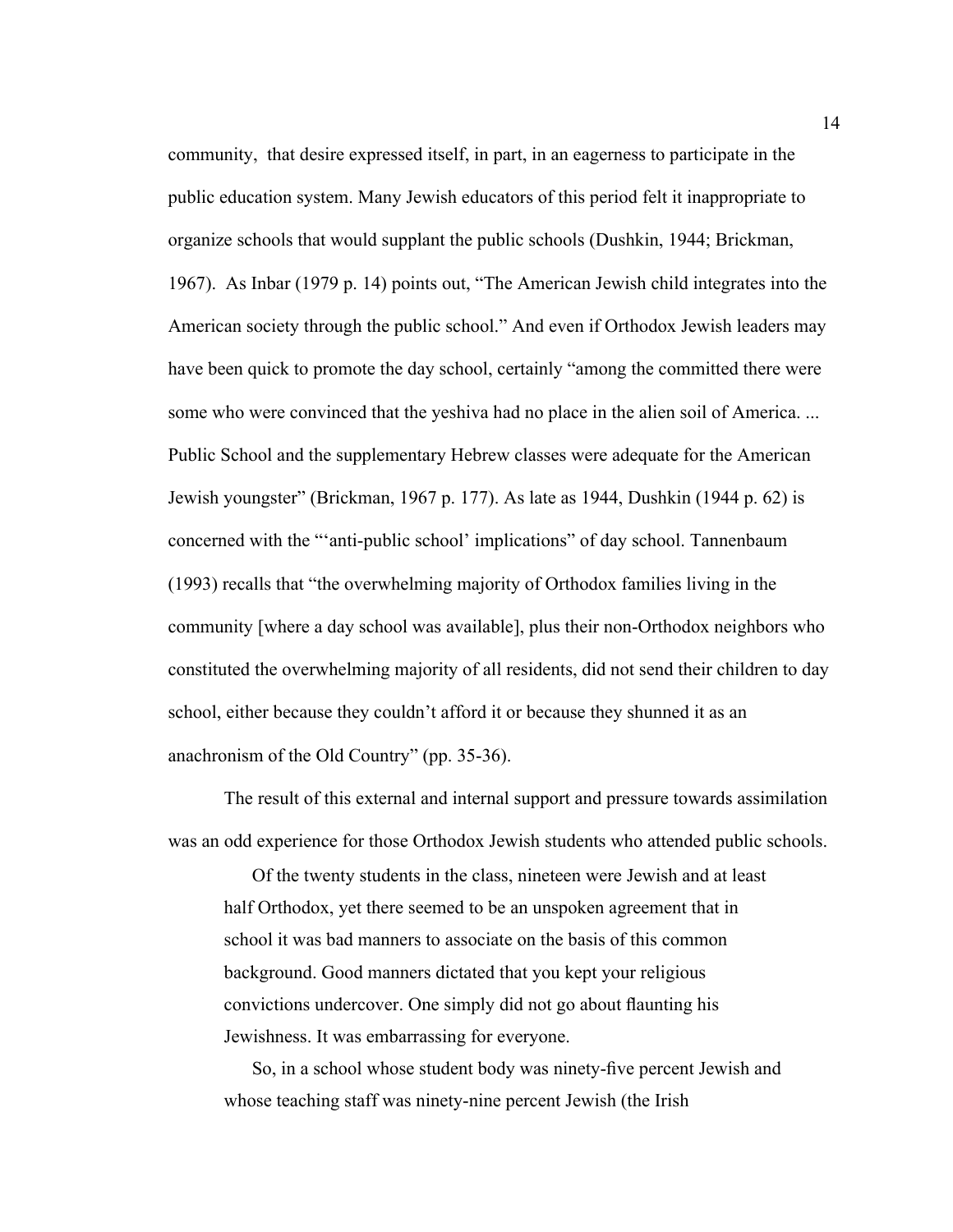superintendent being the only non-Jew in the entire establishment), from nine to three each day we went through the motions of living in a goyish [non-Jewish] world. Though we celebrated Passover and Chanukkah at home, in school it was Easter and bunny eggs, Xmas trees and carols and bells. The glee club resounded with church hymns, which we sang in impassioned voices, and the 'Bible' selection we read in assembly was about the child born in the manger. (Rosengarten, 1992 pp. 6-7)

#### **Early Day Schools**

Eduardo Rauch, in discussing the history of day schools in America makes it clear that early American Jewish history had no bearing on the development of the modern day school. "There is hardly any continuity in Jewish life between the one conducted by the Jewish population here in the 1870's and the American Jewish scene say, in 1917" (1978 p. 89). Alvin Schiff (Schiff, 1966) delineates three distinct periods in the development of the modern American day school: Pioneer Yeshivos (1880-1916), Emergence of Modern America Yeshiva (1917-1939), Great Expansion (1940-1964). As his study was published in 1968, it does not characterize the ensuing decades. It seems reasonable to suggest the title "Growth and Diversity" for the years 1965-2000.

#### **Pioneer Yeshivos**

Yeshibath Etz Chaim opened its doors in Brooklyn in 1886. Many identify this as the first yeshiva of the modern day school era. The school was opened as a free school for poor boys. It provided traditional Jewish studies all day. Additionally, there were two hours daily, from 4 to 6 p.m., where secular studies were taught (Margoshes and Jewish Community of New York City, 1919 p. 1201; Schiff, 1966 p. 30). Jewish studies were taught in Yiddish, while secular studies were taught in English (Klaperman, 1955). This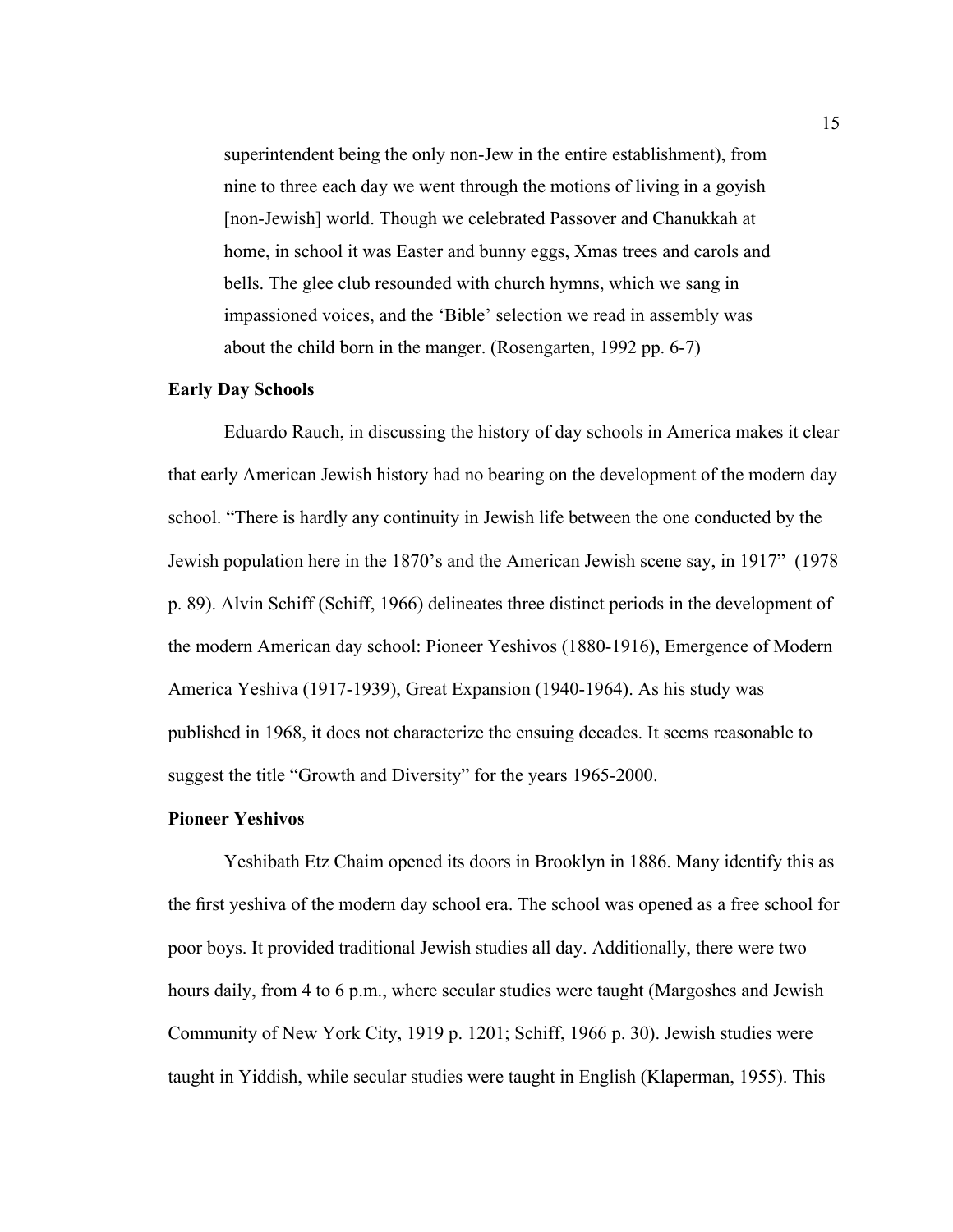seemingly modern innovation did not seem particularly noteworthy or controversial at the time. The school was identified as a yeshiva in the "strict Orthodox ... custom of Poland and Russia" (as cited in Schiff, 1966 p. 30). While it is not entirely clear why the school chose to offer secular studies, a number of factors probably played a role. Parents were very eager to have their children receive a secular education, and would not easily give up that opportunity. By offering a small amount of secular studies in the afternoon, the school allayed the fears of the parents, and were able to devote far more time to Jewish learning then any Talmud Torah that began its school day only after the public school had completed its day (Schiff, 1966 p. 31). Parsons (1983 p. 23) suggests that it might have been a concession to mandatory school laws. This suggestion seems reasonable. Although mandatory school laws were generally not well enforced until WWI (Katz, 1976; Cremin, 1988), Harper's coverage of compulsory education enforcement in Brooklyn of 1880, suggests that Brooklyn was ahead of its time in this respect ("Compulsory education in Brooklyn, 1880).

One of the first secular teachers of Yeshibath Etz Chaim was Abraham Cahan. Through him we get a picture of the secular program of this first modern day school. The secular department was run much like a one room school house. Two teachers taught everything from early literacy to eighth grade graduation. Cahan was the senior teacher at 23, the other teacher was a boy of about 14 who had just graduated public school himself. The secular curriculum was poorly directed because the school administration had little secular background. Nonetheless, Cahan records that the plan was to cover the same basic syllabus as the public schools (Klaperman, 1955 p. 50; Cahan, 1969 pp. 371-374). Yeshibath Etz Chaim eventually merged with the then new Rabbi Isaac Elchanon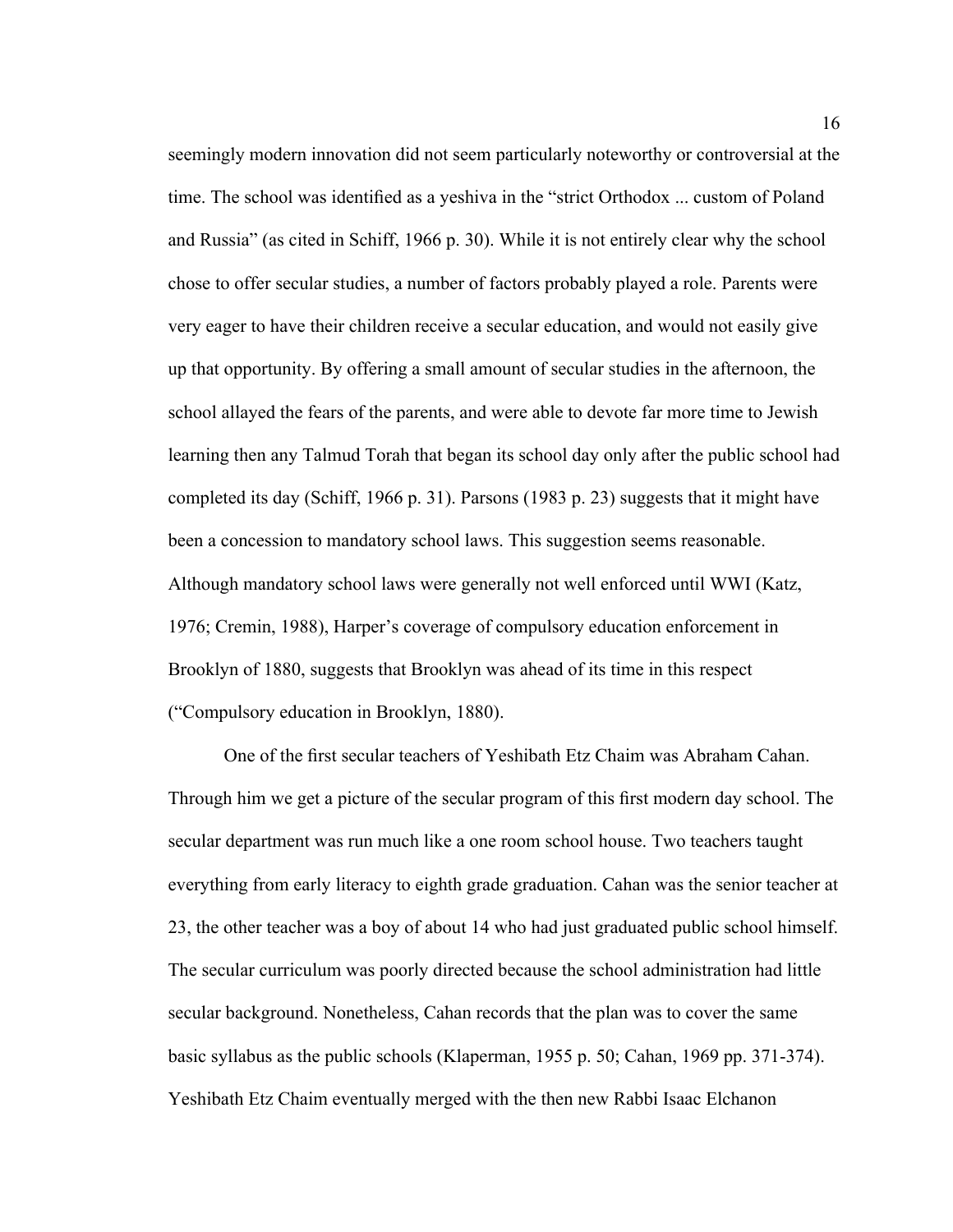Theological Seminary and became the seed from which Yeshiva University was born. In this process of growth, the elementary school was eventually abandoned. Other similar schools took its place. The Rabbi Jacob Joseph Yeshiva began in 1900. Originally, it was called Yeshivat Beth Sefer Tiffereth Jerusalem, it changed its name in 1902 after the death of Rabbi Jacob Joseph (Parsons, 1983 p. 24). It is still in operation today as an elementary yeshiva day school.

#### **Emergence of the Modern Day School**

 In 1917 (Parsons, 1983 p. 59) or 1918 (Schiff, 1966; Kramer, 1979) Yeshivath Torah Vodaath was founded in Williamsburg. In 1921 (Kramer, 1979 p. 19; Parsons, 1983 p. 63) or 1923 (Pilch, 1952) Rabbi Shraga Faivel Mendlowitz became the principal. Choosing Rabbi Mendlowitz as principal was a radical step for the school. It had been founded with a Modern Orthodox and Religious Zionist orientation (hence the name Torah Vodaath meaning Torah and [secular] knowledge) (Parsons, 1983 p. 59). Rabbi Mendlowitz was clearly more traditional; he had been educated in a number of traditional Hungarian yeshivos (Rosenblum and Sorski, 2001 pp. 29-33). When Torah Vodaath first opened, it taught Talmud in Yiddish, but there was a serious Hebrew language component to the curriculum. With the coming of Rabbi Mendlowitz, that component dwindled significantly (Scharfstein, 1962 III p. 128; Schiff, 1966 pp. 40-41). The Depression slowed the growth of new yeshivos quite a bit, and forced the old ones to develop themselves very carefully. Torah Vodaath was extremely successful. By the end of this era, in 1939, it was the largest yeshiva in America with approximately onethousand students in grades 1 through 12 (Schiff, 1966 p. 39).

In 1919 the Jewish community of New York city produced a register that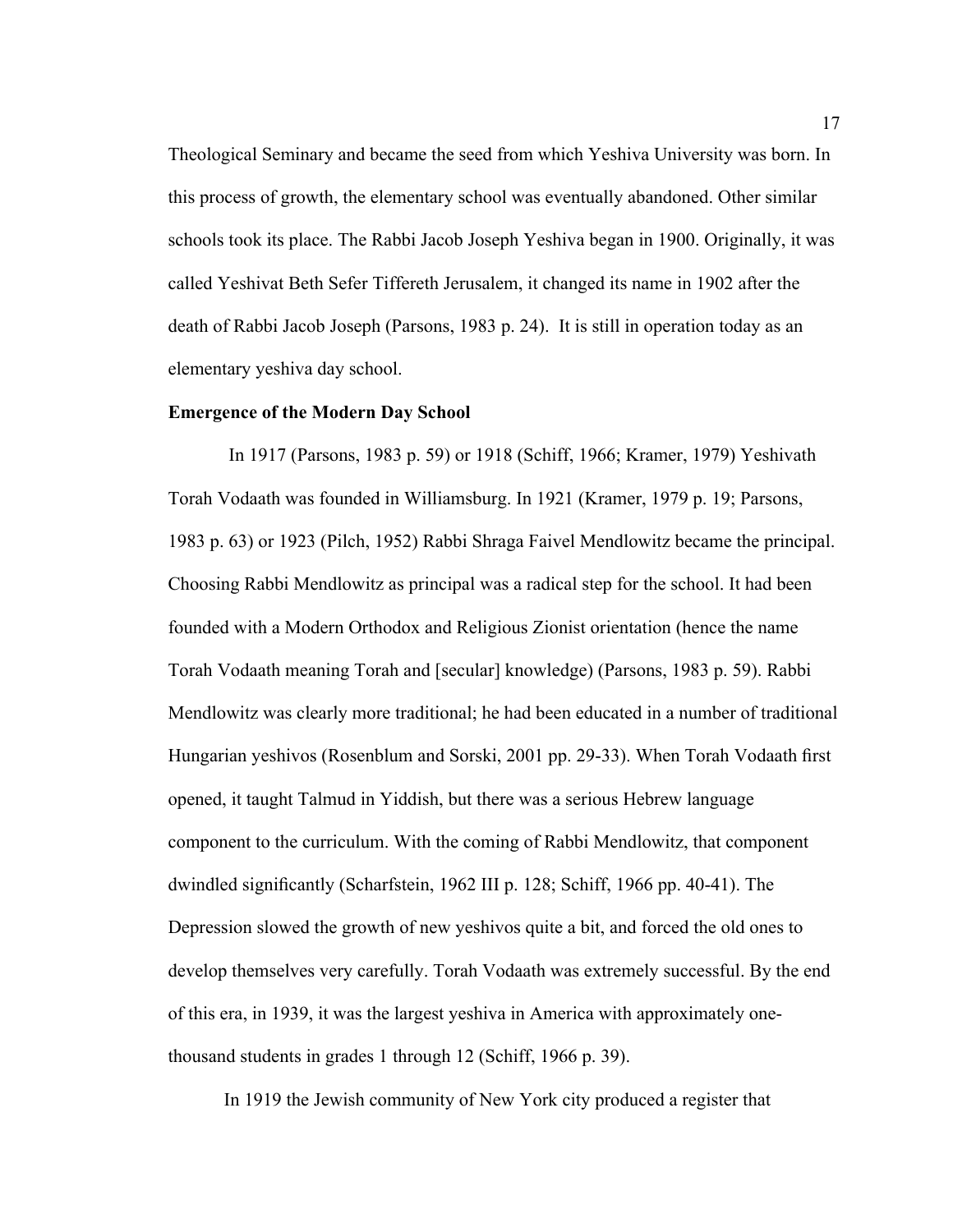described the organizational structures of the community. Of day schools it says:

There are four parochial schools in America, all of which are situated in New York City. Whereas the weekday school supplements the public school, the Jewish parochial school substitutes it, teaching both Jewish and secular subjects. The Jewish studies are taught from 9 a.m. to 3 p.m., and the secular subjects are taught from 3 to 7 p.m. All of the 985 pupils of these schools are boys.

The secular curriculum in these schools, consisting of 4,800 hours of instruction, provides for fewer hours than does the minimum public school curriculum of New York, which calls for 7,190 hours for the seven-year course. But this difference is chiefly due to the fact that the parochial schools do not teach certain of the subjects, such as elementary science, manual training, music, etc. In the fundamentals (English, mathematics, geography, penmanship, etc.), the parochial school provides for practically as many hours as does the minimum public school curriculum. (Margoshes and Jewish Community of New York City, 1919 p. 394)

In 1929 Abraham Kaplan surveyed all the existing day schools in New York City. At the time, only one day school, in Baltimore, existed outside New York. Kaplan lists fifteen day schools, all but two being extremely traditional schools. All thirteen of these schools were all-boys schools. Six schools started before 1927 used Yiddish as the language of instruction for Jewish studies. One of those was in the midst of transitioning to Hebrew. The other two schools started before 1927, and three of the newer schools used Hebrew. There is no report on the practicees of the other two schools. About half of the traditional schools, primarily those started prior to 1927, had Jewish studies until 3 p.m. every day and secular studies between 4 and 7 p.m. on Sunday through Thursday. Generally, the newer schools completed Jewish studies by 1 p.m. and scheduled secular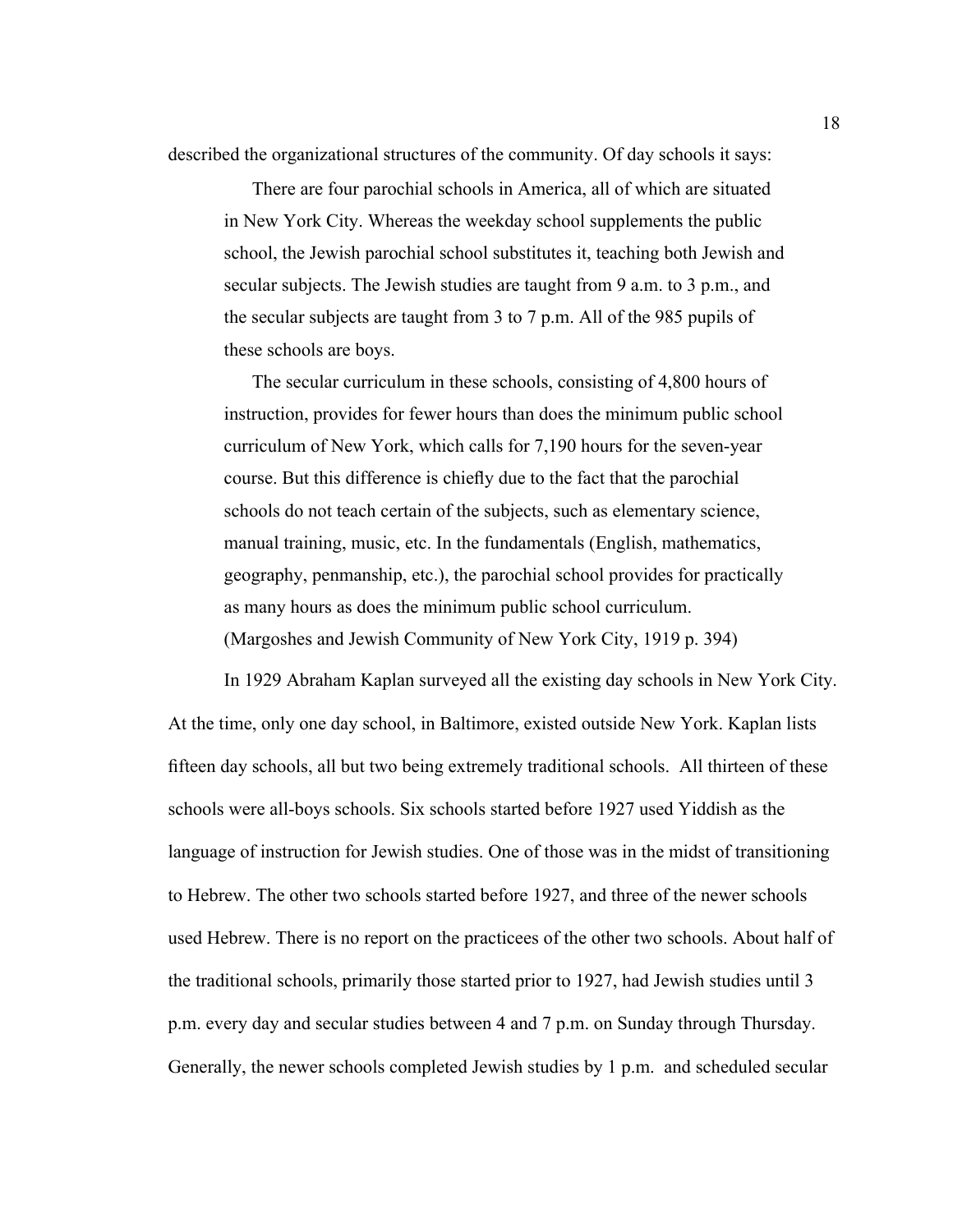studies from 2 to 5 p.m. (Kaplan, 1929). A monthly progress report was sent to parents from each of the two departments "like every school" (Kaplan, 1929 p. 54). None of the schools had a summer vacation longer than 5 weeks, and most had vacations of only 2 weeks. All the traditional schools had two supervisors, one for Jewish studies and one for secular studies. Kaplan records that there was no effective government supervision of the schools. The city claimed it was a state responsibility and the state claimed it was a city one. Nonetheless, he observed that every school carried out its secular educative function as demanded by the law. Secular teachers were required by each of the schools to be credentialed by the State of New York. No other requirements existed. Jewish studies teachers had few, if any, formal requirements except perhaps that they be religious Jews. No specific credential was accepted. Rather, teachers were hired based primarily on principals' observation of model lessons. Schools were organized into classrooms, but they were generally divided by ability rather than age. This meant that there was a wide age range in many classrooms of both the secular and Jewish departments. Even a nine year age range was typical in some schools. Some schools avoided the wide age range in the secular department by only accepting students for their first grade, and only if they were age appropriate. The English curriculum was "the Public School curriculum with slight omissions so as to fit it into the amount of time available. The omissions mainly concern such subjects as manual work, singing, physical training and sometimes the science department …. In general it may be said that the schools conserve more academic subjects and thus meet the requirements of the Board of Regents of the State Board of Education successfully" (Kaplan, 1929 p. 100). While in this way the secular curriculum was carefully articulated, Kaplan found no such articulation in any of the schools' Jewish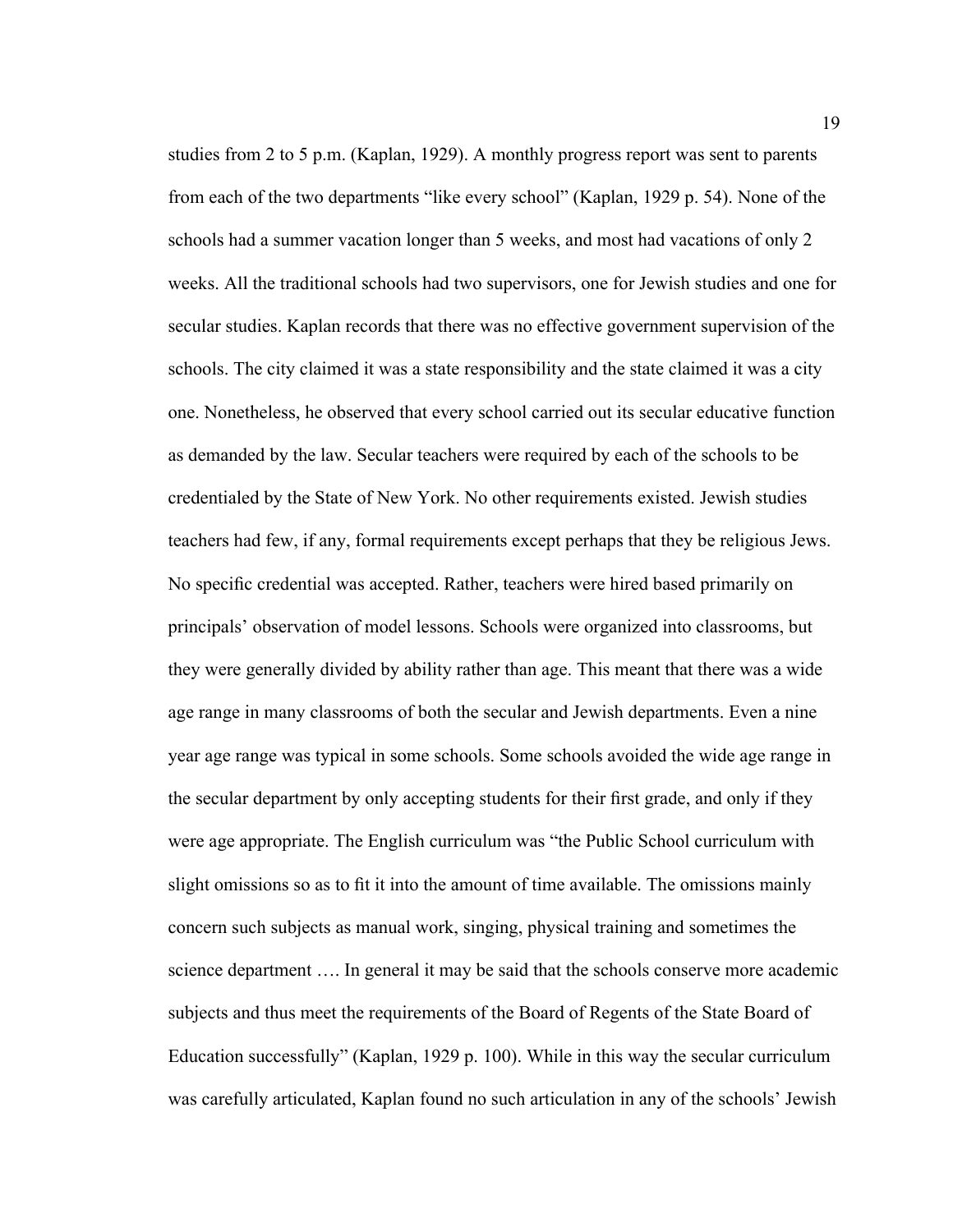studies departments.

#### **New York State Board of Regents and the Emerging Day School**

Starting in 1938 the NY State Board of Regents attempted to enforce certain provisions of the state mandatory schooling laws on the existing day schools.

The question before the Regents is whether such instruction as provided for children of compulsory school age within the hours indicated during the afternoon meets the provisions mandated by the statute, - that instruction of children of compulsory school age 'elsewhere than at a public school' shall be 'for at least as many hours' as provided for in the public schools where he resides 'and within the hours specified therefor [*sic*].'(Memorandum submitted to the Commissioner and the Board of Regents. July 20, 1938. as cited in Wiley, 1944a pp. 4-5)

The answer the Regents gave was clear, day schools were required by law to teach secular studies during all the hours a student would normally be in public school. This requirement was perceived by the day school leadership as a direct threat to the day schools' ability to survive (Dinin, 1940 p. 212; Schiff, 1966 pp. 227-228).

Although the issue was raised as early as 1938, it was not until 1942 that day school leadership met with Regents representatives to try and find a mutually acceptable solution. This 1942 meeting was described in detail in both Schiff (1966 p. 227-228) and Bunim (1989). In 1942, Jewish educators and leaders presented oral and written testimony to the Board of Regents. Among the points that were made in the oral testimony was that the secular education in the day schools was preparing students for the Regents' exams as well as public schools of the day. In written testimony, it was further argued that the then current legal climate required that the Board accommodate the diversity of the day school. The Board of Regents voted to exempt the day schools from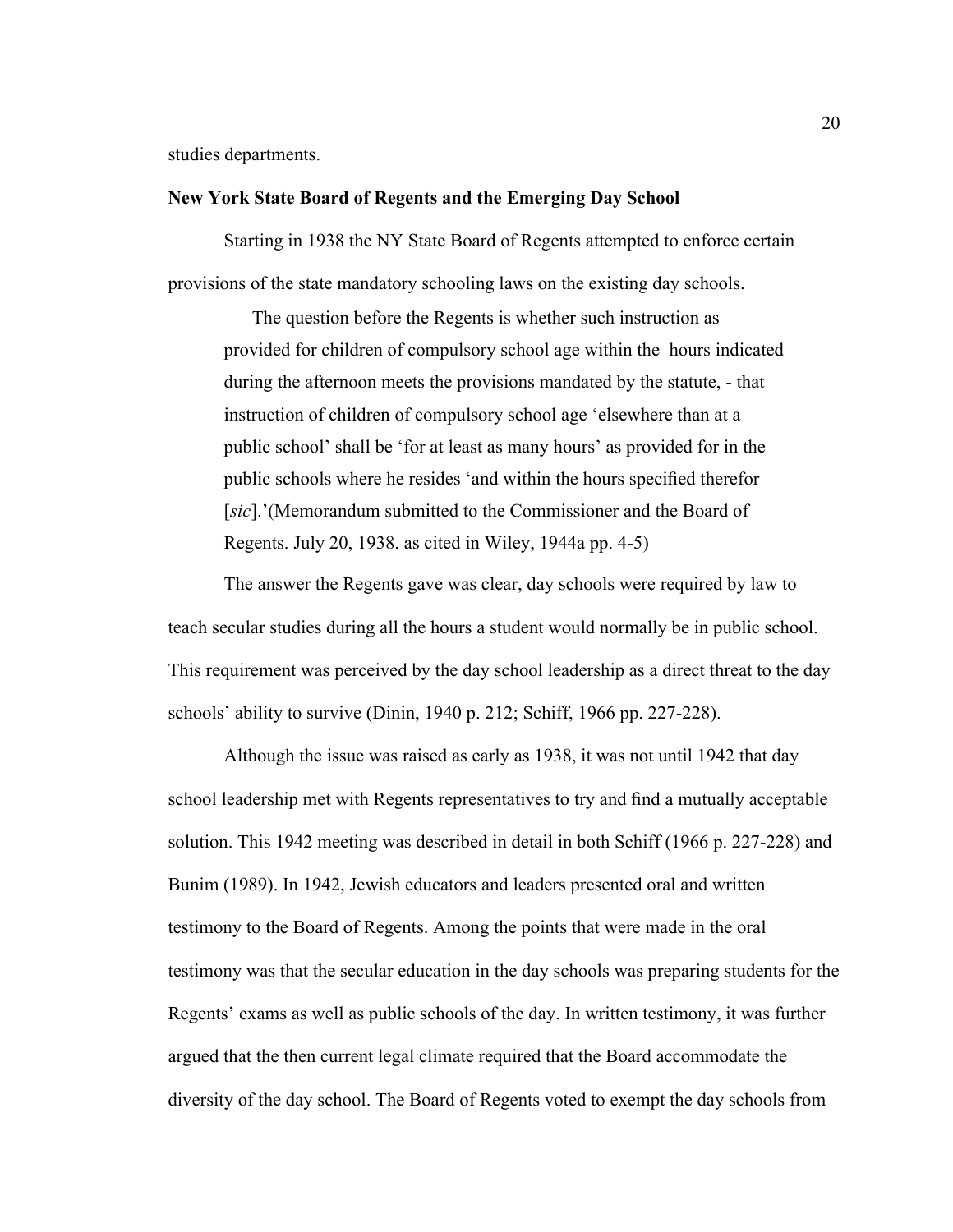this requirement. Segal (1952 p. 437) reports that the exemption was contingent on the day schools' agreement that they would begin their secular studies by early afternoon and hire a supervisor for general studies.

What is most interesting about this description is that it is agreed upon by so many sources, and yet is almost certainly not completely true. From the state documents available it is clear that there was no such vote. Rather, the Board of Regents agreed to allow improvement to occur over time rather than insisting on immediate compliance. As a first step towards compliance, the Regents were willing to consider secular studies starting at 12:30 p.m. and going until at least 4:30 p.m. as acceptable. To facilitate and guarantee the improvements that were required, the Regents required the day schools to hire a single superintendent to oversee all the day schools.

New York City schools at the time included some part-time schools that operated from 12:30 to 4:30 p.m.. It was acknowledged that, as an "emergency expediency," day schools operating within the city of New York might be within the legal requirements if they had secular classes during those same hours. It is clear that this was never expected to be the final solution, merely a step towards regular school hours. Further, it was only suggested as a solution for schools already in operation, all of which were in the New York City school district. This concession was not meant to be construed as a broad acceptance (Wade, 1944; Wiley, 1944b).

The Regents' hopes were never fully realized. There was never a superintendent over all the day schools in New York. Though a superintendent was indeed hired, it is clear that he never had jurisdiction over all the day schools nor did he ever accomplish what the Regents envisioned for him (Selig, 1944; Wiley, 1944c). It is not even entirely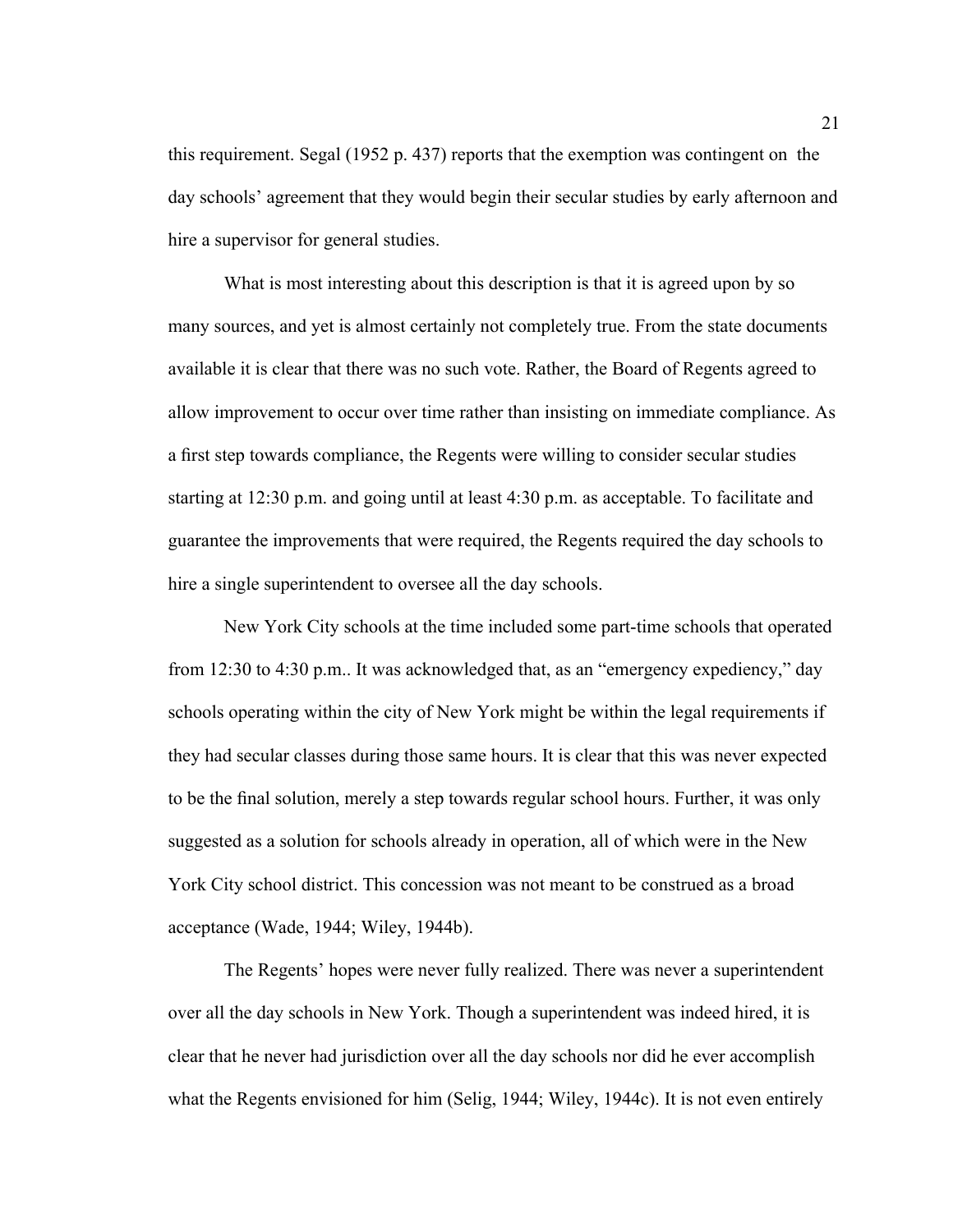clear how long the position existed. Further, even the emergency expediency of an early afternoon schedule was never universally adopted by the day school (Wiley, 1944b).

In examining the Regents' archived letters of 1944 two things become clear. First, the Regents were not yet satisfied with the condition of the day school's secular education. Second, the Jewish community perceived the issue as one that had been resolved favorably in the 1942 meetings. In a memorandum to the commissioner of the NY Board of Regents, Associate Commissioner Wiley describes a phone call he received from a rabbi in Rochester, NY who wished to open a day school, "with religious instruction in the morning and with the secular instruction in the afternoon 'as has already been approved by the Board of Regents.'" Even Wiley himself understood the implications. "It might appear that our method of dealing with these schools in New York City has been interpreted in effect, if not in fact, as evidence of approval" (Wiley, 1944c).

There is no evidence of any further efforts on the part of the Regents to gain compliance. And while many of the records have been destroyed or lost, it seems reasonable to assume that "in effect, if not in fact" the agreement of 1942, with the parttime standard of New York City, set the standards for day schools throughout the state of New York, and in doing that, set a precedent for acceptance throughout the country.

#### **Great Expansion of the Day School**

Rabbi Mendlowitz was a man of vision and leadership. He felt the responsibility to change the educational climate of the country (Kaminetsky and Torah Umesorah National Society for Hebrew Day Schools, 1963 p. 3). He believed that his success at Torah Vodaath could be replicated across the country. And so he goaded and convinced lay leadership, his students, and other rabbis into creating Torah Umesorah. Created in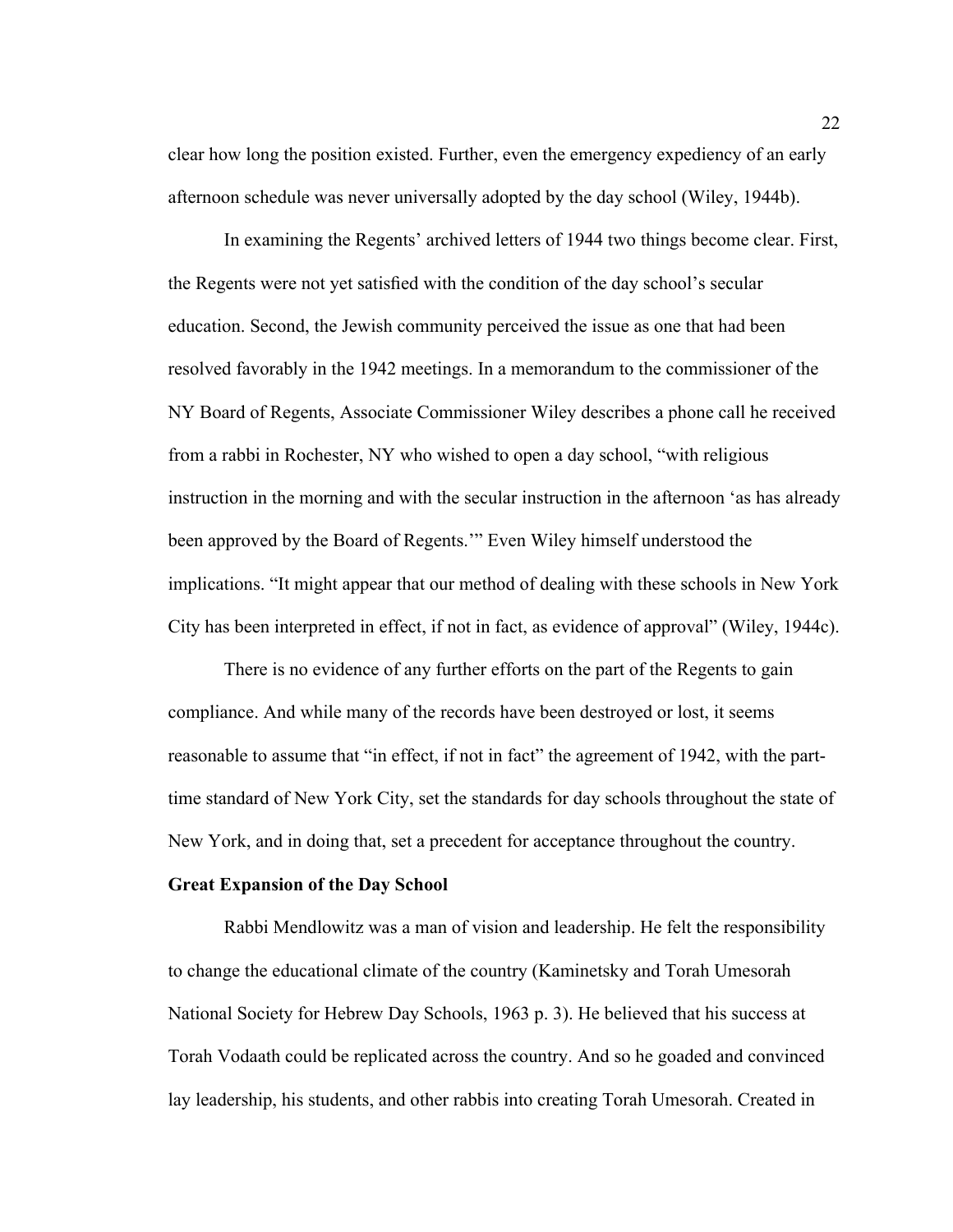1944, Torah Umesorah was formed expressly to create day schools in Jewish communities across the United States. Additionally, they would aid in the development of professional training, and would provide administrative support for existing day schools (Kramer, 1979 p. 25). Torah Umesorah had an interesting organizational structure. Besides the lay Board of Directors, there was a Rabbinical Administrative Board. The articles of incorporation give this rabbinical council "supervisory control and direction of all matters concerning and relating to (a) religious problems and questions, and to (b) the religious functions, purposes and objects of the corporation" (as cited in Kramer, 1979 p. 30). That is, by original constitution, Torah Umesorah had as their absolute authority a rabbinical board. The original rabbinical board included: Rabbi S. M. Bloch, Rabbi Moses Feinstein, Rabbi Reuben Grozowsky, Rabbi S. Heiman, Rabbi Isaac Hutner, Rabbi Abraham Jofon, Rabbi Abraham Kalmanowitz, Rabbi Aaron Kotler (who became the chair), Rabbi Israel Rosonberg, Rabbi I. Ruderman, Rabbi L. Seltzer, Rabbi Mordechai Shulman, Rabbi Eliezer Silver, and Rabbi Mendel Zaks (Kramer, 1979). The existence and makeup of this board is quite significant. First, it adds religious weight and authority to the actions of Torah Umesorah. These rabbis gave their active support to this organization; it must be assumed that they agreed with the basic approach of their work. Additionally, and related to that, we see the effort at Orthodox unity that was to be a hallmark of Torah Umesorah. The Rabbinical Council of America, Young Israel, Agudath Israel, and the Orthodox Union all stood behind Torah Umesorah (Kramer, 1979 p. 31).

Torah Umesorah did not create the day school explosion all by itself. A number of factors made the years from 1940-1964 fortuitous for the creation of day schools across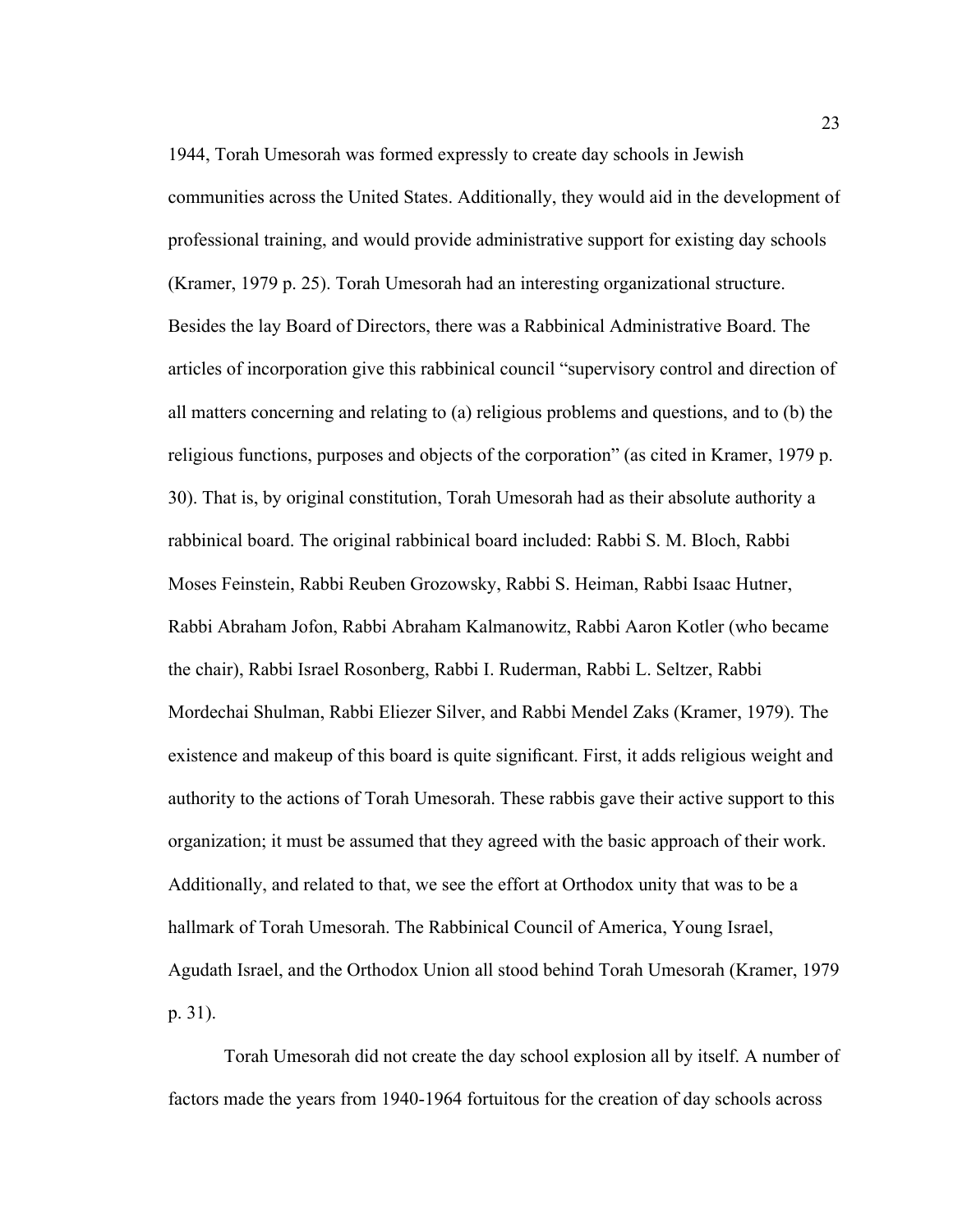America. Schiff (Schiff, 1966 pp. 8-15, 75-80) identifies a range of factors. The success of earlier efforts gave the dedicated leadership that existed a model to draw from and an example to showcase. Additionally, it meant that there were American born students, now adults, who could argue for the day school. The destruction of European Jewry and the creation of the State of Israel, and later the Six Day War, motivated Jews to become more attached to their Jewish roots. Post World War II immigration added an influx of teachers, and potential parents. And the prosperity of the time meant that people could afford the luxury of paying for schooling that was available free. Cremin (1988 p. 116) identifies the changing attitude toward Americanization that made day schools more acceptable to Jew and non-Jew alike. He describes the growing acceptance of American culture as a "mosaic" of diversity rather than a "melting pot". Nonetheless, as Kramer concludes, "Individual schools might for their own reasons ascribe their birth to forces other than TU [Torah Umesorah], but most of them must credit the favorable climate of opinion which TU helped create. And this in the very least is the lasting legacy of TU" (Kramer, 1979 p. 312). Although Torah Vodaath may have been the model for day schools, there were a number of changes that were made when creating schools around the country. Most of the new schools were co-educational, and most used Hebrew as the language of instruction for Jewish studies (Segal, 1952 p. 78; Schiff, 1966 p. 92).

In 1952, Samuel Segal published a study of all the elementary day schools in New York city through 1948. It contains a snapshot of the state of day school education. Segal identified 66 day schools operating in New York City in 1948, and another 55 operating in 41 communities around the country. At the time, he identified 21 all-boys schools, 13 all-girls schools, and 23 co-educational schools (this leaves 9 schools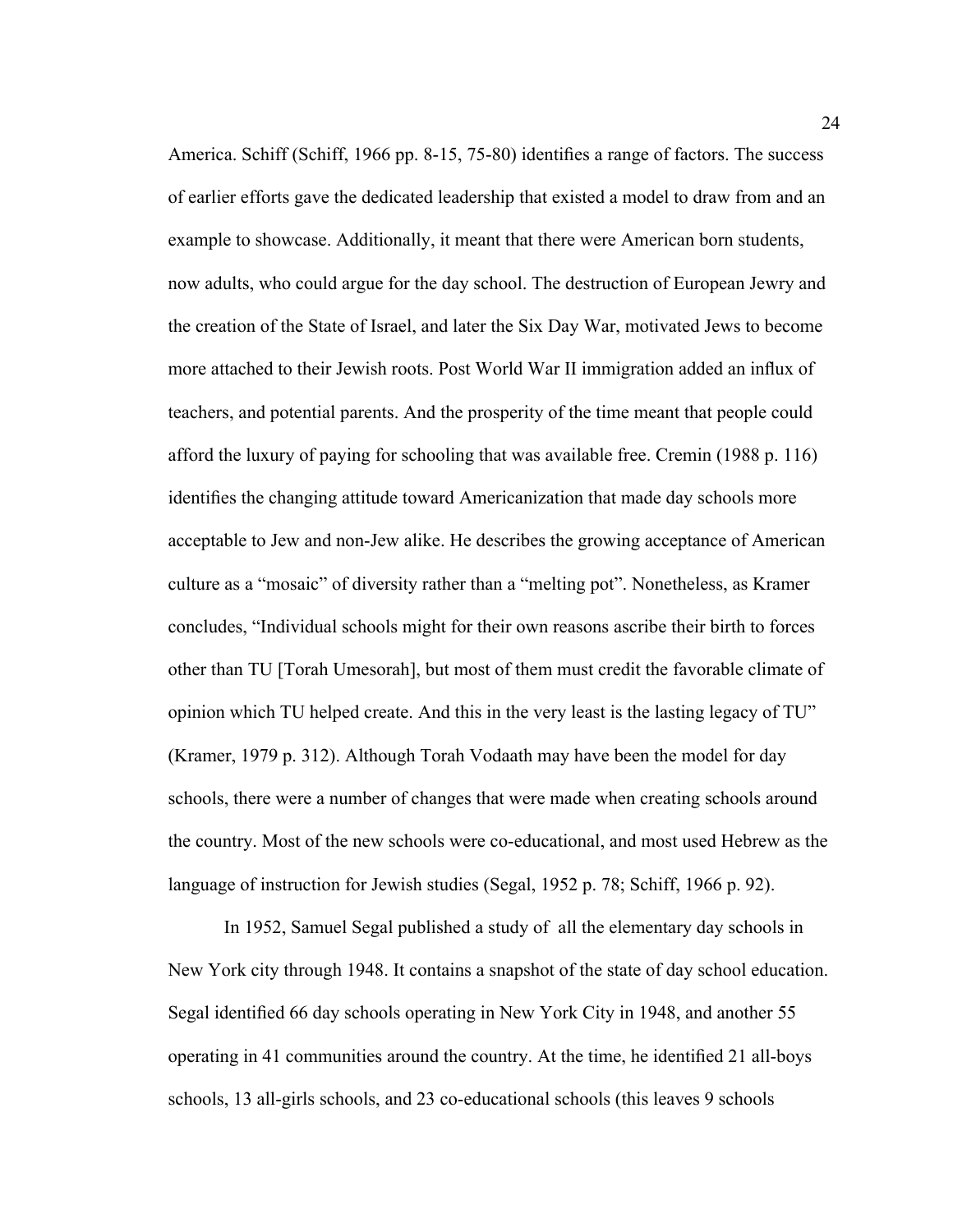unaccounted for). Of those schools, 26 were schools with a traditional program in

Yiddish, and 25 were traditional programs with instruction in Hebrew.

Table 1

| Gender        | Language | <b>Number</b> |
|---------------|----------|---------------|
| <b>Boys</b>   | Yiddish  | 15            |
|               | Hebrew   | 6             |
| <b>Girls</b>  | Yiddish  | 8             |
|               | Hebrew   | 5             |
| Co-ed         | Yiddish  | 3             |
|               | Hebrew   | 14            |
| <b>Totals</b> |          | 51            |

*Traditional elementary day schools, NYC 1948, by gender and language*

*Note:* (Data for table from Segal, 1952 p. 118)

Even among the most traditional schools he studied, the parent body was not exclusively Orthodox. Of 39 traditional schools that responded to a survey, only two schools claimed daily minyan attendance for all their fathers, and only three additional schools claimed daily minyan attendance for a majority of their fathers. Of those same 39 schools, only five claimed Shabbos observance for all their families, and only three more claimed it for the majority of their families (Segal, 1952 p. 177). Of 22 traditional schools that responded, only eight required any religious observance among the general studies faculty (Segal, 1952 p. 216). "As a rule, however, All-Day schools maintain two groups of instructors for the two kinds of curricula. These groups differ radically in almost every area touched by this investigation" (Segal, 1952 p. 184). These differences were most extreme in traditional schools, but existed even in the less traditional schools. Among the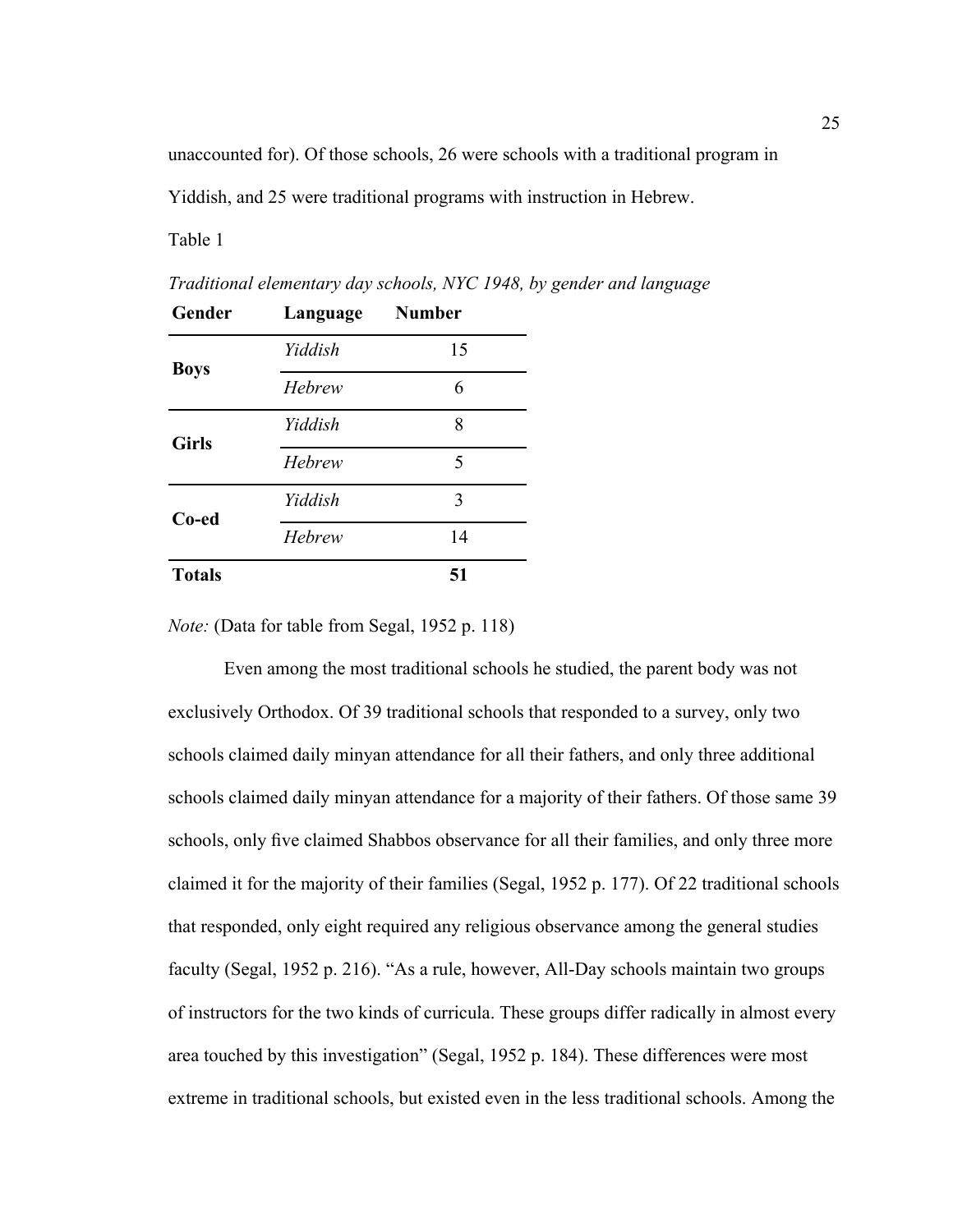differences noted were the differences in education. 63% of the Jewish studies faculty of traditional day schools had no college background. 32% had no secular background at all! In contrast, 95% of the secular teachers were college graduates. Conversely, about 55% of the Jewish studies teachers had advanced education in yeshiva, while less than 1% of the secular teachers had an advanced yeshiva background and only about 17% had even a basic Jewish education (talmud torah or elementary day school) (Segal, 1952 pp. 205-210). Segal noted that the Jewish studies classrooms often had age differences as large as five years, and even a seven or eight year disparity within one classroom was not uncommon (Segal, 1952 p. 269). The secular classroom was much more homogeneous, having a normal distribution of ages as compared to the public school (Segal, 1952 p. 352). As mentioned earlier, government pressure had forced the schools to conform to a certain schedule. Segal found that all the schools had secular studies from about 1 until about 5 p.m.. In comparing the traditional day school with New York public schools, Segal had an insightful observation. The public schools had 25 hours a week of instruction each year for a total of 150 year/hours in grades one through six as compared to the traditional schools that had about 20 hours a week for a total of about 120 year/ hours. (The year/hour is used to compare the total time spent on a task over a number of school years. It is the total of each year's weekly hours. For example, if five hours each week were spent on reading in first grade, and two hours each week were spent on reading in second grade, the total year/hours for reading in those two grades would be seven.) However, public schools distributed their time over three general areas. About 30% of the total instructional time was directed to student health, about 25% was directed towards art and music, and about 45% was directed to the core academic subjects of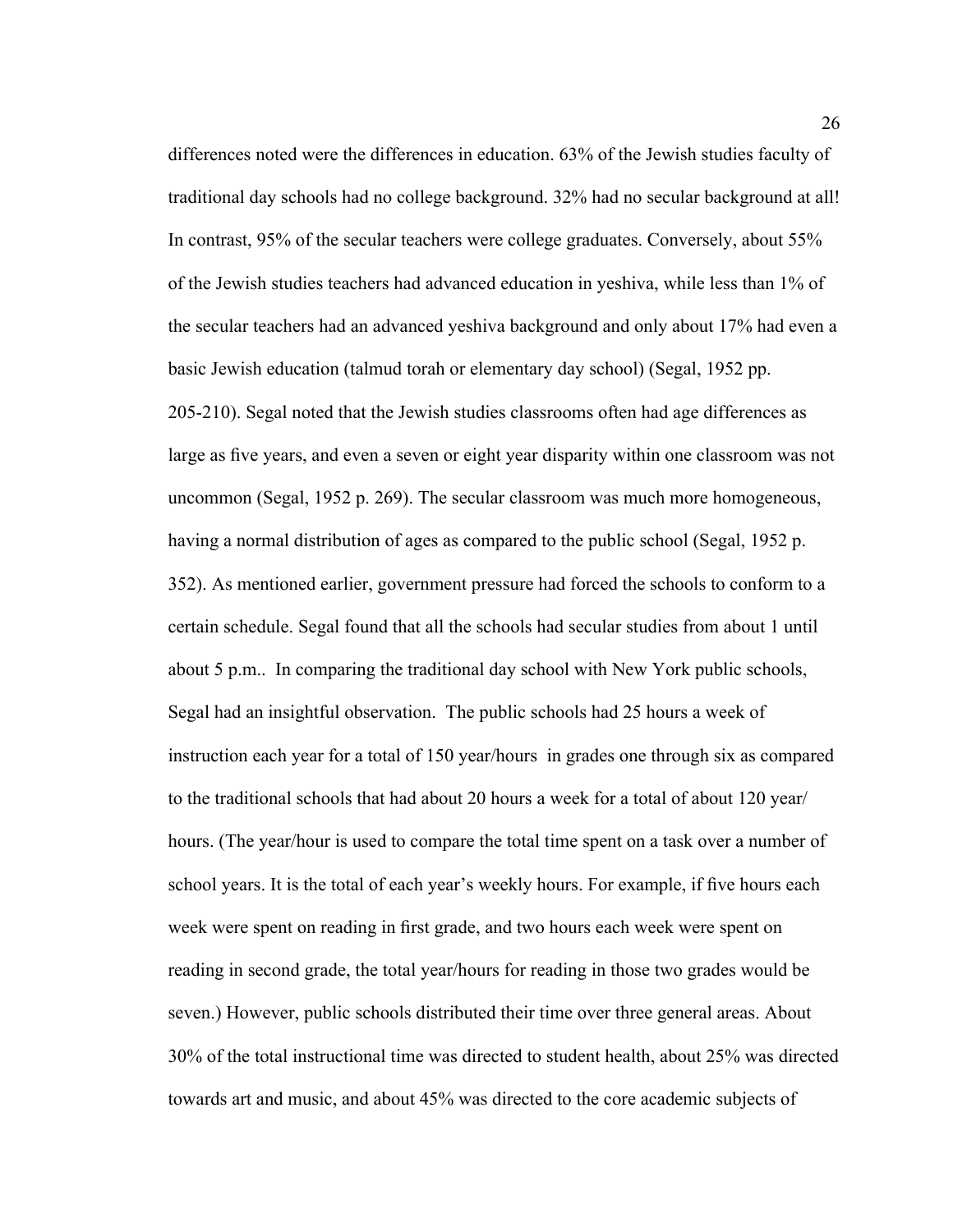language, social sciences, science, and math. The traditional day school used around 80% of its general studies instructional time for core academic subjects. "Even allowing for the smaller number of total hours allotted to general studies in the [traditional day school]… the time provided for [core academics]…probably compares favorably with that provided in the public schools" (Segal, 1952 p. 368). "The chief concern of the school appears to be to cover the ground outlined in the syllabi of the New York City Board of Education. Instead of constituting the basis for teacher-planning programs of study in line with the needs, interests, and aptitudes of the pupils, the syllabi are employed in this school as blueprints for programs which permit no deviation" (Segal, 1952 p. 369).

In 1959, Alvin Schiff studied a broad cross-section of day schools then in operation in New York city. He found that 60% of the schools then in operation used Hebrew as the language of instruction for their Jewish studies. 25% used Yiddish, and 10% used a combination of English with Hebrew and/or Yiddish. The remaining schools in his study used Hebrew for instruction in the lower grades and used either English or Yiddish for instruction in the upper grades. "The typical Jewish Elementary day school studied in New York City operates as two distinct departments. In thirty-three schools the Hebrew program is scheduled during the morning" (1959 p. 48). In his later work, he adds that these two departments are "administered respectively by 'Hebrew' and 'English' principals. The religious orientation, educational and professional training of these supervisors usually differ significantly" (1966 p. 121). About the general studies curriculum he says:

The course of study of the local or state board of education is generally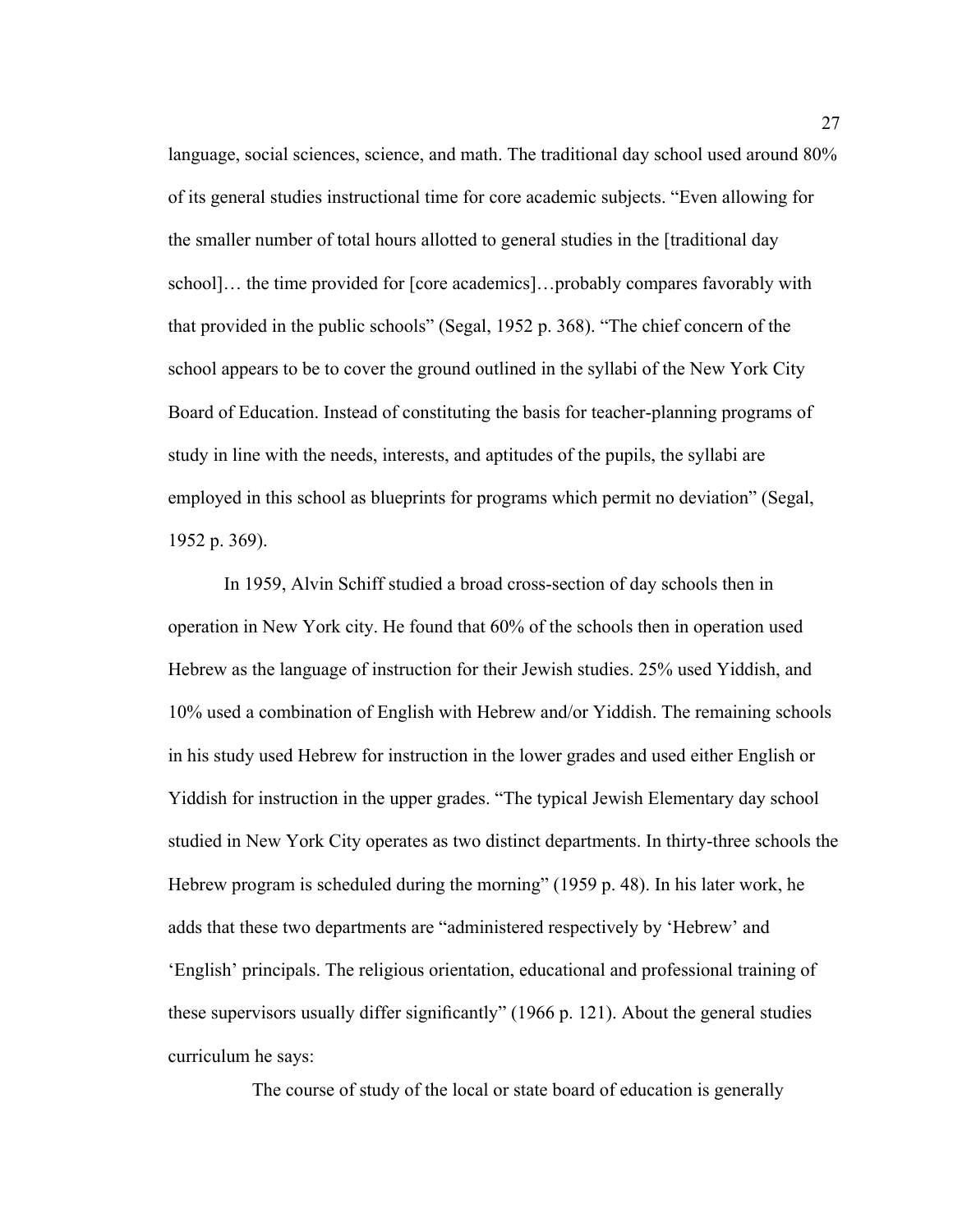followed in the Jewish day schools. The same texts and materials used in the public schools are employed. An average of sixteen hours a week in the primary grades, eighteen hours in the elementary grades and about twenty hours a week in the junior and senior high schools are devoted to general studies. Teachers and principals of the general studies departments are engaged on the basis of their competence in general education, often without any consideration to their religious views. In some cases, particularly in yeshivot outside New York, there are non-Jews serving as teachers and principals in the secular departments. (Schiff, 1966 p. 120)

## Table 2

| Gender        | Language |    | New York City U.S. excluding NYC |
|---------------|----------|----|----------------------------------|
| <b>Boys</b>   | Yiddish  | 32 | 4                                |
|               | Hebrew   | 4  | 3                                |
| <b>Girls</b>  | Yiddish  | 11 | 0                                |
|               | Hebrew   | 7  | 2                                |
| Co-ed         | Yiddish  | 2  | 4                                |
|               | Hebrew   | 27 | 76                               |
| <b>Totals</b> |          | 85 | 89                               |

*Traditional elementary day schools, 1965, by gender and language*

*Note:* (Data for table from Schiff, 1966 p. 92)

As is readily apparent from this table, the types of schools that were available in New York City were very different from the schools available in the rest of the country. In almost every community outside New York, there was a single co-educational school that used Hebrew as the language of Jewish studies instruction. In New York, almost two-thirds of the available schools were single-sex and most of those schools taught in Yiddish. Hebrew was by far the most popular language of instruction in the co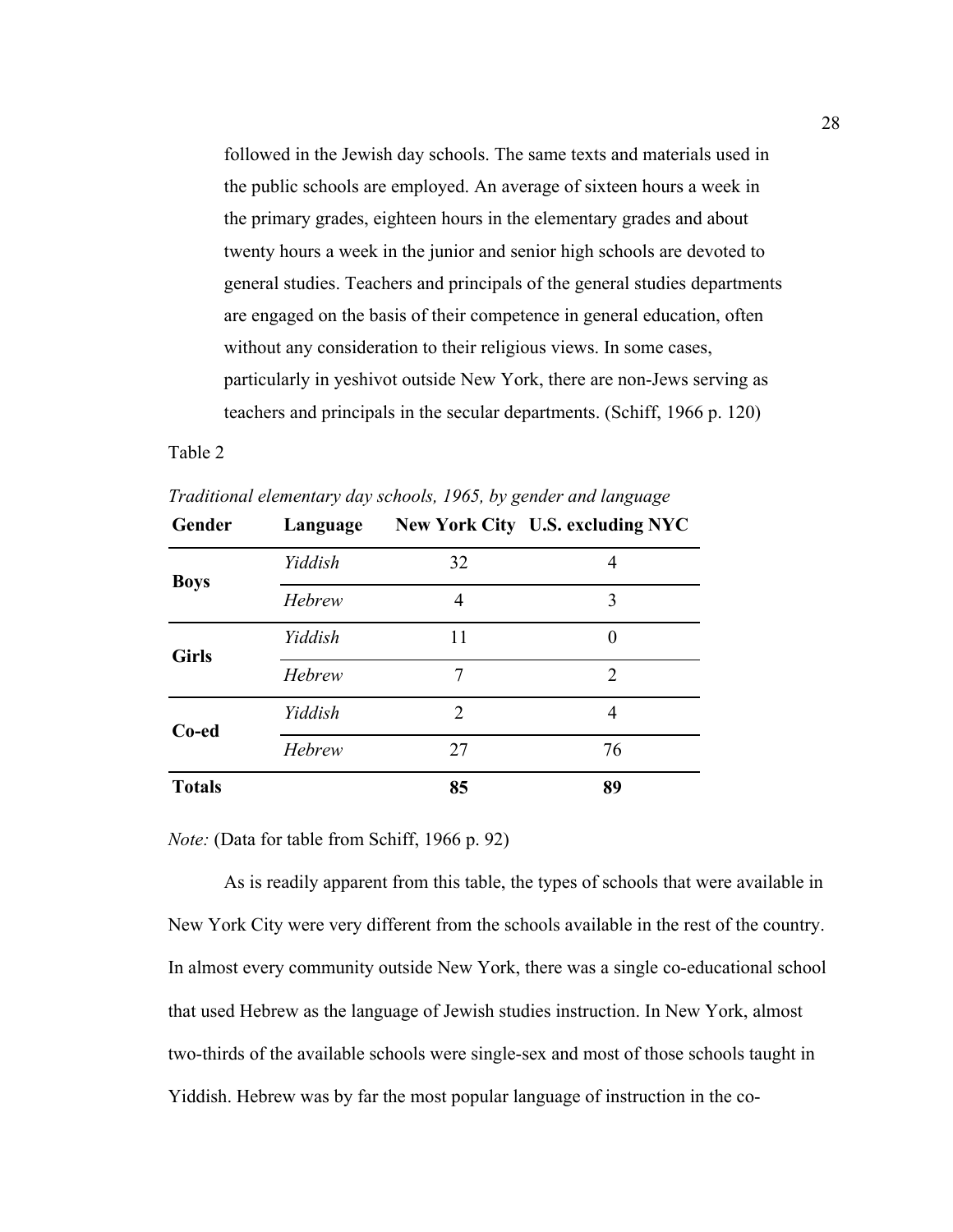educational schools.

### **Age of Growth and Diversity**

The near universal acceptance of the day school within the Orthodox community and the development of diverse day schools both to the right and the left progressed in stages. In 1953 Fox exclaimed that, "The Hebrew Day School movement has come of age" (1953p. 4). As early as 1951 the Reconstuctionist magazine observed the trend towards all day religious schooling, and called upon the left wing movements to sponsor schools of their own ("The Trend to the denominational all-day school",1951) . In 1952, Segal identified 57 elementary day schools in New York City. 49 of those were strictly traditional, and eight were somewhat progressive in nature. By 1968 Diskind recorded that the Orthodox Jewish world was "united in their view that it is essential that educational priority be placed on the day school" (p. 65). In the 1958-59 school year almost 35% of Orthodox Jewish students were in day schools. By the 1966-67 school year that figure had gone up to almost 49% (Inbar, 1979 pp. 20-21). Certainly, by the 1960s, day schools had proved themselves enough that new types of day schools began proliferating. While until then, each community would have a single day school serving the entire community, in the 60s diversification of the schools within a community begins with Conservative Schechter schools on the left (Diskind, 1968), and cheder and yeshiva ketana schools on the right. In 1958 there were 20 Conservative day schools with an enrollment of 1,400 students (Rudavsky, 1965 p. 101). In 1973, David Singer (1973 p. 53) put total Conservative enrollment at 7,000. By this time, day schools had become ubiquitous in the United States. All but eight communities of over 5,000 Jews had at least one day school. Total day school enrollment was 75,000 which accounted for 8% of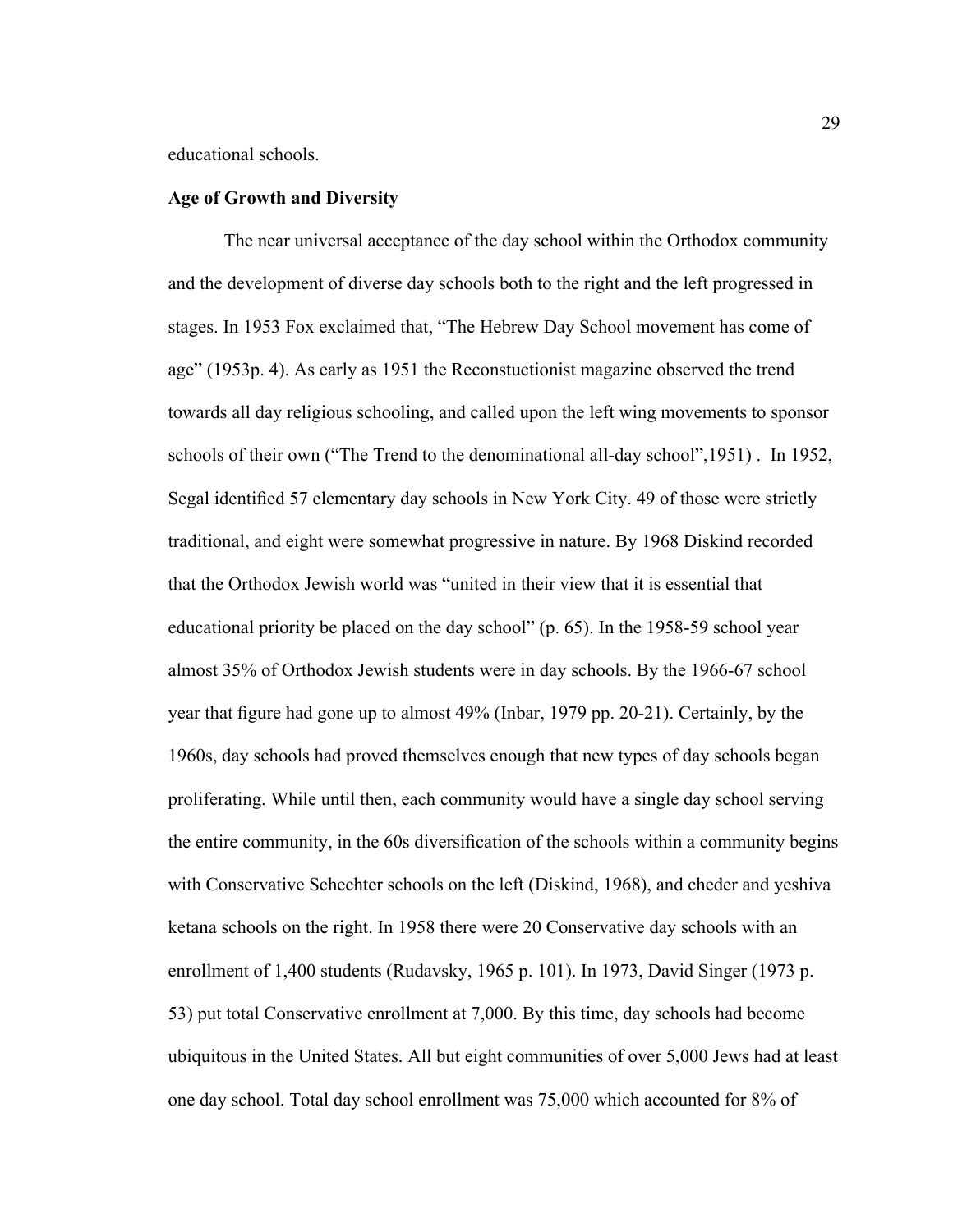Jewish religious school enrollment. The years 1975-1985 are referred to by Zeldin as a "quiet revolution" in Reform education. This referred to the growing acceptance of the idea of day schools within the Reform movement (Zeldin and Union of American Hebrew Congregations General Assembly, 1985). In 1986, Jewish day school enrollment comprised 130,000 students in 587 schools and accounted for 30% of all the Jewish religious school enrollment in the country. This includes 67 Conservative Solomon Schechter day schools with a total enrollment of 11,600 and 11 Reform day schools that had 2600 students (Schiff, 1987 p. 221). About one third of the total day school population, or about 43,000 students were in cheder and yeshiva ketana schools of the Ultra or Strictly Orthodox (Schiff, 1987 p. 224). By that time, Schiff declared, "Basically, all practicing Orthodox Jews send their children to day schools" (Schiff, 1987 p. 222). Tannenbaum most aptly described the diversity of new day schools. "The day school which employed me was established to satisfy a desire for a particular programmatic nuance, not to fulfill a need for Jewish day school education per se which was already available in that neighborhood. As a matter of record, many of today's day schools exist to realize a desire rather than a need" (Tannenbaum, 1993 p. 43).

# **Outside New York, Examples from Baltimore, Chicago, and Providence**

Baltimore was the first community outside New York to organize a modern day school. The Talmudical Academy of Baltimore (TA) was organized in 1917. The school was originally started by a small group of the most extremely Orthodox Jews in Baltimore. It was an all-boys school with Jewish classes taught in Yiddish. Over time however that changed, and by 1972 most of the Jewish classes were taught in Hebrew. From its inception the secular program paralleled the local public school curriculum and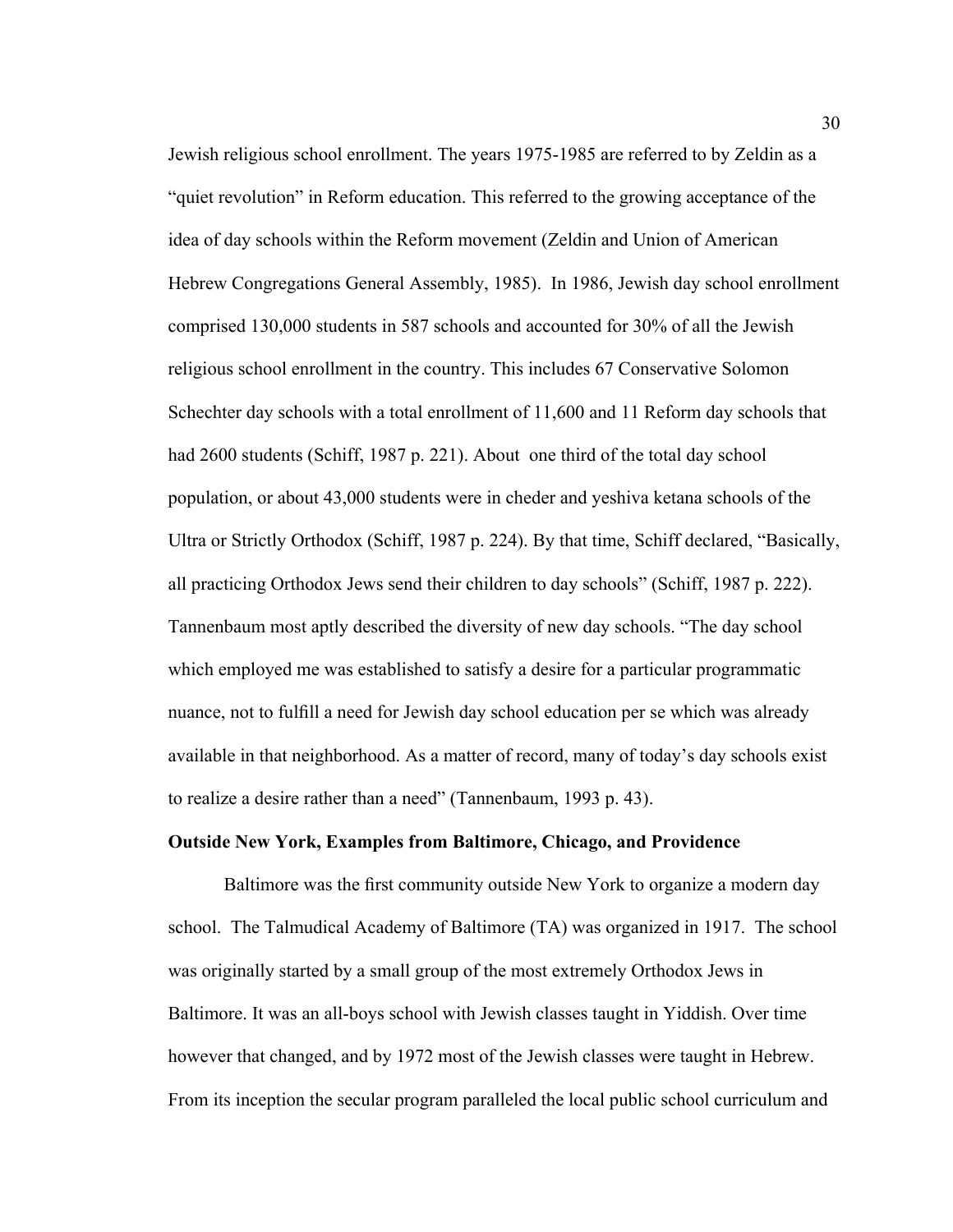was recognized and accredited by the Maryland Board of Education. Baltimore was also among the first communities to offer school choices. In 1940 an all-girls school opened. In 1941 Beth Tefilloh Day School opened as a Modern Orthodox co-educational school. And in 1952 Shearith Hapletah Day School was founded to provide a more sheltered environment than was provided by TA. Specifically, while TA accepted students irrespective of their personal religious practice, Shearith Hapletah only accepted students from practicing Orthodox religious homes. Additionally, it was important to these parents that instruction be only in Yiddish, and already by this time many of TAs classes were in Hebrew (Bloom, 1972).

In 1938, there was not a single day school in Chicago (Lavin, 1982). The first day school in Chicago which survives today, was the Chicago Jewish Academy (later the Ida Crown Jewish Academy or ICJA). Its first school year began September 1942. Unlike other communities, Chicago's leaders chose to organize a secondary school, including grades 7-12. It was a co-educational institution with English and Hebrew as the languages of instruction. The leadership felt that they could not expect parents to abandon public school entirely. Conversely, they knew that the only hope of recruiting students was to enlist them before their bar-mitzvah. Once students reached bar-mitzvah they generally abandoned any Jewish education, and there was no hope that they would return to a day school upon entering 9th grade. The 7th and 8th grade years seemed to be the years that both parents and students would be most amenable to a full day Jewish school. The leadership hoped that once the students were enrolled, they could be convinced to stay. It was understood that secular recognition was crucial for the success of the school and it was therefore pursued vigorously. The school received official recognition from the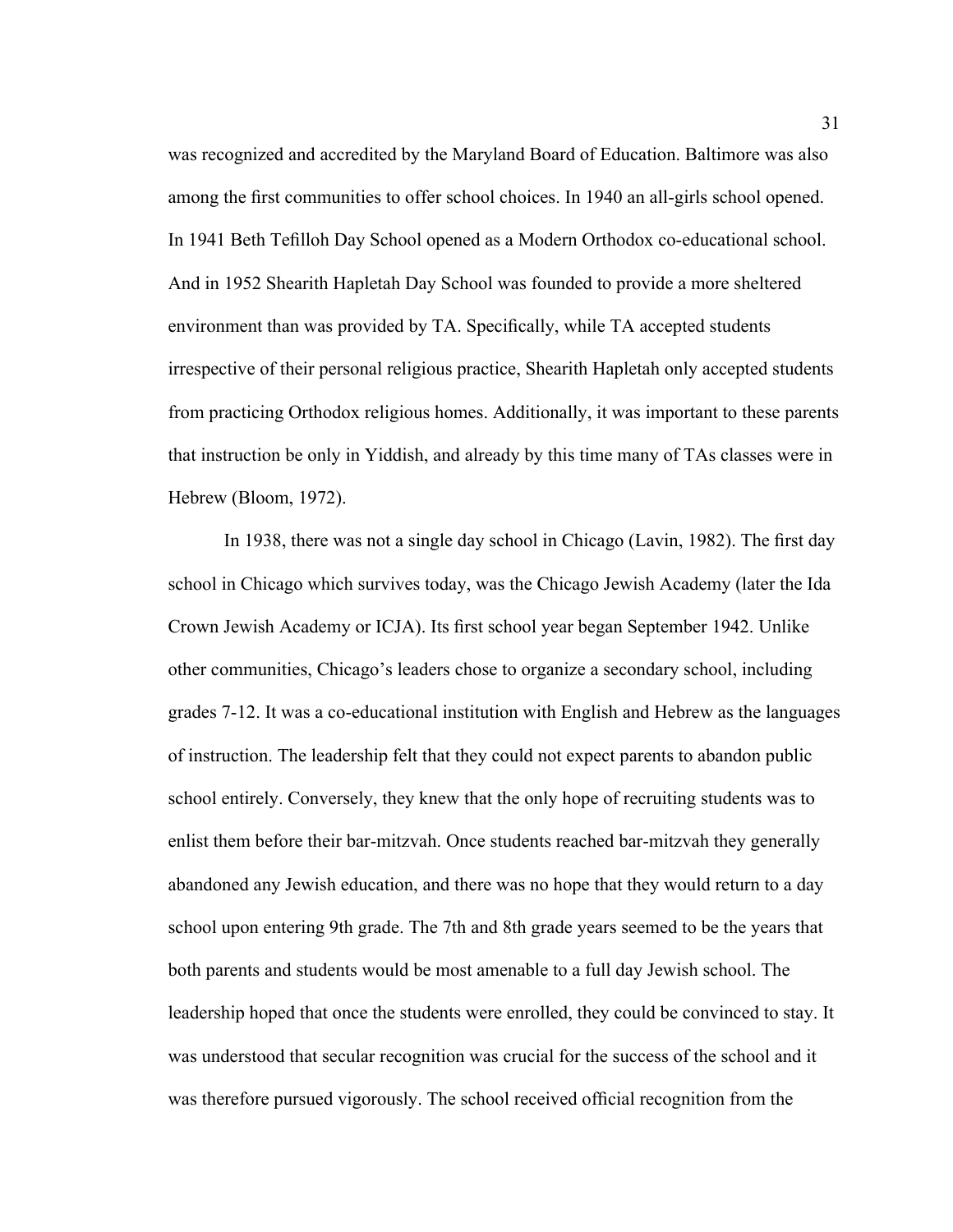University of Illinois in 1948, and North Central certification in March of 1956 (Rapoport, 1967).

By 1954, the city of Chicago had five elementary day schools distributed in neighborhoods throughout the city. In 1958 the Hebrew Parochial School, the first modern elementary day school in Chicago closed, and two new schools, Central Hebrew Day (later Arie Crown) and Beth Yaakov Parochial opened. "By the end of the sixties the A.T.T. [Associated Talmud Torahs of Chicago, a voluntary oversight board that encompasses all of the Orthodox elementary day schools in the Chicago area] could look upon an educational empire extending to and reaching out to every section of the city, having dotted the map of Chicago with flourishing day schools … north and south, southwest and southeast, in Rogers Park and Lincoln, and on Lake Shore from Belmont to Evanston" (Mishkin, 1986a p. 203). In 1985, there were nine elementary day schools in the Chicago area (Mishkin, 1986a). Since that time, two more have opened their doors, Shearith Yisroel, a chasidic all-boys cheder with Judaic instruction in Yiddish, and Sephardic Hebrew Day School, a co-educational school with Judaic instruction in Hebrew (Torah Umesorah National Society for Hebrew Day Schools, 2003). The crucial change since the early years is that the schools can no longer be described as neighborhood schools. With the single exception of Hyde Park's Akiba Schechter school, all the Orthodox schools serve a single overlapping community on the north side of Chicago that encompasses Chicago's Peterson Park and Rogers Park neighborhoods and neighboring northern suburbs, primarily Lincolnwood and Skokie.

In February 1947, the Providence Hebrew Day School (PHDS) opened its doors as a co-educational institution with instruction in English. In 1962, the director of the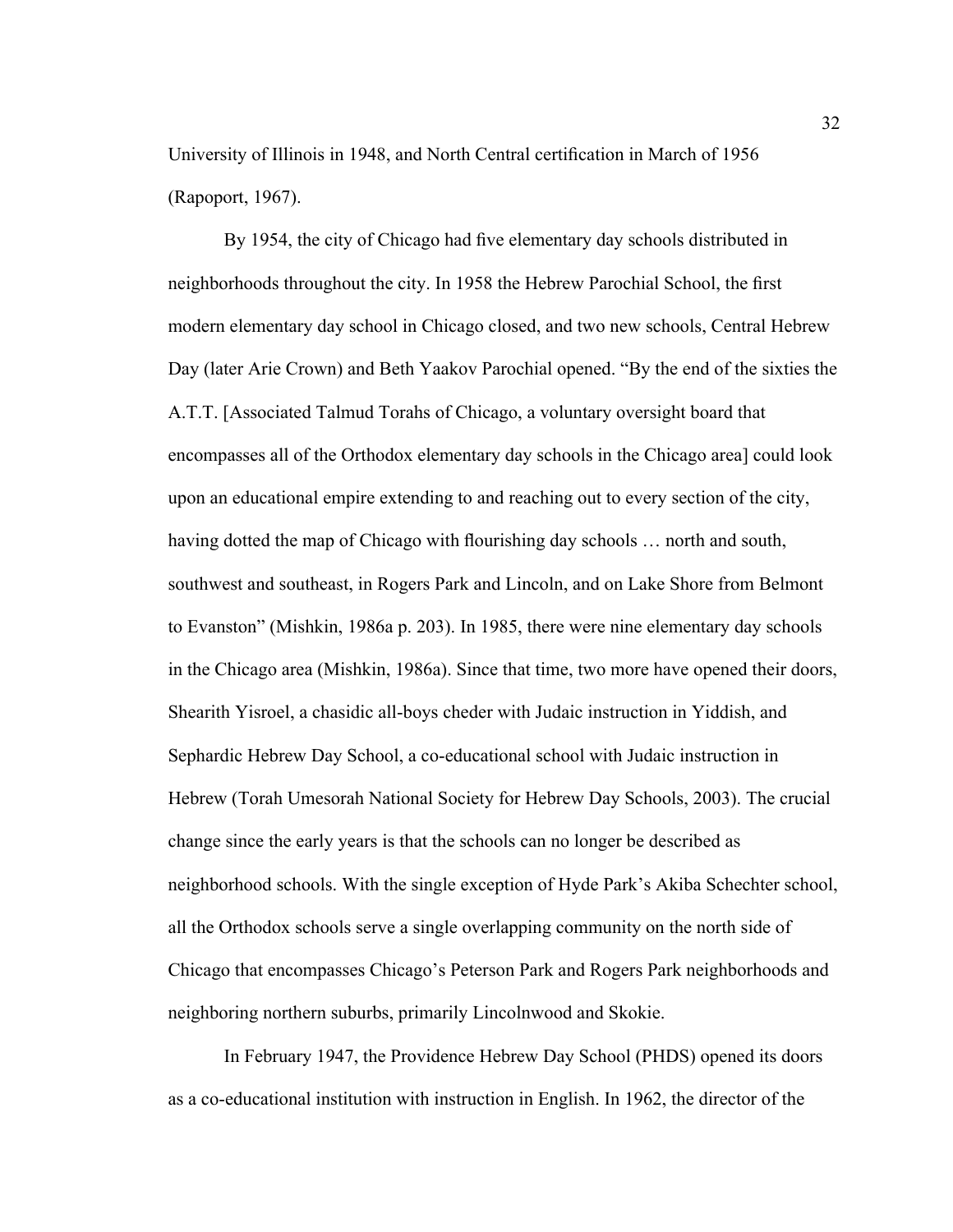school, Rabbi Akiva Egozi, recorded that the school was organized to "blend the values of their Jewish heritage with the nobility of American democracy and tradition" (as cited in Horvitz, 1982 p. 455). Horvitz records that the school's beginning was delayed and clouded by questions of the un-American nature of a parochial school. The school responded to these pressures by choosing the same textbooks as the public school. In addition, the school chose a "short" day that ended at 4 p.m. to insure that children would have time to play after school like their public school neighbors. In the 1946 charter, the school was formed, "for advancing secular and religious education" (as cited in Horvitz, 1982 p. 457). Given the environment, it is telling, but perhaps not surprising, that secular education was mentioned first. The secular department of the school was able to employ experienced teachers as the policy of the Providence School Department of the time was not to employ married teachers. It is perhaps instructive to review the comments of one of the school's founders. Isaiah Segal (my grandfather) describes the curriculum. "The two programs, Hebrew and English, were to be strictly integrated. The English program was supervised by the Providence School Department and was evaluated by city and state school authorities. The Hebrew Department was similarly supervised and regulated by Torah Umesorah" (as cited in Horvitz, 1982 p. 461). Looking back, it is hard to understand what was meant by the term "integrated." Certainly they were two separate programs, they were referred to as separate programs and they were supervised by separate agencies.

Part of the success of PHDS is undoubtedly due to the Rabbinic leadership in the community that chose to support the day school and encouraged their congregants to do the same. PHDS enjoyed the support of local rabbis from all the major movements,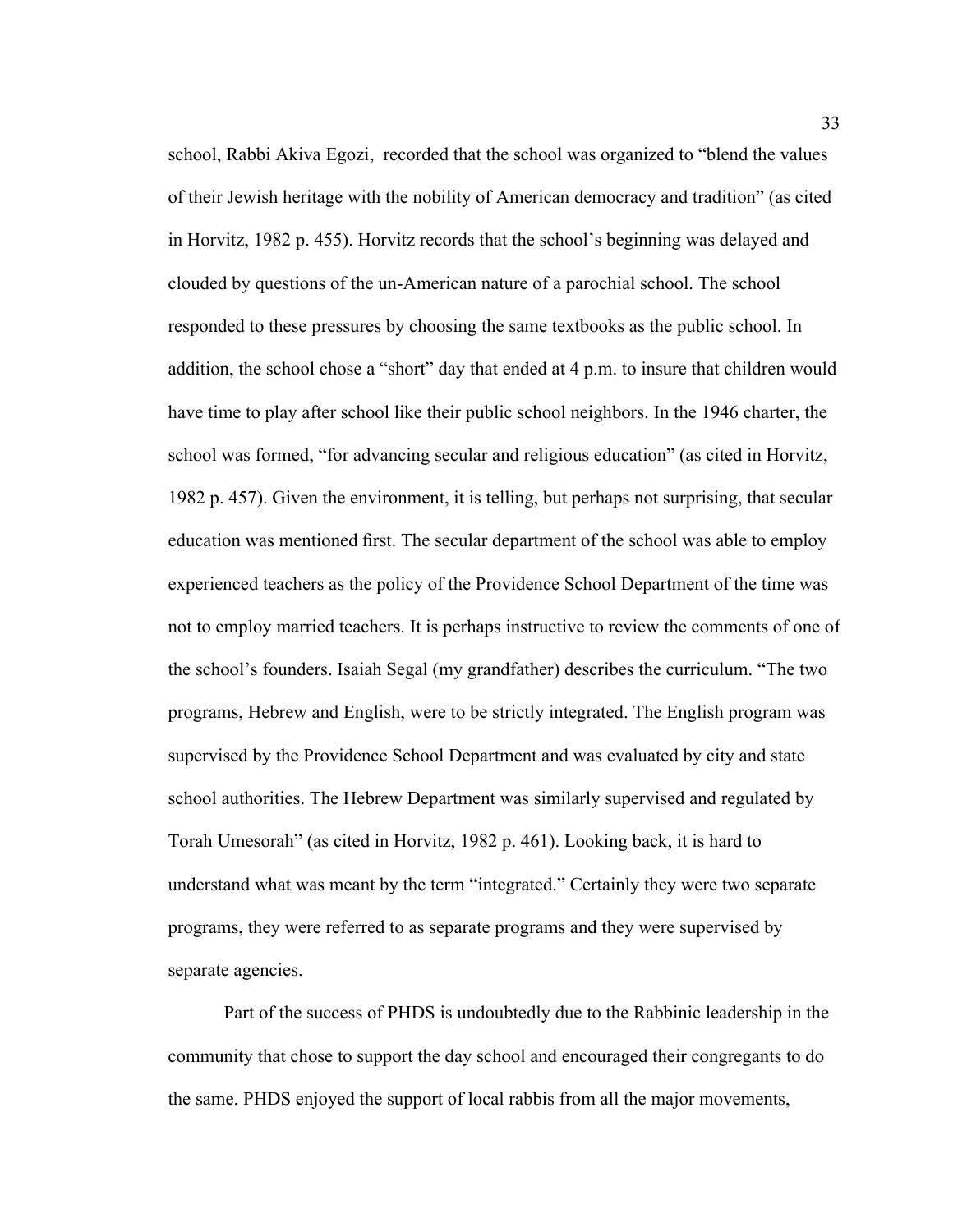Orthodox, Conservative and Reform. Indeed the Reform Rabbi William Braude, the only Reform rabbi in Rhode Island at the time, was one of the few Reform rabbis in the country that supported a day school in 1947. PHDS continued to be a community school attracting students from the entire Jewish community while providing an Orthodox Jewish education through the mid 80s (Horvitz, 1982). At that time, the Conservative community in Providence chose to start a Schechter Conservative Day School. The two schools continue to coexist.

### **Roots of Current Practice**

As we have seen, a number of factors combined to create the institutions we know as day schools. It may be worthwhile to review a number of specific pressures and their influences. First, is the decision to abandon the combination public school and Talmud Torah in favor of a single day school. Tannenbaum explains.

In the shtetl and ghetto, all aspects of community life - family, cheder (schoolroom), study hall, synagogue, workplace, kinship and friendship groups - all contributed to the preservation of Jewish tradition. Each reinforced the other and picked up the slack when any one was weak or missing. The American scene, on the other hand, has had no such powerful, interlocking structure. Here, the Jewish school, almost alone, has to take unprecedented leadership in furthering Jewish identity, quite apart from its traditional role of teaching texts which contain the essentials of heritage. (Tannenbaum, 1993 p. 36)

And yet, even while choosing to take an anti-assimilationist stance by sending their children to day schools, parents were not in favor of total exclusion from American society. As we have seen, many of these parents were not strictly Orthodox in practice. It was important to these parents that their children not give up the American dream. They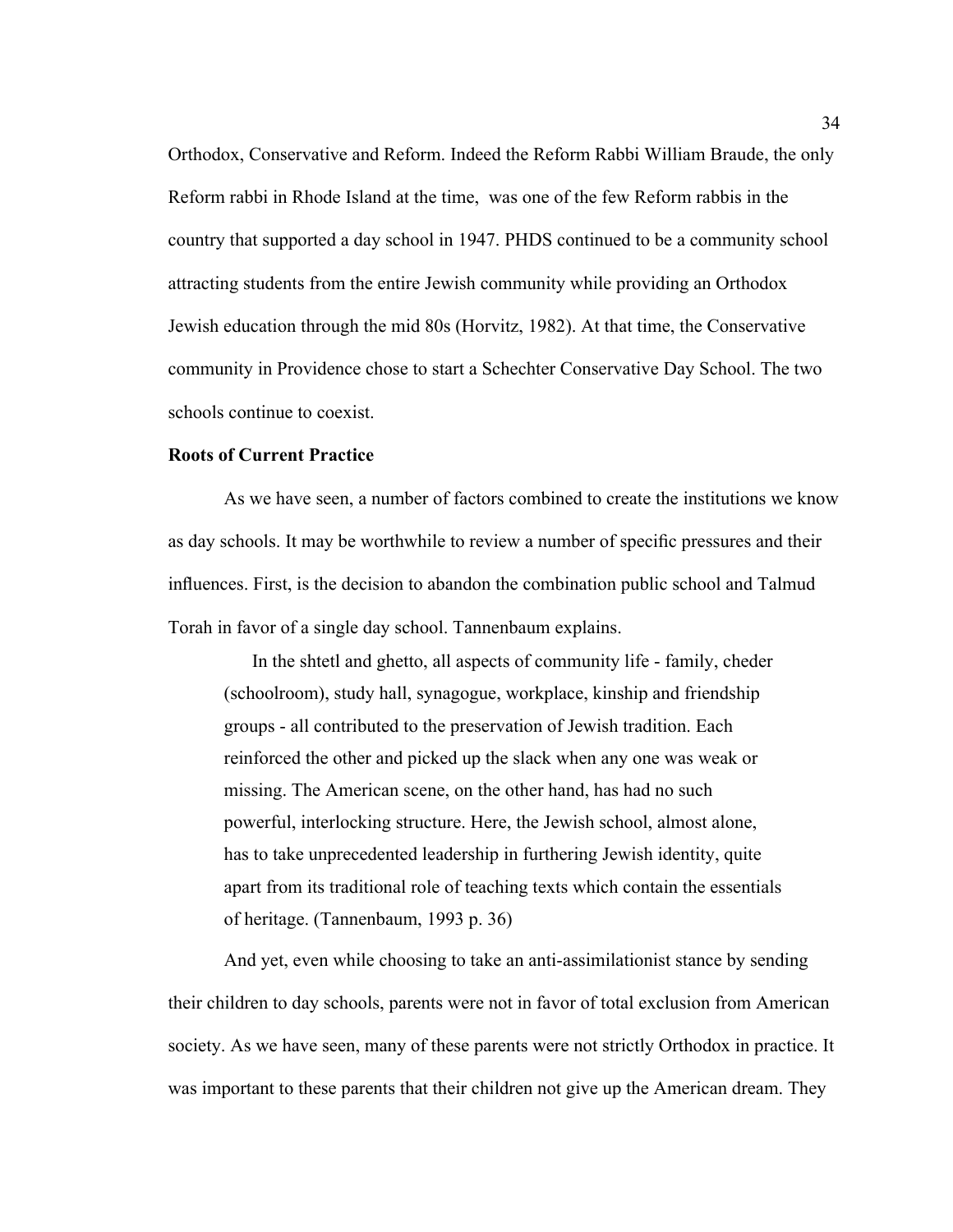were only willing to send their children to day schools that had a secular program that would prepare them for American life. This combined with the government requirements for secular education to create traditional schools with secular programs. Indeed, given these government requirements, the European example suggests that there would be few religious barriers to including secular academics in a Jewish school. There was, however, some tension over how much time to spend on secular studies. Enough time needed to be spent to ensure a positive comparison with public schools, but certainly no more time than necessary would be stolen from Jewish studies. These pressures combined to ensure that only the core academic subjects of the secular curriculum would be attempted. Since it was primarily these topics that were assessed, focus on these areas allowed day schools to compete well with public schools that included a more diverse curriculum. It is no accident that Schiff was content to compare academic test scores between day schools and public schools. While he acknowledged the lack of scientific rigor in the comparison, the message he was trying to convey is clear: day schools outperform public schools (Schiff, 1966 p. 146). The Board of Regents did push all the schools to start secular studies by 1 p.m., but that may well have merely hastened the inevitable. As we saw, the trend was in that direction.

The directors of many early day schools had little formal secular background. Yet they knew that they needed to compete, and compete well, with the public schools around them. As a result they felt a pressure to conform, to make day schools, as much as possible, like public schools. From the inception of the modern day school, every attempt was made to ensure that the secular curriculum of the day school was parallel and superior to the local public schools (Fox, 1953). And so, it is not surprising that they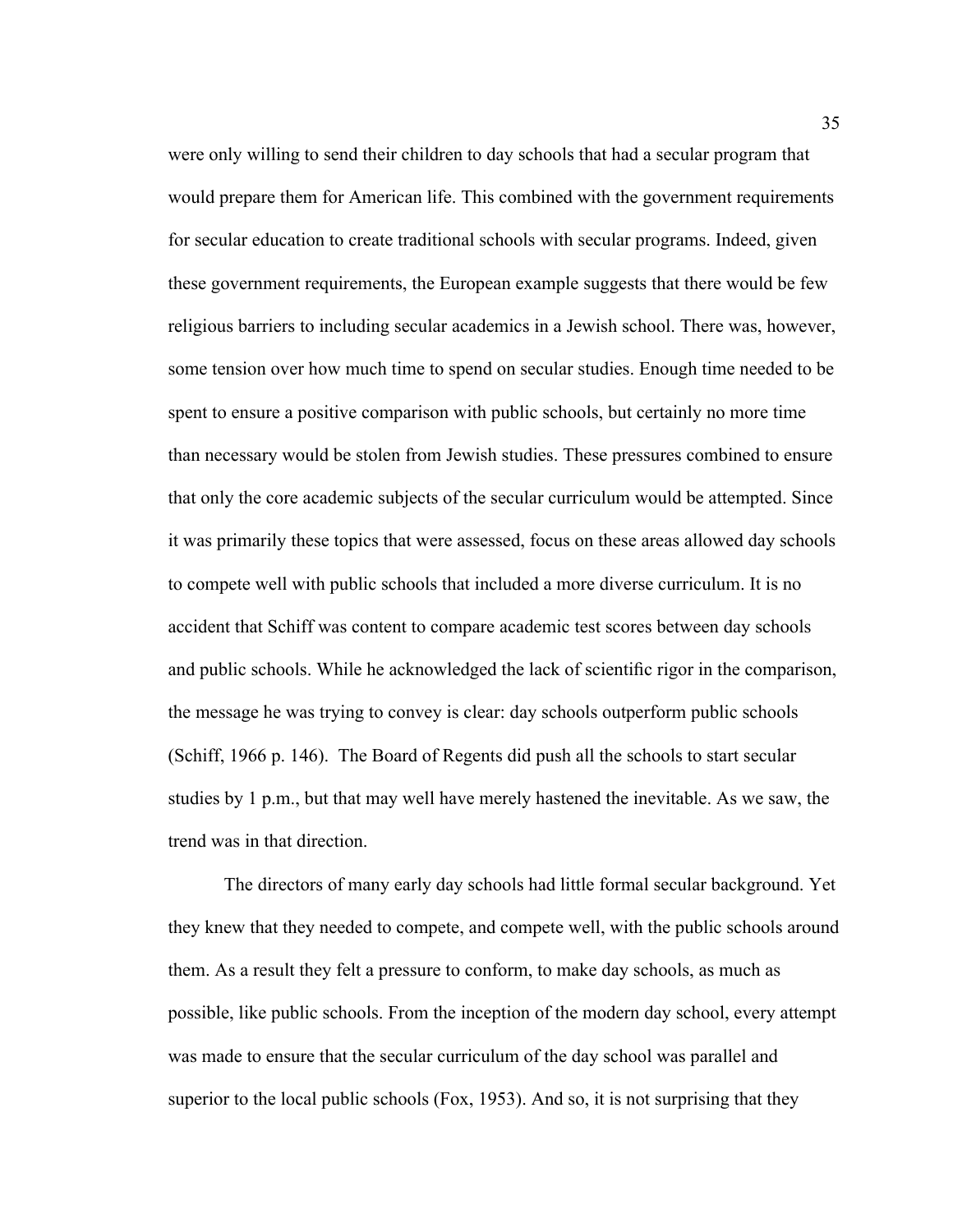chose to imitate the public school curriculum slavishly. "The yeshivot do not alter or modify the basic general studies curriculum in use in the dominant system of education. The same syllabi, textbooks and educational realia used in the public schools are employed in the general studies departments of the day schools" (Schiff, 1966 p. 130). This was probably encouraged by the use of public school teachers in many of the schools. Public school teachers may have been chosen to give an aura of respectability to the program. With these teachers came many of the standard practices, especially full classroom instruction, and age segregated classrooms. What is perhaps most interesting is the way in which these things were slowly adopted by the Jewish studies departments of the schools as well.

Perhaps the most pernicious effect of the need to parallel the public school curriculum was the creation of a school day that was separated into two very distinct components.

At 3:00 p.m., Sunday through Thursday, the Jewish Studies teachers went home, and at 3:30 p.m. the General Studies teachers arrived after they had completed work at local public schools. All were American-born, mostly women, credentialed and experienced in their profession, and only one or two were religiously observant. (Tannenbaum, 1993 p. 40)

Although many educators (Axelrod, 1953; Fox, 1953; Goodside, 1953; Swift, 1956; Oschry, 1959) wrote about the need for a Jewish general studies curriculum, and some attempts at integrated curriculum development existed (Goodside, 1951; Burack, 1967; Kreinen, 1989), this innovation was never accepted. In fact, the term was so popular that it came to mean many different things, as we saw in the Providence example, and rarely did it mean any kind of synthesis (Solomon, 1978). The pressures, both from American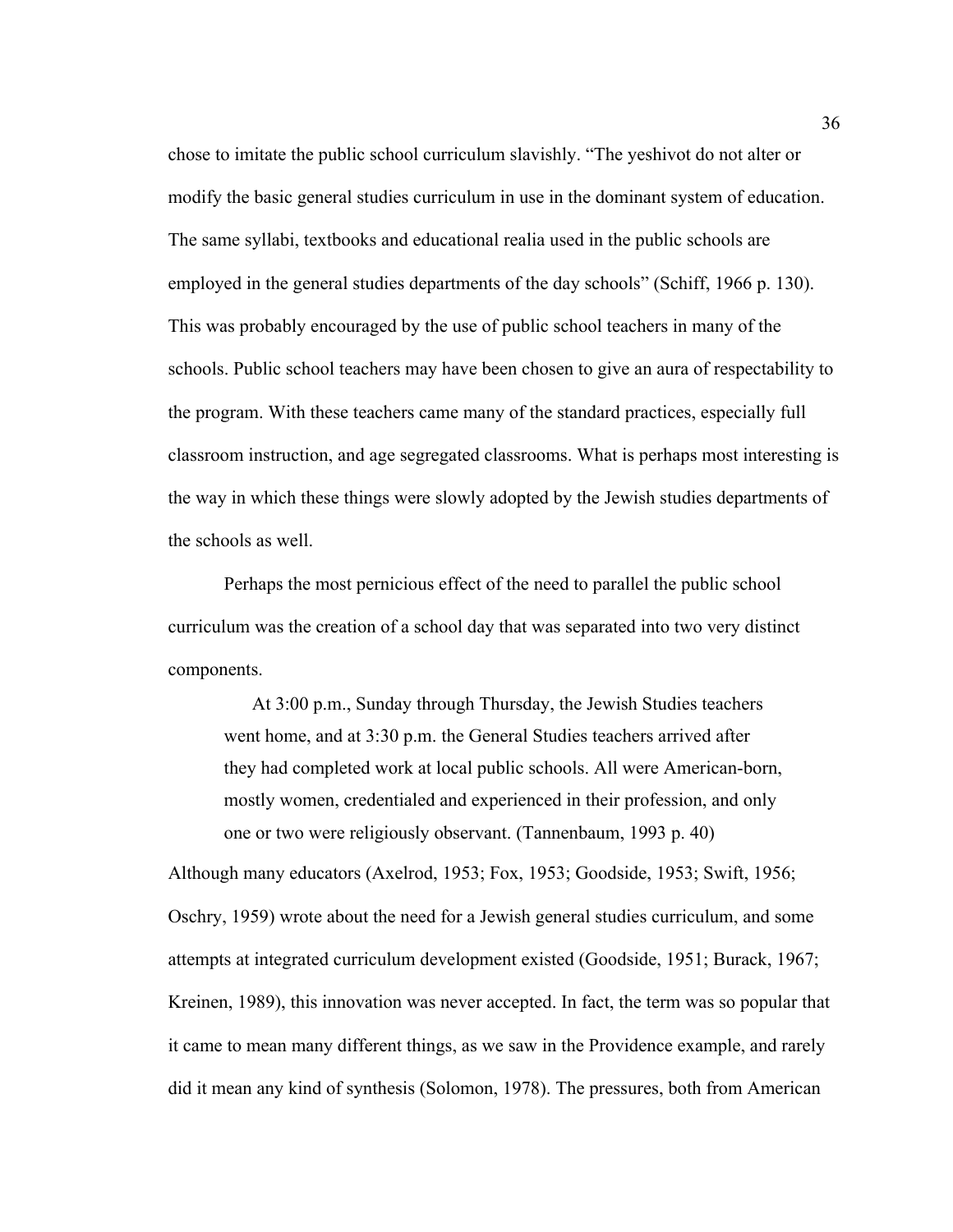culture and law, and from within the Jewish community, to conform to a public school culture made this innovation impossible. "The Jewish Day School is founded on the principle that synthesis (or integration) is the necessary theoretical basis for a Jewish child's adjustment to his larger American environment" (Schiff, 1966 p. 130). Yet, as we have seen, no serious attempt, has been made to truly integrate the material presented. "For the most part, correlation of a fundamental ongoing curricular nature in which cooperative units of study are developed, executed and evaluated has not taken place even in those schools which advocate such integration" (Schiff, 1966 p. 197). Rather, we present two disparate bodies of knowledge, and leave it to our children to integrate them as best they can.

### **Changing Conditions**

Katz (1976) characterizes the periods of legislative activity surrounding compulsory education. 1852-1900 he designates the "Early Period", 1900-1930 he calls the "Bureaucratic Phase", and 1925-1972 he labels the period of legal challenges. These periods represent changing trends in America in regard to schools and society's expectations and relationship to school. Much of the initial development of day schools took place at a time when America was strongly in favor of compulsory education, and all that it implied. As society's position on these issues has developed, options present themselves that were not available then.

At the same time, the makeup of the parent body has changed as well. While the early day school had a large percentage of non-observant parents, the yeshiva ketana has a parent body almost exclusively observant (Schiff, 1987; Torah Umesorah National Society for Hebrew Day Schools, 2000). In order to have students, early day schools had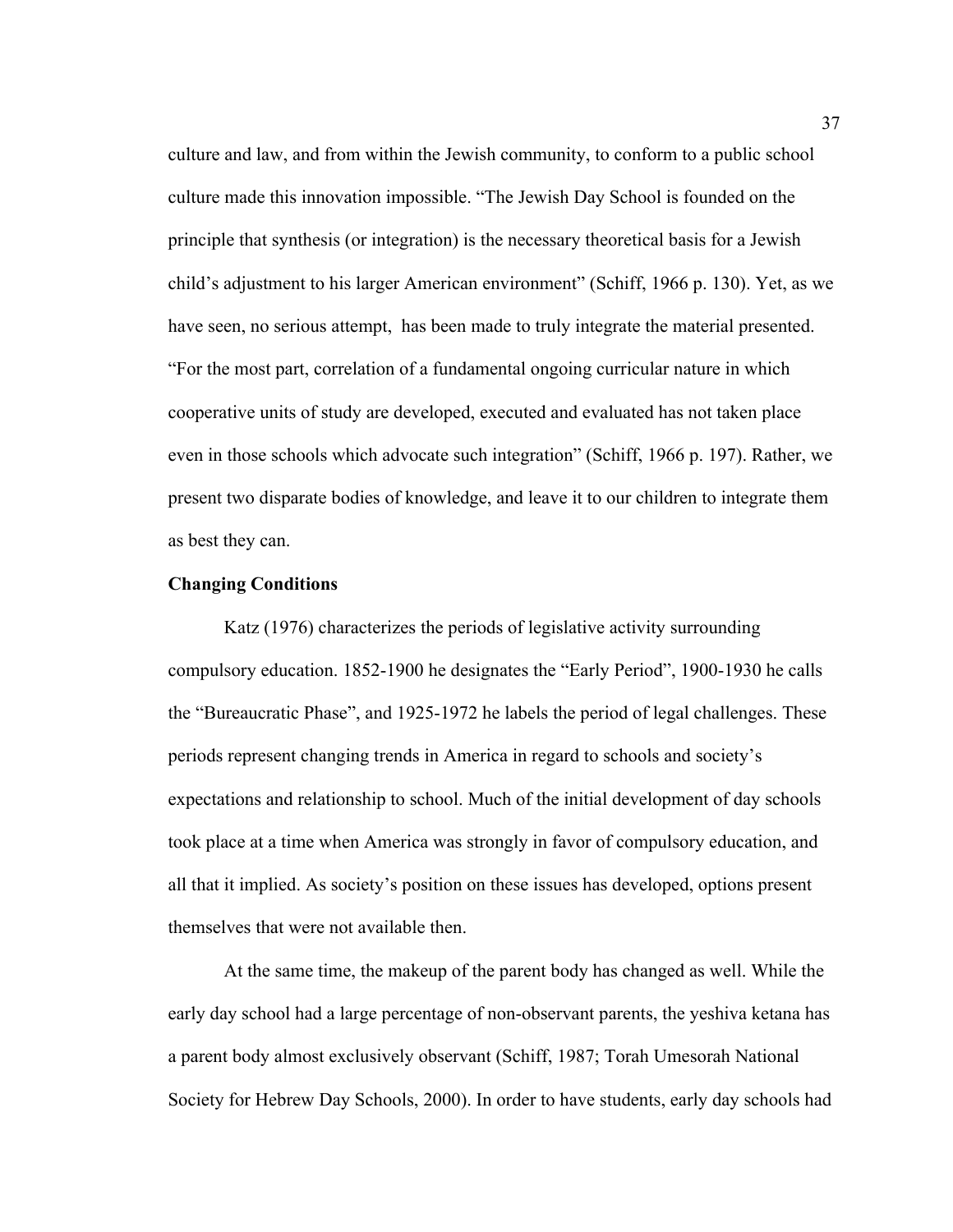to cater to the non-observant parent (Segal, 1952). But with the growth of the observant community comes the opportunity to try something new. The yeshiva ketana no longer needs to cater to the non-observant parent. It need not define a secular program by what the public school is doing. General studies may still be needed, but there is no longer a reason to define them in secular terms. The yeshiva ketana has the flexibility to define an approach that is congruent with its religious approach. The yeshiva ketana can and should develop a curriculum in which the Jewish program is the all inclusive program.

### **The Conclusion**

The educational system that we have today cannot fairly be called "traditional". There is no religious advantage to this system, and no need to consciously maintain it. Some innovations to the day school, like the addition of secular studies to the traditional cheder curriculum, were clearly conscious, and as such they represent a precedent that suggests change for new circumstances is appropriate. Other changes, like the agesegregated classroom, letter grading, and whole class instruction, were products of historic forces. In all cases the changes were not the only possible solution, they were rather the best possible solution for that time and place. With the growth of the Orthodox community, and the diversification of the day school, we have an opportunity now to reexamine the day school and imagine other solutions.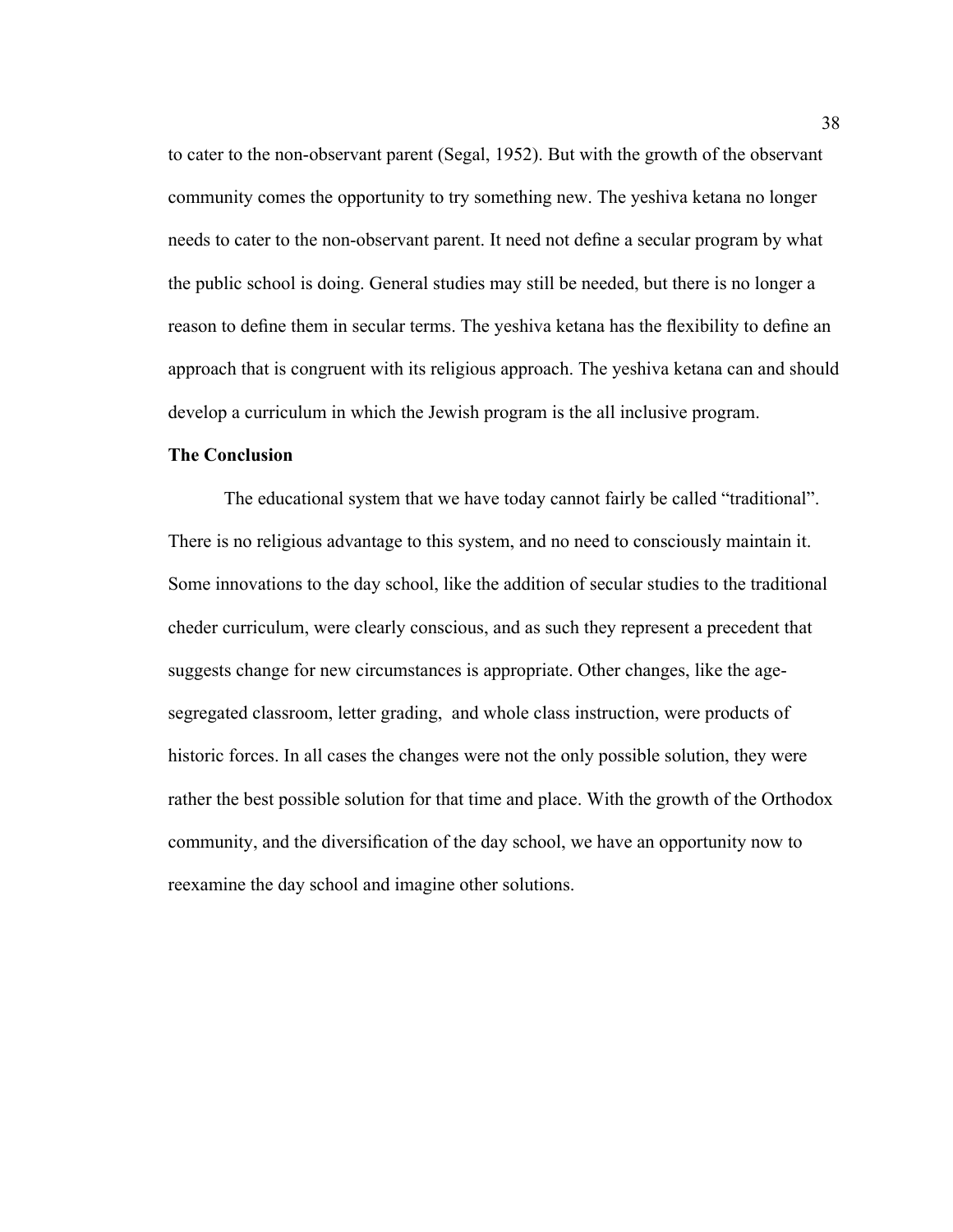#### CHAPTER III

# ORTHODOX JEWISH THEORY OF EDUCATION

### **Components of Jewish Education**

Traditional Jewish sources obligate a father to provide three distinct types of education to his sons: limud haTorah (lit. study of the Torah) (Babylonian Talmud, 475 Kiddushin 29a), chinuch b'mitzvoth (lit. dedication to the commandments) (Babylonian Talmud, 475 Suka 42a), and umanus (lit. a trade) (Babylonian Talmud, 475 Kiddushin 29a). Limud haTorah is primarily the academic study of Jewish law and Scripture (Babylonian Talmud, 475 Kiddushin 29a-30b). Chinuch is the actual performance of religious behaviors as a minor, in preparation for those responsibilities as an adult (Babylonian Talmud, 475 Yoma 8:4). Umanus is training for an appropriate means of support as an independent adult (Babylonian Talmud, 475 Kiddushin 29a). Beyond pragmatic vocational training, the Talmud recognizes no responsibility for the father to provide a secular education to his son.

While chinuch is more kinesthetic, and limud more academic, both are seen as primarily moral endeavors. The moral dimension of limud can be seen in the Talmud's אם דומה הרב למלאך ה' צבאות יבקשו תורה מפיהו ואם לאו אל יבקשו תורה" ,requirement that מפיהו) "Babylonian Talmud, 475 Chagiga 15b) "if the teacher is like an angel of the Lord of hosts, they should seek the Law at his mouth, but if not, they should not seek the Law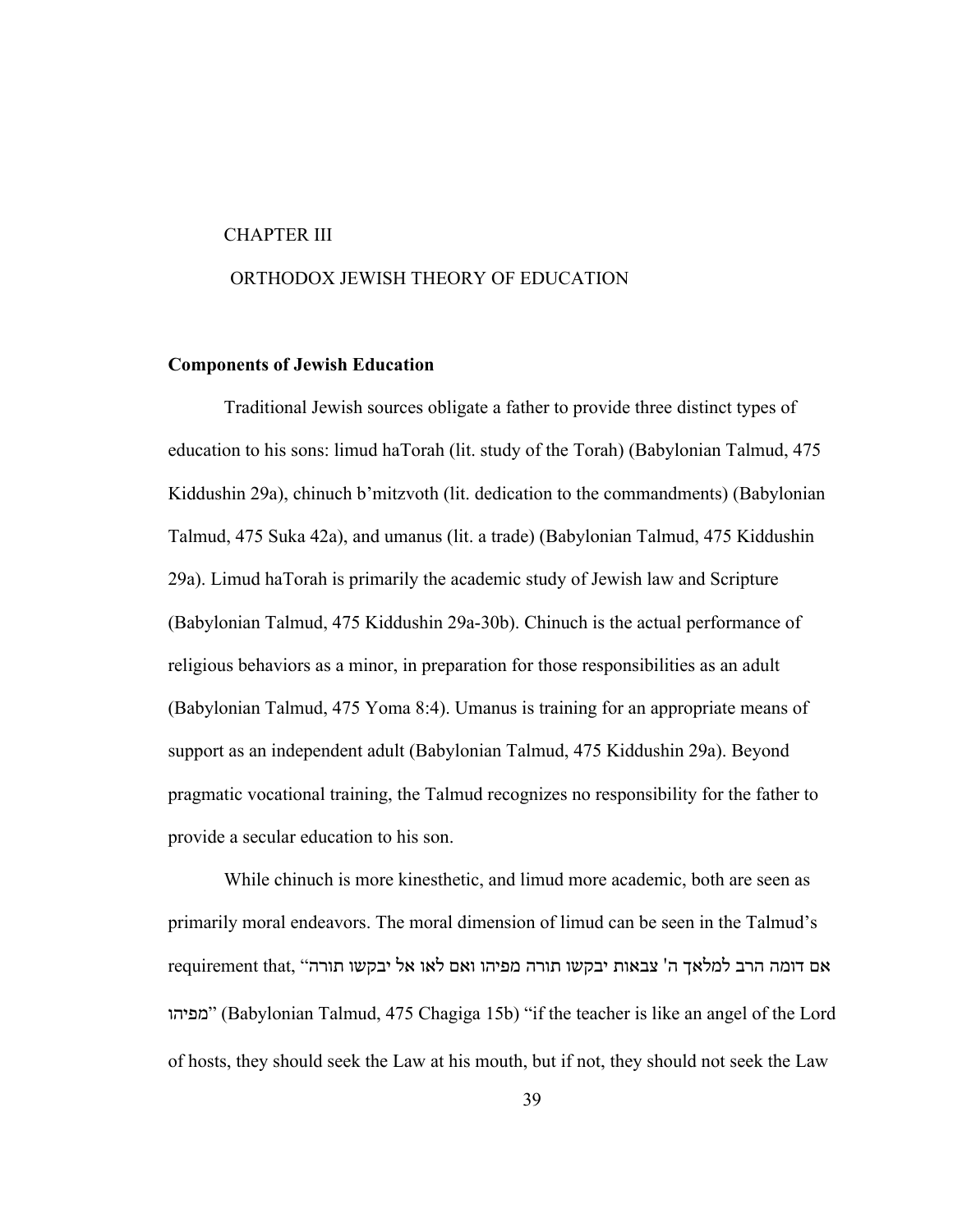at his mouth!" (Epstein, 1961 Chagiga 15b) This is not only advice given by the Sages of the Talmud, but is codified as part of Jewish law (Maimonides, 1204 Talmud Torah 4:2). Torah can be learned only in a moral environment. Learning Torah from an immoral person may be academic study, but it is not Torah learning, it is not limud (Babylonian Talmud, 475 Taanith 7a). The moral component in chinuch is more self-evident. Chinuch includes acts of charity and kindness. Chinuch is socialization to moral and religious behavior (Babylonian Talmud, 475 Yoma 8:4; Yitzchaki, 1105 Suka 2b drabanan). Even the motivation for umanus is couched in moral terms. It may be primarily a practical matter but the Talmud expresses the requirement in moral terms: Teach him a trade or he may be forced into a life of crime (Babylonian Talmud, 475 Kiddushin 29a).

#### **Limud HaTorah**

The responsibility for limud haTorah is of biblical origin. The Bible tells a father, "בניכם את אותם ולמדתם" "and you shall teach them to your children" (Bible Deuteronomy 11:19). The Talmud and codes, based on this verse, codify the father's obligation to teach his son Torah (Babylonian Talmud, 475 Kiddushin 29b; Maimonides, 1204 Talmud Torah 1:1; Karo, 1575a YD 245:1).

The requirement to teach a son Torah begins quite early in the child's life. ת"ר קטן היודע ... לדבר אביו לומדו תורה וק"ש תורה מאי היא א"ר המנונא תורה צוה לנו משה מורשה קהלת יעקב ק"ש מאי היא פסוק ראשון (Babylonian Talmud, 475 Suka 42a)

Our Rabbis taught, A minor who … is able to speak, his father must teach him Torah and the reading of the Shema. What (in this context) could be meant by Torah? R. Hamnuna replied, (The Scriptural verse) Moses commanded us a Law, an inheritance of the congregation of Jacob.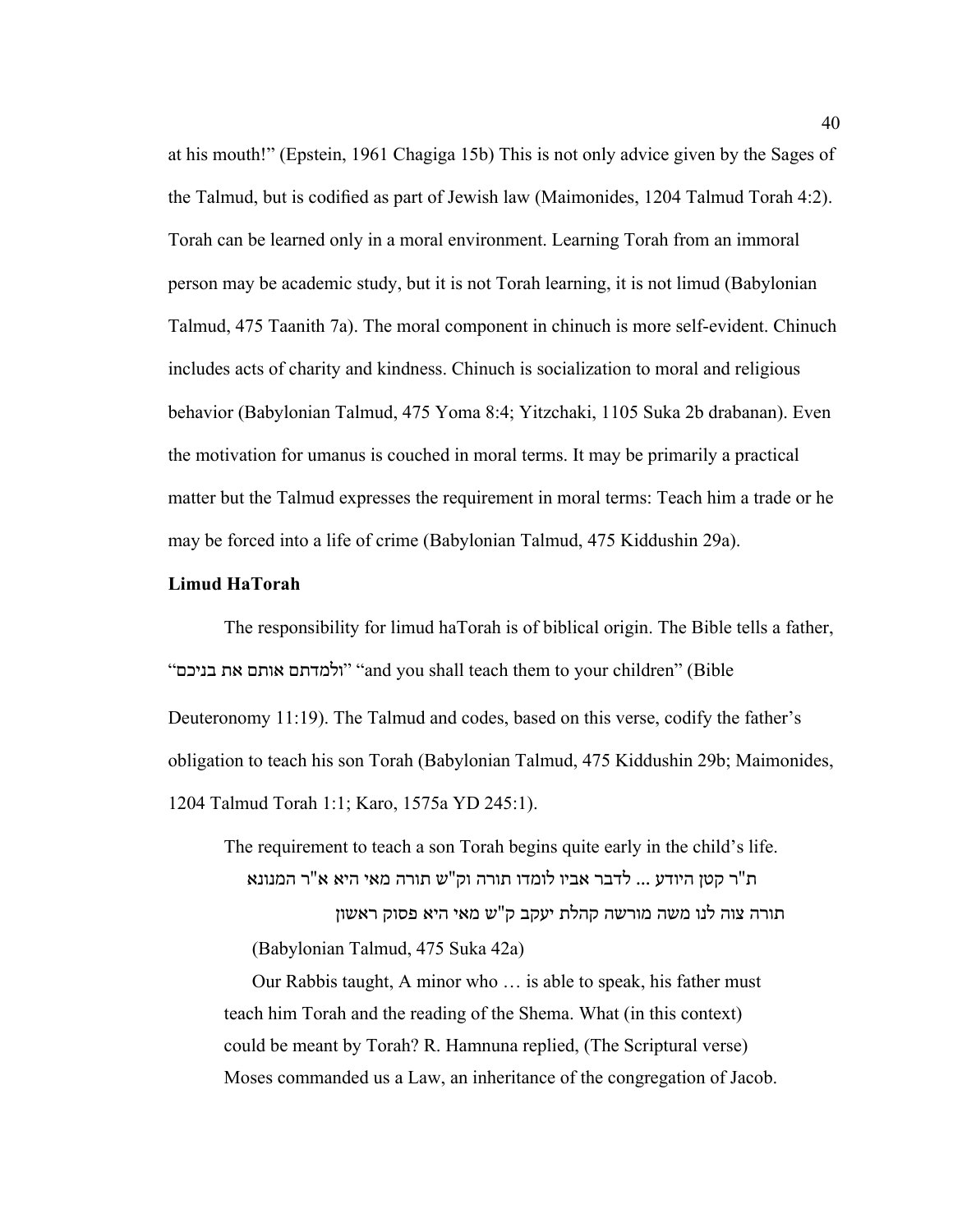What (in this context) is meant by the Shema? The first verse. (Epstein, 1961 Suka 42a)

As soon as a child begins to speak, a father must teach him two crucial verses. The first "יעקב קהלת מורשה משה לנו צוה תורה" "The Torah was commanded to us via Moses, an inheritance for the community of Jacob" (Bible Deuteronomy 33:4) describes the child's stake in this Torah he is to learn. And the second verse, "אלקנו' ה ישראל שמע אחד' ה" "Hear Israel, the Lord is our G-d, the Lord is One" (Bible Deuteronomy 6:4) declares the existence of G-d and our relationship to Him. I will return to this early limud at a later time, as there is some indication that this is chinuch and not limud.

The Sifri (Sifri, 189 Ekev 46) derives from the same source verse (Bible Deuteronomy 11:19), a requirement to use Hebrew as the language of instruction for limud. And while this is clearly not accepted as Jewish law, it is quoted by at least one contemporary authority (Wolbe, 1995) as a source that Hebrew is the preferred language of instruction.

The earliest curriculum for limud is found in Avos (Babylonian Talmud, 475 הוא היה אומר בן חמש שנים למקרא בן עשר שנים למשנה ... בן חמש עשרה" :(5:21 Avos לגמרא" "He used to say: five years (is the age) for (the study of) Scripture, ten-for (the study of) mishnah, ... fifteen-for (the study of) talmud" (Epstein, 1961 Avos 5:21).

That is, a father should begin by teaching character recognition from age three till age five (Bartenura, 1488 Avos 5:21). At that time, the father should instruct the child in the Biblical text. That instruction should continue for five years, at which point mishna should be added. The term mishna here does not refer to the text compiled by Rav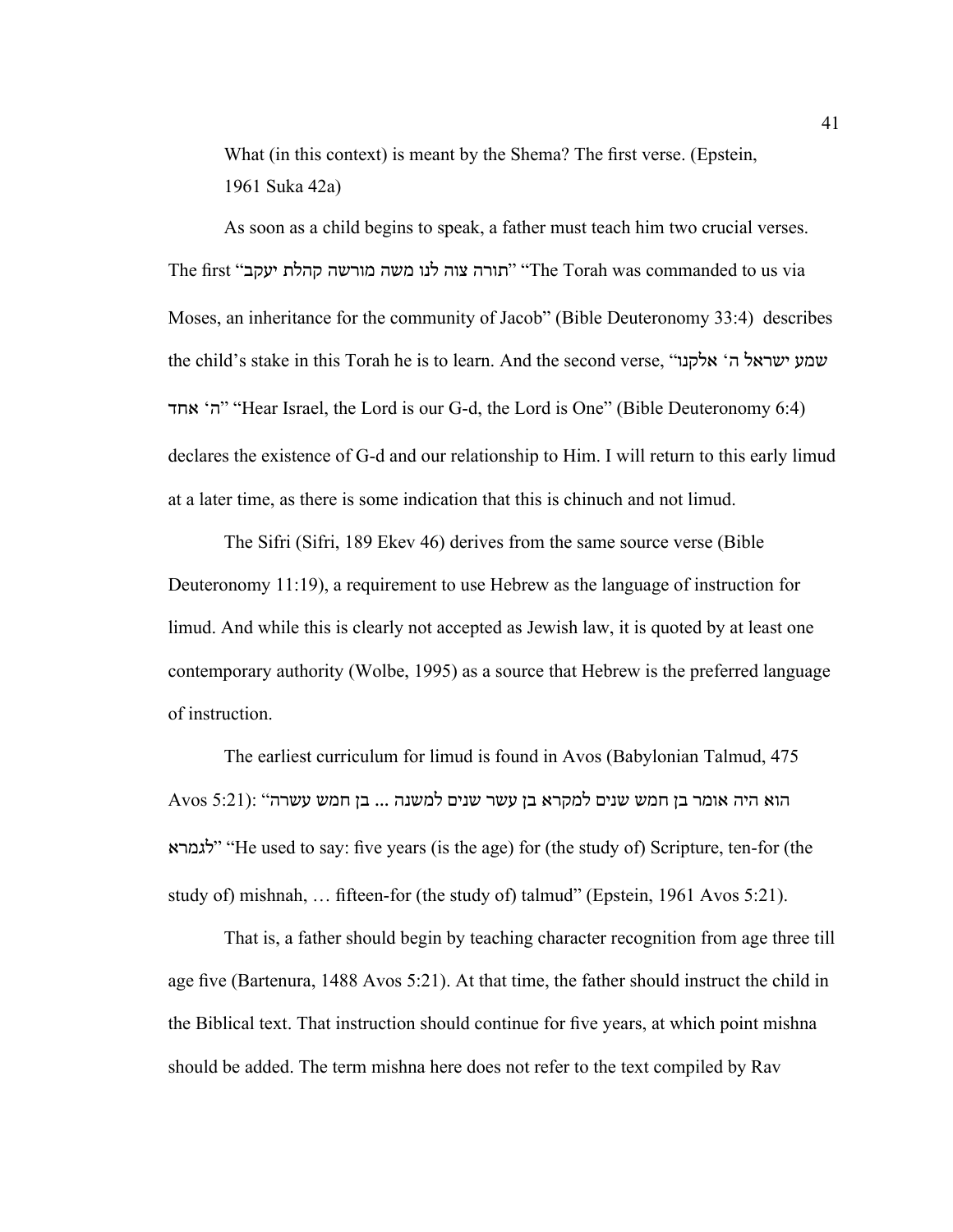Yehuda HaNassi. That text did not yet exist when this curriculum was first expressed. Rather, it refers to the simple transmission of oral law, that is, the actual law, with no attempt at formal synthesis or analysis. Some authorities assume that the Mishna compiled by Rav Yehuda HaNassi is an example of mishna as expressed here (see for example Epstein, 1908 YD 245:13). That is, even if Mishna is not the only way to learn mishna, it is a way. This study should continue for five years, at which time the father should introduce talmud. Again here, the word has its original implication of analysis and synthesis of the Torah's legal principles, rather than the text of the Babylonian Talmud. This can readily be seen from the Talmud's statement that "היוחנן בלולה במקרא בלולה במשנה בלולה בתלמוד)" (Babylonian Talmud, 475 Sanhedrin 24a) בתלמוד does (the name) Babel connote? R. Johanan answered: (That the study of) Scripture, Mishnah and Talmud was intermingled (therein)" (Epstein, 1961 Sanhedrin 24a). The Babylonian Talmud includes Scripture, mishna, and talmud. The Maharal explicitly identifies these three elements as related to three different types of cognition: בינה חכמה דעת roughly knowledge, comprehension, and synthesis and analysis (Loew, 1609b 5:21).

When the student is fifteen, and throughout the rest of his life, the Talmud in Kiddushin suggests an ongoing study plan dividing ones time among these three topics ה, לעולם ישלש אדם שנותיו שליש במקרא שליש במשנה שליש בתלמוד (Babylonian Talmud, 475 Avoda Zara 19b; Babylonian Talmud, 475 Kiddushin 30a). "One should always divide his years into three: (devoting) a third to Mikra [Scripture], a third to Mishnah, and a third to Talmud." (Epstein, 1961 Kiddushin 30a brackets mine). While a simple reading of the text suggests an equal division of time, the Darchi Moshe (Isserles, 1573 246:1)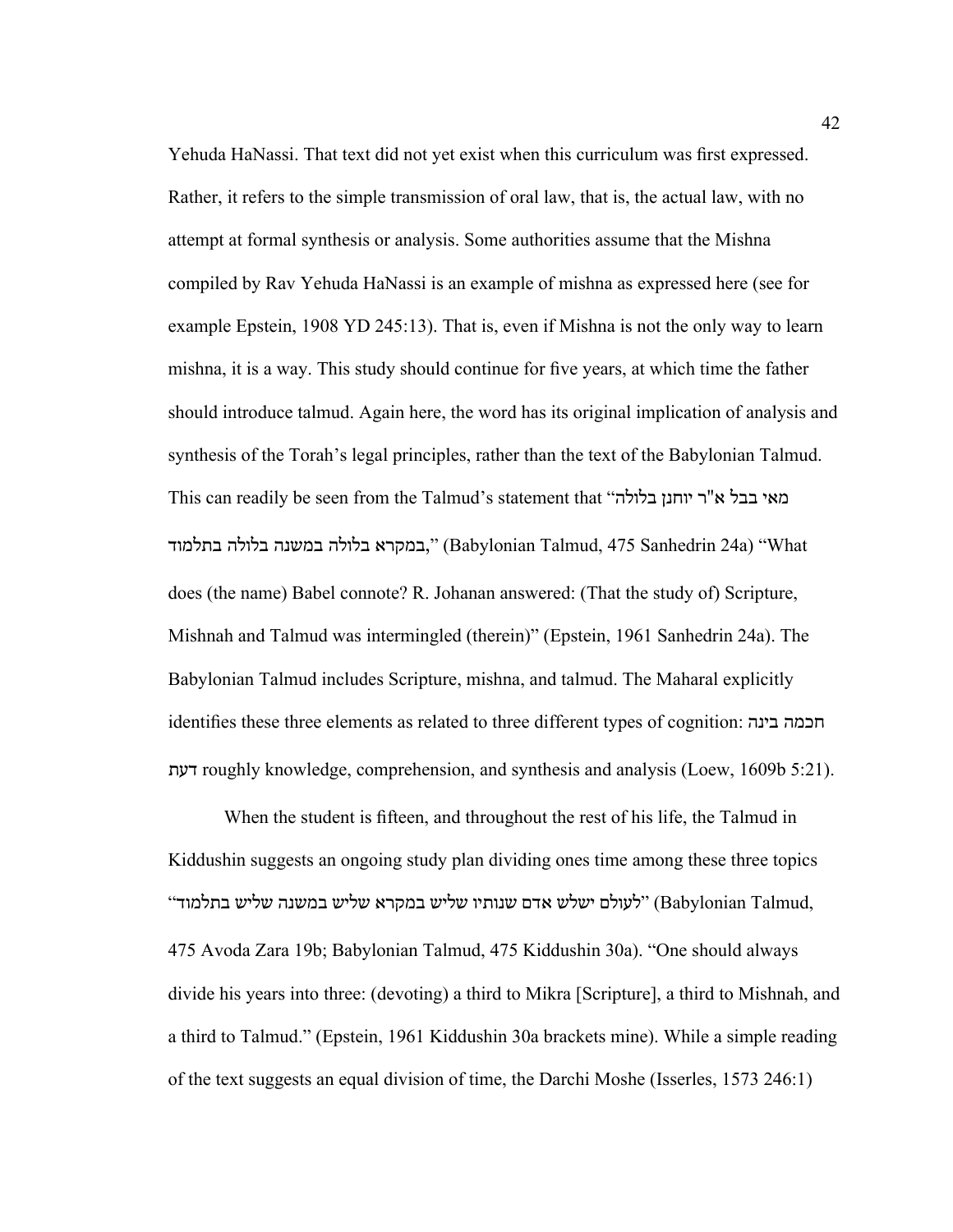quotes the Ran saying that the time should be divided as needed among the three topics. Rabbenu Tam (Tosafos, 1290 Avoda Zara 19b yishalesh adam; Tosafos, 1290 Kiddushin 30a lo tzricha lyomi), based on the previous text in Sanhedrin, suggests that since the text of the Babylonian Talmud consists of a mixture of all these things, a person need not divide his time, but rather can spend all his learning time on this one text. Further, this tripartite curriculum is limited in various ways. The Rambam applies this curriculum only to a young adult, suggesting that eventually a person should master mikra and mishna to the point that all a person's time can be spent on talmud (Maimonides, 1204 Talmud Torah 1:15). The Bais Yosef (Karo, 1575b YD 246:1) quotes Rav Yerucham as suggesting that this curriculum is a best case scenario, but that today a person should concentrate solely on talmud. Similarly, the Drisha (Katz, 1614 YD 246:9) suggests that the tripartite curriculum is only reasonable if you have nine or more hours a day to study. With only three or four hours, a person should concentrate on talmud. What is most important for our study however is that this tripartite curriculum only applies to adult students who have already reached the point where facility with talmud, analysis and synthesis, is expected. A student is not expected to enter into the world of theory until he is fifteen years old, until that time, the concrete and textual curriculum of mikra and mishna is mandated (Babylonian Talmud, 475 Avos 5:21). While it is true that the Shach (Cohen, 1663 YD 145:5) disputes this interpretation, the majority of the authorities seem to accept it (Sirkes, 1640; Emden, 1776; see Levi, 1990p. 349 note 37).

Historically, this curriculum was rarely followed (Loew, 1609a; Matanky, 1989). However, new curriculums were not given the legal status of a custom. Quite the contrary, while admitting that it was not the current practice, authorities throughout the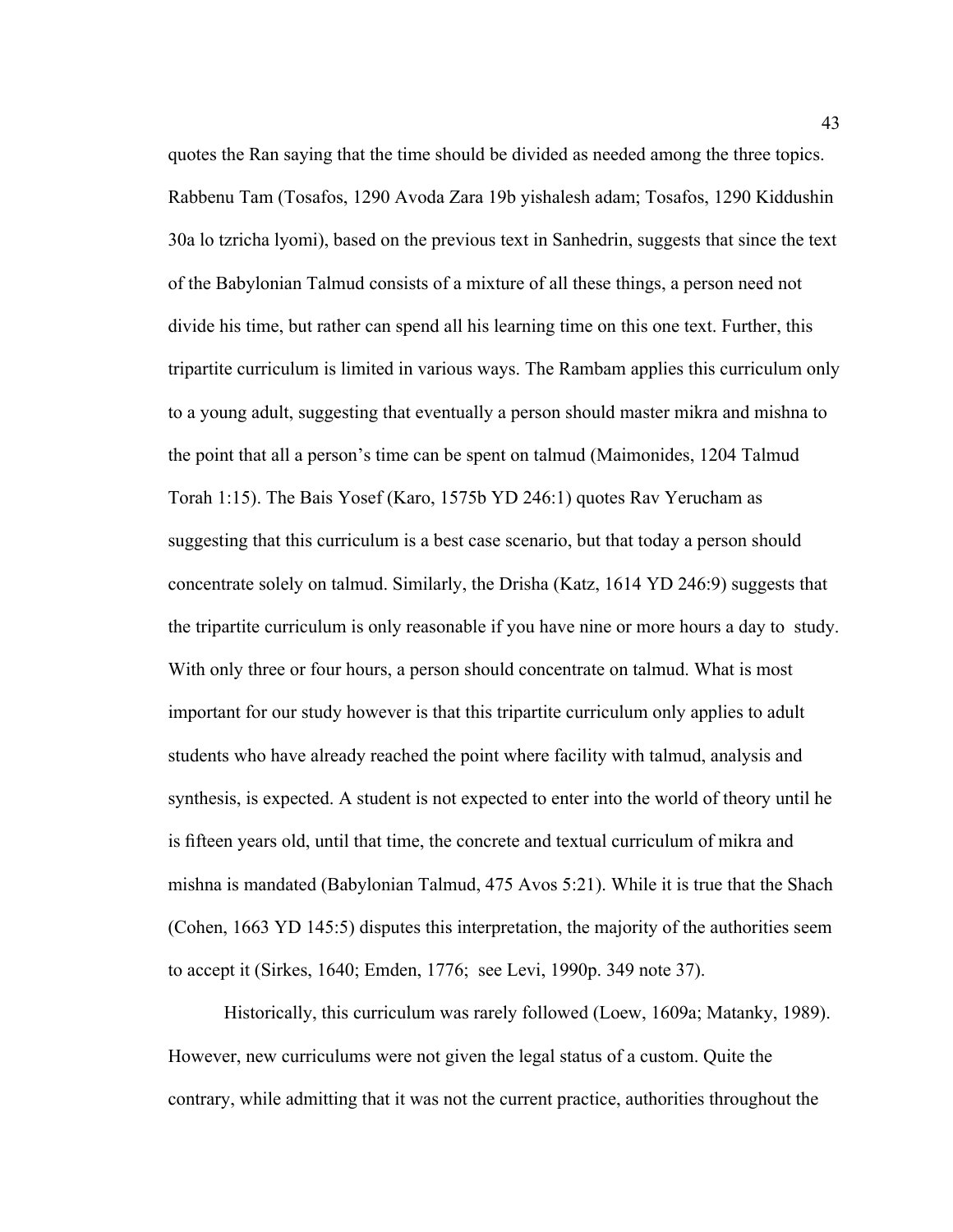last thousand years have argued for a return to the Avos curriculum (Abrabanel, 1508 5:21; Loew, 1609b; Loew, 1609b 6; Horowitz, 1630 "Shvuos"; Emden, 1776; Eliyahu of Vilna, 1797 8:2; Shneur Zalman of Liady, 1812 Talmud Torah 1:1; Hirsch, 1967 5:21; see Levi, 1990pp. 213-222).

In recent times, the Aruch HaShulchan suggested that the need to focus for so long on concrete texts like Bible and Mishna was true in the past, when vowelized texts were non-existent, and even non-vowelized texts were rare. As a result, there was greater difficulty in learning to read these texts, and greater need that they be committed to memory. However, already in the time of the Aruch HaShulchan, with the greater presence of modern vowelized texts, there was the flexibility to focus on talmud study earlier (Epstein, 1908 YD 245:13).

The father's responsibility to teach his sons was seen primarily as a personal one. A father was expected to tutor his sons personally. If a person is, due to his own ignorance, unable to teach his sons, he must appoint an agent to teach his children. That is, he must engage a tutor. The Talmud records that a father is required to pay money for a tutor of Scripture, but is not required to pay money for any other tutor. That is, if the father does not know mishna or talmud, and no voluntary teachers are available, the father is not required to pay for a tutor (Babylonian Talmud, 475 Kiddushin 29a; Karelitz, 1991 YD 152). This is presumably related to the fact that it was forbidden for a Jew to accept money for his teaching of the Oral Law. Anyone who knew it was obliged to teach anyone he was able (Maimonides, 1204 Talmud Torah 1:2,9; Babylonian Talmud, 475 Bechoros 29a; Karo, 1575a YD 245:3).

The Talmud expects this tutor to go to quite some length to insure the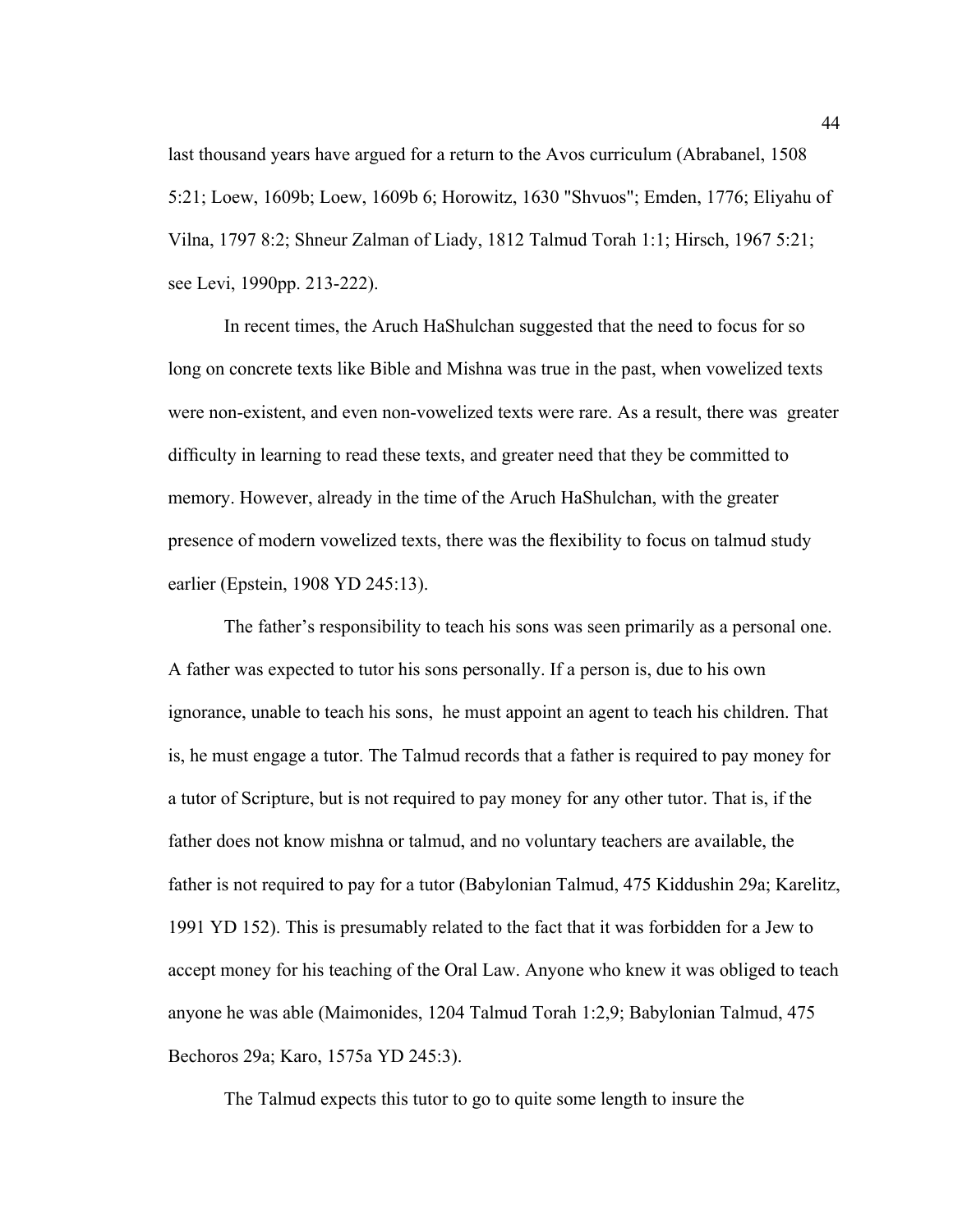understanding of his student.

רבי פרידא הוה ליה ההוא תלמידא דהוה תני ליה ארבע מאה זימני וגמר יומא חד בעיוה למלתא דמצוה תנא ליה ולא גמר א"ל האידנא מאי שנא א"ל מדההיא שעתא דא"ל למר איכא מילתא דמצוה אסחאי לדעתאי וכל שעתא אמינא השתא קאי מר השתא קאי מר א"ל הב דעתיך ואתני ליך הדר תנא ליה ד' מאה זימני (אחריני) נפקא בת קלא וא"ל ניחא ליך דליספו לך ד' מאה שני או דתיזכו את ודרך לעלמא דאתי אמר דניזכו אנא ודריי לעלמא דאתי אמר להן הקב"ה תנו לו זו וזו (Babylonian Talmud, 475 Eruvin 54b)

R. Pereda had a pupil whom he taught his lesson four hundred times before the latter could master it. On a certain day having been requested to attend to a religious matter he taught him as usual but the pupil could not master the subject. 'What', the Master asked: 'is the matter today?' — 'From the moment', the other replied. 'the Master was told that there was a religious matter to be attended to I could not concentrate my thoughts, for at every moment I imagined, now the Master will get up or now the Master will get up'. 'Give me your attention', the Master said, 'and I will teach you again', and so he taught him another four hundred times. (Epstein, 1961 Eruvin 54b)

And while this level of patience may seem extreme, the principle is codified as Jewish law (Maimonides, 1204 Talmud Torah 4:6). A teacher may punish a student only if he fails to try (Maimonides, 1204 Talmud Torah 4:8).

Although the responsibility for limud is clearly a parental one, since the time of the Talmud, the preferred method of fulfilling this responsibility has been schooling. דאמר רב יהודה אמר רב ברם זכור אותו האיש לטוב ויהושע בן גמלא שמו שאלמלא הוא נשתכח תורה מישראל שבתחלה מי שיש לו אב מלמדו תורה מי שאין לו אב לא היה למד תורה מאי דרוש (דברים יא) ולמדתם אותם ולמדתם אתם התקינו שיהו מושיבין מלמדי תינוקות בירושלים מאי דרוש (ישעיהו ב) כי מציון תצא תורה ועדיין מי שיש לו אב היה מעלו ומלמדו מי שאין לו אב לא היה עולה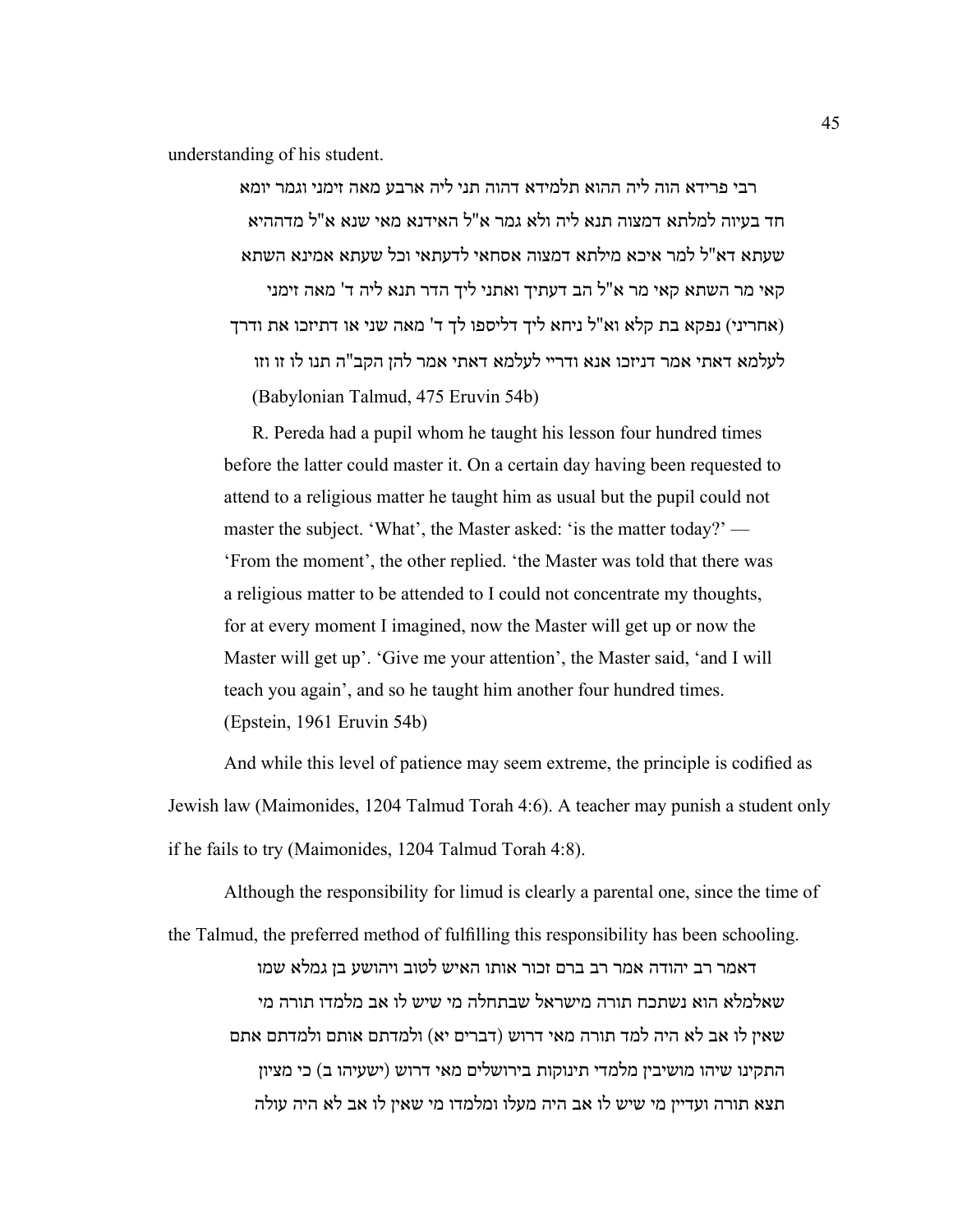ולמד התקינו שיהו מושיבין בכל פלך ופלך ומכניסין אותן כבן ט"ז כבן י"ז ומי שהיה רבו כועס עליו מבעיט בו ויצא עד שבא יהושע בן גמלא ותיקן שיהו מושיבין מלמדי

תינוקות בכל מדינה ומדינה ובכל עיר ועיר ומכניסין אותן כבן שש כבן שבע (Babylonian Talmud, 475 Baba Basra 21a)

Rab Judah has told us in the name of Rab: Verily the name of that man is to be blessed, to wit Joshua ben Gamala, for but for him the Torah would have been forgotten from Israel. For at first if a child had a father, his father taught him, and if he had no father he did not learn at all. By what (verse of the Scripture) did they guide themselves? By the verse, And ye shall teach them to your children. laying the emphasis on the word ëyeí. They then made an ordinance that teachers of children should be appointed in Jerusalem. By what verse did they guide themselves? By the verse, For from Zion shall the Torah go forth. Even so, however, if a child had a father, the father would take him up to Jerusalem and have him taught there, and if not, he would not go up to learn there. They therefore ordained that teachers should be appointed In each prefecture, and that boys should enter school at the age of sixteen or seventeen. (They did so) and if the teacher punished them they used to rebel and leave the school. At length Joshua b. Gamala came and ordained that teachers of young children should be appointed in each district and each town. and that children should enter school at the age of six or seven. (Epstein, 1961 Baba Basra 21a)

Although Biblical sources and tradition clearly preferred personal communication father to son as the best form of education, still Rav Yehoshua ben Gamla was praised because he abandoned this form of elementary education. It is important to examine why Rav Yehoshua ben Gamla consciously chose to alter this custom. The Gemara is explicit; Rav Yehoshua ben Gamla created schools in order to ensure that orphans, who had no father to teach them, would receive an education. He required boys who had fathers to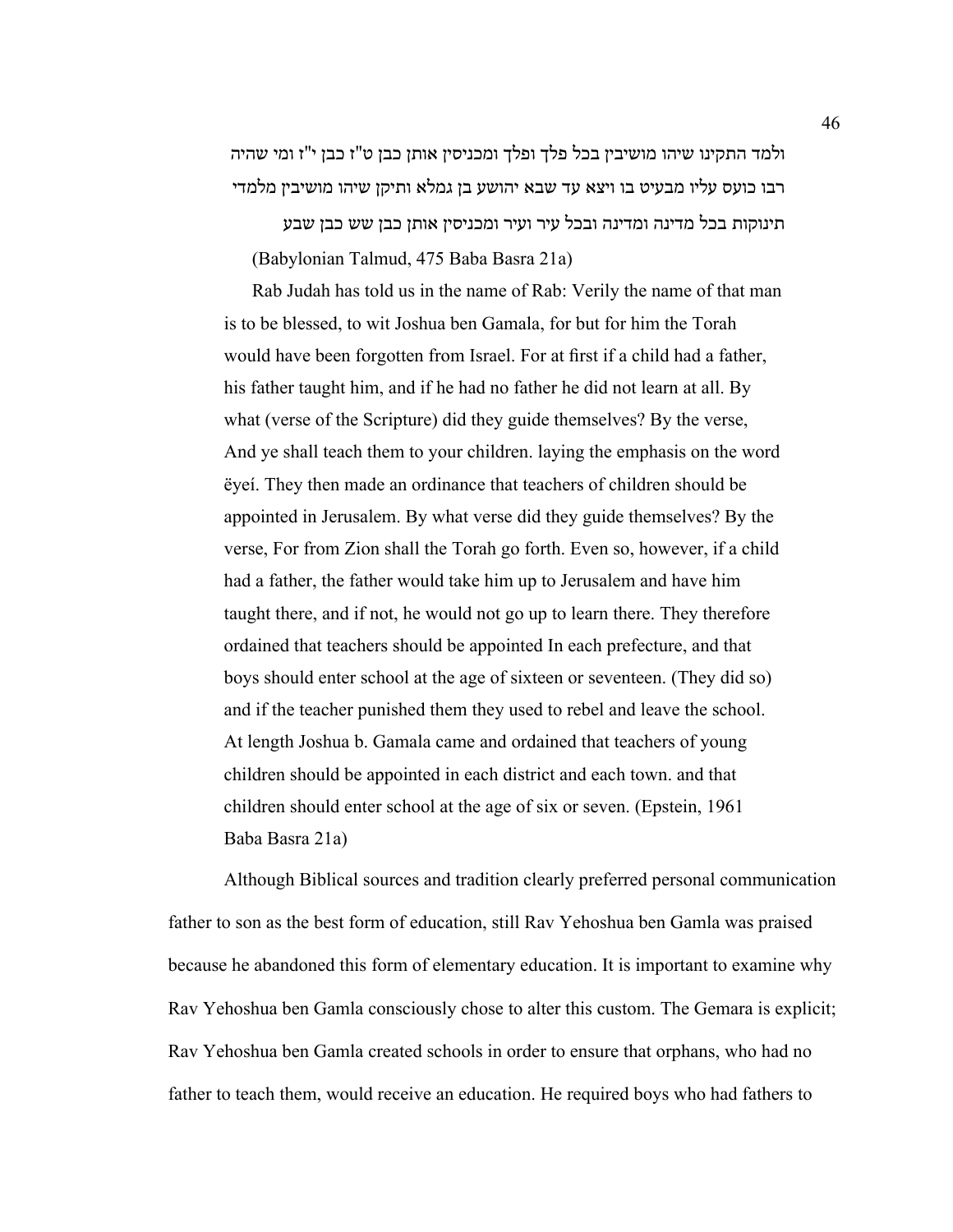abandon the better schooling available to them at home and join orphans in a classroom. He lowered the standards of education for the majority to secure a Torah education for all. He put students who could have learned one-on-one with their fathers into classrooms. His goal was universal education. The lesson is clear. A Torah education is a basic right. And it is the community's responsibility to guarantee that right. As community members, other students can be required to sacrifice quality of education in order to ensure universal education. The Gemara describes that Rav Yehoshua ben Gamla was "תיקן" - he fixed something broken. The stronger students must suffer, to insure a minimum level of learning for everyone.

Rav Yitzchak Hutner, in an address to teachers in 1959 passionately describes this compromise.

Therefore, when writers of the history of Jewish education tell us to be proud that amongst Jews the law of compulsory schooling is as ancient in origin as the time of Yehoshua ben Gamala (about 70 c.e.), we must reject this as a mockery. That which the historians believe to be so great a source of pride, is, in actual fact, a source of humiliation. … It remains no more than a necessary adjustment to adverse circumstances. (Hutner, 1970 p. 7)

Rabbi Yechiel Epstein interprets this passage in the Talmud differently. He sees the replacement of fathers as primary educators as an improvement. It allowed for the wider study of Mishna and Talmud. Fathers were often capable of teaching only Scripture. With the introduction of mandatory schooling, the expected curriculum was broadened to include Mishna and Talmud. It is for this reason that mandatory schooling was imposed even on sons with fathers who could teach them. As he understands it, schools were first created for orphans, and were extended to include all children so that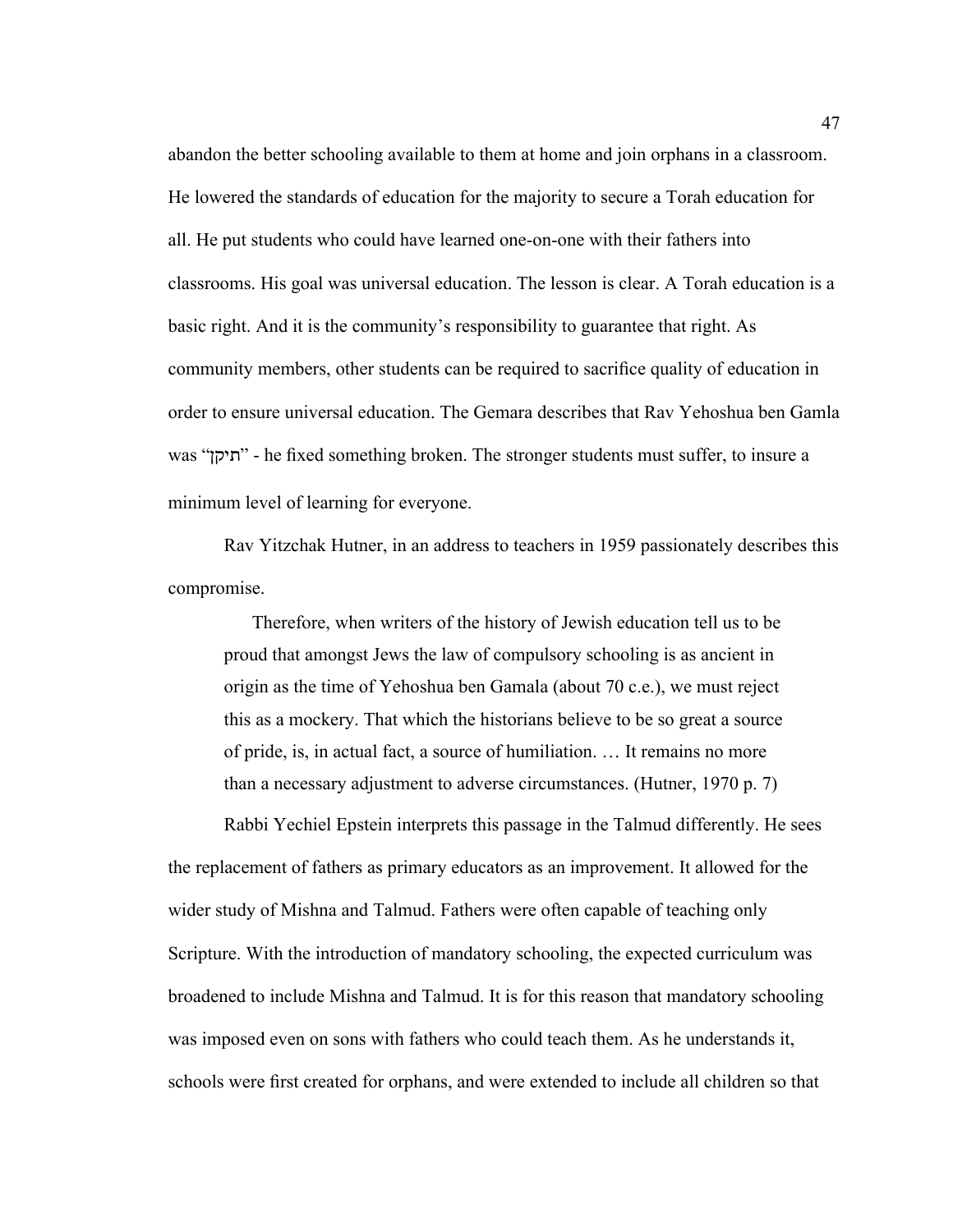they too could benefit from the exposure to Mishna and Talmud (Epstein, 1908 YD  $245:7$ ).

After describing the invention of mandatory schooling, the Gemara then continues to relate information that is relevant to this newly created classroom.

אמר ליה רב לרב שמואל בר שילת עד שית לא תקביל מכאן ואילך קביל ואספי ליה כתורא וא"ל רב לרב שמואל בר שילת כי מחית לינוקא לא תימחי אלא בערקתא דמסנא דקארי קארי דלא קארי ליהוי צוותא לחבריה ... אמר רבא מתקנת יהושע בן גמלא ואילך לא ממטינן ינוקא ממתא למתא אבל מבי כנישתא לבי כנישתא ממטינן ואי מפסק נהרא לא ממטינן ואי איכא תיתורא ממטינן ואי איכא גמלא לא ממטינן ואמר רבא סך מקרי דרדקי עשרין וחמשה ינוקי ואי איכא חמשין מותבינן תרי ואי איכא ארבעין מוקמינן ריש דוכנא ומסייעין ליה ממתא ואמר רבא האי מקרי ינוקי דגריס ואיכא אחרינא דגריס טפי מיניה לא מסלקינן ליה דלמא אתי לאיתרשולי רב דימי מנהרדעא אמר כ"ש דגריס טפי קנאת סופרים תרבה חכמה ואמר רבא הני תרי מקרי דרדקי חד גריס ולא דייק וחד דייק ולא גריס מותבינן ההוא דגריס ולא דייק שבשתא ממילא נפקא רב דימי מנהרדעא אמר מותבינן דדייק ולא גריס שבשתא כיון דעל על

(Babylonian Talmud, 475 Baba Basra 21a)

…

Rab said to R. Samuel b. Shilath: Before the age of six do not accept pupils; from that age you can accept them. and stuff them with Torah like an ox. Rab also said to R. Samuel b. Shilath: When you punish a pupil, only hit him with a shoe latchet. The attentive one will read (of himself) and if one is inattentive put him next to a diligent one.

Raba said: Under the ordinance of Joshua ben Gamala children are not to be sent (every day to school) from one town to another, but they can be compelled to go from one synagogue to another (in the same town). If, however, there is a river in between, we cannot compel them. But if, again there is a bridge, we can compel them not, however, if it is merely a plank.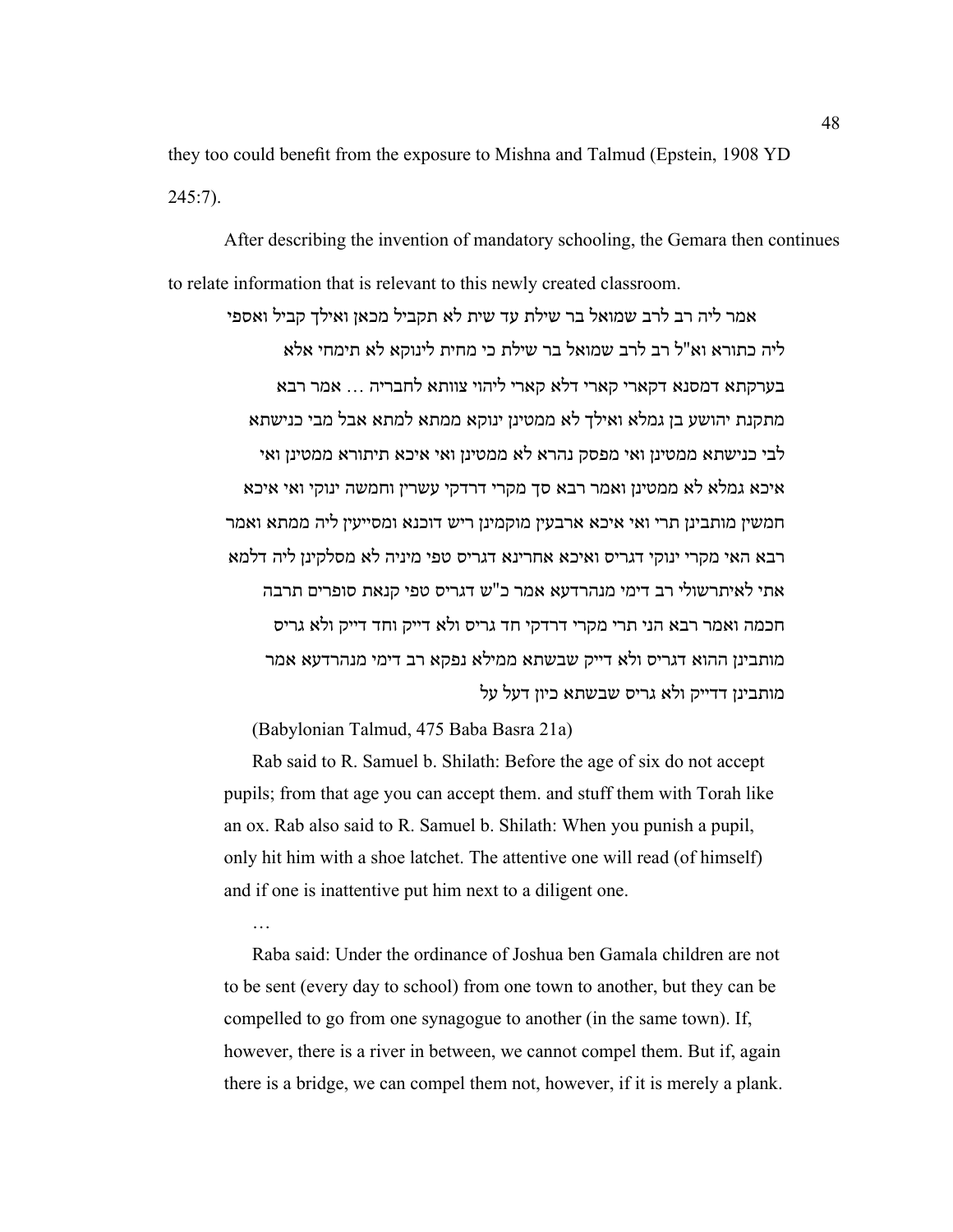Raba further said: The number of pupils to be assigned to each teacher is twenty-five. If there are fifty, we appoint two teachers. If there are forty, we appoint an assistant, at the expense of the town.

Raba also said: If we have a teacher who gets on with the children and there is another who can get on better, we do not replace the first by the second, for fear that the second when appointed will become indolent. R. Dimi from Nehardea, however, held that he would exert himself still more if appointed: the jealousy of scribes increaseth wisdom.

Raba further said: If there are two teachers of whom one gets on fast but with mistakes and the other slowly but without mistakes, we appoint the one who gets on fast and makes mistakes, since the mistakes correct themselves in time. R. Dimi from Nehardea on the other hand said that we appoint the one who goes slowly but makes no mistakes, for once a mistake is implanted it cannot be eradicated. (Epstein, 1961 Baba Basra 21a)

First, students are not to be accepted before six years old, and acceptance should be dependent on the individual student's health and development. Some students are ready for school before others. Also, although discipline is expected, teachers are warned against physically hurting their charges. Student travel is limited, every town must have its own school. Rules for class size are instituted, generally limiting a class to no more than twenty-five students. Students should be in classrooms of mixed ability, and students with poor achievement should be encouraged to emulate better students, but should not be excluded from the classroom. The exposure to motivated peers is seen as an important motivating experience. And finally, a disagreement is recorded about which type of teacher is preferred, one with a breadth of knowledge that is somewhat imprecise, or someone with less knowledge but greater precision. All of these rules are codified in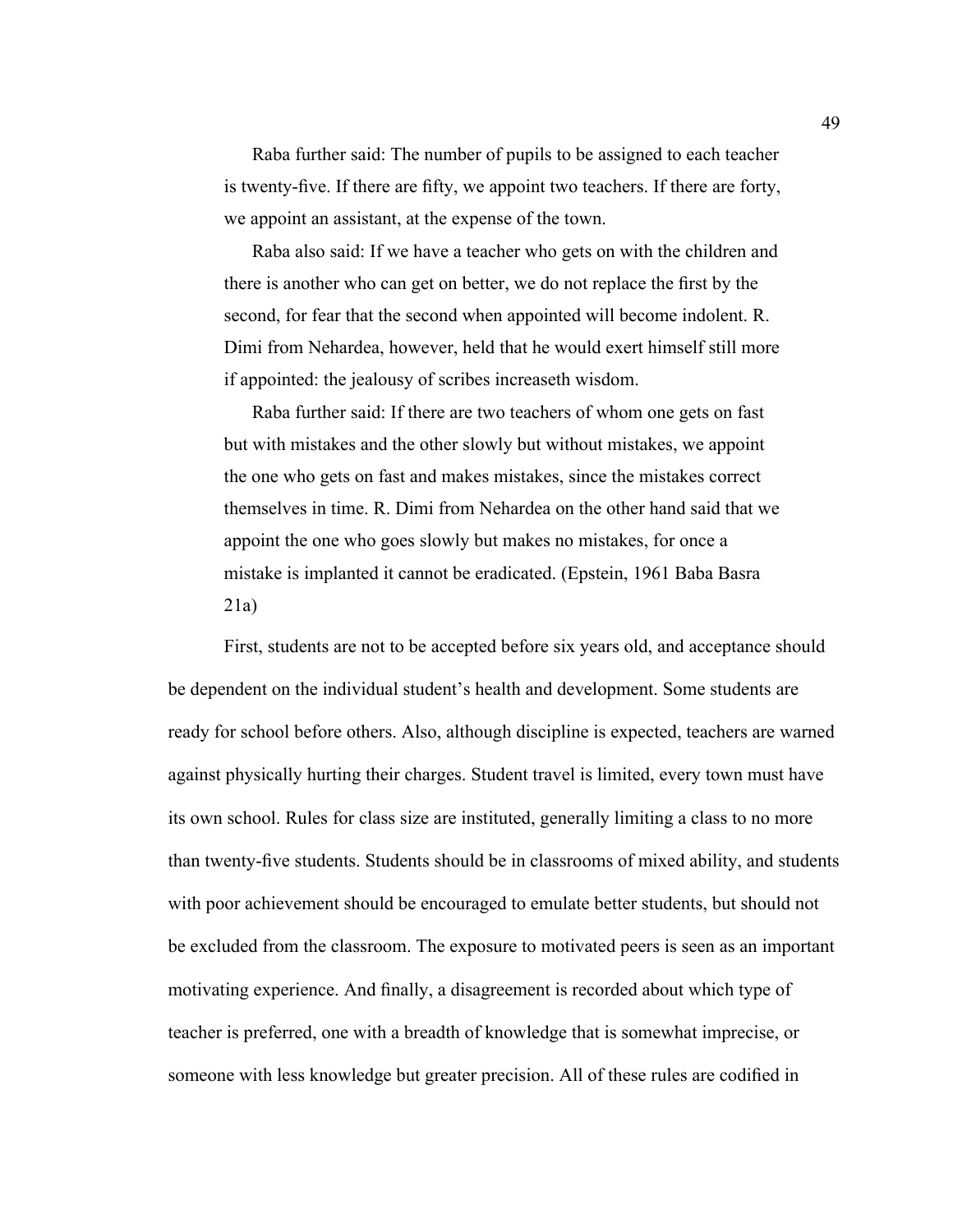Jewish law (Maimonides, 1204 Talmud Torah 2; Karo, 1575a YD 245).

The same section of the Codes brings together other rules for schools as well. A school day should be all day and part of the night. This is to teach a child the need for constant study. Similarly, the school calendar should include every day except Sabbath and Holiday eves. The child's learning is given such precedence, that even a great community need, and an educative one, like the rebuilding of the Temple in Jerusalem, should not interrupt the school day.

In the Jewish view, educators are acting "in loco parentis". Schools are an aid to parents, and a parental surrogate for orphans. Schools are not agents of the state to ensure a minimally educated and literate citizenry. Just as every boy had the expectation that his father would provide him with a personally appropriate education, the schools, acting as parental agents, must strive to do no less. This is particularly clear according to the Aruch HaShulchan (Epstein, 1908 YD 245:7) that sees schooling as an improvement over parental education. But even according to Rabbi Hutner (Hutner, 1970), the need to strive for this goal should be clear. Certainly, the law requires an inordinate amount of patience from a teacher, patience that can best be understood in the framework of parental surrogate.

# **Chinuch**

The responsibility for chinuch is based on a rabbinic legislation (Babylonian Talmud, 475 Suka 28b), though the verse from Mishlei is often used to describe it "חנוך לנער על פי דרכו גם כי יזקן לא יסור ממנה "Educate a lad according to his path, even in his old age he will not deviate from it" (Bible Proverbs 22:6 translation mine). Although it is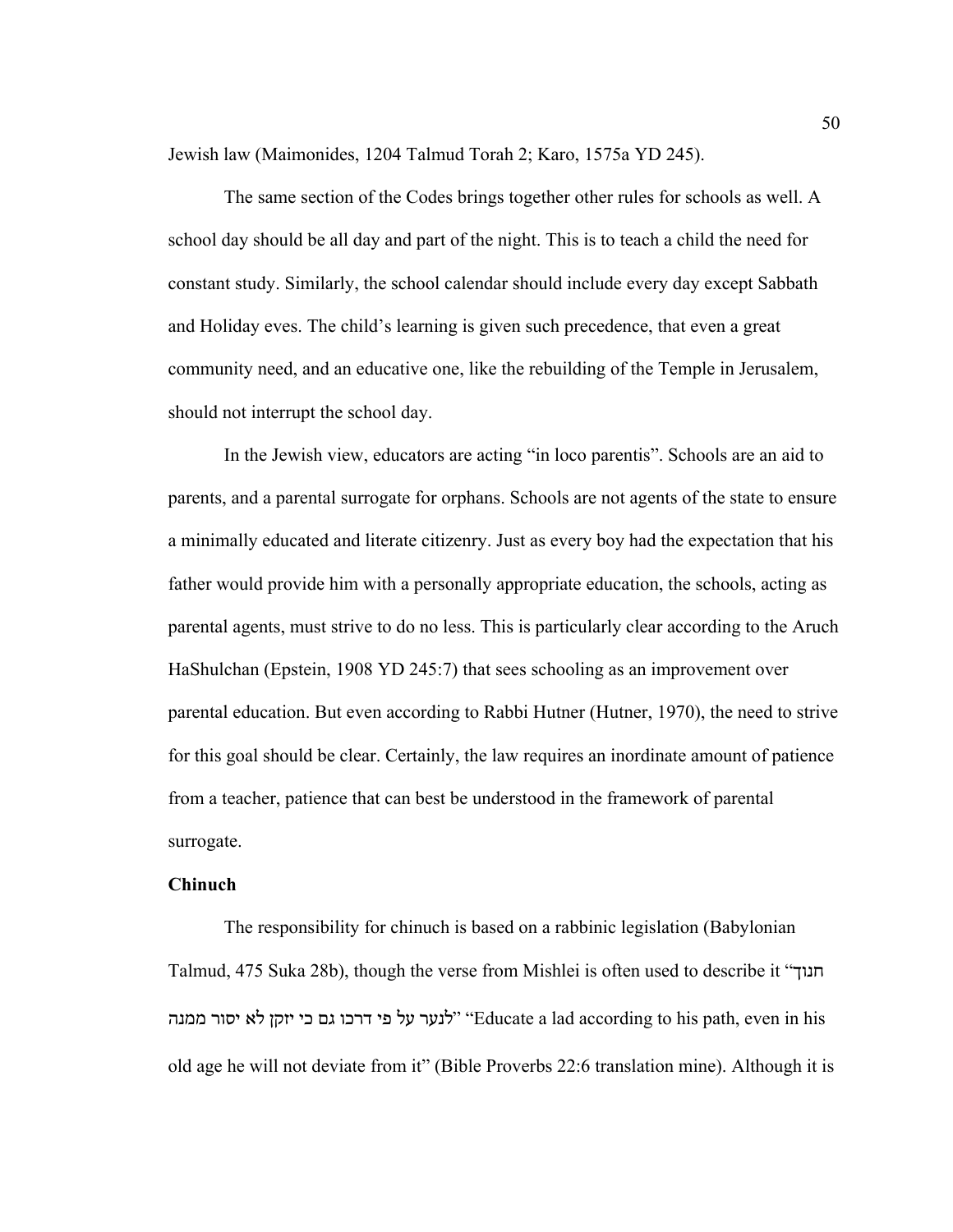primarily a paternal responsibility (Karo, 1575a OH 343:1), for most of Jewish history, this duty was, in practice, shared by the entire community (Tannenbaum, 1993). There was the simple expectation that the child would perform his or her religious and moral duties within the context of community. This socialization to the responsibilities of adulthood is chinuch. Jewish law embraces this shared communal responsibility for chinuch. So, for example, the law allows an adult to make a blessing for a child, who because of his minor status is not obligated in blessings (Karo, 1575b OH 167:19; HaLevi, 1667 OH 167:16). Generally, the making of unnecessary blessings is proscribed by Jewish law; Blessings include G-d's name, reciting an unnecessary blessing would violate the prohibition to take G-d's name in vain (Karo, 1575b OH 206:6). It is allowed in this case because making the blessing with the child is part of the chinuch responsibility that is shared by the community (Karo, 1575b OH 167:19; HaLevi, 1667 OH 167:16).

As the verse implies, specific elements of this requirement depend entirely on the maturity and ability of the child. This is made explicit in the Talmud in various contexts (Babylonian Talmud, 475 Suka 28a; Babylonian Talmud, 475 Suka 42a).

ת"ר קטן היודע לנענע חייב בלולב להתעטף חייב בציצית לשמור תפילין אביו לוקח לו תפילין יודע לדבר אביו לומדו תורה וק"ש תורה מאי היא א"ר המנונא (דברים לג) תורה צוה לנו משה מורשה קהלת יעקב ק"ש מאי היא פסוק ראשון היודע לשמור גופו אוכלין על גופו טהרות לשמור את ידיו אוכלין על ידיו טהרות היודע לישאל ברשות היחיד ספיקו טמא ברשות הרבים ספיקו טהור היודע לפרוס כפיו חולקין לו תרומה בבית הגרנות

(Babylonian Talmud, 475 Suka 42a)

Our Rabbis taught, A minor who knows how to shake (the lulab) is subject to the obligation of the lulab; (if he knows how) to wrap himself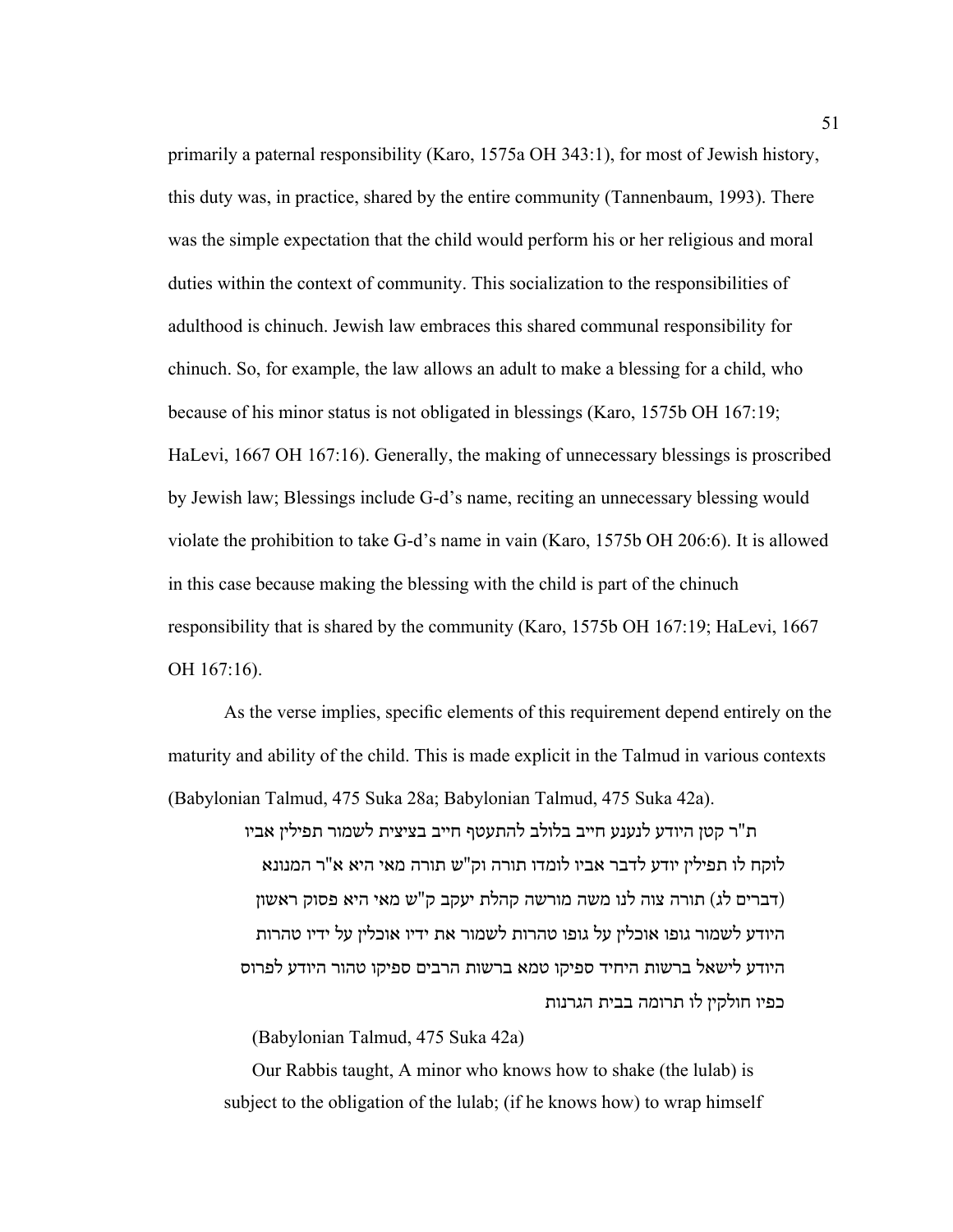(with the tallith) he is subject to the obligation of zizith; (if he knows how) to look after tefillin, his father must acquire tefillin for him; if he is able to speak, his father must teach him Torah and the reading of the Shema. What (in this context) could be meant by Torah? R. Hamnuna replied, (The Scriptural verse) Moses commanded us a Law, an inheritance of the congregation of Jacob. What (in this context) is meant by the Shema? The first verse. If (the minor) knows how to take care of his body we may eat food that has been prepared in ritual purity though his body (touched it); if he knows how to take care of hands, we may eat food that has been prepared in ritual purity even though his hands (touched it). If he knows how to answer (questions on whether he touched any ritual uncleanliness), a doubtful case on his part that occurs in a private domain is regarded as unclean, but if in a public domain as clean. (If he knows how) to spread out his hands (in priestly benediction) terumah may be shared out to him in the threshing-floors. (Epstein, 1961 Suka 42a)

The rabbinic legislation of chinuch requires a parent to provide a child the opportunity to perform the positive mitvos. The expectation is that this training will be experiential and kinesthetic. And the need for these experiences may even allow the violation of other rabbinic legislation. Children are encouraged to learn to blow a shofar, even though the performance of the mitzvah only requires hearing someone else blowing it. And this training to blow the shofar may, according to many authorities, take place on Shabbos and Holidays when blowing the shofar would be a violation of rabbinic law (Yitzchaki, 1105 33a Tinokos, Ran; Babylonian Talmud, 475 Rosh Hashana 32b-33a).

Additionally, the mitzvah of chinuch explicitly places responsibility on the parents to act in ways that the child can appropriately imitate. For example, the Talmud forbids lying to a child, as that will teach the child to lie (Babylonian Talmud, 475 Suka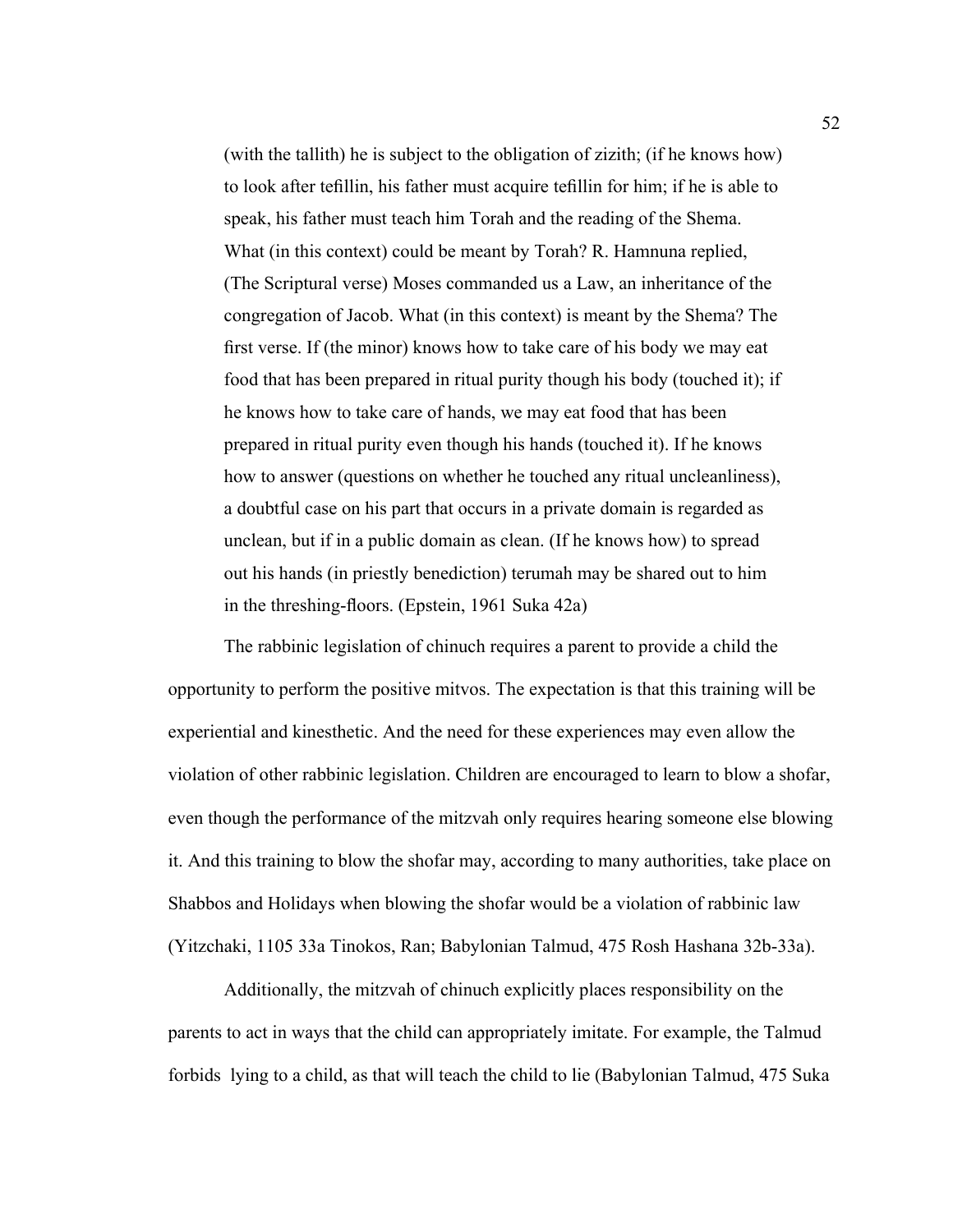46b; Babylonian Talmud, 475 Yivamos 63a).

Unlike the laws of limud discussed earlier, the laws of chinuch are not to be found in a single location in Jewish law. Rather, they are integrated throughout Jewish law. For each requirement, the law discusses at what point a child is obligated to perform that specific mitzvah (see for example Karo, 1575a Tzizit OH 17:3, Tfilin OH 37:3, Shabbos OH 343, Lulav OH 657).

# **Umanus**

ת"ר האב חייב בבנו למולו ולפדותו וללמדו תורה ולהשיאו אשה וללמדו אומנות וי"א אף להשיטו במים רבי יהודה אומר כל שאינו מלמד את בנו אומנות מלמדו ליסטות ליסטות ס"ד אלא כאילו מלמדו ליסטות ... כשם שחייב להשיאו אשה כך חייב ללמדו אומנות ... כשם שחייב ללמדו תורה כך חייב ללמדו אומנות (Babylonian Talmud, 475 Kiddushin 29a-30b)

Our Rabbis taught: The father is bound in respect of his son, to circumcise, redeem, teach him Torah, take a wife for him, and teach him a craft. Some say, to teach him to swim too, R. Judah said: He who does not teach his son a craft, teaches him brigandage, Brigandage! can you really think so! But it is as though he taught him brigandage. … Just as he [the father] is bound to take a wife for him, so is he bound to teach him a craft [for a livelihood]; … Just as he is bound to teach him Torah, so is he bound to teach him a craft (Epstein, 1961 Kiddushin 29a-30b).

דרש בר קפרא לעולם ילמד אדם את בנו אומנות נקיה וקלה

(Babylonian Talmud, 475 Kiddushin 82a and Brachos 63a)

Bar Kappara (further) expounded: A man should always teach his son a clean and not laborious trade. (Epstein, 1961 Kiddushin 82a and Brachos 63a)

Beyond these two sources that describe the existence of a father's responsibility to teach a son a trade, and the preference that the trade be "clean and not laborious", there is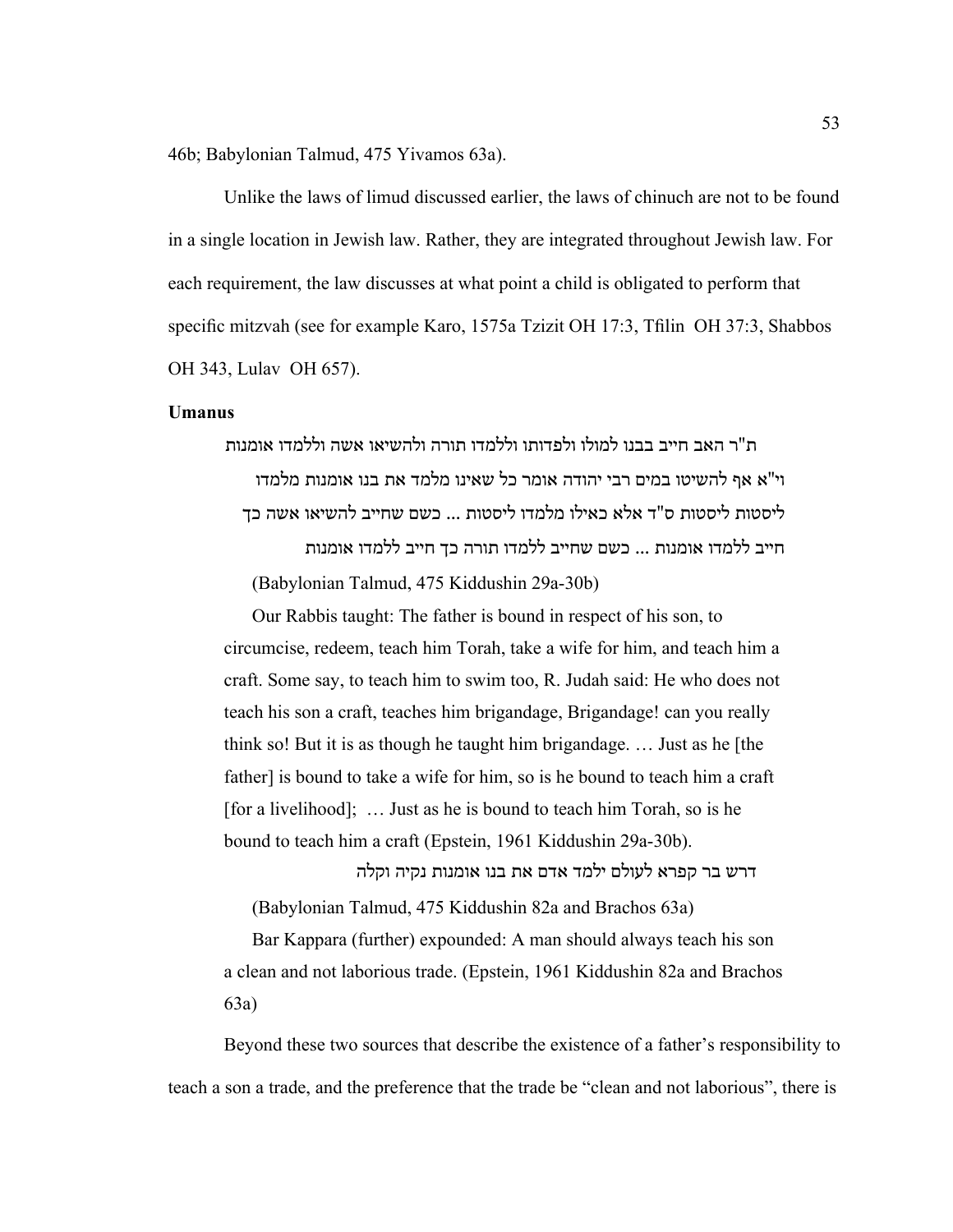little discussion of this obligation in the Talmud. Further, although the earliest codifiers include this responsibility in their works (Alfasi, 1103 Kiddushin 29a; Asher ben Yechiel, 1303 Kiddushin 1:43), it is not codified separately in either the Rambam or the Shulchan Aruch. It is, however, acknowledged as an obligation within the context of the laws of manslaughter (Maimonides, 1204 Murder 5:5; Karo, 1575a OH 306) and the laws of Shabbos (Karo, 1575a OH 306). One detail is clearly recorded. There is a well documented prohibition against sending a child to a nonbeliever to learn a trade. (Karo, 1575a EH 22:4, YD 153:1 Rama; Babylonian Talmud, 475 Avoda Zara 15b; Maimonides, 1204 Prohibited Relationships 22:5). Rashi (Yitzchaki, 1105 Avoda Zara 15b Veyn Mosrin) gives two reasons for this rabbinic prohibition. First, because it risks exposing the student to the possibility of heretical beliefs, and second because there is a risk of sexual impropriety. Maimonides mentions only the second reason, but the Rama in Yoreh Deah mentions only the first. In practice, either reason is sufficient risk to forbid the contact (Kagan, 1933 306:5).

More broadly, the place of secular knowledge in Jewish life generally, and in Jewish education in particular has been the topic of much debate and discussion. In the following chapter, I will examine the question as it relates specifically to the curriculum of the American yeshiva ketana.

# **Interaction of Chinuch and Limud**

As I mentioned earlier, limud is only considered a holy endeavor if it is done as a religious act. Torah study that is entirely academic is not limud. This suggests a certain priority for chinuch over limud. Limud can only be done once the religious motivation and direction has been set; setting this religious motivation is chinuch. This is expressed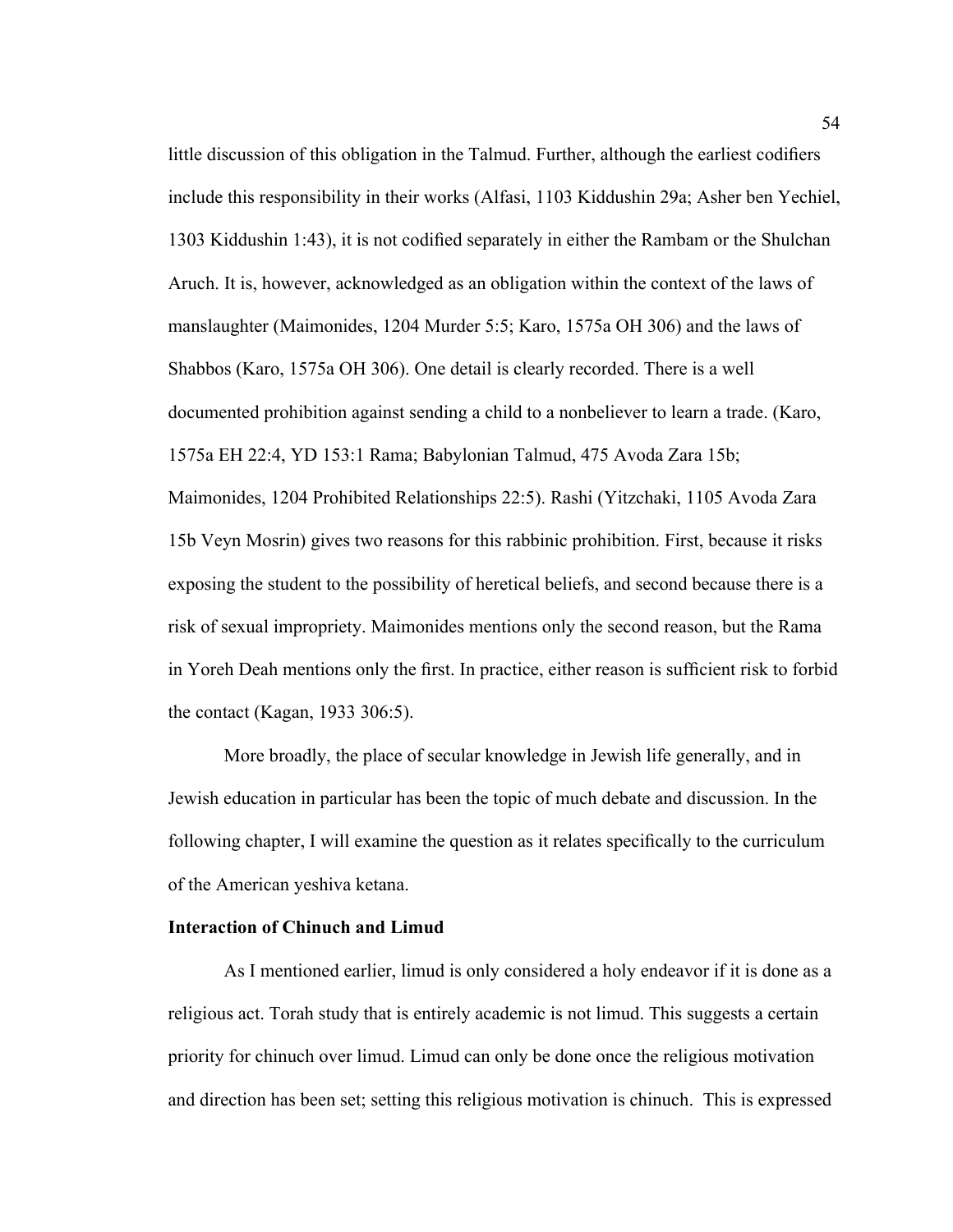by the Rabbis as "לתורה קדמה ארץ דרך" "character precedes Torah" (Medrash Raba, 189 Vayikra 9:3). This priority is further expressed in the halacha by a prohibition against teaching students that are not "הגון" "decent" (Maimonides, 1204 Talmud Torah 4:1).

This however is not the entire story. Clearly, the primary concern of Jewish education is affective growth, "לא נתנה המצוות אלה לצרף בהם את הבריות" ה commandments were given only to purify creation" (Medrash Raba, 189 Genesis 44:1 translation mine), and certainly some of that growth must occur before limud can begin. Nonetheless, this statement also makes it clear that limud plays a unique and crucial role in the affective growth of a Jewish boy. Cognitive limud goals are a necessary if insufficient condition for affective growth. As Hillel says, "חסיד הארץ עם ולא" "and an ignorant person can not be scrupulously pious" (Babylonian Talmud, 475 Avos 2:6 translation mine). Indeed, under certain circumstances, even limud that is not motivated properly can be a necessary part of proper growth, "לשמה בה לשמה שלא מתוך" "doing things for improper motivation, leads to proper motivation" (Medrash Raba, 189 Eicha Psichasa 2 which specifically relates this idea to limud; Babylonian Talmud, 475 Psachim 50b translation mine). All this suggests a very specific view of the presumably academic limud. It suggests that the priority even in limud is moral affective growth rather than academic and cognitive growth. A successful student is not the one with the most intelligence, or the one who has memorized the most content; rather, the successful student integrates the moral content of limud into his entire life. This is done both by continued study, and by an explicit commitment to the moral and religious value of the study. Certainly we desire the intellectual and cognitive success of our students, but it is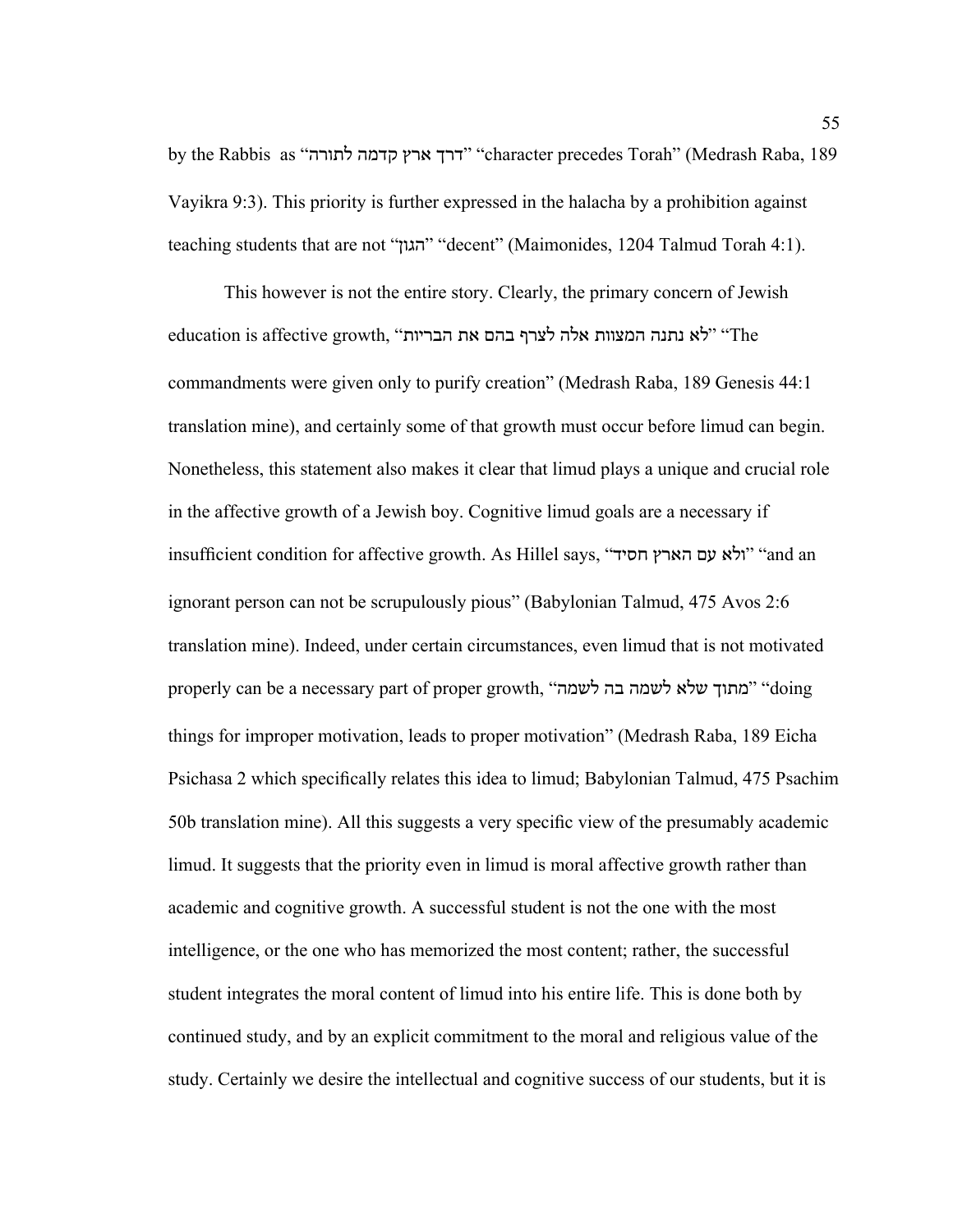vital that we recall that this success is meaningful only if it leads to affective growth, only if it produces angels. A focus on academic growth that ignores the moral component of that growth, or even affords it second class importance, is foreign to the Jewish concept of limud and chinuch.

Further, many see the obligation of limud for a minor as explicitly governed by the rules of chinuch. The Arbaah Turei Even (1785 Talmud Torah 1:1) derives this from the Talmudic statement quoted earlier that places the obligation to teach Torah to a child within the context of other chinuch obligations (Babylonian Talmud, 475 Suka 42a). The Chazon Ish contends that the current practice of paying tuition for the teaching of Mishna and Talmud is required based on the obligation of chinuch. So, while there is a theoretical obligation from the Torah for limud of minors, its practical application is severely limited. Most current limud falls under the rubric of chinuch (Karelitz, 1991 YD 152).The halacha records that the school day includes part of the evening. This is done not because of the limud obligation to study day and night, but because of the chinuch obligation to teach minors that study should be day and night. That is, the rules for limud may require certain things of an adult. These requirements do not apply to a child. Rather, limud, like every mitzva, is seen as a component of the overarching chinuch obligation. Elementary education then has the flexibility of chinuch. There are no specific blanket requirements that everyone must do. Rather, as a child develops, he should be enabled to do and learn more. Education is personal, it must be tailored to the abilities and environment of the student. Effort, not ability, is the measure of a student's success. The single goal of elementary education is to create children that are religious and moral.

Education must be moral, and it must take place in a moral environment. The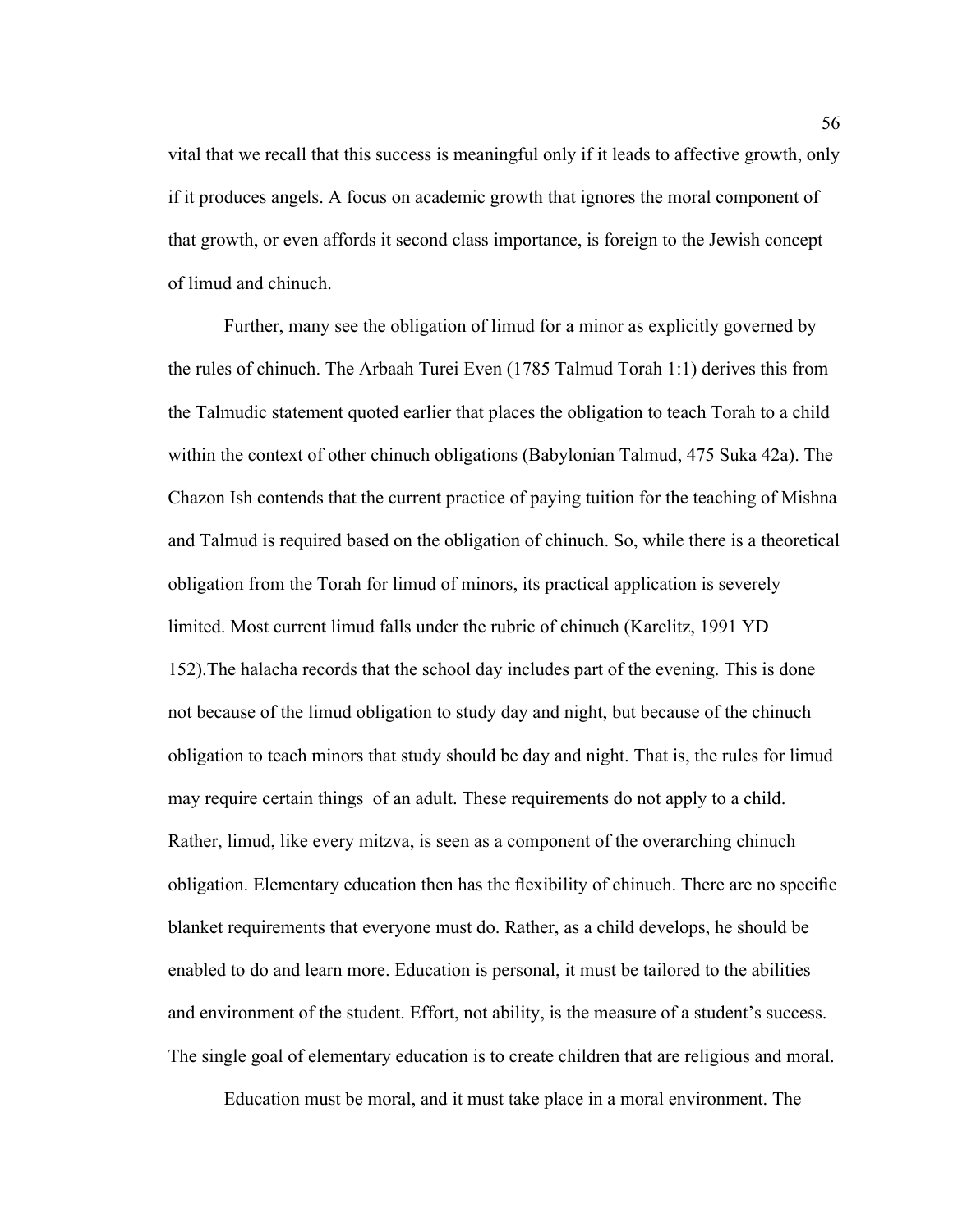moral behavior of both the teacher and the parent is an explicit part of the educational process. In fact, concern for the moral behavior of the educator is the only thing that is expressed by the Talmud in connection with all three elements of education.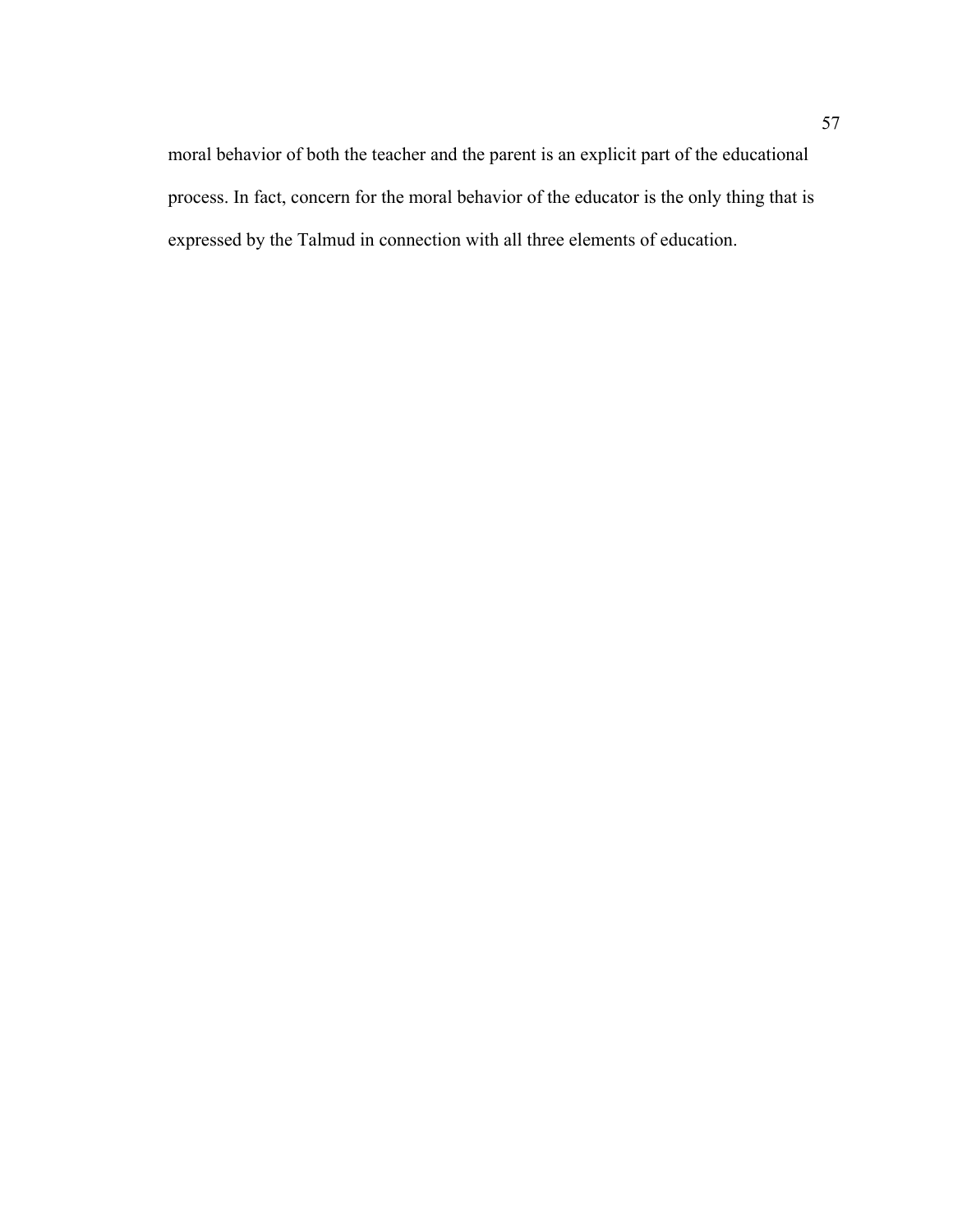### CHAPTER IV

# CONFRONTING SECULAR KNOWLEDGE

# **Overview**

Traditional religious scholars within the Orthodox community have long debated the place of secular knowledge and education within the context of Torah education and scholarship (Steinberg and Rosner, 1996). To resolve this question to everyone's satisfaction is almost certainly impossible, as there are well established schools of thought (Dessler, 1963; Schwab, 1966). Even to address this question in any comprehensive manner is beyond the scope and purpose of this essay. Rather, I will examine this question with specific focus on our area of concern: the 21st century America yeshiva ketana. Further, I will limit myself to a discussion of the primary philosophies among Strictly Orthodox scholars of the 20th century.

Within the Strictly Orthodox community there are two main streams of thought, Torah im Derech Eretz and Torah Only (Schwab, 1966). Torah im Derech Eretz (literally, Torah with the ways of the land) recommends a spiritual path of integration, where modern discoveries are used to deepen our appreciation of Revealed Truth. They see the full integration of all types of knowledge, Revealed and discovered, as the ultimate path towards closeness to G-d and spirituality. The Torah Only approach sees the Torah, written and oral, as the only legitimate way to draw close to G-d. The Eastern European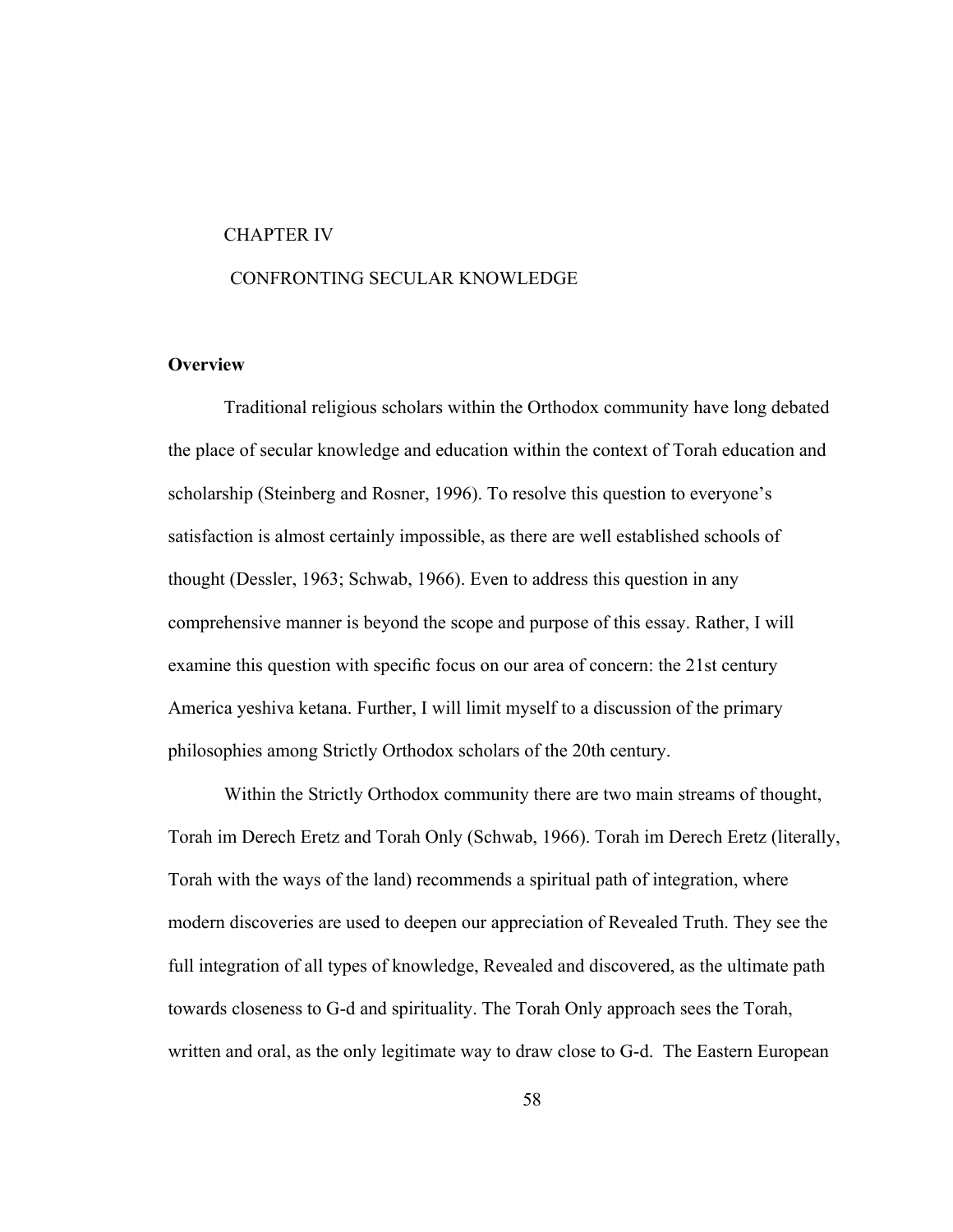Strictly Orthodox leadership, of the 19th and 20th century, generally advocated a Torah Only philosophy. The Strictly Orthodox support for the Torah im Derech Eretz approach came primarily from the scholars of Western Europe. The Torah Only school saw the Torah im Derech Eretz approach as a serious compromise to the all-encompassing value of Torah and Revelation. They viewed the approach as appropriate, but only within the context of a needed compromise for the German community of the 1800s. The Derech Eretz school generally saw the Torah Only approach as one that is appropriate for the training of religious scholars and leaders, but not one that is appropriate or workable for the general population (Dessler, 1963; Schwab, 1966).

# **Torah Only**

The Torah Only approach rejects the notion that secular knowledge is inherently valuable. The idea of "liberal education" that would elevate the human being is antithetical to the understanding that all morality comes ultimately from the Revelation of morality at Sinai (Hofmann, 1963 p. 41).

Yet, while they acknowledge no inherent value to secular knowledge per se, Torah Only authorities do acknowledge pragmatic value to secular knowledge. Further, they agree that, in theory, pragmatic value is sufficient to justify ongoing study (Wasserman, 1963; but see Lebowitz, 1972; Bloch, 1982; Rozen, 1982). In practice, however, the pragmatic value must be weighed against the costs and dangers involved in lost time from Torah study and exposure to outside, possibly heretical, views (Wasserman, 1963; Bloch, 1982; Rozen, 1982; Levi, 1990).

To insure the safety of the children, any possibility of heretical influence must be removed from the study. This means that secular education can not take place in an open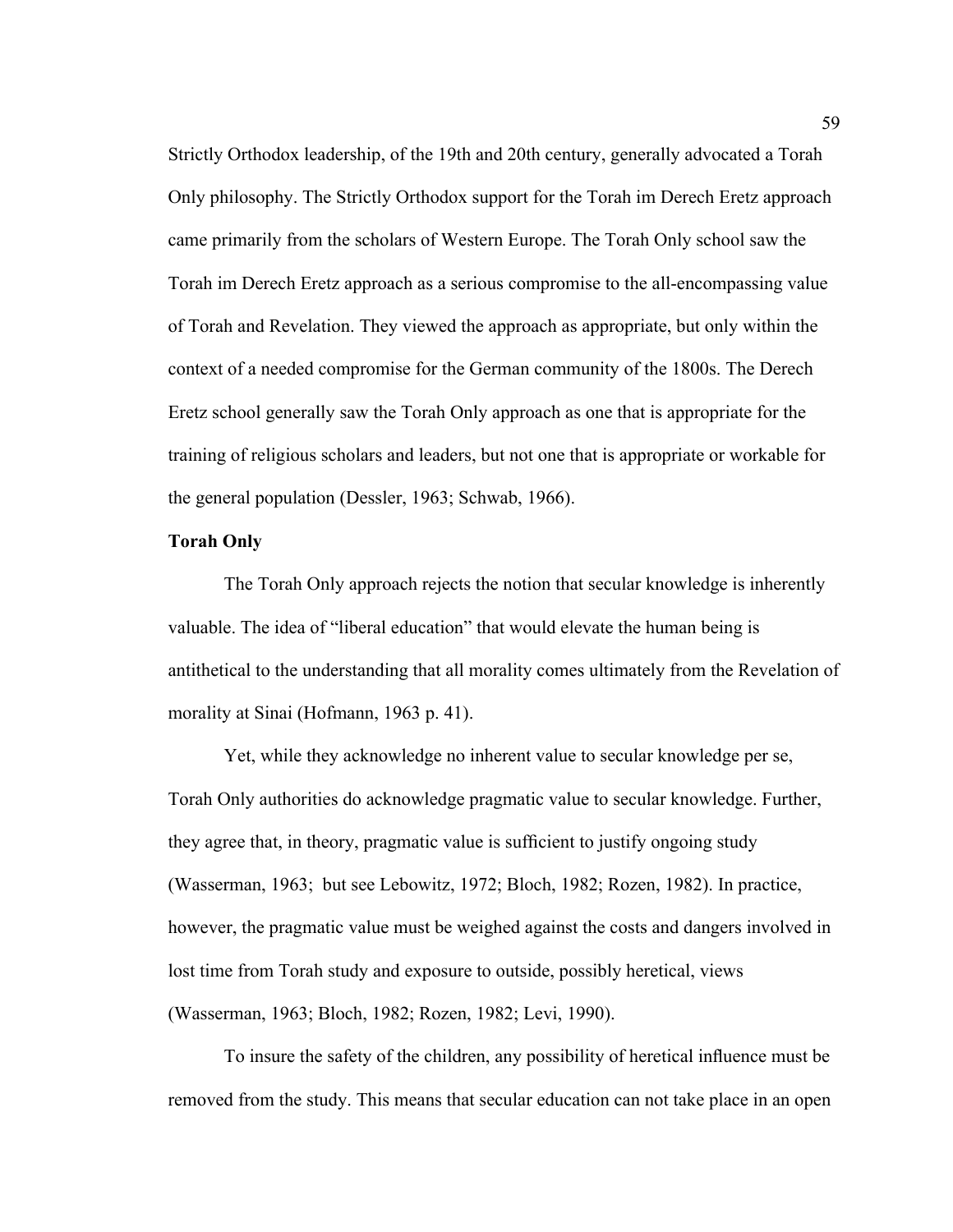environment where control of content is given to secular authorities. The only possibility of permissible secular study is in a closed Jewish environment (Wasserman, 1963; Bloch, 1982; Feinstein, 1982 YD III 83). Materials must be free from heretical content, and to insure this, should be written by G-d fearing Jews (Feinstein, 1982 YD III 73 and YD II 105). The protection that halacha mandates goes beyond simply the information per se; the sources of the information, both printed materials and teachers, must not carry with them a danger of exposing the children to immoral and heretical beliefs (Feinstein, 1982 YD II 105). Thus in the previous chapter we saw a specific prohibition that applies to the selection of a teacher for umanus. Further, the obligation to protect children includes the responsibility to shield them from the heretical beliefs of other children (Wasserman, 1963).

Even after ensuring the pragmatic nature of the education, and the philosophical purity of the environment (teachers and students) and study (content and materials), it is still not obvious that communal schooling should be encouraged, or even sanctioned. While both limud and chinuch have long been community enterprises, the requirement to teach a child a trade, the requirement of umanus, was never seen as a community responsibility. Fathers had a responsibility to teach their sons a trade, but it was not done with community funds or energy. Both Rav Bloch (1982) and Rav Rozin (Rozen, 1982) state that public funds should not be spent on Jewish secular education.

In the Torah Only approach, secular studies in the school was, and remains, a compromise. In an era of public secular education, it is seen as better to create Jewish schools to teach secular materials rather than abdicate control of the youth to secular authorities. Rather than expose students to the heretical and immoral beliefs of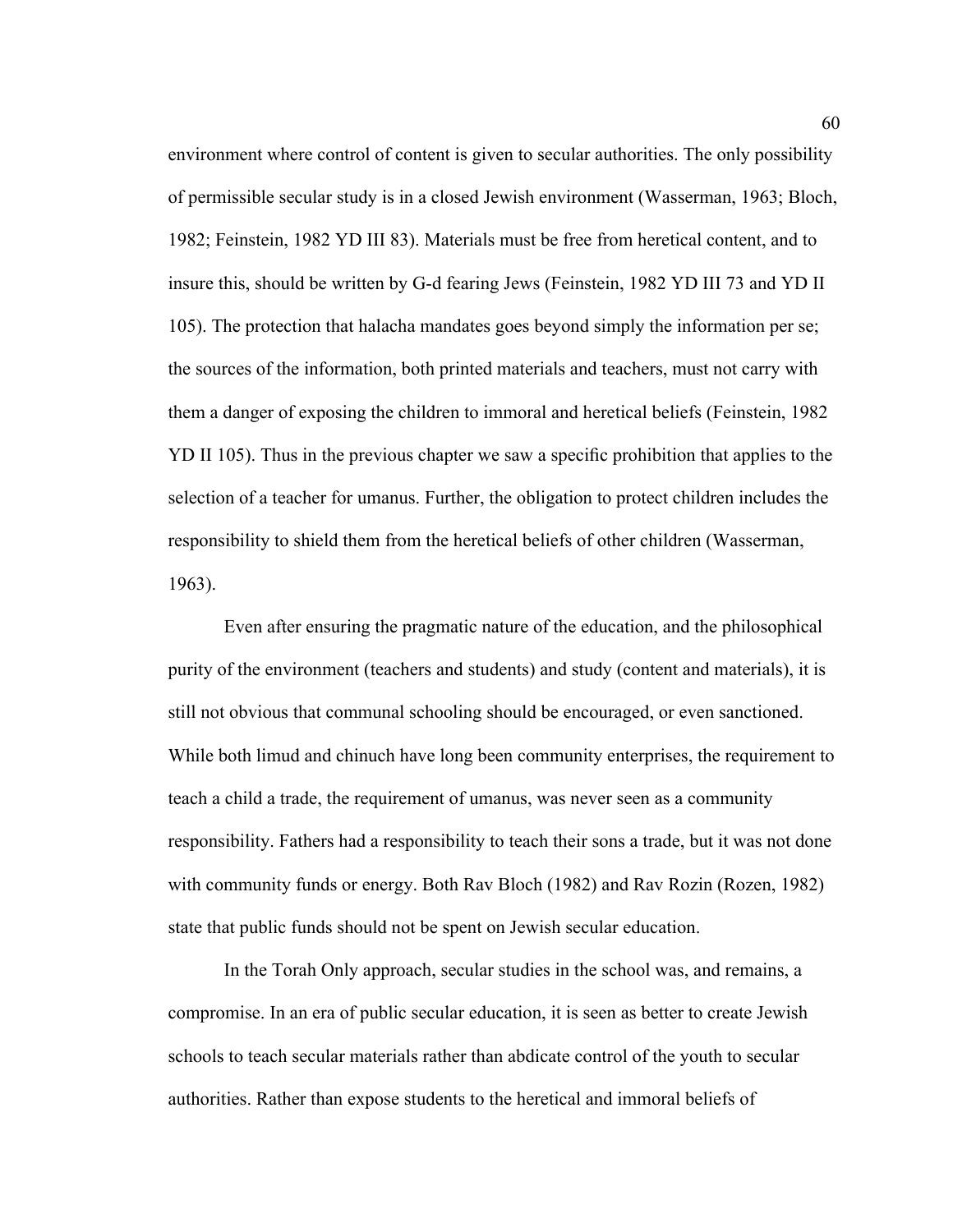curriculum, teachers, and students in secular public schools, it was better to create a private environment where materials and teachers could be religiously filtered (Berlin, 1893 I:42; Feinstein, 1982 YD III 83).

Once these Jewish schools were created, Torah Only authorities struggled to make the compromise one that recognized the primacy of Torah study. Historically, that primacy had been clear. Jewish studies in the cheder, secular studies at home or as an apprentice. But with the introduction of secular studies into the Jewish school the clarity was lost. It was felt that students might mistake the shared location as an indication of equal value. Various techniques were considered. Most universal, morning hours, when students were perceived as most productive, were set aside for Jewish studies (Feinstein, 1982 YD III 83).

From the traditional Eastern European perspective then, secular studies are severely limited for the Jewish elementary school. Their very existence is a compromise. Studies are limited to subjects that are both required by secular law and without any heretical content.

As we have seen in chapter two, these limitations were rarely fully implemented in day schools in the United States. Subjects and curriculum paralleled public schools, and often employed public school teachers using standard public school texts. And our schools remain non-compliant with these basic mandates of Jewish law. Even in the most religious schools, where efforts are being made to improve this situation, the compliance is still incomplete (Kletenik, 2004).

# **Torah im Derech Eretz**

There are two main ways of understanding the integrative philosophy of Torah im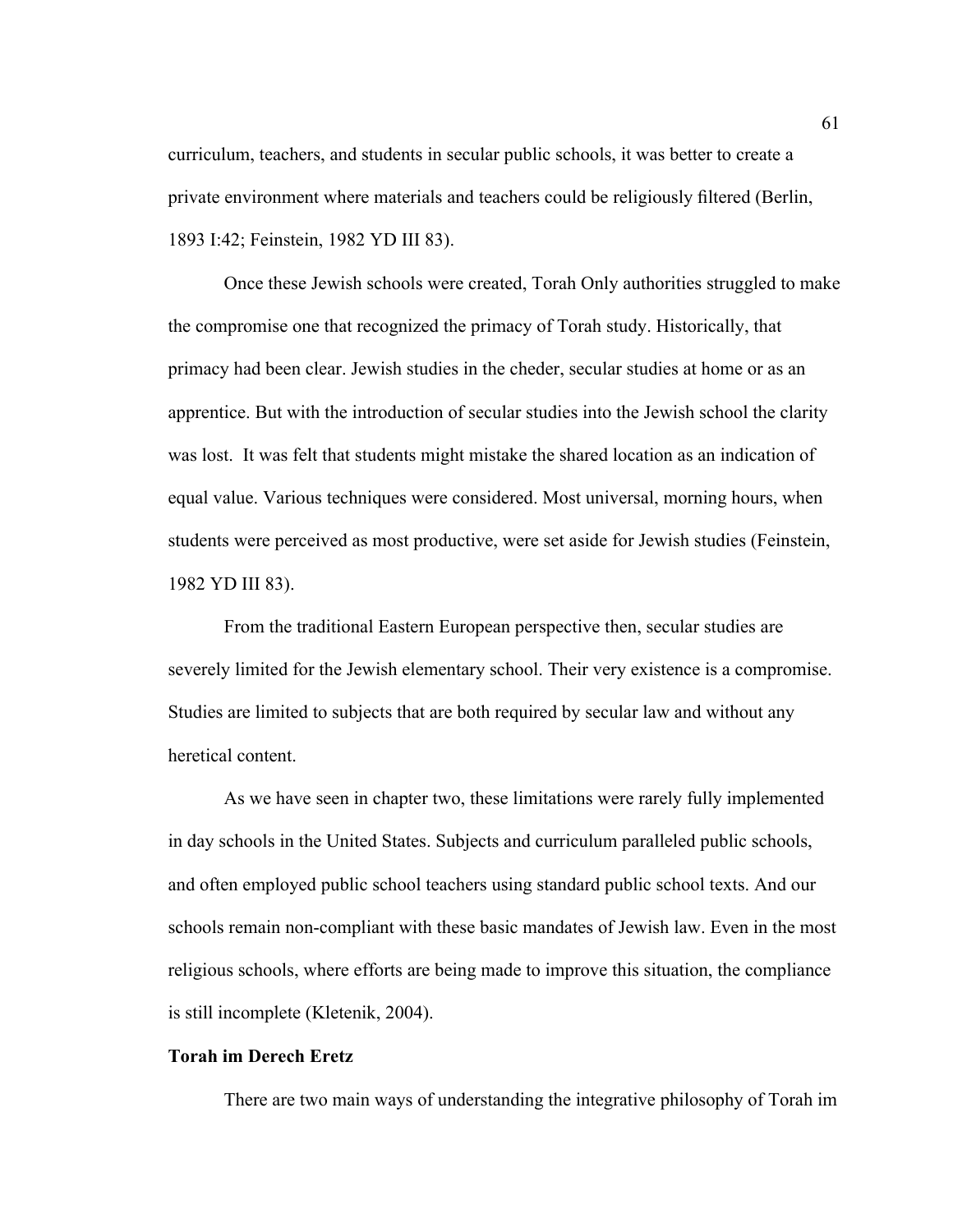Derech Eretz. Proponents of this approach generally advocate it as a philosophy for all times and places, an ideal. Secular knowledge can be divided into sources of information and sources of morality. Secular morality should be of no interest to the Jew who has G-d's Word, but that need not detract from our interest in new understandings of G-d's world from the secular scientific community. Other authorities, primarily the Eastern European authorities that we discussed earlier, accepted Torah im Derech Eretz as a compromise for Enlightenment Germany. They understood that a strict "Torah Only" approach would not work with German Jews who were assimilated into an educated and enlightened modern Germany. For this culture, Torah im Derech Eretz was needed. It allowed Torah to hold on against the strong foreign influences of German culture.

It should not be assumed that this approach is less concerned with heretical influences. Rather, the Torah im Derech Eretz approach recognizes that there are heretical dangers in many arenas. It is the job of the elementary school to prepare the student to confront those dangers successfully as an adult. Therefore, the day school must be protected space where a child can be properly prepared (Schwab, 1966).

#### **An Approach for Today**

What is particularly interesting to me is that these different approaches have converged in the United States of 2004. Torah im Derech Eretz was accepted even by the Torah Only school as the correct approach in Germany of the 1800s as a compromise to deal effectively with the open, and highly educated, culture of Enlightenment Germany. Neighborhood integration and universal compulsory make the United States today more like the Germany of 1870 than like the constrained ghettos of Eastern Europe. Twentyfirst century America presents high levels of both education among the gentile population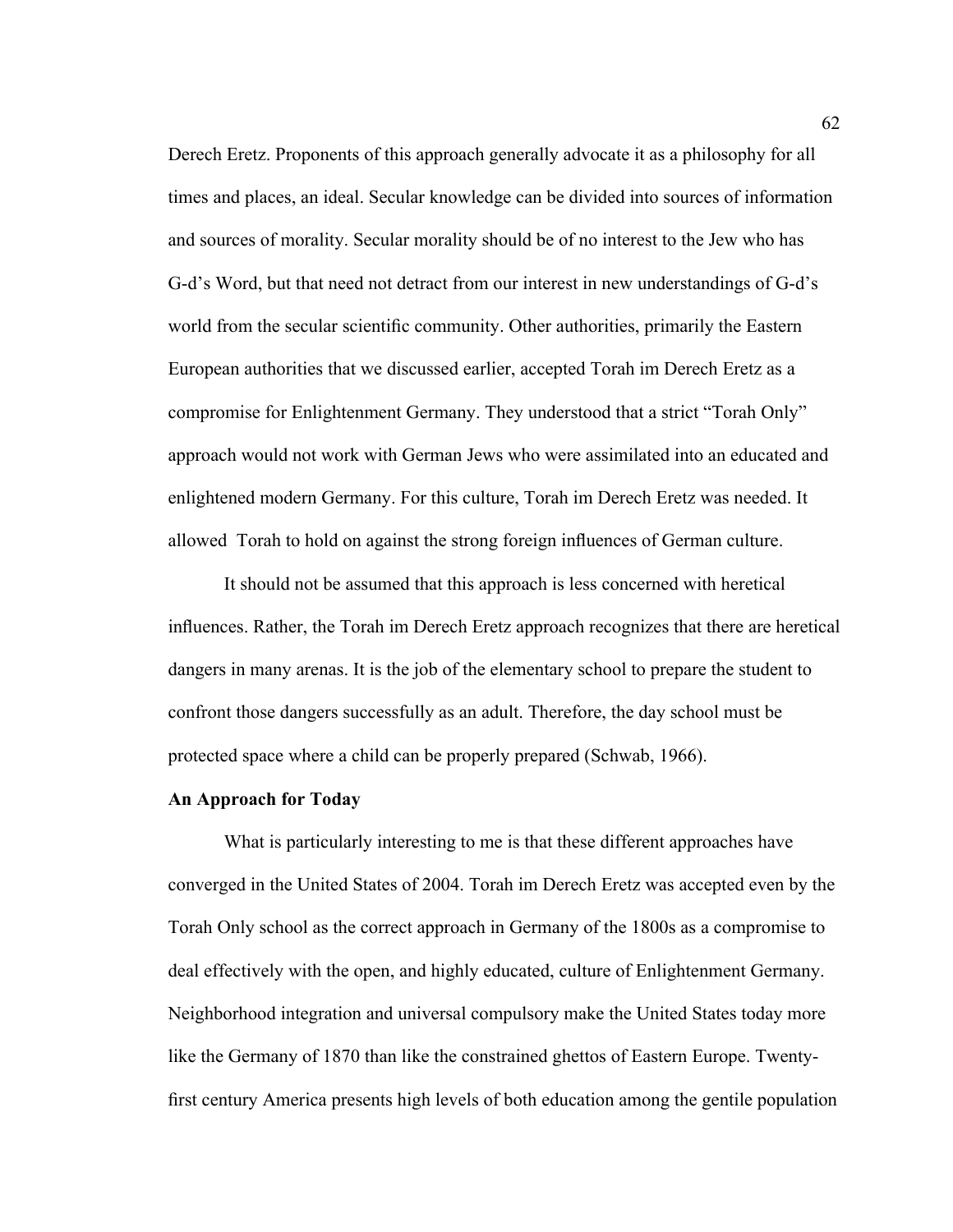and Jewish exposure to that secular culture. Both speak volumes as to the appropriateness of the Torah im Derech Eretz compromise for current Jewish education (Schwab, 1966; Schwab, 1997). Within Strictly Orthodox circles this possibility is met with resistance. Rabbi Eisemann, a well-respected educator and writer, dismisses the possibility that we can all accept the Torah im Derech Eretz approach. And he does this in the pages of the *Jewish Observer*, an official publication of the Agudath Israel. "We cannot do what Rabbi Hirsch did without being Hirschians. We cannot be what we are not. We cannot think another's thoughts nor dream his dreams. We cannot do what he did without thinking as he did" (Eisemann, 2004 p. 14). But other leaders have seen this similarity. Rav Schwab wrote about it as early as 1966. Torah im Derech Eretz may or may not be the ideal, but it is certainly the best approach for America today (Schwab, 1966; Schwab, 1997).

Further, even if this argument is not fully accepted, it may still be that Torah im Derech Eretz is the correct approach for elementary schools. While Torah im Derech Eretz may not be accepted as normative by the Strictly Orthodox, it may still be the only reasonable behavior for the yeshiva ketana. The Torah Only philosophy severely limits the study of secular material, but it does not articulate an approach towards the secular material that is studied. The Torah Only leadership specifically permitted secular studies in the elementary day school. How then should that material be approached? It seems clear that once secular material is to be introduced, it must be taught using an approach like that of Torah im Derech Eretz.

### **Conclusion**

Regardless of philosophical approach, some limitations to secular study are clear.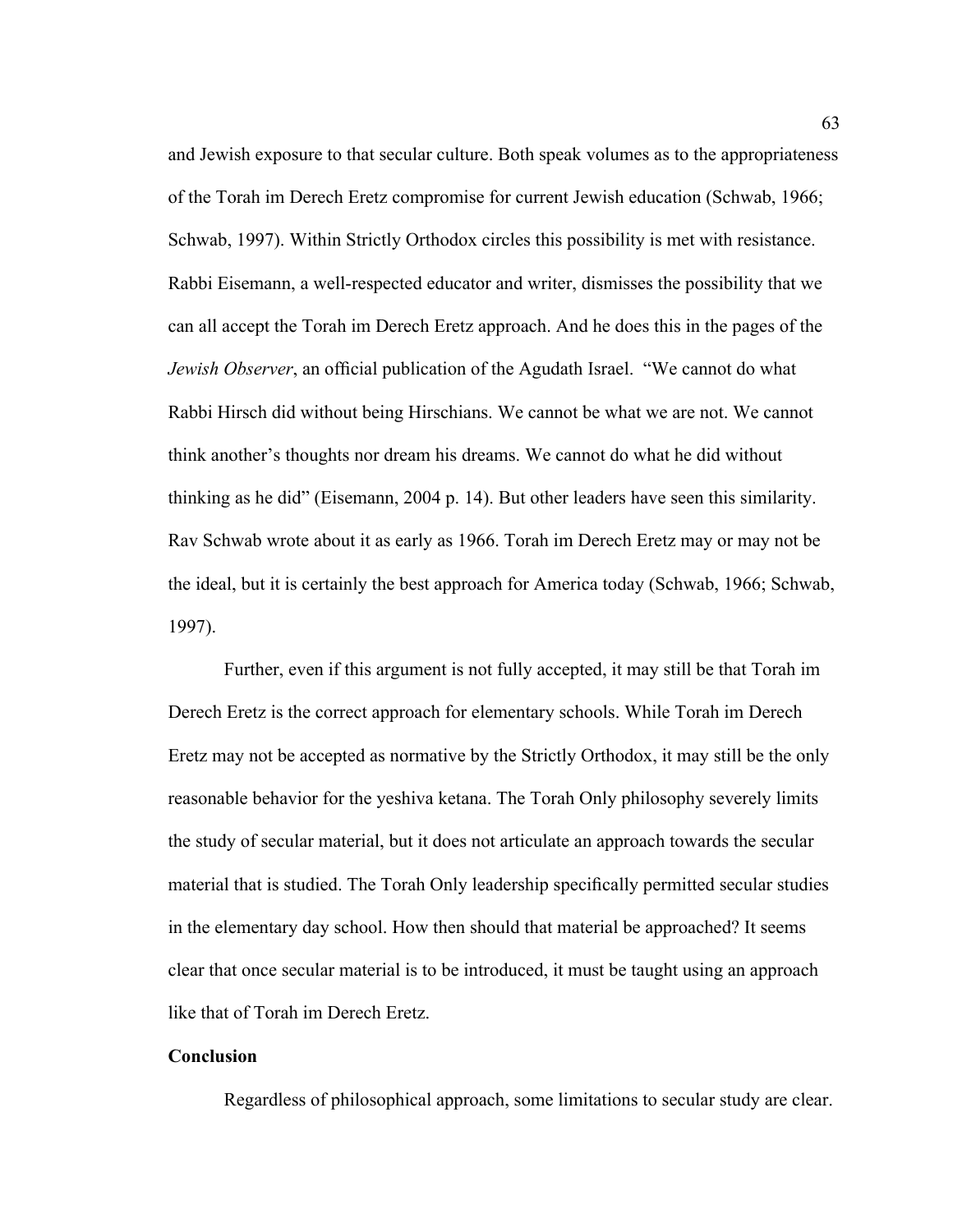Secular study must be safe. The Strictly Orthodox believe strongly in censorship and the protection of children from foreign values and ideas. This presents the community with a strong challenge because, as a community who little value secular study, the teachers who are capable and motivated to teach secular material are rare. As long as the secular world is responsible for the secular education of Strictly Orthodox children, that education will come packaged with the silent curriculum of secular beliefs and philosophies. An attempt at a values-free curriculum is a myth that never really exists (Woodall, 1995).

With this challenge comes a wonderful opportunity. If the Strictly Orthodox do take control of the secular department, it can become an opportunity for Jewish life and growth. Certainly, secular study must remain distinct from Torah scholarship, but it need not, indeed it should not, remain distinct from Jewish life. Secular studies are not, and should not be limud, but they can become a wonderful opportunity for chinuch.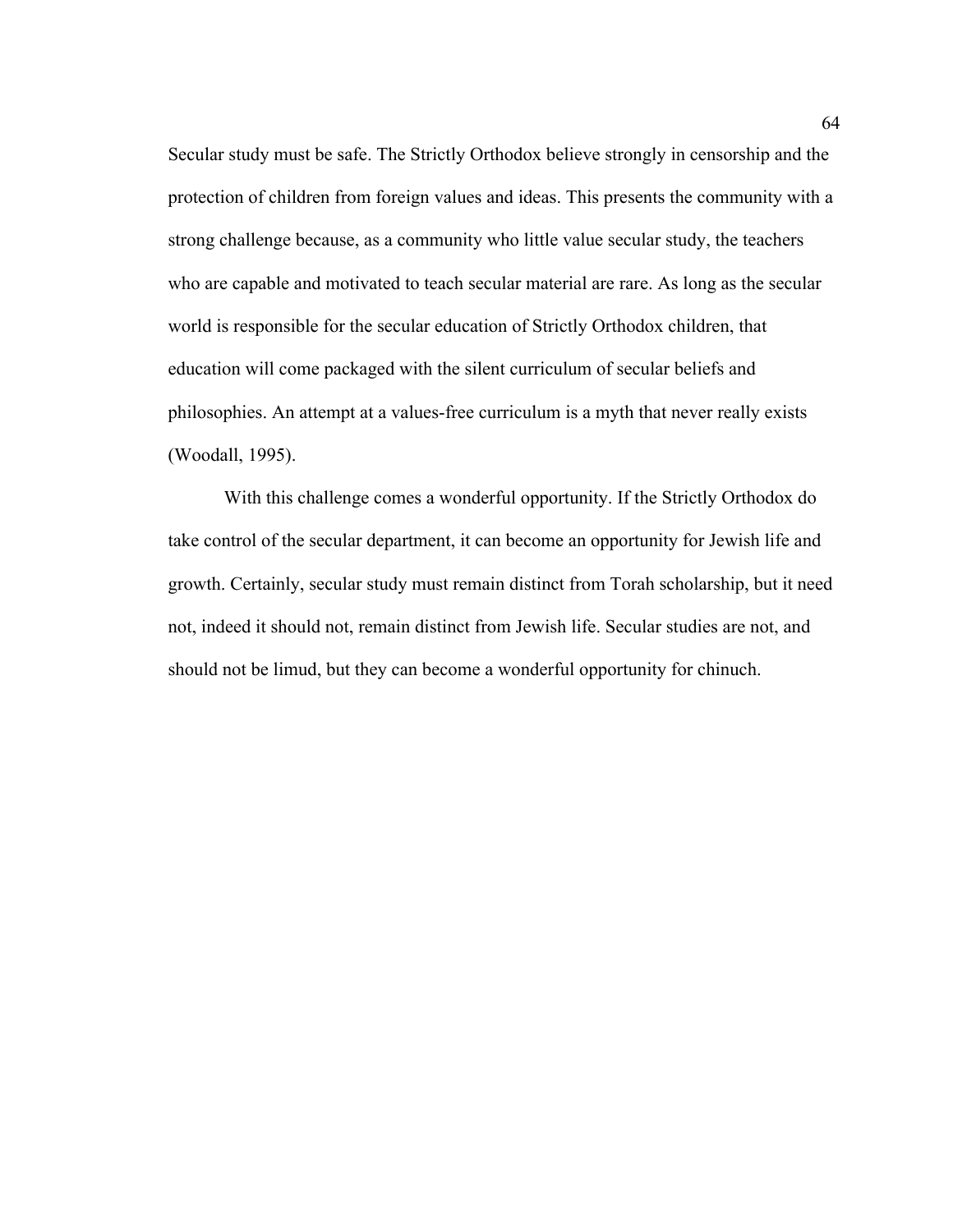#### CHAPTER V

# UNDERSTANDING THE CURRENT NEEDS

### **The Need for Change**

From a Strictly Orthodox perspective, the goals and philosophy of education are immutable. They are part of the Oral Torah revealed at Sinai. The goals and philosophy are G-d's word and remain eternal and unchanging. Nevertheless, educational methodology does change. Already we have seen how Jewish educational philosophy required an education that was responsive to individual differences. "הנוך לנער על פי דרכו ממנה יסור לא יזקן כי גם" "Educate a lad according to his path, even in his old age he will not deviate from it" (Bible Proverbs 22:6 translation mine). By extension, this requires an education that is responsive to the needs of a group of individuals - a generation.

Rabbi Yaacov Kamenetzky (1970) addresses this point in great detail. Although most mitzvos have a specific form that is not to be changed. Education however is different.

In one instance, though, we find a distinct change of procedure and practice in the course of the generations - in the Mitzva of educating our youth. It is a strange thing that this Mitzva, upon which the Torah places so much stress, has continuously changed in form and content from age to age. …

And we ask: Where did our Sages take the authority to institute such great reforms in Jewish education, constantly changing it according to the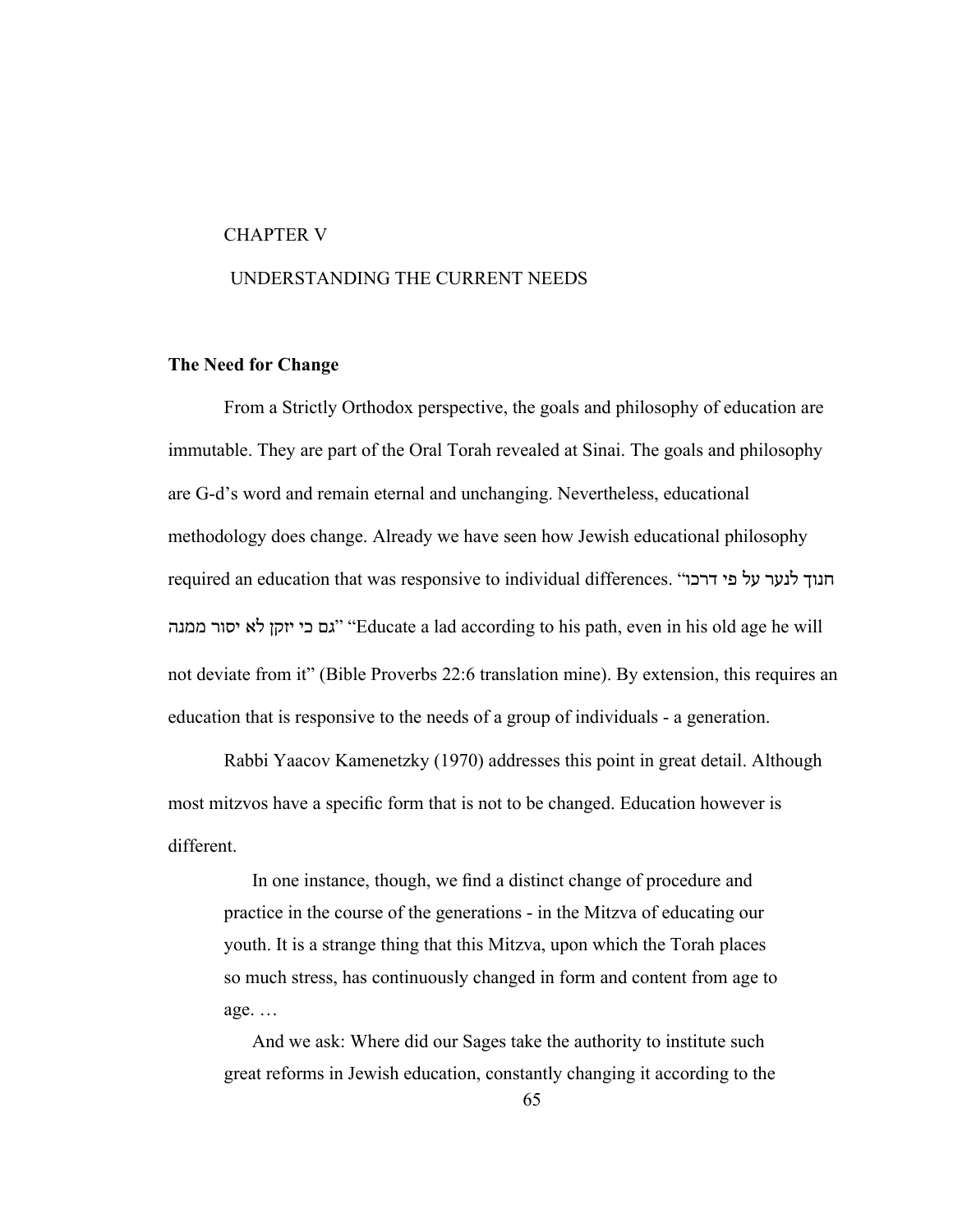circumstances of the time? Or to put the question differently: Why did not the Torah lay down more definite rules concerning Chinuch and insist on their scrupulous observance, just as it did with all other Mitzvoth? …

There is a cardinal difference between other Mitzvoth and the Mitzva of Torah-study. While it is true that the purpose of all Mitzvoth is to uplift a person, nevertheless the purpose is reached by careful observance of the Mitzva itself in all detail. In short, first comes the Din [law], with the 'purpose' following later, by itself. Not so with learning. Here it is primarily the results that count, - the actual Limud - learning being only a method by which to attain desirable action. Hence, every change in circumstances resulted in a shift of emphasis and in new methods of Torah education. (pp. 13-15)

Jewish education was well defined and understood for many years. The cheder system was more or less the same system for hundreds of years. For hundreds of years, the Jewish communities living in Eastern Europe lived with little change at all. "For millions of Jews, the world of 1890 was not that different from the world of 1590" (Diamond, 1997 p 24). This is no longer the case. During the twentieth century dramatic changes occurred in Jewish society and in the surrounding secular culture. To understand the current era's needs and how the cheder or day school should respond, one must examine those social changes. First, I will examine the changes that occurred in American society generally. At the very least, American society is the backdrop for the Strictly Orthodox community. Having described the general background, I will attempt to describe the specific, the changes that have occurred within the Strictly Orthodox community. I will examine those changes in two broad periods. First, I will examine the period between 1890-1930. This period includes many of the changes associated with the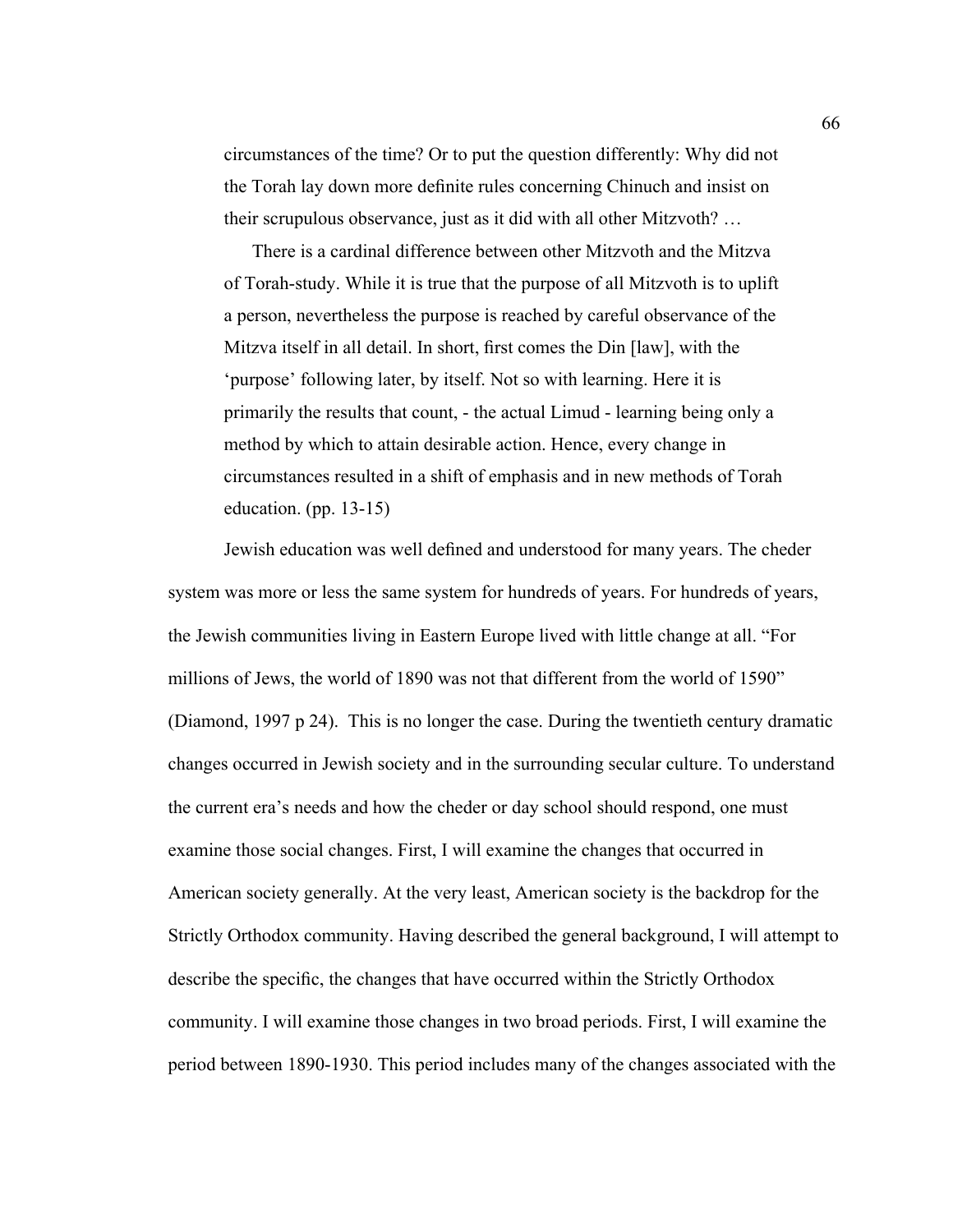Industrial Revolution, and includes the era of immigration for Eastern European Jews to the United States. It was this era that gave birth to the day school. The second period, 1930-2000, includes the development of a dynamic and self-reliant Strictly Orthodox Jewish community in the United States.

### **Changes in Twentieth Century America**

American society changed in many ways over the past century. Much of that change came with the shift to urban areas that was part of the Industrial Revolution, and with the subsequent shift to suburban areas. In 1900 60% of Americans lived in rural areas. In 1990 that had decreased to 25%. At the same time, urban population grew from 40% to 75% of the total U.S. population. In 1910, 12% of the total population lived in suburbs (part of the urban population), in 2000 it was 52% (Caplow et al., 2001).

This change to urban life has serious consequences for chinuch. The city itself became a school, a "third university" that presented a "multiplicity of models available to the apt learner, from the cunning thief to the skillful politician." This "unprecedented exchange of traditions ... rendered insularity more difficult to maintain" (Cremin, 1988 pp. 47-48). This is particularly disturbing in light of the changing face of religion and morality in the United States. Although as recently as the 1960s interethnic marriages were the exception, that is no longer the case. As of 1980, white European ethnic groups married outside their ethnicity more often than not. "Apart from Jews, no ethnic group or institution carries out any sort of educational work designed to limit ethnic out-marriage. They accept it as a foregone conclusion " (Sarna, 1994). As a result, "religious and ethnic loyalties are more commonly matters of choice, identity, to a considerable degree, is based on consent" (Sarna, 1994). Premarital sex is now common and acceptable. In 1900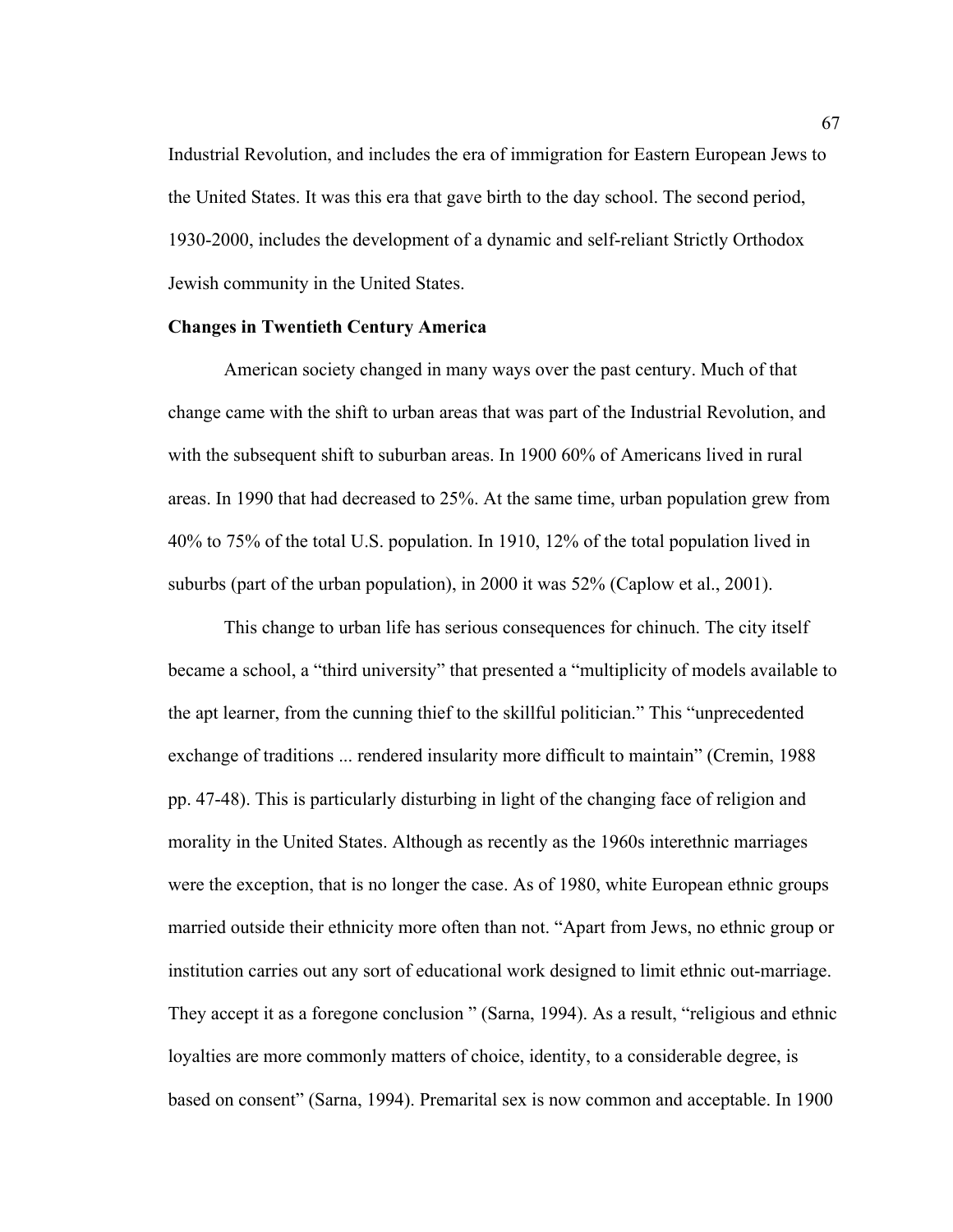only 6% of unmarried white 19 year old women had sexual experience. In 1991 that number had jumped to 74% (Caplow et al., 2001)! In 2000, 31% of adolescent females had intercourse by age 15 and 45% had intercourse by age 16 (Eustace, 2003). In 1960, only 0.2% of all couples living together were unmarried. In 1998 it was over 7%. In 1972, only 27% of adults felt that premarital sex was acceptable. In 1996 ,that had jumped to 44% (Caplow et al., 2001).

Marriage has changed significantly during the 20th century. It is a less central part of life. It is more common to remain single, marriages are often started later, and they more frequently end in divorce (Coontz, 2000). In 1900, there were 4 divorces per thousand married women per year. In 1996, there were 20. This has contributed to an overall change in household structures. In 1910, 80% of all households were headed by a married couple, in 1998 only 53% were (Caplow et al., 2001). By the end of the 80s, 28% of all children lived with a single parent. This had a significant effect on society's ability to raise children. Children raised in single-parent families are at greater risk for many social problems. They are more likely to live in poverty. They drop out of school more frequently, have children and marry younger, and are less satisfied with their marriages (Marty, 1997).

Even in two parent families, it is increasingly unlikely that there is a parent who acts as primary daytime caregiver for the children. Women are spending more time in the paid workforce. In 1900, only 6% of married women were in the workforce. In 1998 that had increased to 61%. Perhaps more startling is the fact that this increase is even greater for women with young children. As late as 1950, only 12% of women with children under 6 were in the workforce. In 1998, 64% of them were in the workforce (Smith,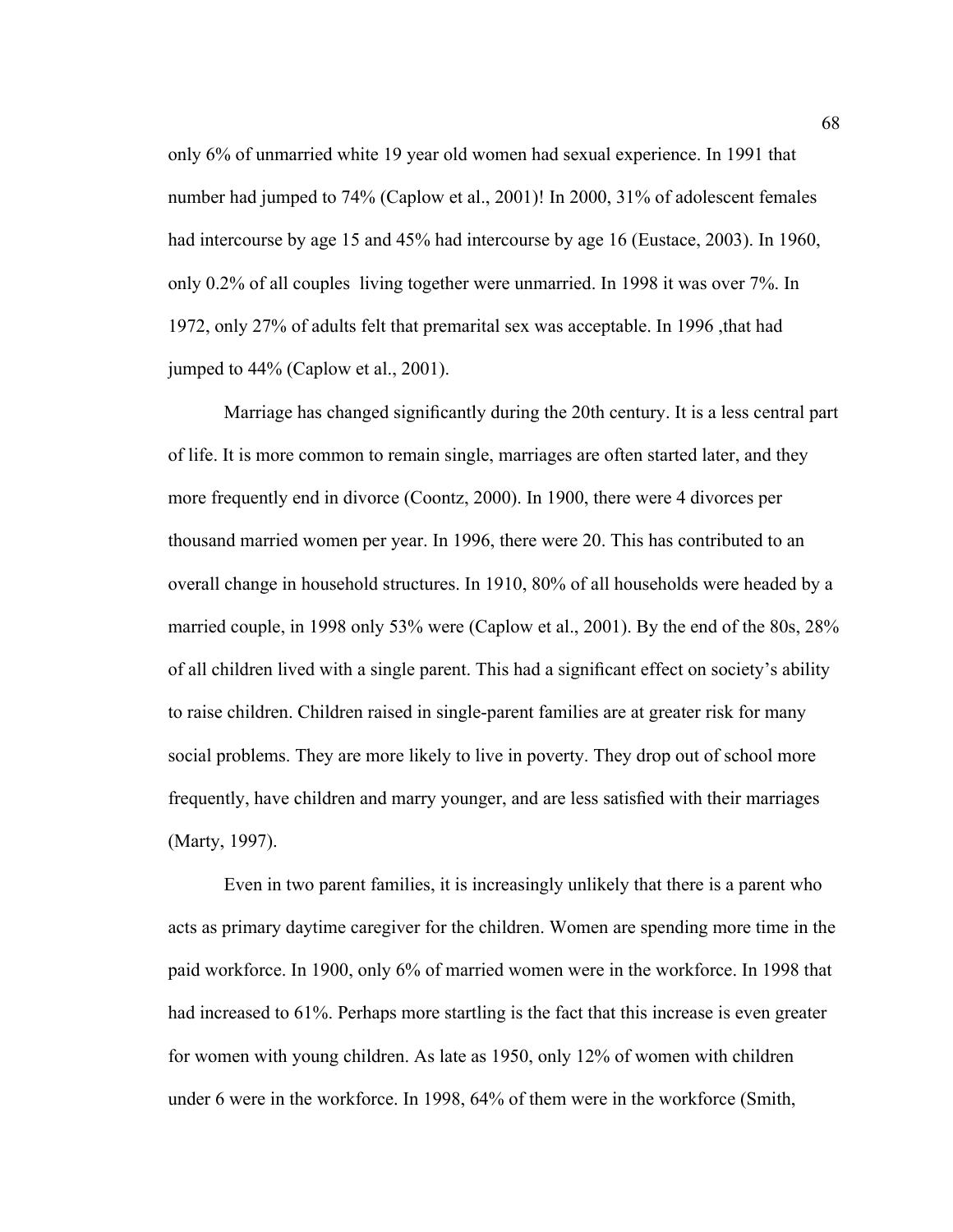1995; Caplow et al., 2001).

With the increase in single-parent and two-income families, there is a need for alternative child care. This need is exacerbated by other trends that make extended family a less frequent option. Households are generally smaller and less frequently include extended family (Hareven, 1991; Caplow et al., 2001). And the move to the suburbs often moved the nuclear family away from extended family networks. This made these families more dependent on market services for child care (Coontz, 2000). About 25% of children under 3 are in day-care centers (Marty, 1997). This need for child care contributed to the increase in early childhood enrollment in schools. In 1965 only 11% of all 3 and 4 year olds were enrolled in school. In 1997, that had increased to 53% (Caplow et al., 2001). When children return home from school, it is often to an empty home (Marty, 1997).

Children … are now seen as competent: ready and able to deal with all of life's vicissitudes. This new perception of children, however, did not appear because of some new and revolutionary finding about children. It emerged because the postmodern parents need competent children. We need children who can deal with out-of-home child care from an early age, who can cope with divorce … (Elkind, 1995 p. 13)

A new value has emerged. … This new value is autonomy, whereby each family member pursues his or her own interests and puts these interests before those of the family. In the modern family, where togetherness reigned, having meals together took precedence over individual pursuits. Today, soccer practice, music lessons, and business meetings take precedence over sharing mealtimes. If the nuclear home was a haven, the permeable home is more like a busy railway station with people coming in for rest and sustenance before moving out on another track. (Elkind, 1995 p. 13)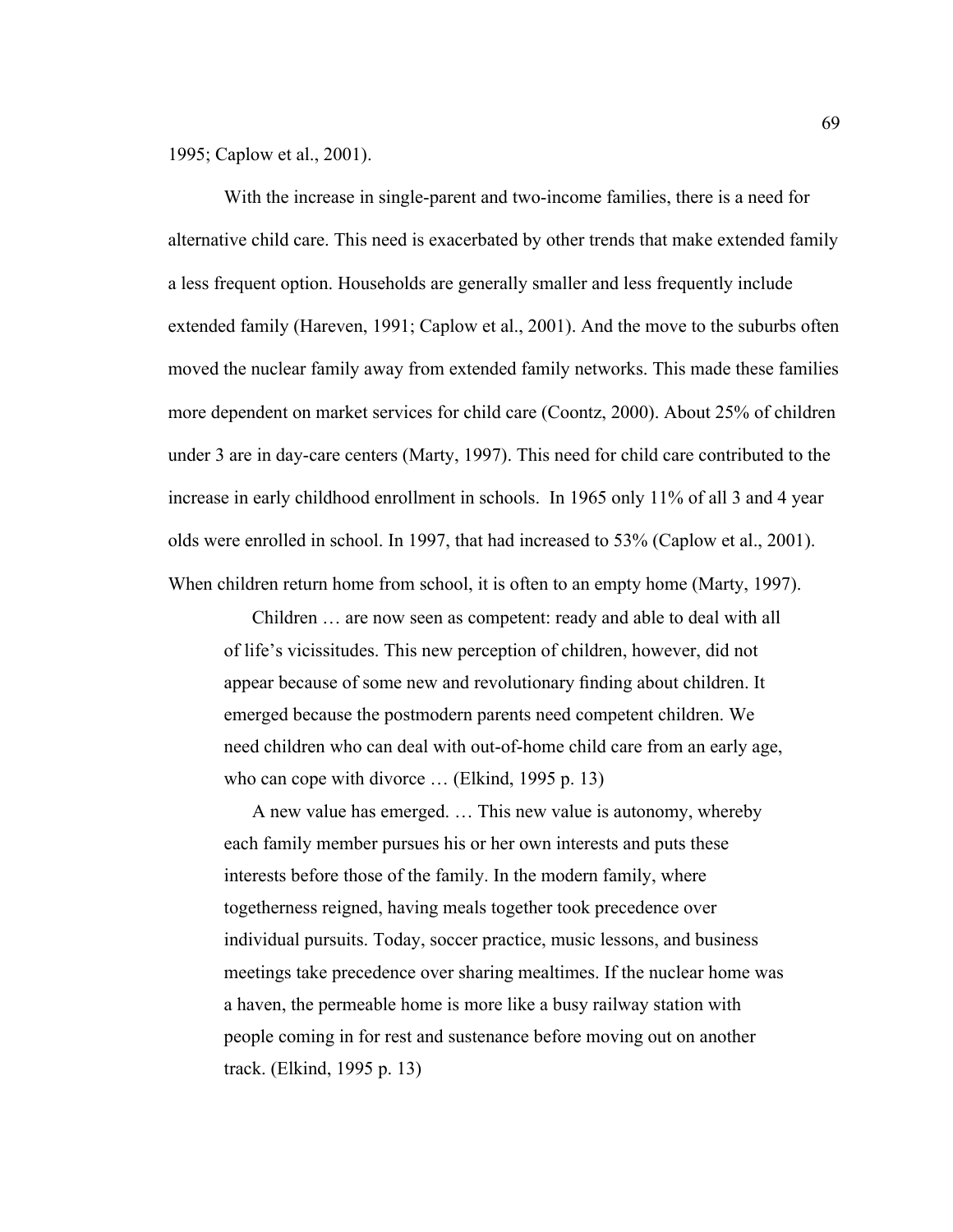Despite this need for competence, children are still expected to remain dependent. Young people are physically mature at a younger age but are independent - economically and educationally - at a later one. A fifteen year old in the 1800s was likely an independent adult, treated as such by the community. A fifteen year old today is physically more mature, but is treated as a child (Coontz, 2000). Children are staying in school longer. In 1910 only 13% of all 25 year olds had graduated high school, and only 3% of them had graduated college. In 1998, 83% had graduated high school, and 24% had graduated college (Caplow et al., 2001).

 The increase of education goes beyond high school and college. Advanced degrees have increased significantly, as well. In 1900, approximately 2 million advanced degrees were conferred in the United States. In 1999 that number had increased to over 531 million. This increase plays a significant role in the changing nature of employment in our society. In 1900, 42% of the male work force was involved in primary production (farming, fishing, etc.) In 1998, only 4% of the male work force was employed in that way. In 1900, 21% of the work force was involved in tertiary occupations (professional, management, service). In 1998, that had increased to 58% (Caplow et al., 2001). This parallels a professionalization of many fields, which has made education, and higher levels of education, more necessary for all types of employment (Cremin, 1988).

Technological advance was a significant factor in the changing nature of life in twentieth century America. In 1900, 2% of living spaces had electricity, 10% had flush toilets, 8% had central heating, none had refrigerators, washing machines or air conditioning. In 1997, 99% had electricity, 98% had toilets, 93% had central heating, 99% had refrigerators, 76% had washing machines, and 78% had air conditioning. In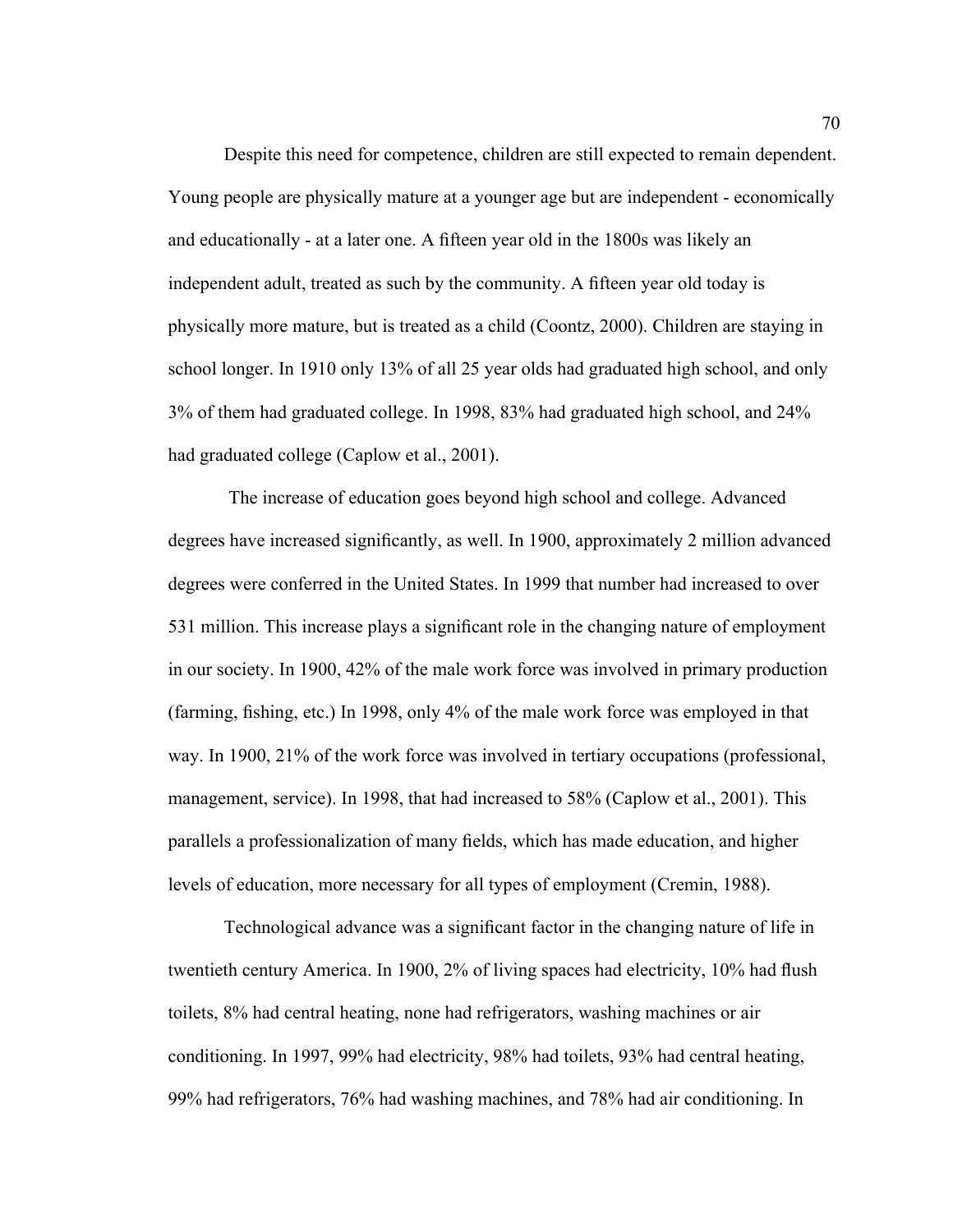1900 there was almost no car ownership, by 1997, 90% of American households had at least one car, and almost half had more than one. In 1900, each person made an average of 38 phone calls per year, mostly for business. By 1997, each person made 2,325 phone calls per year. In 1997 the average person made more phone calls in one week then the average person of 1900 made in an entire year. In 1945 there were no televisions. By 1997, 98% of all households owned at least one television, and most homes had at least two. The average person watched four hours of television per day in 1997. In 1984 only 8.2% of all households had a personal computer. By 1998 that had increased to 42.1% (Caplow et al., 2001).

Technological advance has its negative side. By the 1980s concern over television violence became mainstream. The American Psychological Association recommended that parents monitor their children's viewing. They pointed to a correlation between televised violence and children's aggressive behavior (Marty, 1997). While early television was most often watched together as a family, that began to break down with the advent of cable. In 1981, MTV launched, and aimed its programming specifically at teens. Within two years, MTV claimed 14 million homes were watching daily (Marty, 1997). And with growth in television came a growth in advertising spending. In 1900, \$142 (adjusted for 1999) were spent to advertise to each American. By 1998 that had increased to \$759. (Caplow et al., 2001)

Many of these changes, and perhaps others as well, contributed to a vast change in perspective.

By the 1980s the United States had reached what philosopher Albert Borgman calls a 'postmodern divide.' Beliefs and behaviors of modern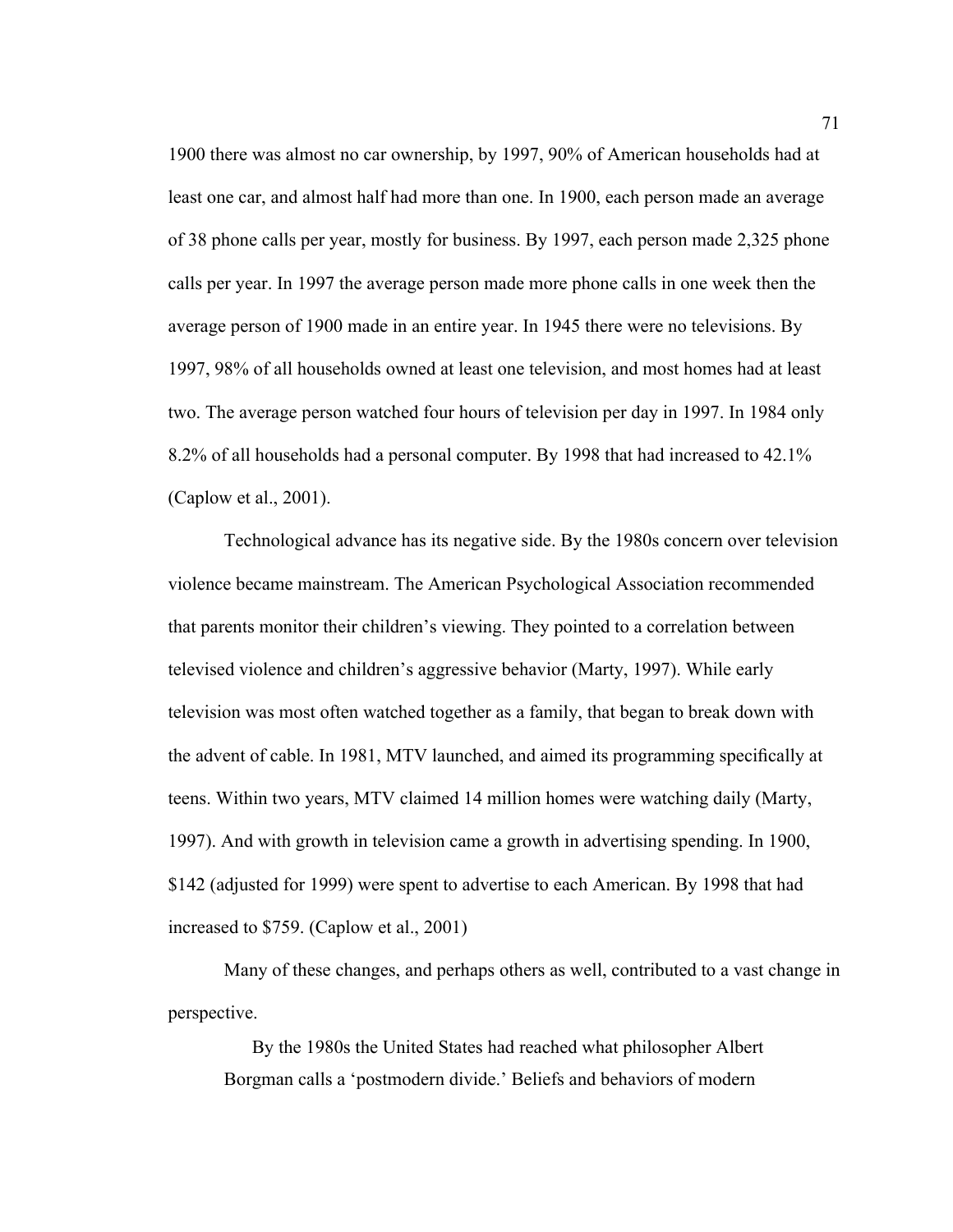times yielded to new beliefs and behaviors. …

In postmodern times, the need for unilateral control by people 'in charge' has diminished and relationships have become bilateral and multilateral. We see this in jobs as well as in relations between husbands and wives, parents and children, teachers and students. Appreciation for predictability has been joined by respect for randomness. In modern times, coherence was the ideal. In postmodern times, chaos came to be accepted as normal. … In modern times, responsibilities and commitments were meant to be honored. In postmodern times - well, maybe, maybe not; whimsy and indifference have their place. (Marty, 1997 p. 245)

To a parent, or community, raising children and hoping to instill in them a commitment to a 3000 year old responsibility, this change is nothing less than a disaster.

#### **Coming To America - 1890 to 1930**

Certainly, the most obvious, and perhaps all encompassing changes, that affected the lives of Jews between the 1890s and the 1930s was the set of changes normally associated with the Industrial Revolution: the wide access to new technologies, and the movement of population centers from rural towns and villages to urban cities. While this movement certainly was happening in Europe, for the Eastern European immigrant it often happened with his immigration to the United States.

To better appreciate just how different shtetl life was we will consider the words of individuals who lived there. First, consider the words of my paternal grandfather's brother, Beryl Segal, as he describes the Ukrainian shtetl in which he grew up in the first decades of the twentieth century.

Orinin was a small town of about five hundred.… It was far away from a railroad, had no telephones, no electric lights or gas, and no newspapers.

… Plumbing and sanitary facilities were unheard of. In winter the houses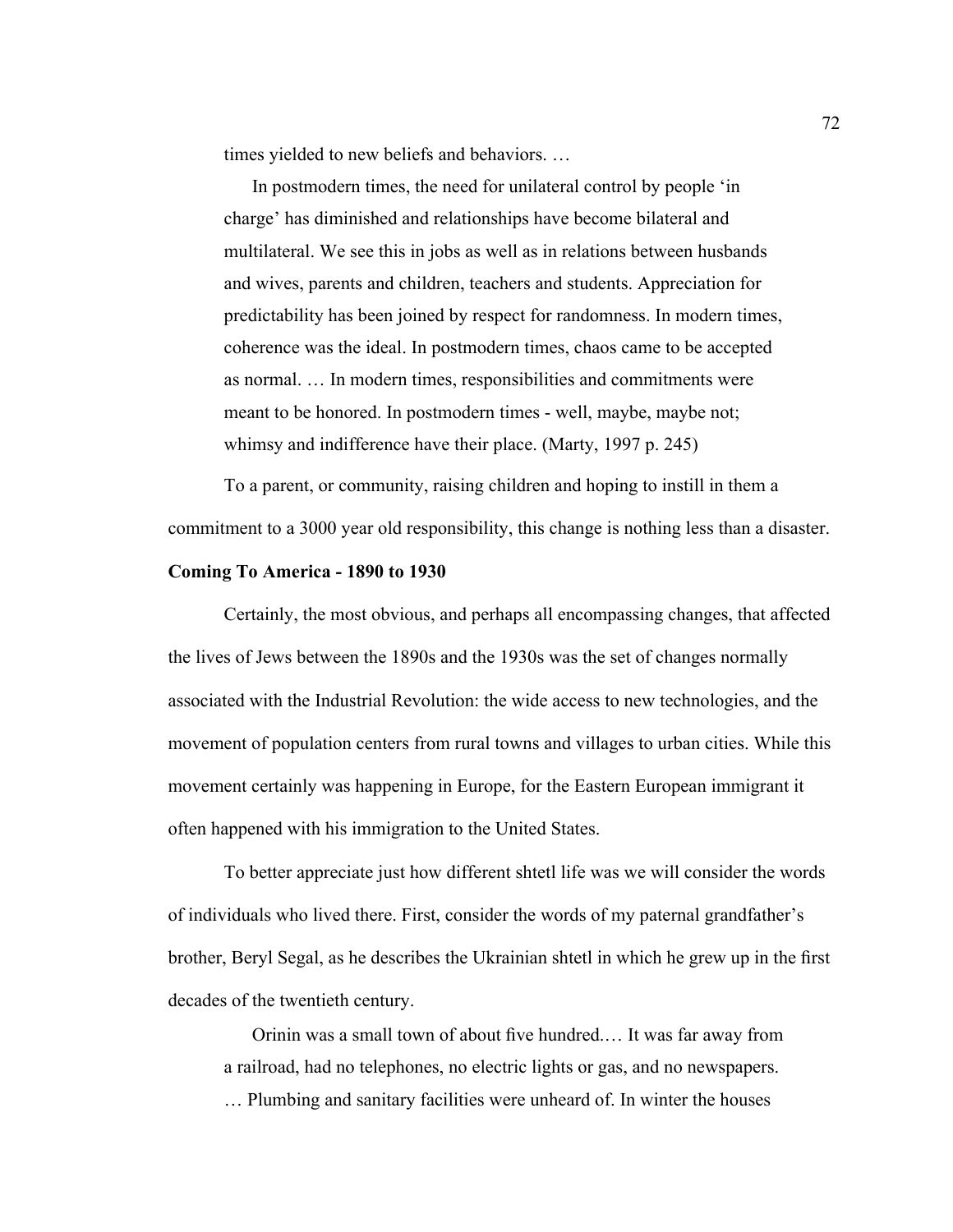were heated by burning wood and straw. A wood and straw fire was also used for cooking. … The foods one could buy in the stores were few, and fewer still were the housewives who could afford to buy them. …

The children had the task of bringing water from the wells that dotted the Shtetl within walking distance. (Segal, 1974 pp. 542-543)

Raichel Horowitz was wealthier, and so her recollection of water carriers is a bit different.

My earliest memories are of Stryzov, a small town in Poland. … There was a water pump in the middle of the town square where people used to gather. Every day someone – often a public water carrier or the family's gentile maid – had to come and pump water. Then they had to haul it back home and pour it into a big water barrel. (Horowitz, 1996 p. 17)

Ruchama Shain grew up in New York City in the early part of the 20th century.

Upon marrying, she accompanied her husband to Mir, Poland for 5½ years, from 1933 to

1938. She experienced the benefits of the Industrial Revolution in her youth, and then

"travelled back in time". She sent these reports to her parents who remained in America.

The gas ovens, running water, plumbing facilities, steam heat, and other comforts so taken for granted in the States would be heaven to me here. (Shain, 1984 p. 231)

To heat the stove and cook in it is a complicated process which I still have not mastered. Wood is bought in the market place and stored in the barn outside our house. The wood is then chopped into small logs to be able to fit into the stove. … After the logs become small burning embers, they are shoved to one side to make room for the pots of food to be cooked. To get the pot of food in and out of the stove a *vilke* (a wooden handle about forty inches long, with a half-moon shaped piece of iron attached to it) is used. … Once the pot is held by the *vilke*, the next precarious step is to place it safely near the embers at the exact spot where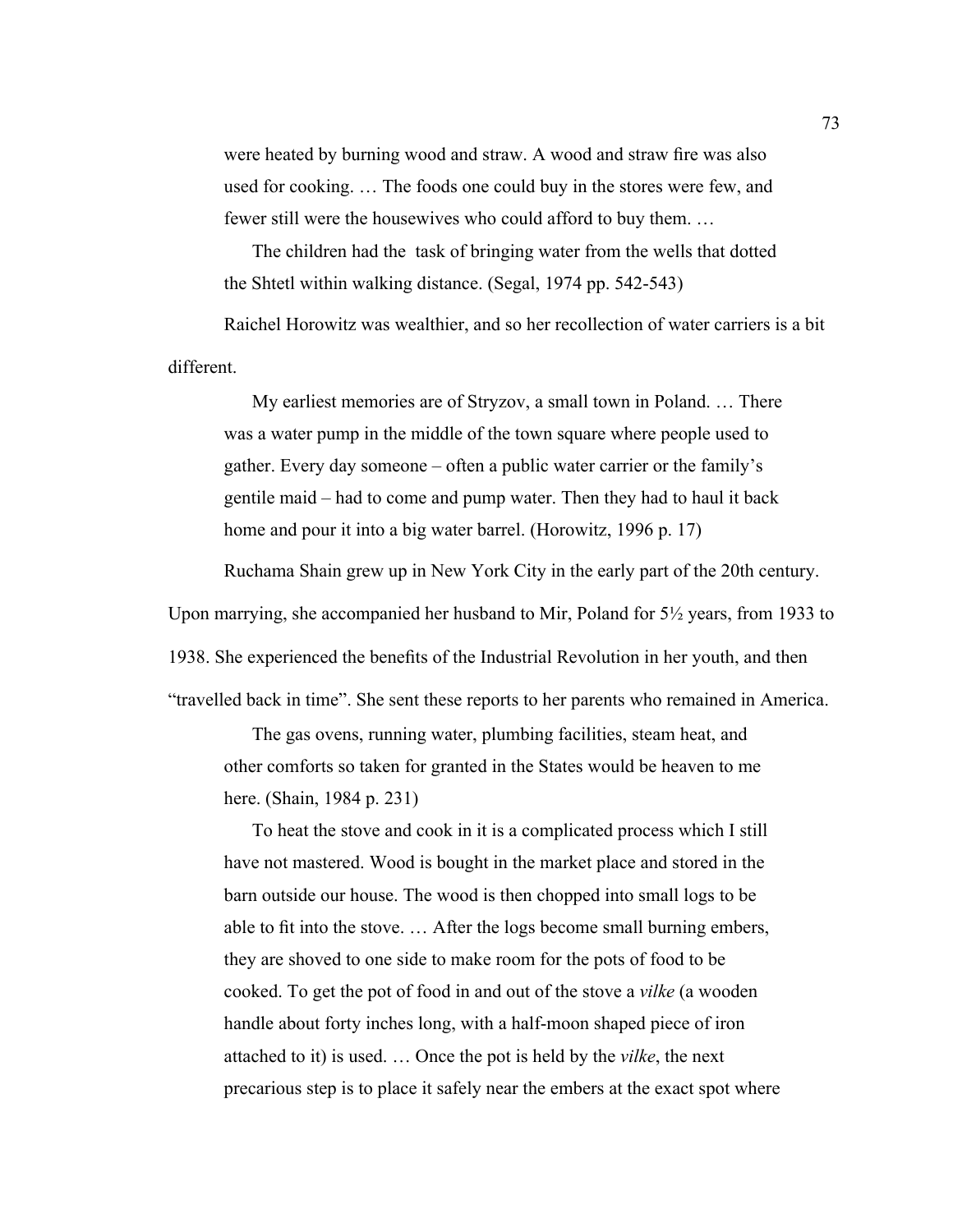the food will neither burn nor remain raw. … I am all thumbs when it comes to placing the pot of food at the right spot in my kachal stove. My pot either turns over when it is halfway into the stove or my food is burnt or undercooked. … Each time I 'goof,' [my landlady] comes running into my house with a look of disapproval in her eyes. (Shain, 1984 p. 227)

The primus is a weird contraption that is used for minor cooking. … It has a round copper-colored container with a little pump attached to it, where the kerosene is stored. … The entire primus exploded several times. (Shain, 1984 pp. 228-229)

I think I wrote you in a previous letter that each apartment has one fifteen-watt bulb in the dining room. In the other rooms, we are obliged to use kerosene lamps. The electricity is controlled by the town electrician, who switches on the lights before nightfall and extinguishes them at midnight. I had noticed that on most evenings our bulb flashes on and off. To my surprise, I was informed that the electrician uses this as a signal to alert his wife that he will be coming home shortly for his evening meal. (Shain, 1984 pp. 255-256)

With the advances in science and technology, came advances in medical science

as well. Although these changes may not have had the day to day impact that other changes had, they were dramatic nonetheless.

Bobeh Yehudis gave birth to two boys; but they both died, since she did not have enough milk to nurse them properly. In those days, baby formula was not available; so when mothers didn't have enough milk, and no Jewish wet-nurses were available, their babies often died of starvation. (Horowitz, 1996 p. 22)

They didn't use antibiotics for pneumonia in those days. Instead, the doctors tried to help me with bahnkes (sucking cups). Small hot glass cups were put on my back. As these cooled, the vacuum drew the skin into small mounds. The doctors cut these to let out 'excess' blood, which was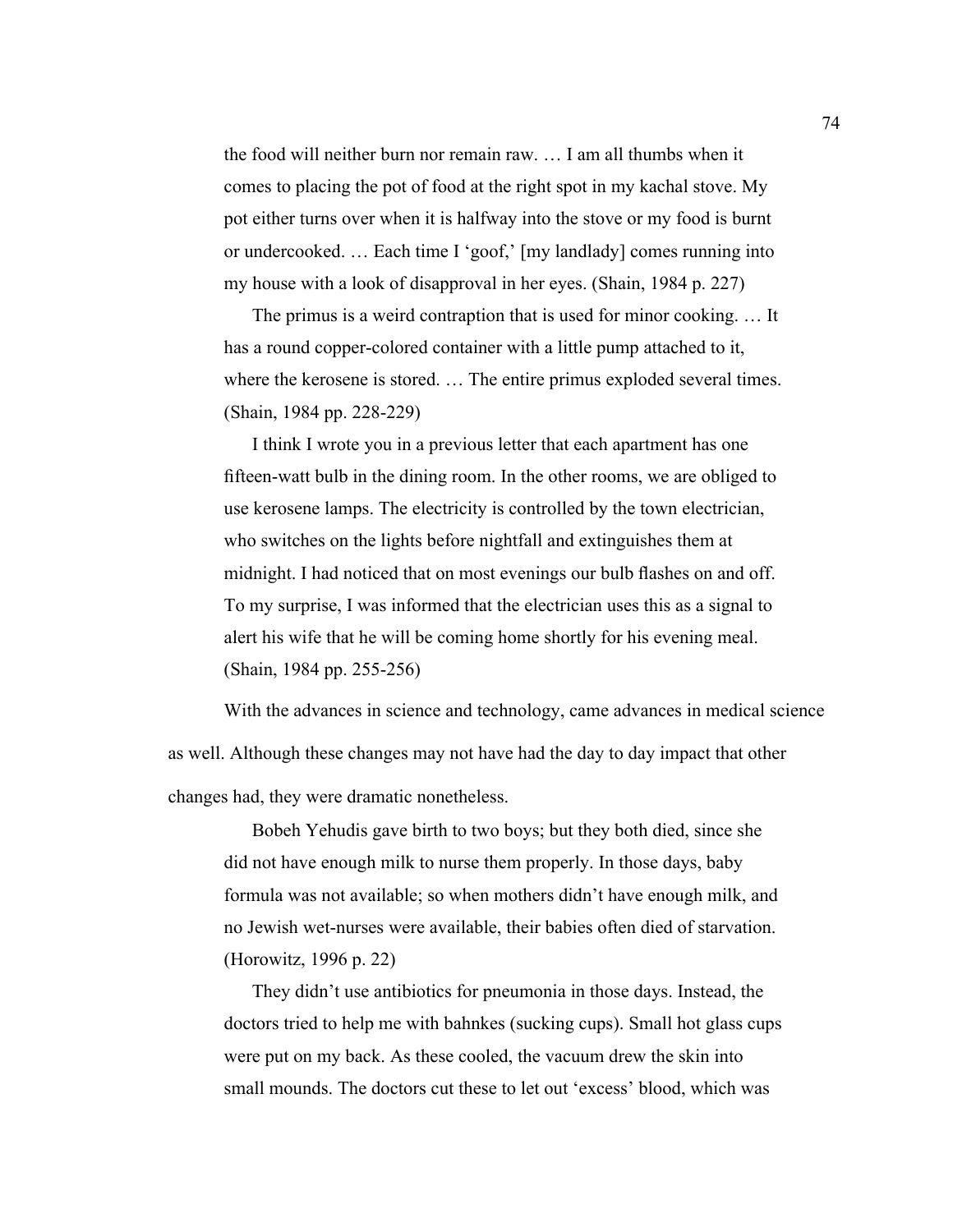supposed to reduce the fever. The cups added a bit of warmth; but the process left my poor little back covered with bloody painful welts. (Horowitz, 1996 p. 51)

Ever since we received the pamphlets from the [U.S.] Department of Health, Moshe and I are faced with a problem. … Lately, we have a steady stream of mothers coming to our door asking for medical information. They ask us to look up in the 'American book' for a cure for every conceivable ailment from which their babies might suffer.

One night, … after midnight, a hysterical woman banged on our door. We were startled out of a deep sleep. She did not ask for any information from the 'American book' but for the 'American doctor'. (Shain, 1984 pp. 300-301)

Further, the standards of wealth and poverty changed dramatically. Personal service was more affordable in Europe. But even small amounts of money were more precious.

 Although there were water carriers who supplied water for a few kopecs a week, most households used these carriers only in the slippery winter season. (Segal, 1974 pp. 542-543)

Ready-made clothes, such as coats, suits and dresses, are unavailable here, everything is sewn by tailors or dressmakers. (Shain, 1984 p. 233)

I feel like a millionaire having a maid living-in. She costs less than a dollar a month. (Shain, 1984 p. 248)

Sometimes, I crave a piece of chocolate, and they have delicious chocolate in the grocery store. However, I hesitate to buy it when other shoppers are present, as I do not want to be conspicuous as the 'wealthy Amerikanka.' (Shain, 1984 p. 254)

Beyond the broad changes associated with the Industrial Revolution, for the Jew coming from Eastern Europe to the United States there was another important aspect to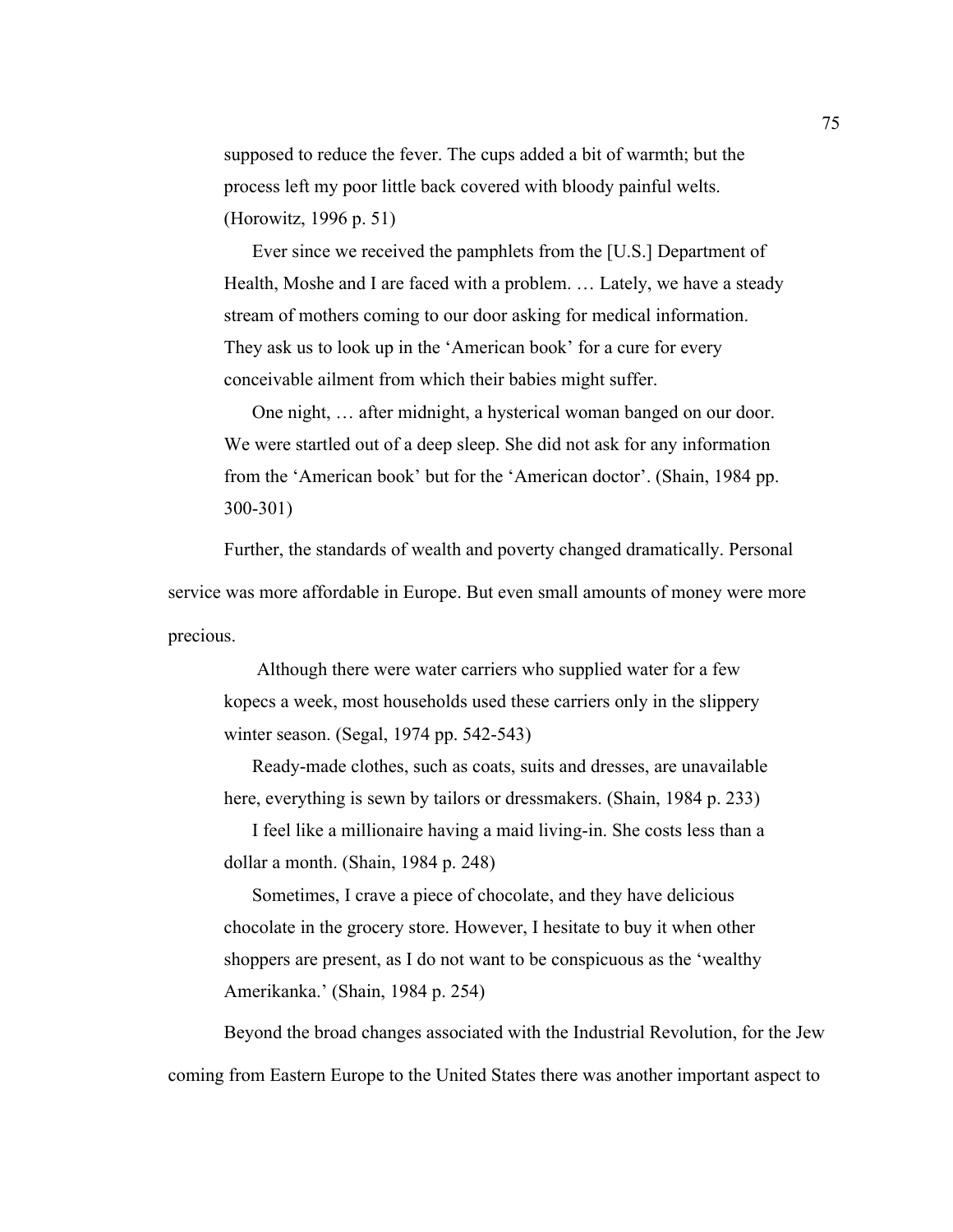this period. Overall, the experience of anti-semitism was far more intense in Eastern Europe. This translated into ghetto living, limited economic opportunities, and even personal danger.

The fact was that no one dared to step out of the boundaries set up by the Polish and Russian churches. When a new house was built in the Shtetl, it was built in the empty spaces within the town, and not in the wide open spaces of the village. (Segal, 1974 p. 545)

[A boy growing up in the Shtetl] could not aspire to be a policeman because that exalted office was out of reach of a Jewish boy by decree of the Czar. … The army and navy were distasteful to Jews. When a boy was drafted, the unhappiness at home was very great. He would not be able to observe the sabbaths and holidays, and would not have kosher food. The government would never think of providing these for Jews. (Segal, 1974 p. 549)

A Jew could not own a farm, or cultivate his own field, or gather the fruit of his own orchard. Ownership of land was forbidden to Jews. In a country where agriculture was the main occupation of the people, the Jew was excluded from participation in it except for buying and selling the fruits of other people's labor. (Segal, 1974 p. 550)

I am most disturbed to come face to face with anti-Semitism. I was never confronted with this problem in New York, though I attended public school with the gentiles. Papa, I recall that after our Pesach seder, the policeman on our beat used to come up to turn off all our electricity. He was so friendly, as were all our goyishe neighbors. Bara, our shikse, tells me, when she returns from Sunday services, that the galach (priest) stirs up much animosity against the Jews. She ridicules him saying, 'Ehr vaist nit vos ehr ret' (he does not know what he is talking about). But it does promote hatred. (Shain, 1984 p. 258)

The … peasant woman warned our family about another pogrom. …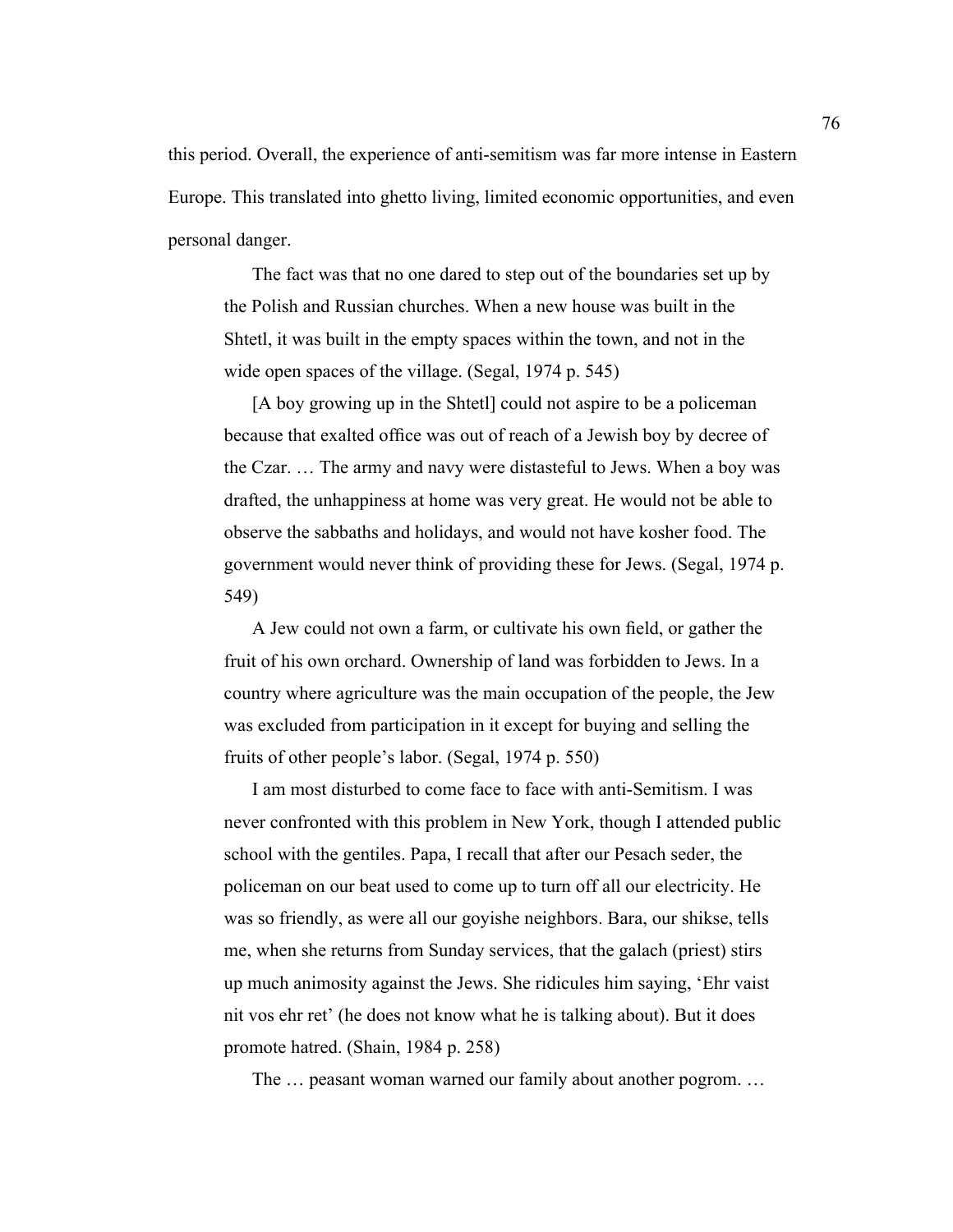The Goyim started their rampage … on Erev Pesach. The drunken mob surrounded our house, and announced that the first Jews they were going to kill were the 'Rabbiner' and his family. Our peasant woman darkened the whole house, so it looked like we were not at home. We all hid in the attic. … The maid, a broad husky woman, stood with her arms crossed and refused to let the mob cross the threshold. (Horowitz, 1996 pp. 40-41)

Given these changes, it is no surprise that the Eastern European immigrants often saw the United States as a magical place. Indoor plumbing, gas stoves, stores with readymade food and clothing, access to medical information and trained doctors, real economic opportunity, and a real sense of freedom. In this environment, it is little wonder that Jews sought to take advantage of these opportunities and were most anxious to fit in. It was this very desire to fit in, combined with the external expectation to fit into the American melting pot that was seen by the Strictly Orthodox as the stumbling block to Jewish community in America. Compare Beryl Segal's recollection of public schooling in the Ukraine with the recollections of students here in America.

Within my memory only two boys ever went up 'to the hill', as the government school was called in Orinin. Parents were not very anxious to subject their children to all kinds of humiliation on the part of teachers and pupils. The schools were under the supervision of the Russian (Pravoslavny) church, and religious instruction and prayers were a dominant part of the curriculum. (Segal, 1974 p. 550)

School was a particularly touchy problem. In the 1920s, there were no Bais Yaakov schools for girls. … Still, the law said that I must go to school or my parents could be arrested. So six-year-old Raichel bas Rochma Miril from Stryzov, Poland found herself in a Cleveland public school the first autumn after we arrived in America. (Horowitz, 1996 p. 55)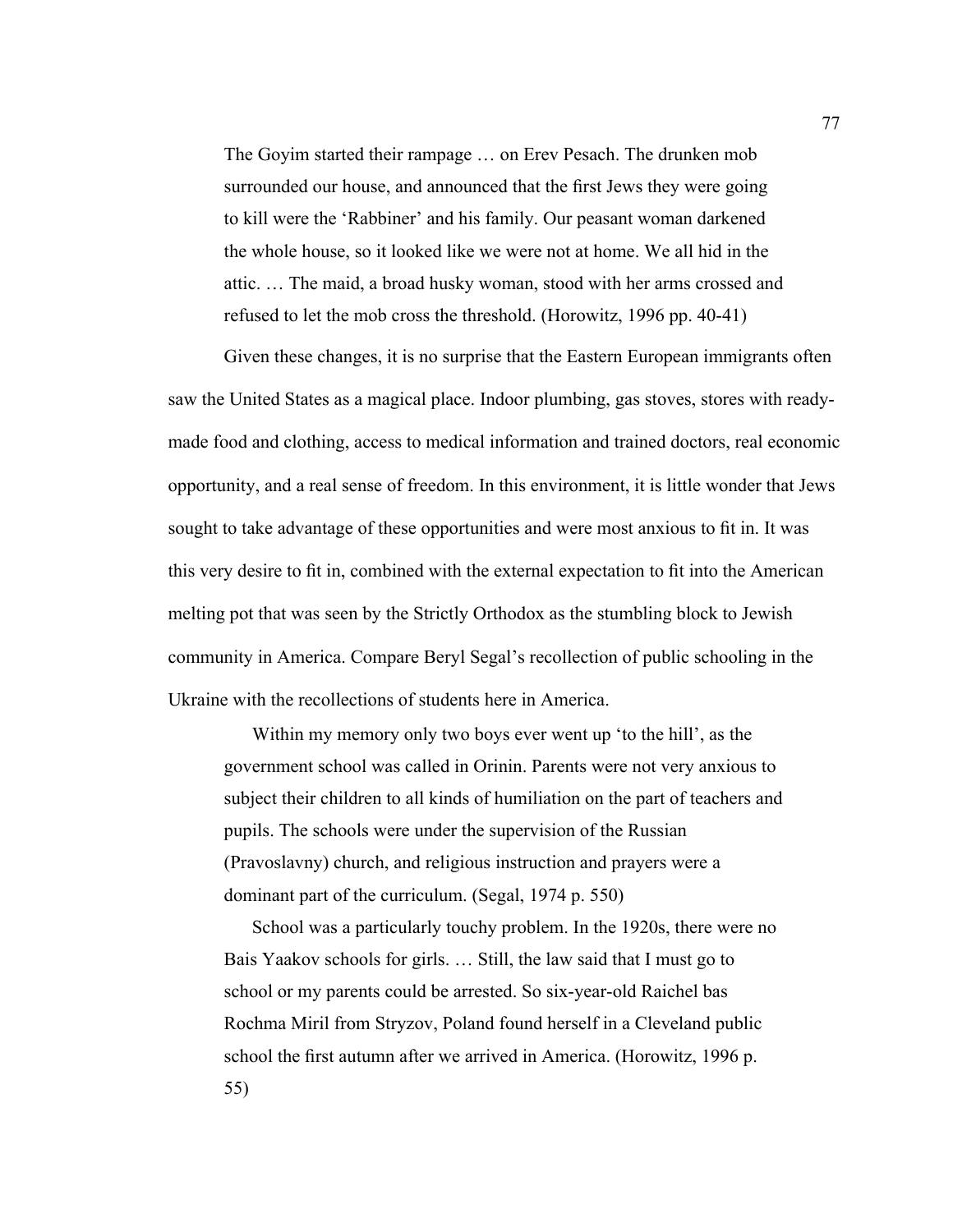Although I attended public school in Cleveland, I lived a strictly religious life. I even stayed home on Erev Shabbos and Erev Yom Tov to help my mother prepare for all our guests. I had two kinds of friends. There were my weekday friends, who lived on the same street. We would play jump rope and hopscotch and One-Two-Three O'Leary. Then there were my Shabbosdik friends. I was about nine years old and they were older, eleven or twelve. We would get together on Shabbos and talk about the parshah of the week and learn dinim together.

Since there were no Jewish schools, after public school I was tutored at home in Jewish subjects. (Horowitz, 1996 p. 69)

I was fortunate to have a strong home environment that enabled me to withstand the alien street and public-school influences. It is mainly your teachings, Papa, that remain uppermost in my mind. Some of my girl friends were not so fortunate. It was your talking to them, and the special interest you took in them when they visited each Shabbos, that kept them from drifting away. (Shain, 1984 pp. 267-68)

And of course, recall this passage quoted more extensively in chapter two.

Good manners dictated that you kept your religious convictions undercover. One simply did not go about flaunting his Jewishness. It was embarrassing for everyone. …

Though we celebrated Passover and Chanukkah at home, in school it was Easter and bunny eggs, Xmas trees and carols and bells. (Rosengarten, 1992 pp. 6-7)

Certainly among the Strictly and Ultra Orthodox of the time there was a perception, shared to some degree by others as well, that Eastern Europe was more spiritual while the United States was more materialistic.

They decided to emigrate to America in the early 1920s, although my grandparents were very much against it. In those days, going to America was frowned upon, since there were few strictly religious communities or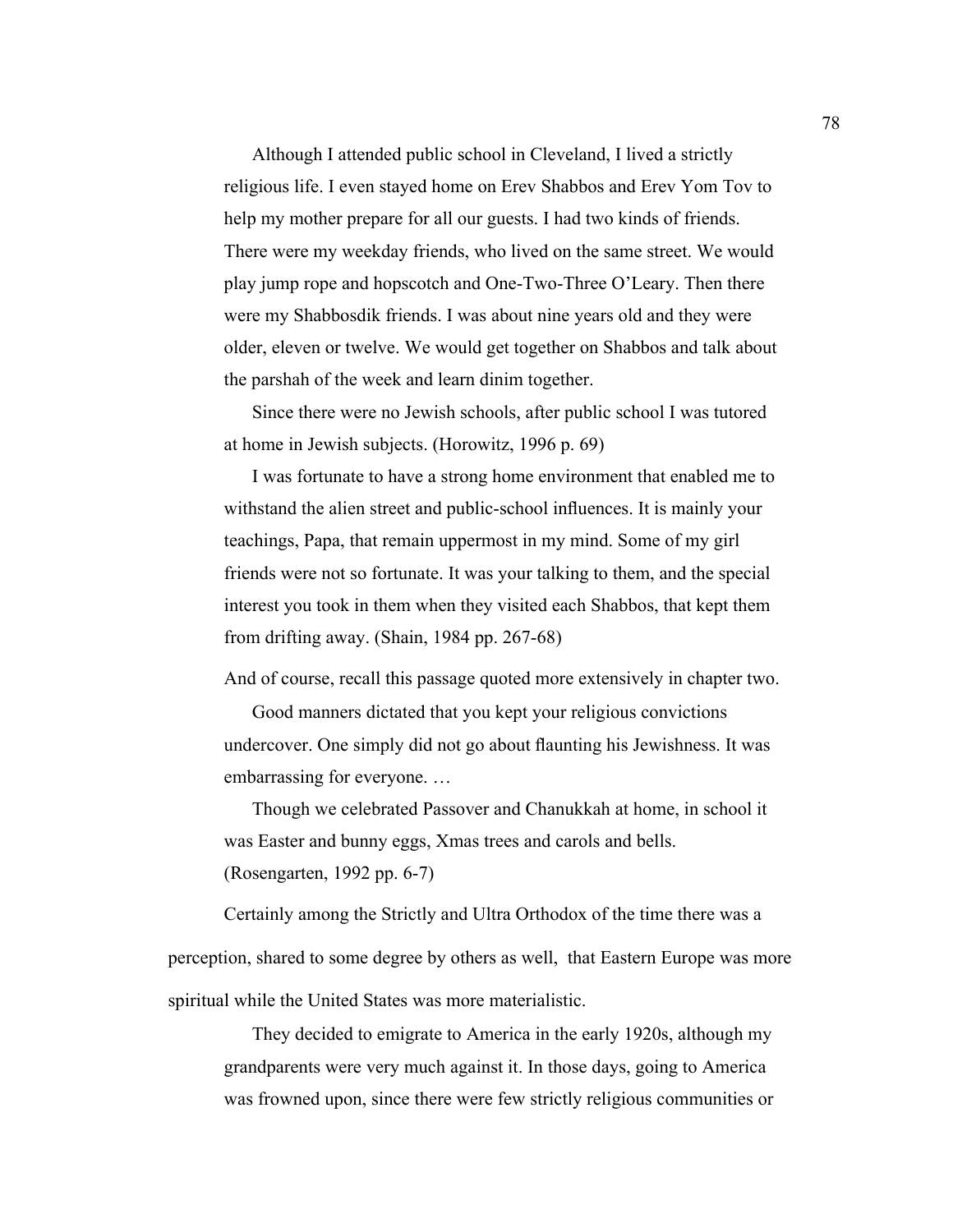facilities, and it was very difficult to be an observant Jew there. Indeed, many of the new immigrants quickly became 'American' and left their European religious roots far behind. In Europe, leaving for America seemed almost like leaving Yiddishkeit. (Horowitz, 1996 p. 45)

Compared to Europe, American was, in those days, a Jewish wasteland. Most of the few Jewish facilities that existed were concentrated in New York City. Cleveland was a galus (exile) within a galus. … The new immigrants were often the most 'enlightened,' materialistic and least religious part of the American Jewish community. Freed from the peer pressures of their communities, and subjected to the economic and social pressures of America, the immigrants 'optional' religious observance dropped to incredible depths. Often even the most basic mitzvos - Shabbos, tefillin, kashrus - were simply abandoned, leaving only a taste of Jewishness behind. (Horowitz, 1996 p. 54-55)

Some people think of the America of that time as rich, and the Poland of that time as poor. In terms of Yiddishkeit [Judaism] and ruchnius [spirituality], life in Poland at that time was incredibly rich, and life in America was poor. (Horowitz, 1996 p. 95)

This is Mir - a tiny town in its physical aspect, but gigantic in Torah and ethics - where five hundred young men from all over the world are studying in the Mirrer Yeshiva. (Shain, 1984 p. 233)

Chava is presently studying in the Sara Schenirer Bais Yaakov in Krakow. Her father shares your views on chinuch for girls. Imagine, he sent Chava, a teenager, all the way from the States to study in Poland, as he wanted her to be under the influence and guidance of teachers with a true Torah outlook. Unfortunately, this education is not available for girls in the States. (Shain, 1984 p. 267-68)

The inhabitants threw off their workday yokes and became Sabbath princes. The men and their women and children all took on an extra Neshomoh, a Sabbath soul. The interior of the houses, the clothes of the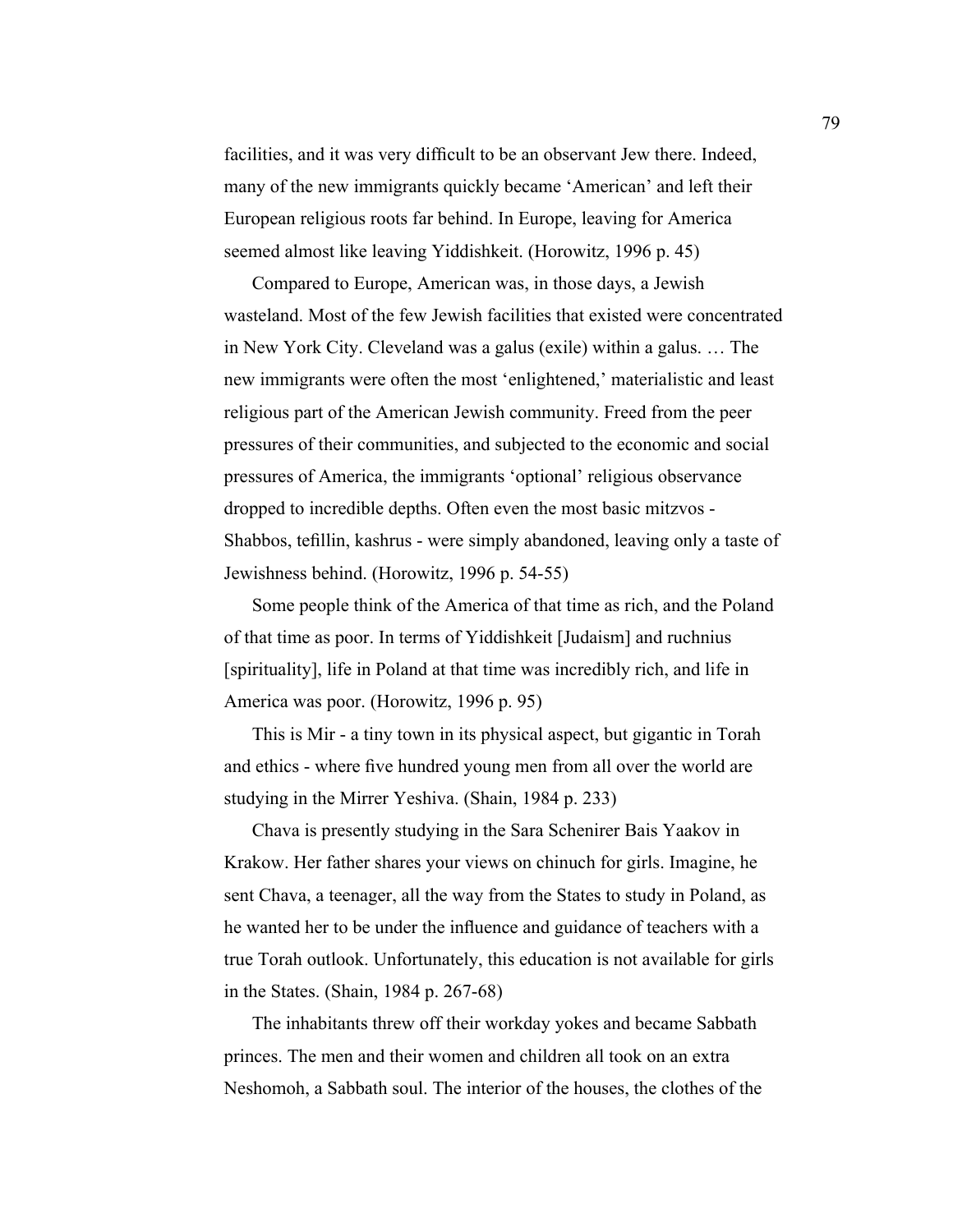people, the very streets of the Shtetl had another-worldly aspect.

The transformation took place on Friday afternoon. … The Shamos [caretaker] of the Old Shul would make the rounds of the Shtetl streets, stopping at every second or third house, and in a hoarse voice chanting: 'In Shul Arein!' … 'To the synagogue!' …

Immediately the stores would be shut down, transportation would stop, and all business dealings would come to a standstill. … Fathers and sons would walk slowly to the houses of worship along quiet streets past cheerfully lit houses, joined by neighbors as they approach the synagogues. (Segal, 1974 pp. 573-74)

#### **Living in America 1930 - 2000**

The story of Orthodox Judaism in the United States during the second half of the twentieth century is one of growth and strength. Starting with the seeds planted by immigrants from the beginning of the century, and fed by the leadership and determination of Holocaust survivors, the Jewish community here built a strong, dynamic, and independent Orthodox community. The positives are so strong that a sense of historical triumphalism is not entirely unwarranted (Wurzburger, 1982).

Many who doubted that a halachically-observant, Torah lifestyle could survive the … pressures of American life and culture, would now look with awe upon the rebirth of tradition, Torah study and observant practice in … the Diaspora. Even though assimilation was as virulent as ever in the Jewish world, the twentieth century proved that the tenacity of a hard core of Jews struggling to succeed in the preservation of Sinai among the Jewish People would always be present.

Though the problems that faced the … Jewish people everywhere, at the end of the twentieth century were enormous, the bald fact that the Jewish People had come through the twentieth century at all was comforting and reassuring. By the end of the century … American Jewry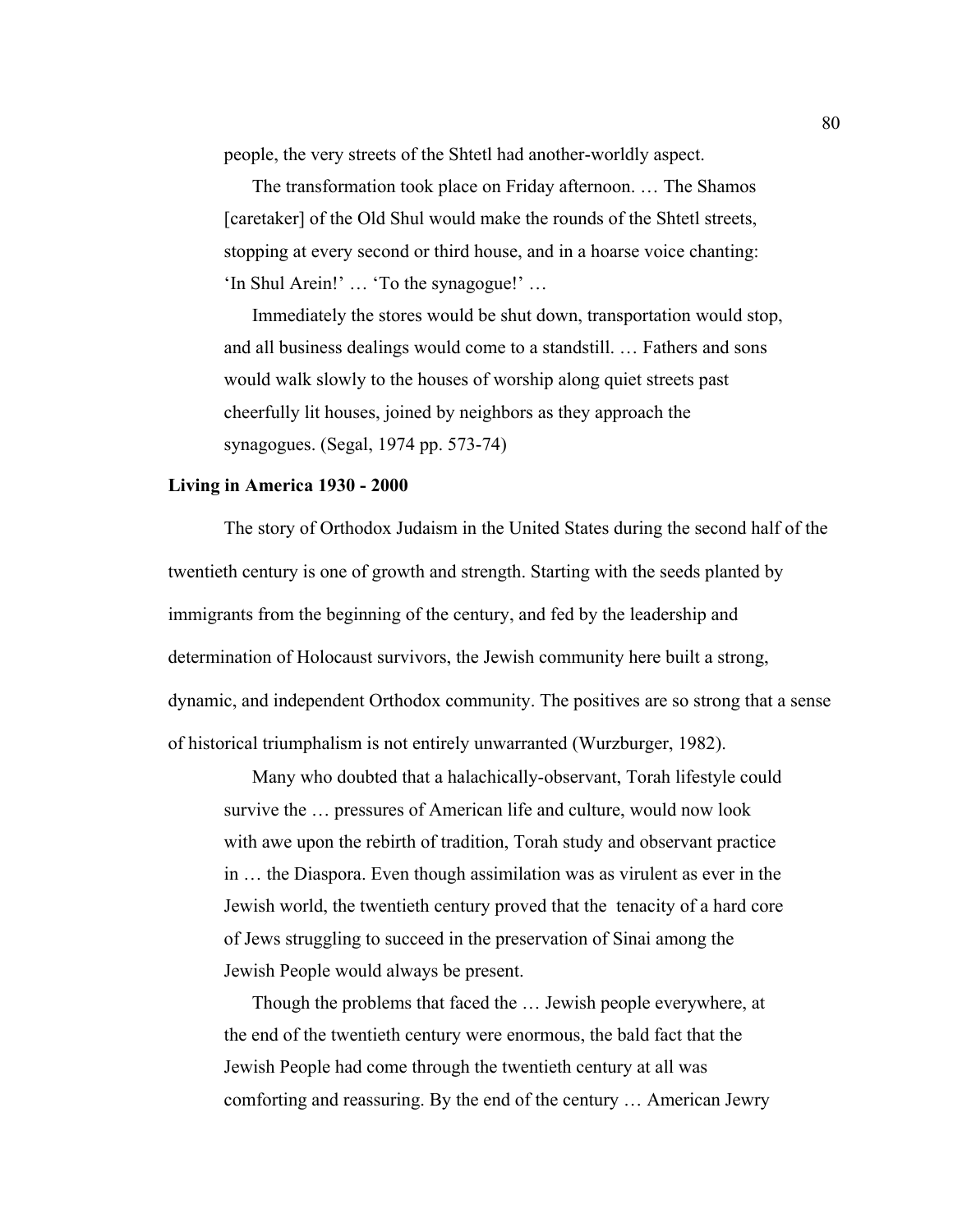had acquired power and affluence, and a cadre of loyal Jews undreamt of at the beginning of the century existed worldwide. (Wein, 2001 p. 398)

In every particular that matters to the Orthodox community, these years were ones of constant growth. In chapter two we looked at the growth of the day school. Here we will look briefly at some of the other areas of Jewish life that grew together with the day school.

[In Boston in 1944] the local mikveh [ritual bath] was questionable, there was no cholov Yisrael milk or glatt kosher meat, the hospitals didn't let frum mohelim perform brissim and didn't offer kosher food, there was no shomer Shabbos [Shabbos observant] bakery, and so on. (Horowitz, 1996 p. 140)

Now [1996] in Boston you can get all kinds of kosher food. There are four shomer Shabbos bakeries, two kosher-only grocery stores, milchig [dairy], fleishig [meat] and parve [neutral] restaurants, and even a kosher pizza parlor. (Horowitz, 1996 p. 146)

Orthodox Jewish culture showed its strength by developing independent social service organizations, successful publishing houses which produced English language Torah content, and a commercially viable music industry (Wein, 2001). In recent times, Hatzolah, a volunteer ambulance company, became well-known for their contribution to the emergency response on 9/11 (Barry, 2001). Further, the Orthodox community demonstrated their integration into the American world by full participation in the political process. Orthodox Jews were elected to local, state, and federal office. In 2000, an Orthodox Jew was the Democratic Party's vice-presidential candidate (Wein, 2001).

The kippah-wearing, sometimes bearded, completely traditional - yet fully American - Jew was becoming an accepted part of American life. Even though the caricatured Orthodox Jew - quaint, nostalgic, but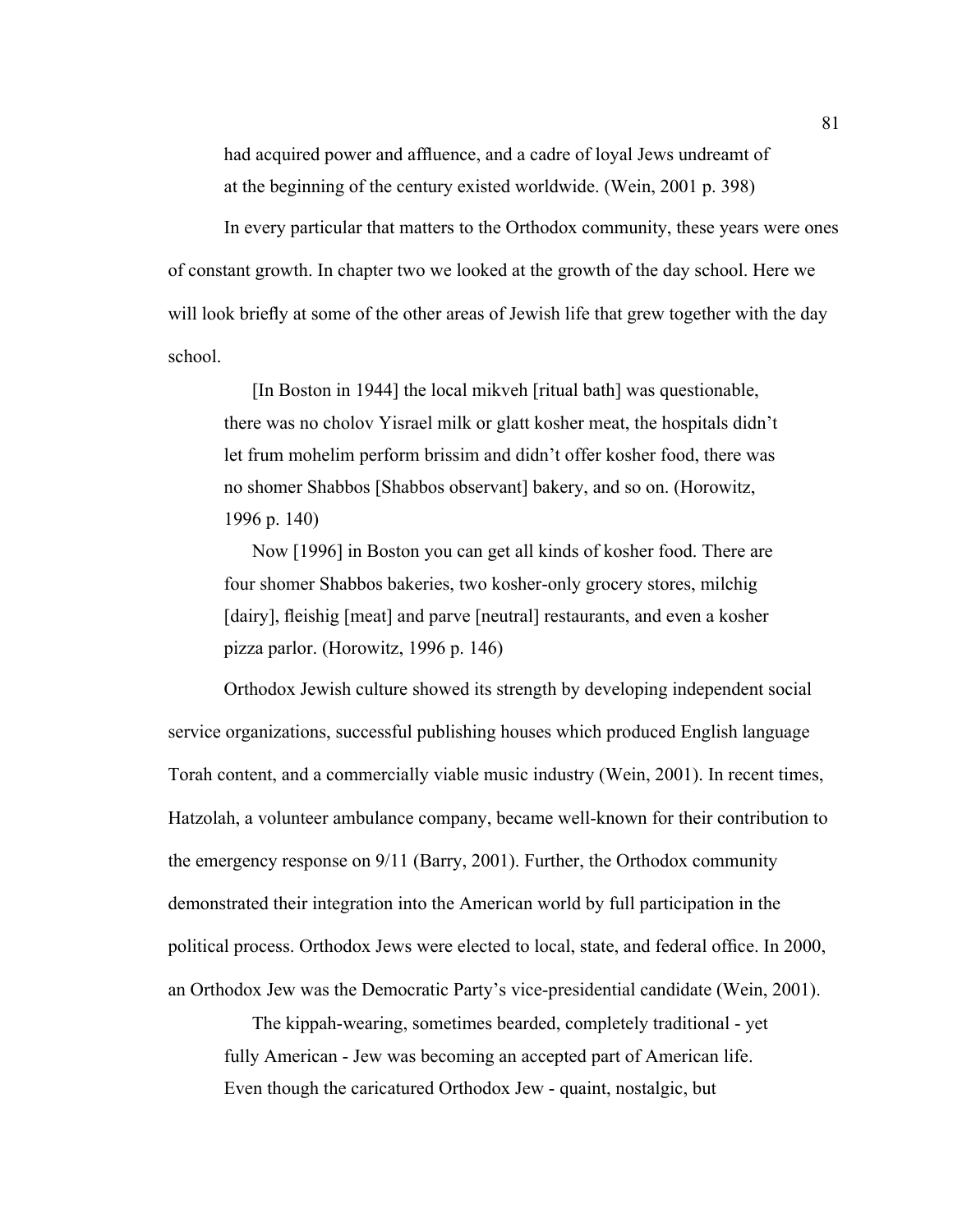hopelessly out of touch with the modern world - was still portrayed widely in Hollywood movies and in much of the print media, the caricature was no longer even close to being accurate.

 There was a new sense of confidence in Orthodox circles, as the dire predictions regarding the dearth of Orthodoxy of just a few decades before had been proven wrong. (Wein, 2001 p. 325)

This sense of confidence was often expressed in more rigorous standards, and more distinctive dress. Cholov yisroel and glatt kosher became more often desired, and more readily available. Beards and black-hats became a more common sight, in the rabbinate and the laity. And even chasidic garb stopped being strange. (Wein, 2001)

Since Pinchas was our bechor (firstborn), he set the pattern for all our sons' education. When he was four [1948], he went to kindergarten at the local Jewish day school. His first day, however, got off to a rough start. Chassidim don't even cut their sons' hair until they are three. then they cut it all very short except for two long peyos (sidecurls) which are left untouched. One of the teachers at the school took one look at Pinchas' long peyos and put him in with the girls! Now [1996], Baruch Hashem, Boston has a traditional cheder and peyos are no longer a strange sight. (Horowitz, 1996 p. 171)

To be fair though, there are problems in paradise. Some problems are caused from within. Others come from exposure to an increasingly immoral external environment.

Orthodoxy faced many difficult issues within its own camp increasing numbers of children who were at risk of leaving Judaism and joining decadent levels of society, …the temptations of a new affluence in the Jewish world, the necessity for corrections and innovations in its school systems and the ready access of secular culture through advances in technology and communications were only some of the problems facing Orthodox Jews worldwide. (Wein, 2001p. 394)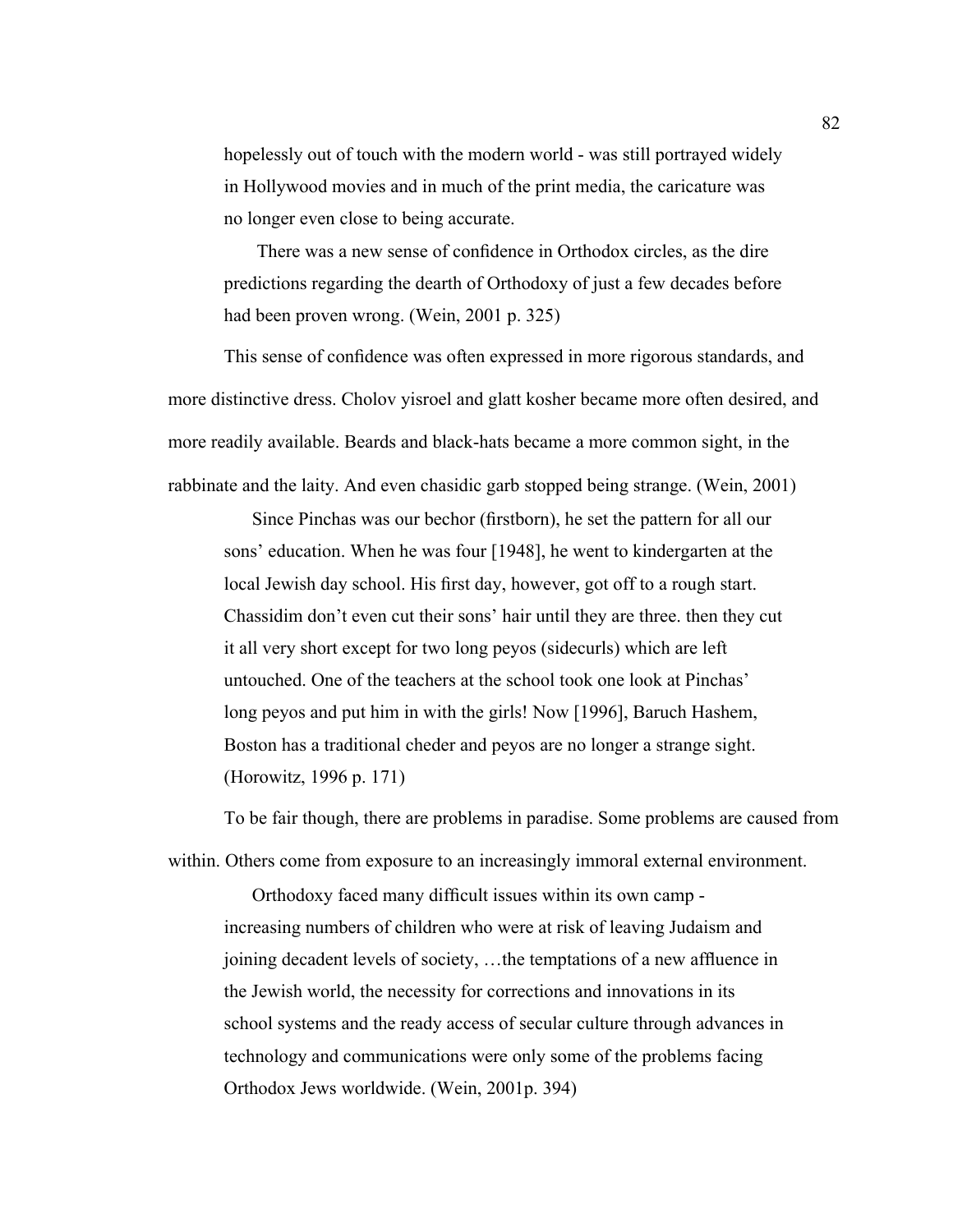### **Implications of Change**

The world today is dramatically different from the world that gave birth to the day school. The urbanization of the population, the increased volume of communication brought about by radio, television and the internet, and the commercial nature of that communication means that we are more and more exposed to secular values, options, and images. Adding to this, is the more porous nature of our communities. With the possible exception of parts of New York, we no longer live in a ghetto where every person we see is a Jew. We come into daily contact with real people who are different than ourselves. In short, we can no longer raise our children to ignore the secular world, we must teach them how to deal with it. This is made more complicated by the post-modern ethic described earlier that challenges any sense of hierarchy and authority.

Further, to function in our society, and certainly to be gainfully employed, it is becoming increasingly necessary to have greater amounts of secular education. At the start of the last century, a high school graduate was considered well educated for almost any job. Today, a college education is fast becoming crucial.

The Orthodox Jewish community of the 21st century has the tools needed to meet these challenges. The community is wealthier than anytime in recent Jewish history (Wein, 2001). The resources exist to implement almost anything the community might need. And the immorality in the surrounding community has a silver lining. To a great degree, what the Orthodox community perceives as immorality comes from a commitment to openness and diversity in American society. This openness to diversity, this willingness to allow others to express their otherness suggests that the Strictly Orthodox are unlikely to be challenged by mandatory education laws if there is a sincere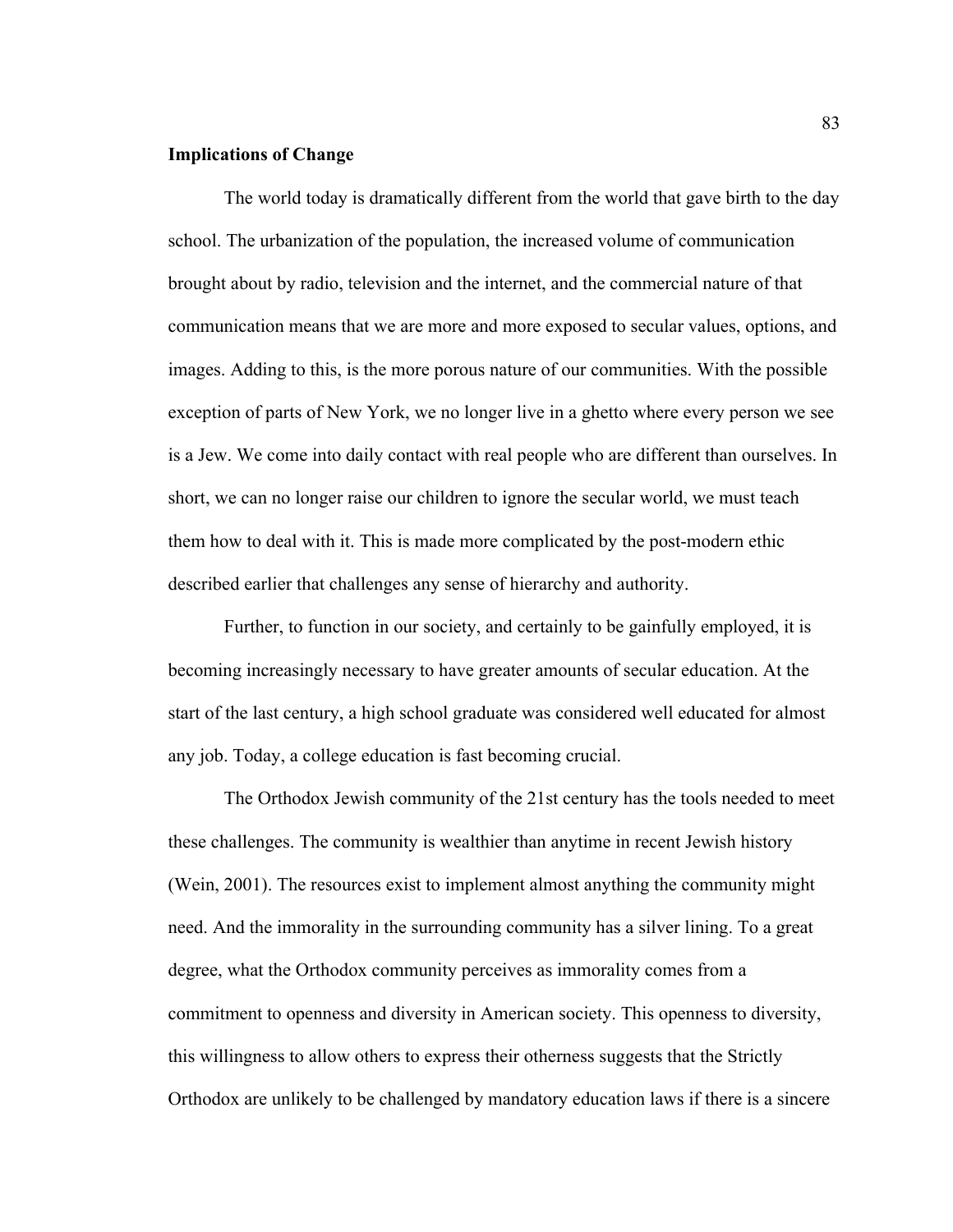effort to prepare the children to function as adults in American society. It is, today more than anytime in the past century, up to us to determine how we educate our children.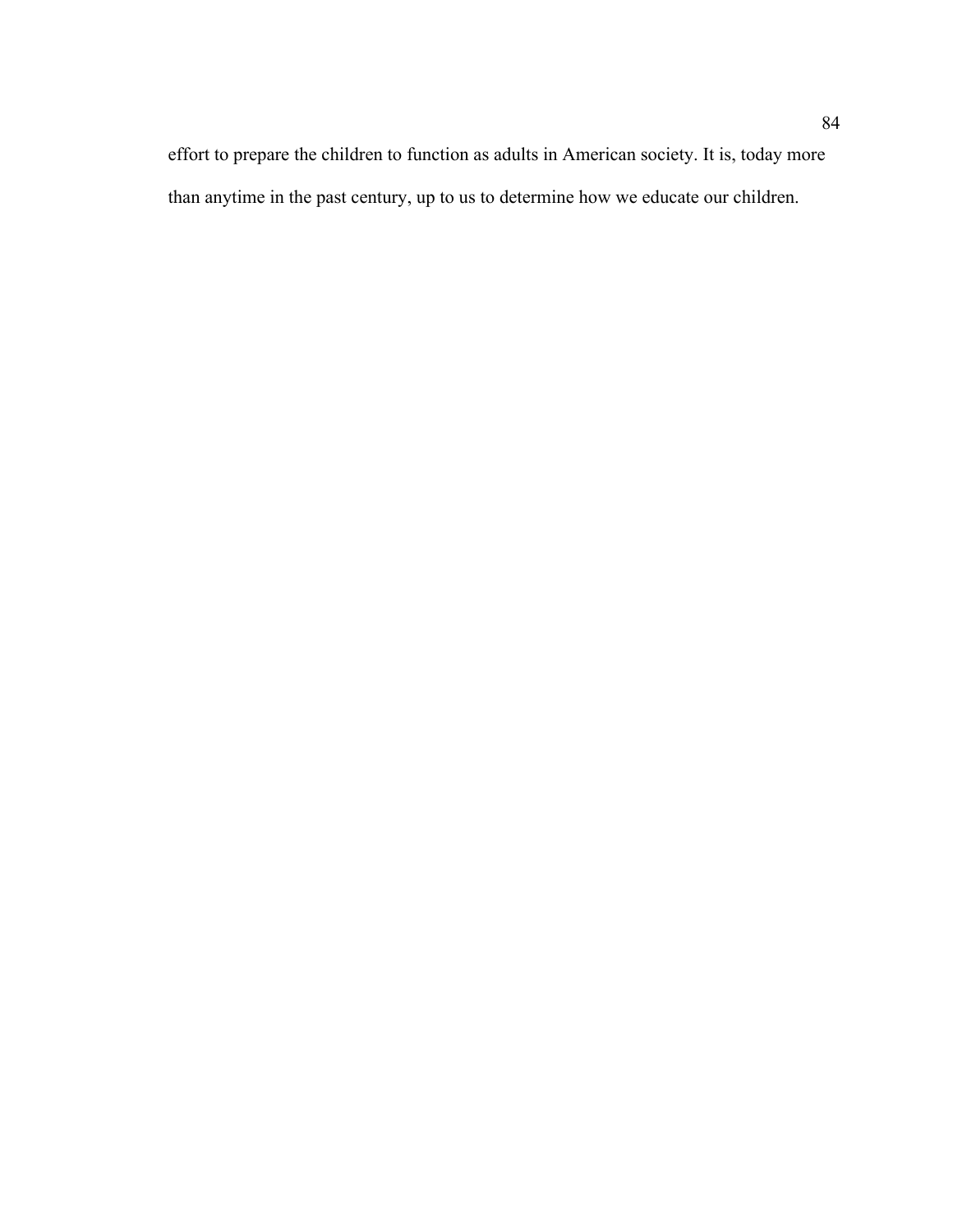#### CHAPTER VI

### CURRENT SECULAR THEORIES

# **Justification**

As I mentioned in the introduction, the consideration of secular theory for Jewish Education is fraught with difficulty. Education, by its nature, is philosophical. And much of modern educational philosophy is antithetical to Strictly Orthodox Torah values.

As one example, consider the very nature of a "democratic" education. This expression is used by many of the theorists I will examine. It suggests that education should prepare a student for living in a democracy. And while it may resonate well with our American sensibilities, it is counter to the Strictly Orthodox value of subjugation to the Almighty. Compare "אין לך בן חורין אלא מי שעוסק בתלמוד תורה" (The only free person is one who struggles in the study of Torah" (Babylonian Talmud, 475 Avos 6:2) with "I rule out ... indoctrination ... 'with the purpose of insuring behavior in conformity'. … I endorse … 'promoting … personal autonomy, self government, or spiritual freedom, even if this leads the individual to criticize prevailing ideals, principles, or rules.'" (Goodlad, 1975 pp. 10-11 with quotes from Frankena, W.K. "Moral Education, A Philosophical View of." The Encyclopedia of Education Vol 6 New York Macmillan 1972 pp. 395-396)

Rav Dessler (1963) explained that Jewish elementary education is primarily about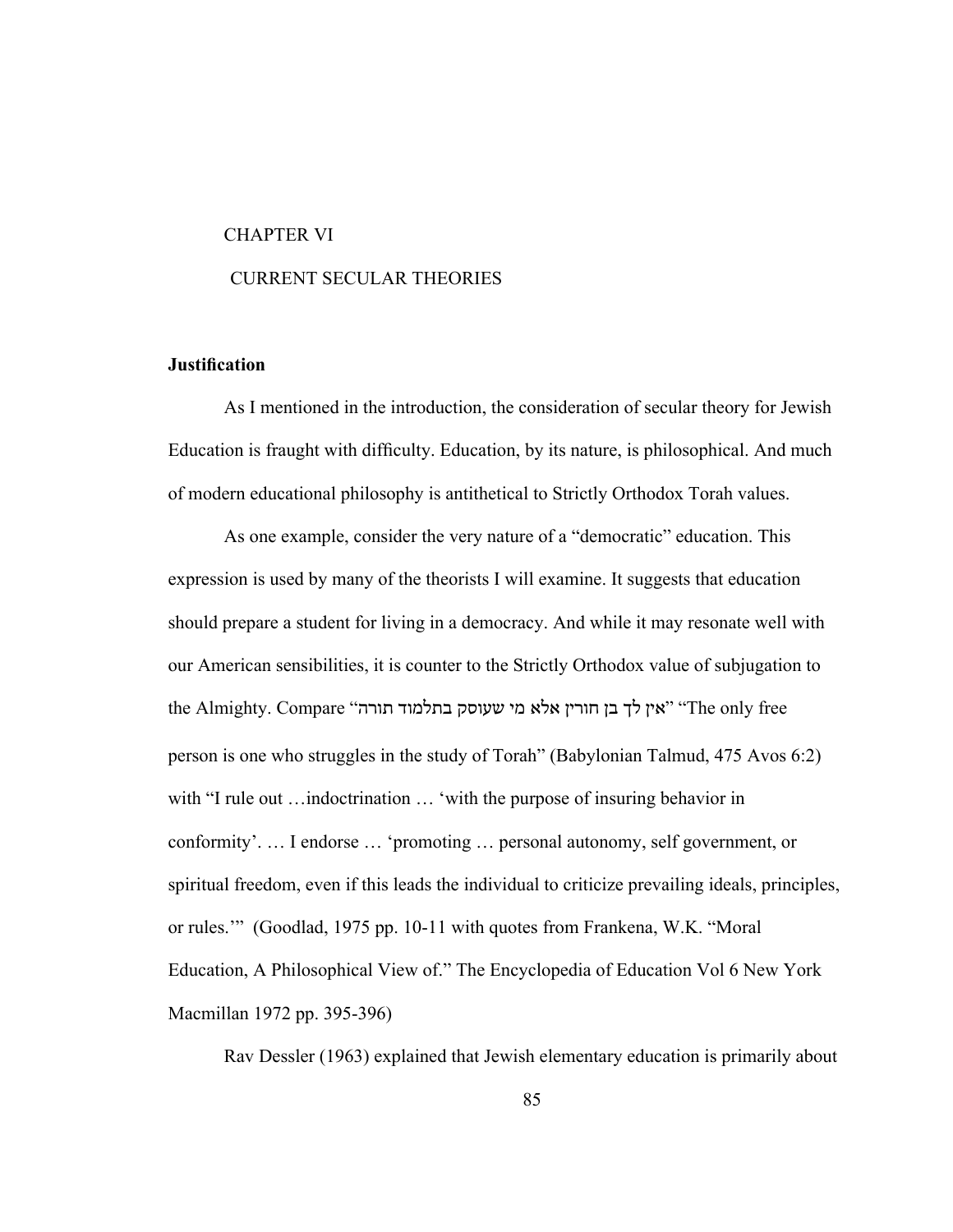developing attitudes, not about transmitting information. It is not sufficient that children learn to read the aleph bais [Hebrew alphabet], they must learn to love the aleph bais. Any educational methodology which is meant to add efficiency to the learning process puts at risk the more vital inculcation of values. He admitted though that it might be possible to find a valuable integration of the traditional and modern methods that would be beneficial. Since that time, a number of secular educational theorists have addressed how to get maximum academic study without sacrificing the need to convey the values and feelings that are crucial. Consider the words of Donald Arnstine (1995), "The value of school is often conceived in terms of results … exam papers and test scores … [We] are interested less in those products than we are in the kinds of people schools produce" (p. 115). Dr. Joseph Kaminetsky, the first director of Torah Umesorah, conveyed the Strictly Orthodox approach. "While we may reject the major premises of Dewey's and Kilpatrick's philosophy, we have gained much by adapting their methodology to Jewish education" (1966a p. 114).

As was made clear in the previous chapter, life has changed dramatically in the past century. With those changes came a responsibility to adapt our educational methodology to deal with these new realities of American life. It is particularly for insight into appropriate adaptations that these secular educators are valuable. "The modification going on in the method and curriculum of education is as much a product of the changed social situation, and as much an effort to meet the needs of the new society that is forming, as are changes in modes of industry and commerce" (Dewey, 1959 p. 34).

It is in this spirit then, that I will attempt to derive methodological insights from some of the innovators in secular education of this century. And in that spirit, I will not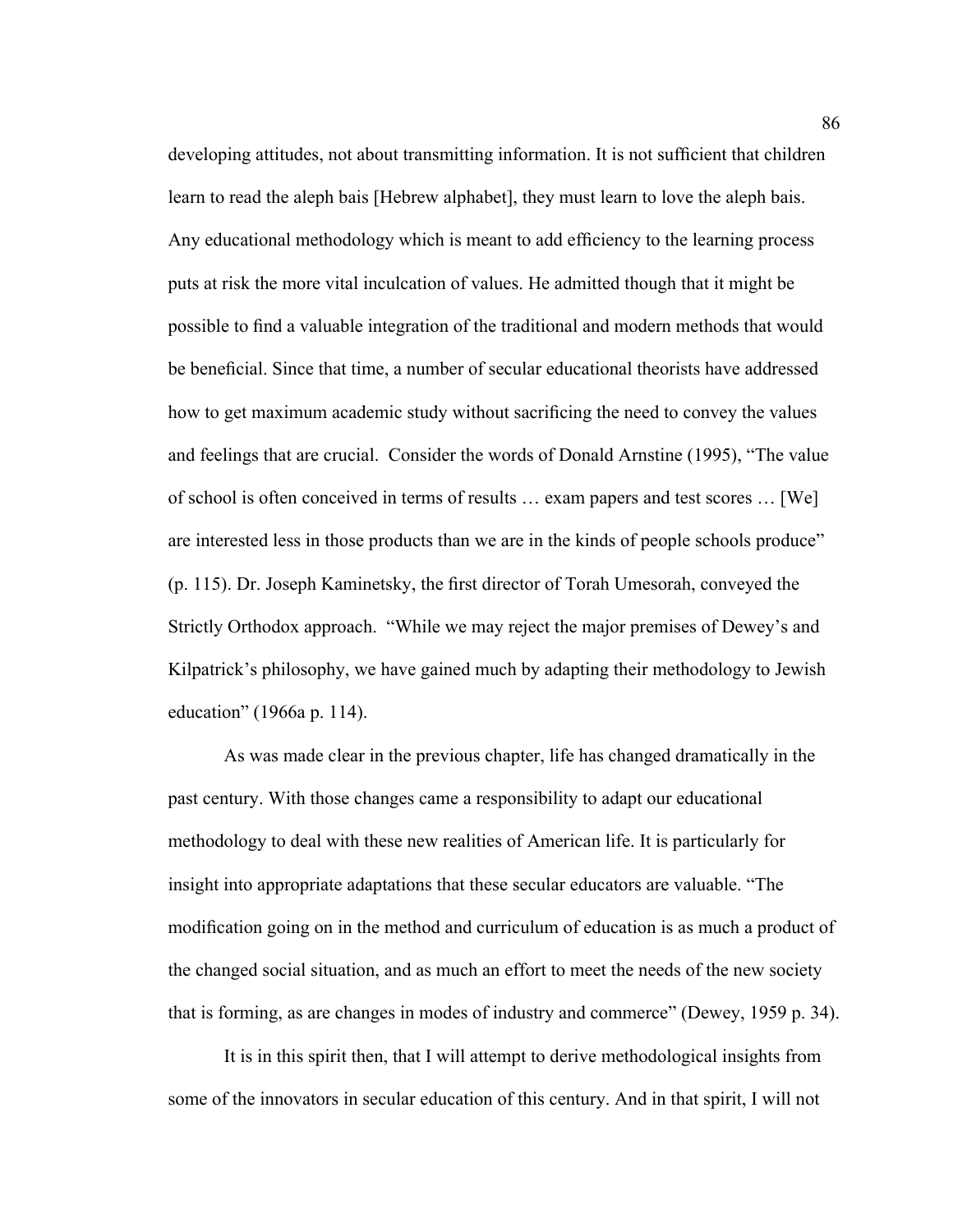endulge in broad examinations of progressive theory or philosophy. Rather, I will focus on those points that I believe are particularly useful to Strictly Orthodox Jewish Education and its methodology.

### **Social Experience**

Dewey saw it as crucial that children learn through experience how to behave in society. Since democratic society was his goal, children needed the opportunity to model that democratic society. This opportunity to try on adult roles, much like chinuch requires the adult performance of mitzvos, was a key element in Dewey's educational approach (Tanner, 1997 p. 32). Just as chinuch is the moral and social education that had been happening in the home and community, Dewey felt that a large part of social education had traditionally been done at home. Dewey argued that schools should take over much of this social education, since changes brought on by the Industrial Revolution meant that these things were no longer being taught at home.

Back of the factory system lies the household and neighborhood system. Those of us who are here today need go back only one, two, or at most three generations, to find a time when the household was practically the center in which were carried on, or about which were clustered, all the typical forms of industrial occupation. The clothing worn was for the most part not only made in the house, but the members of the household were usually familiar with the shearing of the sheep, the carding and spinning of the wool, and the plying of the loom. … The entire industrial process stood revealed … Not only this, but practically every member of the household had his own share in the work. The children, as they gained in strength and capacity, were gradually initiated into the mysteries of the several processes. It was a matter of immediate and personal concern, even to the point of actual participation. …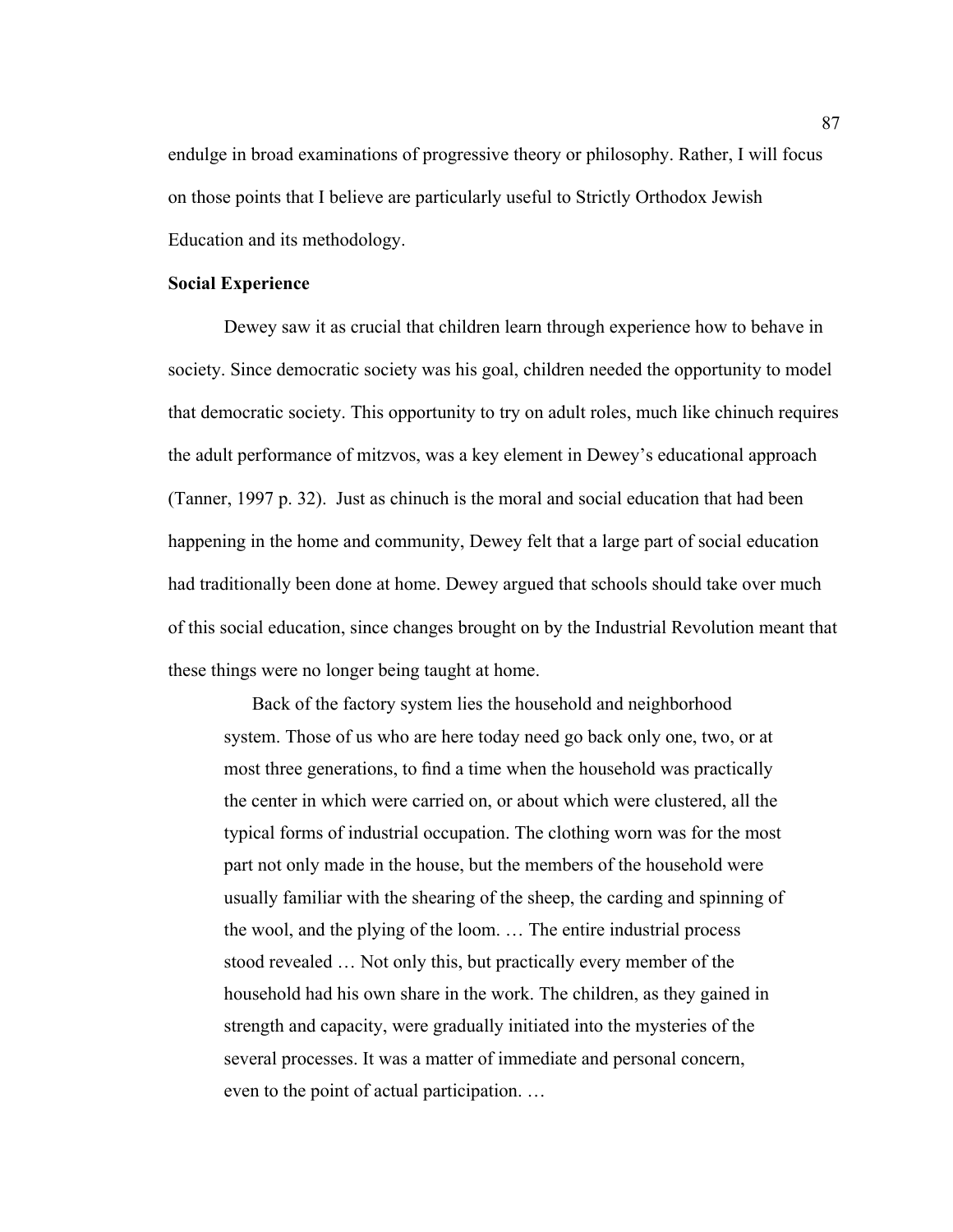Again, we can not overlook the importance for educational purposes of the close and intimate acquaintance got with nature at first hand, with real things and materials. …

The great thing to keep in mind, then, regarding the introduction into the school of various forms of active occupation, is that through them the entire spirit of the school is renewed. It has a chance to affiliate itself with life, to become the child's habitat, where he learns through directed living; instead of being only a place to learn lessons having an abstract and remote reference to some possible living to be done in the future. (Dewey, 1959 pp. 36-41)

Experiential education of this sort works because "children want to 'help'; they are anxious to engage in the pursuits of adults which effect external changes: setting tables, washing dishes, helping care for animals, etc." (Dewey, 1985 p. 211). Indeed, imitating adults is not a chore, it is entertaining. So while Dewey acknowledged a distinction between play and industry, it was far less important to him than the distinction between actions that are intrinsically valued, and actions which are undertaken "under conditions of external pressure or coercion" (Dewey, 1985 p. 212) . These he called drudgery. "Play and industry are by no means so antithetical to one another as is often assumed, any sharp contrast being due to undesirable social conditions" (Dewey, 1985 p. 210). That is, children learn to make a distinction between school work and play. A young child sees his work as play and his play is indeed work. "One has only to observe the countenance of children really playing to note that their attitude is one of serious absorption" (Dewey, 1985 p. 212). If schools can create opportunities for real work, where there is sufficient stimulation, the "occupation can be carried on for its own sake" (Dewey, 1985 pp. 212-13) with that "serious absorption" that children bring to their play.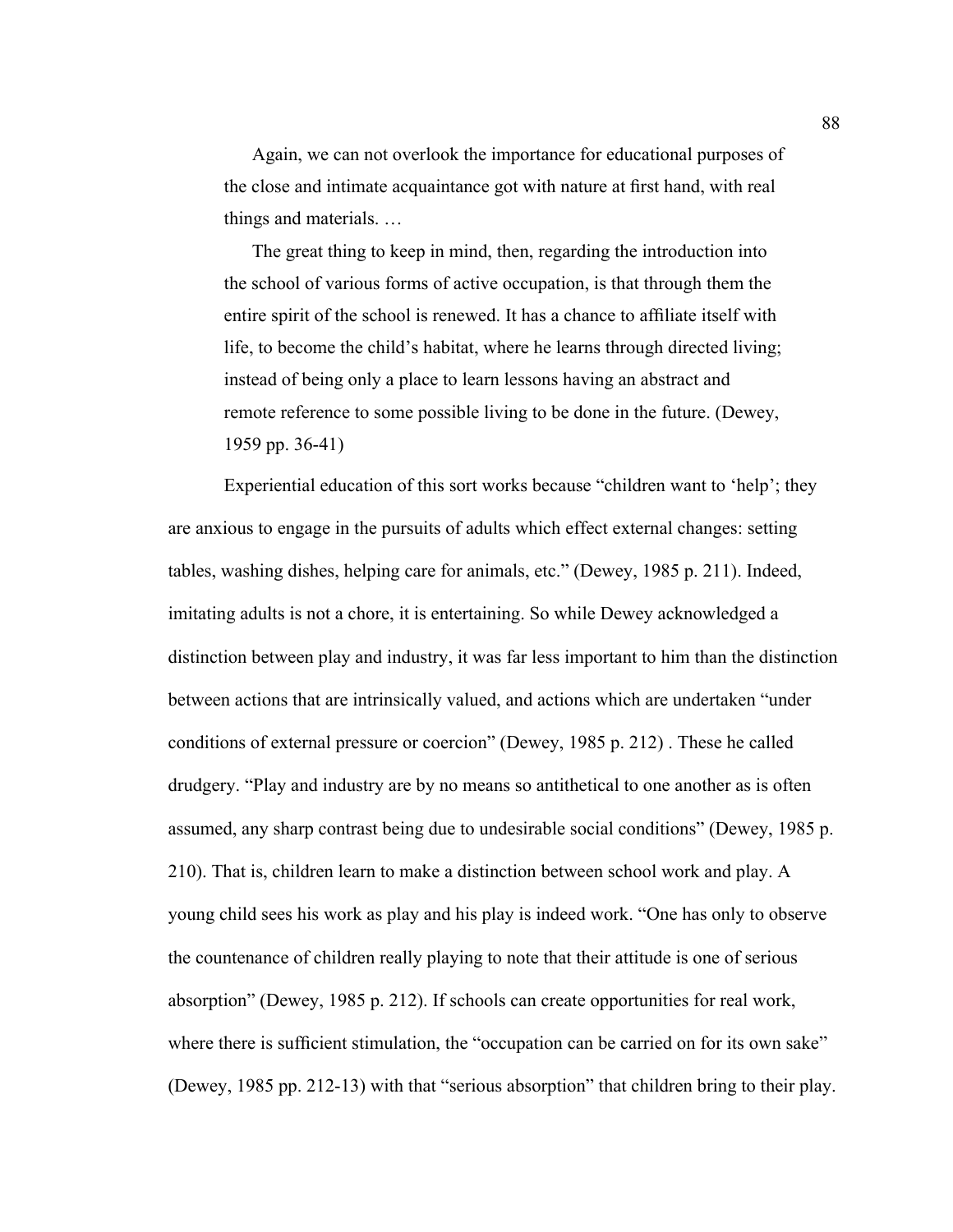Donald Arnstine also distinguished between two elements of a child's education.

The socialization that affects all children focuses on everyday but important social agreements. It aims not to cultivate thought, but simply to adjust the young to their world, and it succeeds when the learner effectively acquires values and modes of action that are approved by society.

Education, more selectively dispensed, focuses on things considered important by more specialized groups (e.g. , ministers, biologists, literary scholars), even when members of those groups do not always agree with each other. Because it deals with materials that is more specialized, that is new, and that is often in dispute, education, unlike socialization, aims at understanding and critical judgment. It succeeds when learners can find their own reasons for what they believe and for what they think is worth doing. (Arnstine, 1995 pp. 9-10)

It is convenient, if again not precisely accurate, to identify socialization with chinuch and education with limud. This will allow us to access certain useful observations. Arnstine accepted the proposition that socialization became a large part of the school's function as a direct result of the social upheavals already discussed. And he agreeed that socialization requires first hand experience. Socialization is not achieved through lecture, but through practice. He added that socialization occurs all the time, through whatever experiences are occuring. As a result, he observed that the socialization that is taking place in school is counterproductive. It is socialization to school rather than to adult life. It is not preparation for life as an adult or as a citizen, it is preparation to life in school. Schools use grades to foster competition, and encourage individual achievement. The real world is more frequently a place where communication and interaction must be used to achieve some group goal. If schools are to be the agent of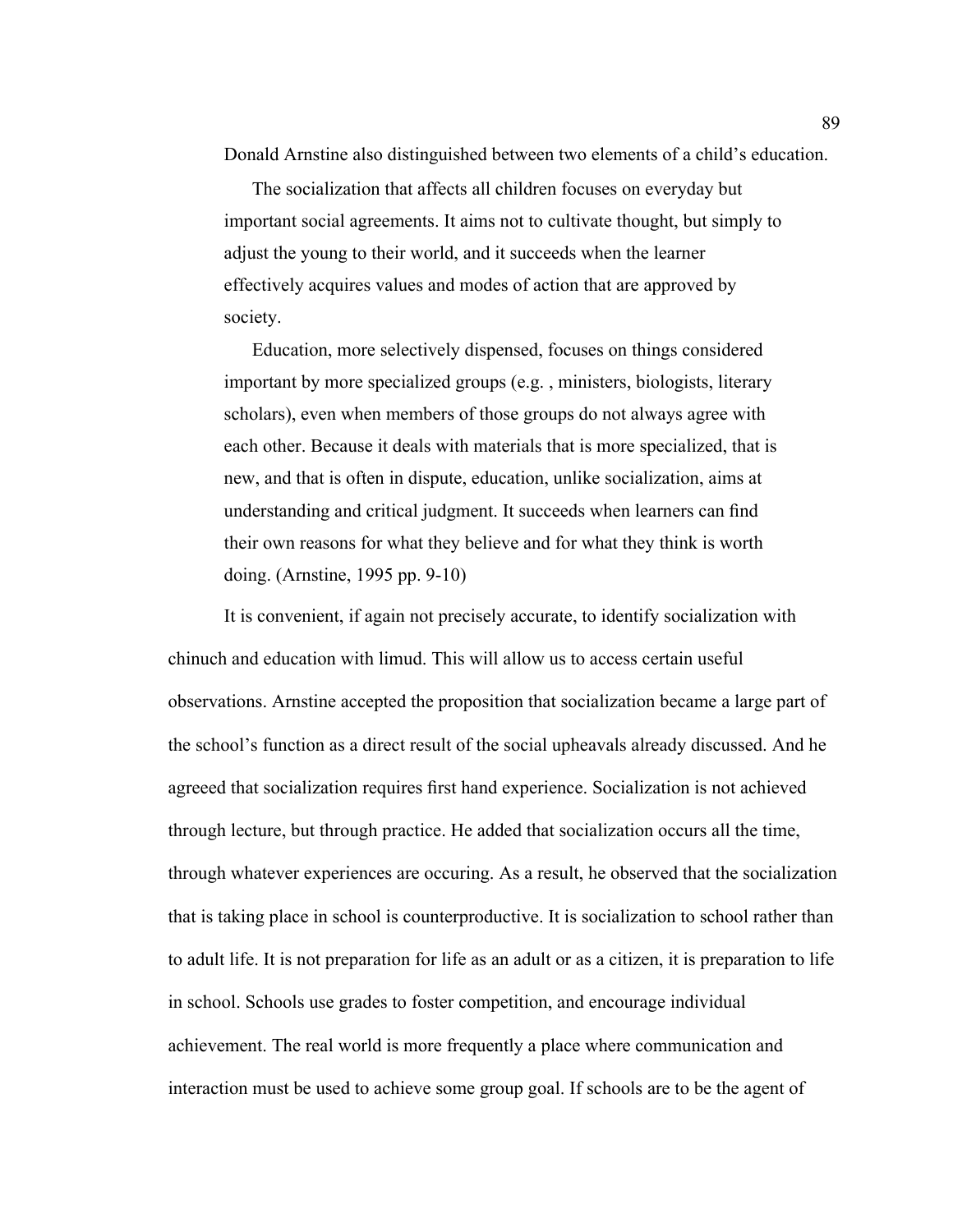socialization, they must change their structure, and allow for real world experiences, both in and out of the classroom. (Arnstine, 1995)

# **Academic Exploration**

To my mind though, Arnstine's most crucial points are about the nature of academic learning. Arnstine believed that academic study, to be successful, must be a subjectively high quality experience; it must be intrinsically motivated. Those of us who have been successful in some branch of scholarship will, no doubt, recognize the inner joy that comes from "getting it". Arnstine spent a tremendous amount of effort trying to describe exactly what leads to this experience, and how, in practical terms, to maximize the opportunities for such experiences in school. If schools are to be successful in education, they must be organized in such a way as to offer students the opportunity to experience that inner joy.

The process begins when a student notices a discrepancy."The detection of a discrepancy doesn't require us to think about it or do anything about it. But the discrepancy is what we think about, if we do any thinking at all" (Arnstine, 1995 p. 72). Once the discrepancy is noticed, a person must choose to attend to the discrepancy. That moment of careful attention to the discrepancy is what Arnstine called an aesthetic experience. This careful attention to the discrepancy may be all that is needed for resolution. However, there are times when careful attention is not enough, the discrepancy can only be resolved by gathering more information. The motivation to seek this further information is curiosity, and it too can lead to meaningful learning. Finally, information alone may be insufficient to resolve the discrepancy. There may be a need to experiment, to hypothesize, to consider possible resolutions and investigate. This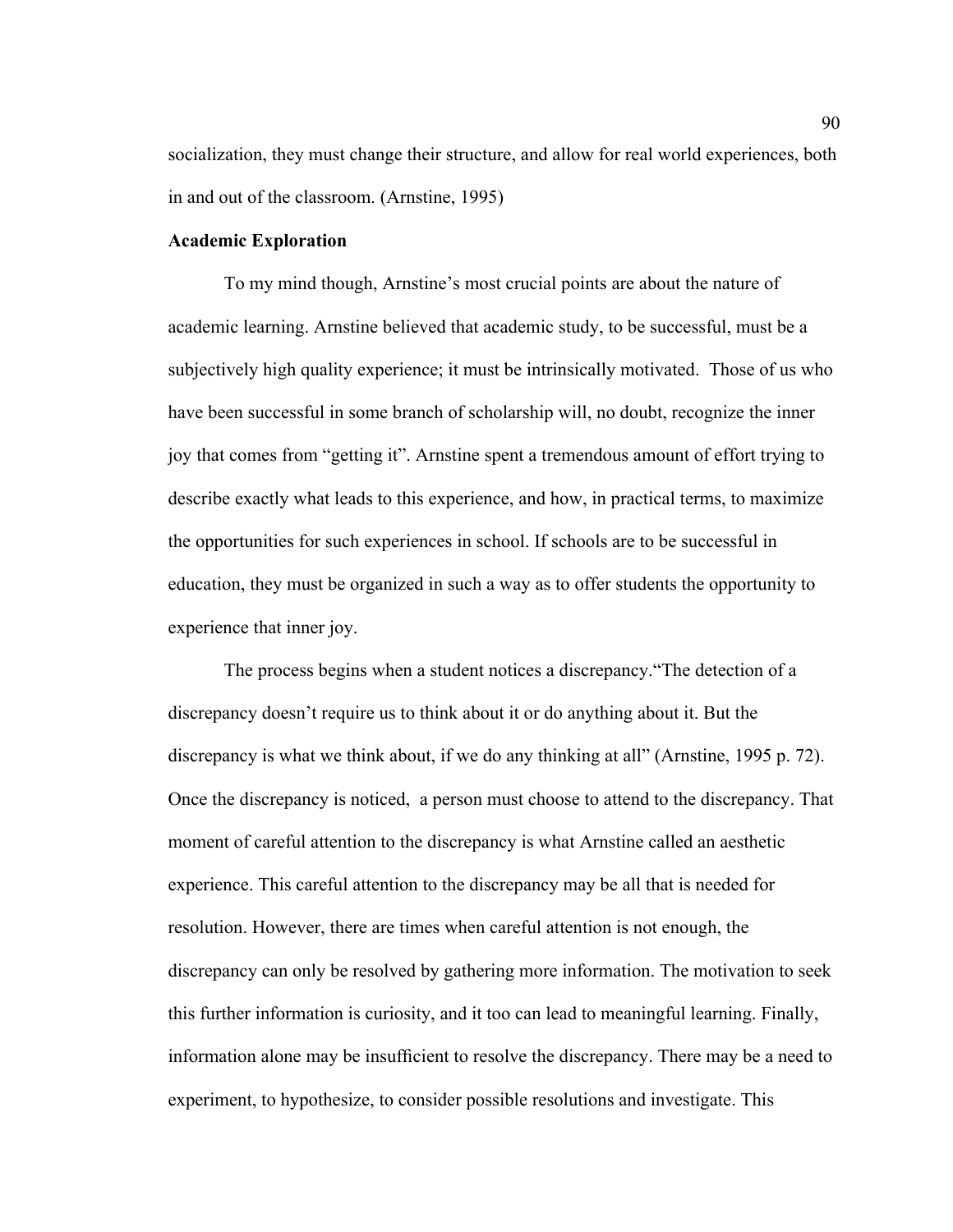Arnstine called problem-solving, and it is the greatest form of education.

Having described these stages: discrepancy, aesthetic, curiosity, and problemsolving, Arnstine described the environment that is needed to encourage their development. For a student to notice a discrepancy, his state of mind must be open, ready to pay attention. It is for this reason that "support and encouragement (sometimes) works, and force doesn't" (Arnstine, 1995 p. 70). The student must have some familiarity with the target, that is, he must have some expectations. And the target must be presented in a way that is interesting. As he explained, "wallpaper is ordinarily bland and repetitious because it's intended to serve as a background." Something that is "bland and repetitious" does not attract our attention, and so we are unlikely to notice any discrepancy.

Once the student is paying attention, we can attempt to trigger his curiosity. "What initially attracts attention because of its aesthetic appeal may hold attention longer if it arouses curiosity. The flight of the bird is strikingly beautiful, but students will also be surprised that a creature hundreds of feet in the air can spot a fish below the surface of the sea and then snag it in one powerful, precise plunge. Such accuracy is discrepant with anybody's expectations, and curiosity about the physiology that makes this possible is easily aroused in many students, and is certainly worth pursuing" (Arnstine, 1995 p. 110). We use the aesthetic experience to attract the student's attention, and then once the student is paying attention, we have the opportunity to arouse the student's curiosity.

Arnstine observed that "the more a person's behavior is dominated by a strong goal or drive, the less likely is that person to be curious" (Arnstine, 1995 p. 100). At first, this may seem counter-intuitive, but with careful thought it becomes clear. If we are focused on a goal, we have little time to attend to the minor discrepancies that surround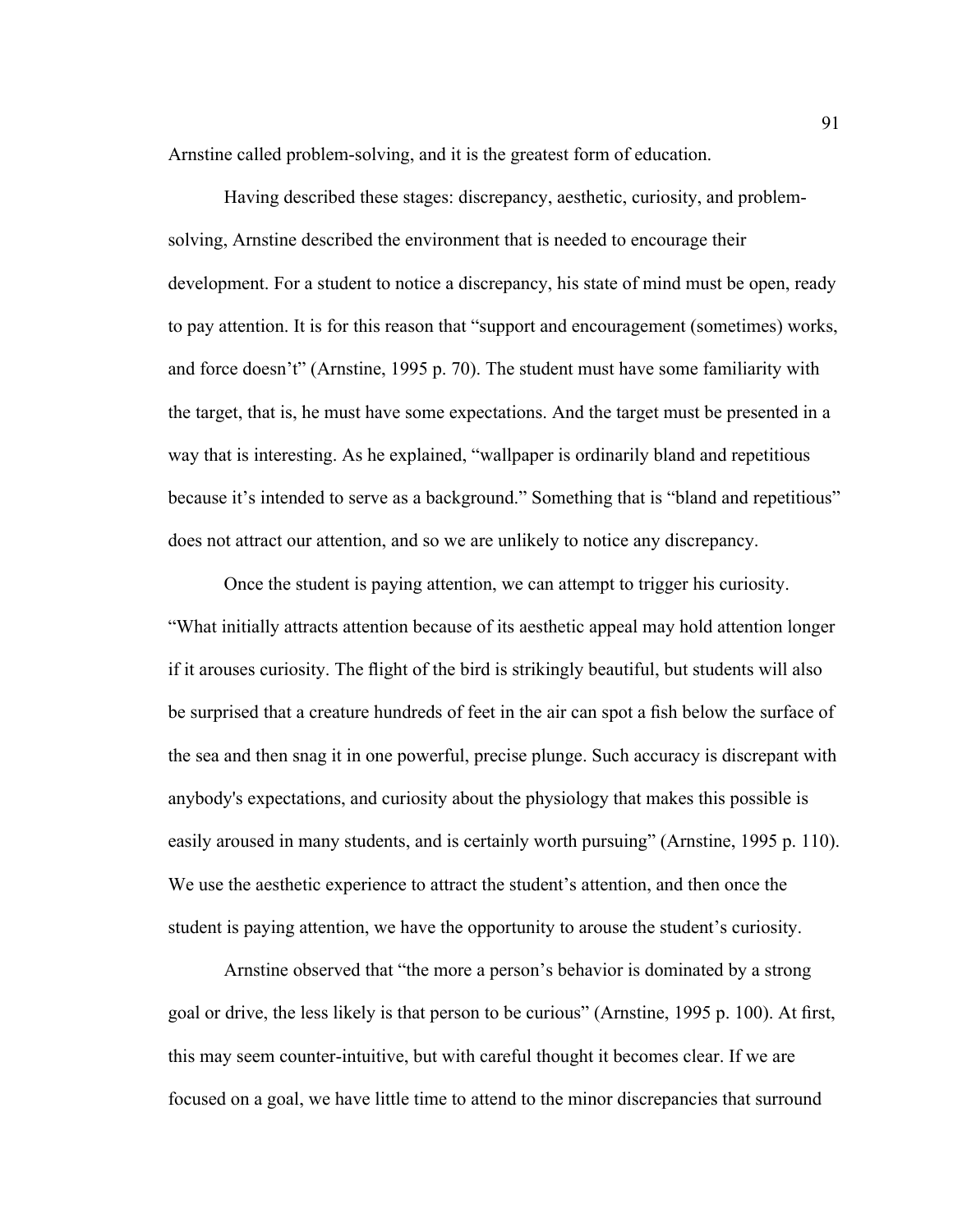us. And the more we are focused on a goal, the more extraneous things appear to be minor. Ulterior motives, like grades, then, destroy the possibility of real curiosity. Questions asked in this context are more likely to be ones that are motivated by grades. And questions that are not motivated by curiosity lead to answers that are quickly forgotten. "Curiosity then, is a matter of wanting to find things out apart from the demands of practical affairs or social intercourse" (Arnstine, 1995 p. 101).

Curiosity is a natural behavior, and assuming the environment is one conducive to it, curiosity will often follow. Curiosity is aroused when the person is "at leisure, relieved of goal-driven pressures" and when there is a discrepancy of the right size. Discrepancies that are too large lead to astonishment and discomfort; ones that are too small lead to boredom. When the environment and discrepancy are right, it is possible, even likely, that the student will engage with curiosity. And to satisfy his curiosity, the student will seek information that can resolve the discrepancy (Arnstine, 1995).

For a school or classroom to encourage curiosity means that there will be time, time to think with no specific task that must be accomplished. And it means that there must be things of interest in the classroom. These interesting things can, indeed should, include books, especially books with lots of beautiful pictures. It is this rich environment that Dewey referred to when he described the library as the symbolic center of school (Dewey, 1959 p. 81). "Providing a rich environment in or out of the classroom is the easy part. The hard part is providing the leisure that's needed to take advantage of it. … Every day in school is a busy day as children move from scheduled activity to scheduled activity, from class to class. Nothing could be more detrimental to arousing curiosity in children" (Arnstine, 1995 p. 107).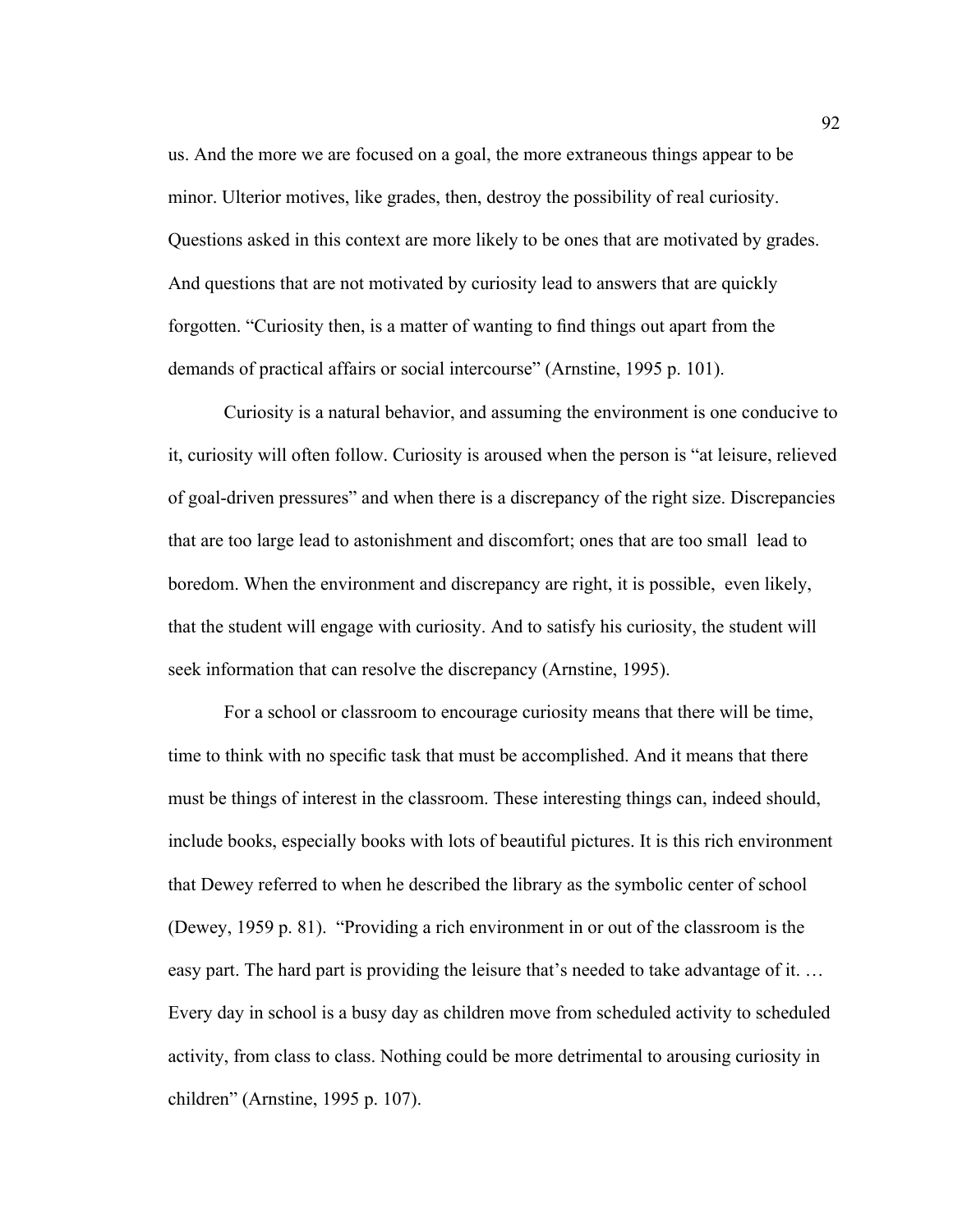Once a child's curiosity has been aroused, and she has asked for more information, "too facile an answer to a child's question may be a convenience for the child, but it doesn't encourage her to follow up her own curiosity. Teachers, then, should encourage children to answer their own questions - by taking those questions seriously and providing the sort of guidance that might be helpful in exploring them." Under certain circumstances, curiosity can be turned into problem-solving. Problem-solving begins "the moment when 'I wonder what …' is replaced by, 'What if I …' or 'Why don't we try to …'" (Arnstine, 1995 p. 100).

Problem-solving, in the sense that Arnstine meant it, is not simply a brute force attempt to destroy all obstacles in one's path. It is "a thoughtful and not an impulsive or habitual activity" (Arnstine, 1995 p. 117). Problem-solving occurs when "the complexity, the novelty, or the seriousness of a situation calls for a delay of action. Then thinking becomes conscious: we feel it as a process" (Arnstine, 1995 p. 115). It is practice in the process of thinking that is the core educational value of problem-solving. It is the opportunity to model, not how to solve this problem, but how to solve problems generally. It is an opportunity to model how an adult learns.

It is not just splitting hairs to separate activities that count as problemsolving from those that don't. We may want our students to learn how to follow directions, obey orders, and complete tasks. Schools certainly give them plenty of practice. But in doing those things, they won't be learning to hypothesize, to test their ideas imaginatively, or to risk trying them out in practice. In short, they won't learn the skills and dispositions that are developed by engaging in problem-solving if they spend all their time just completing assigned tasks. (Arnstine, 1995 p. 119)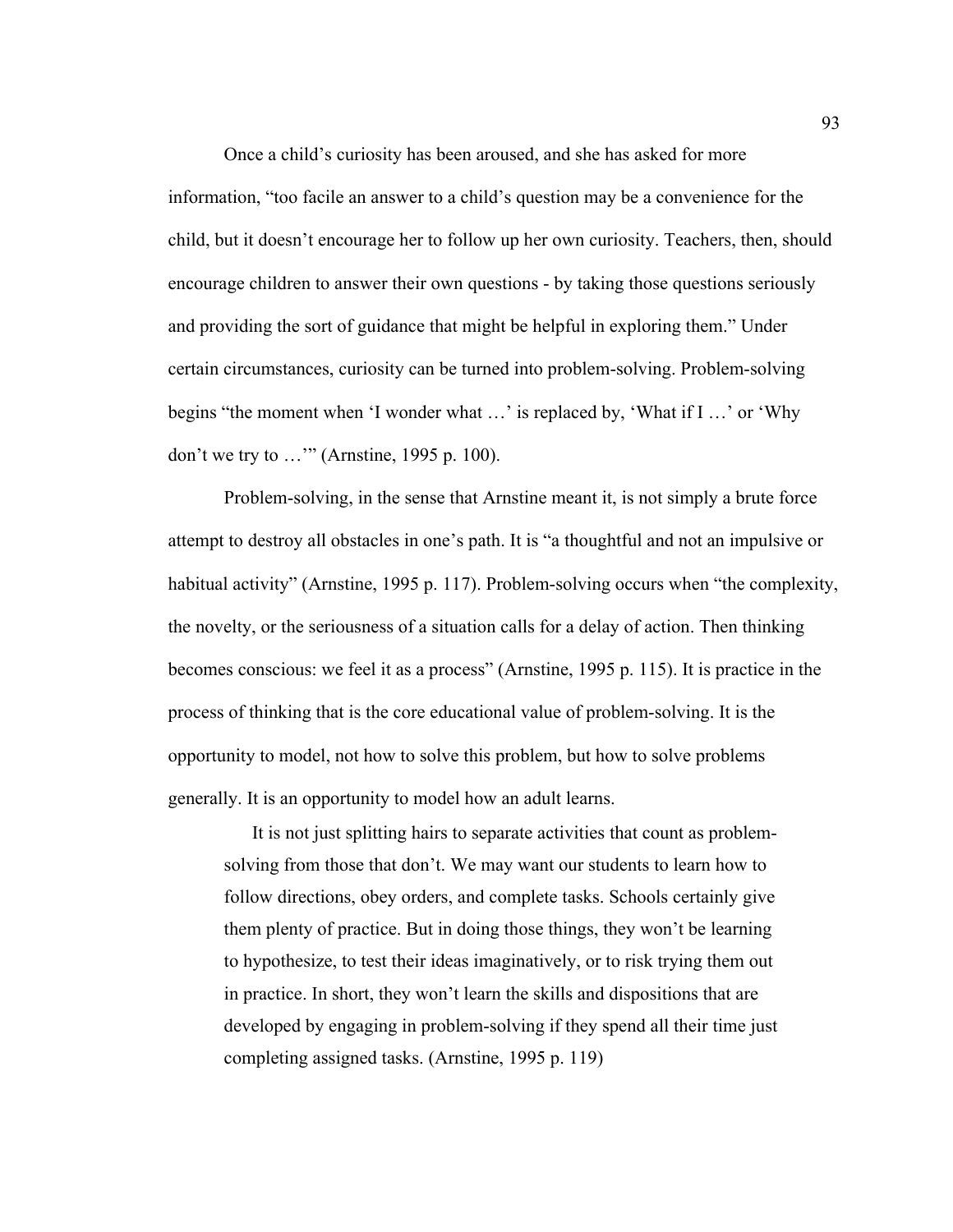### **Diversity of Population**

The goal of universal education, presupposes that all children can learn. And further, since universal education really means universal schooling, it suggests that all children can succeed at the academic study and memorization that is school.

To say that there are no unteachable children is trivial until one fills out the statement with what is to be taught to them and at what cost. Of course most children can learn many things. But, as an old math teacher, I am convinced that no matter how fine the teaching, there will be considerable differences between what is achieved in, say, geometry by students most and least interested in mathematics. I suspect also that there are some, perhaps many, who will never understand the logic of mathematical proof or the power and generality of its greatest products. (Noddings, 1992 p. 29)

From here, Noddings argued for a curriculum that is diverse, each student pursuing those things that most interest them and are most congruent with their skills. But even for those perennialists that argue for "the same objectives for all without exceptions" (Adler, 1982 p. 15) and insist that "any subject can be taught effectively in some intellectually honest form to any child at any stage of development" (Bruner, 1960 p. 33), the need to understand the initial differences - why some students find math easy, while others struggle - is crucial to any attempt at universal schooling. Even if the objectives are the same, certainly different methods will be needed to communicate with different types of students.

One major description of these differences is Howard Gardner's description of human intelligence. Gardener has found significant evidence for the fact that each human is an unique blend of various different intelligences. His initial list of seven intelligences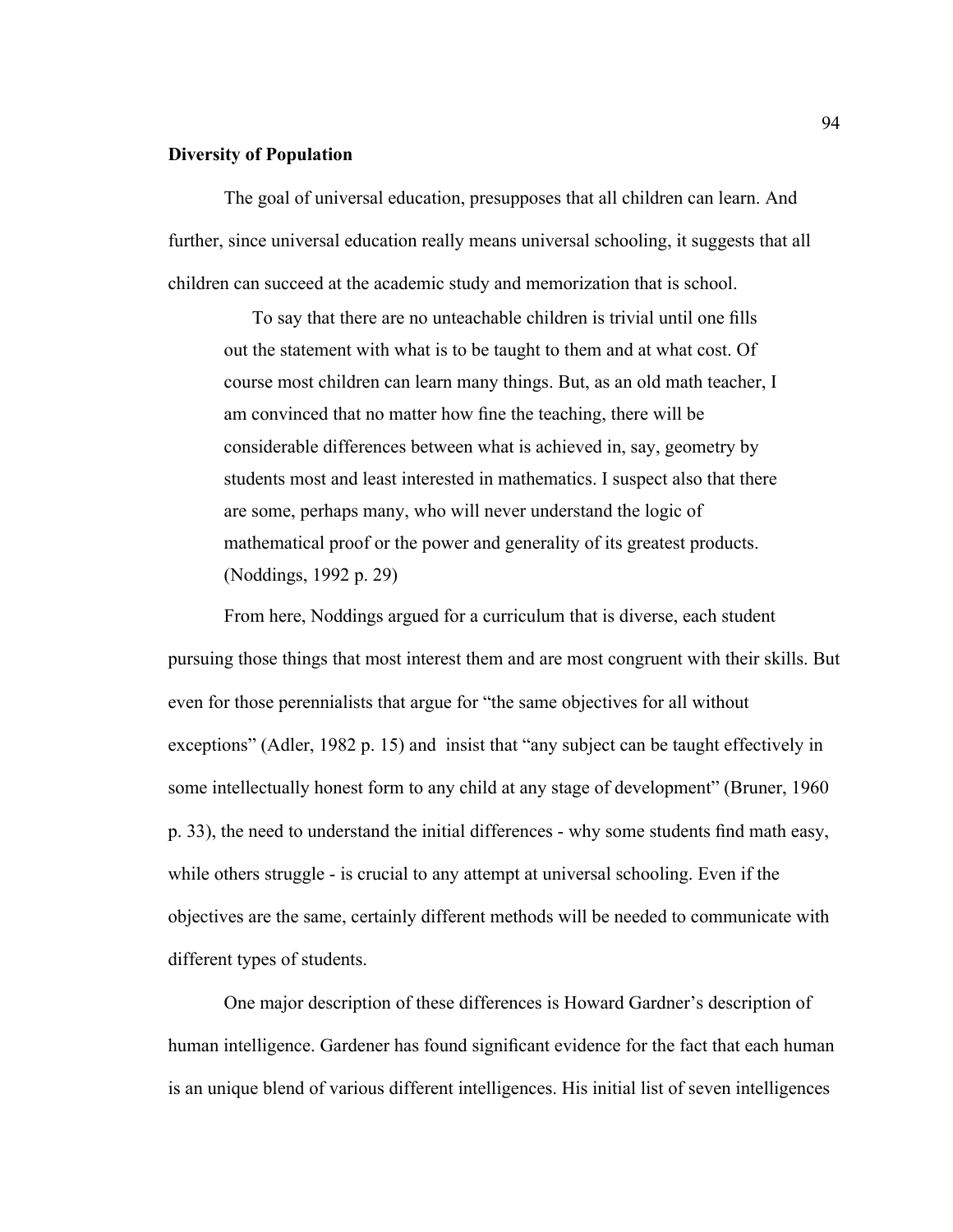is most well known: linguistic, logical-mathematical, musical, bodily-kinesthetic, spatial, interpersonal, and intrapersonal. As an example of the way the intelligences manifest, the difference between linguistic and logical explains why some students excel in English (linguistic) while others excel in math (logical). Gardner demonstrates that it is only these first two that have traditionally been valued and developed in classrooms. Historically, this simply insured that "scholars" (those with intelligence of these two sorts) stayed in school, while others pursued other interests - perhaps apprenticing to a blacksmith. But with universal education, with the professionalization of fields mentioned in chapter two, other options are no longer equally valuable or available. Many professions that were entered through apprenticeship, are now entered through schooling. If we want children whose main intelligences are not, mostly, these first two, to stay in school, we need to modify our methods of education in ways that will access the different intelligences (Gardner, 1999).

Another contributing factor in the diversity of the class population is the differing pace of development among same age peers.

The modern belief that children should progress uniformly through the grades is causing a major problem in kindergarten and first grade. At the heart of the problem is the fact that … the majority of children (about 85%) enter school after having been enrolled in one or another early childhood program. As a consequence, schools have tightened standards and now demand that all children know their letters and numbers before being accepted in the first-grade classroom. This demand is based on the … assumption … that all children of the same age will profit equally from whatever type of early childhood program they have experienced.

Yet the truth lies elsewhere. The early childhood years, roughly from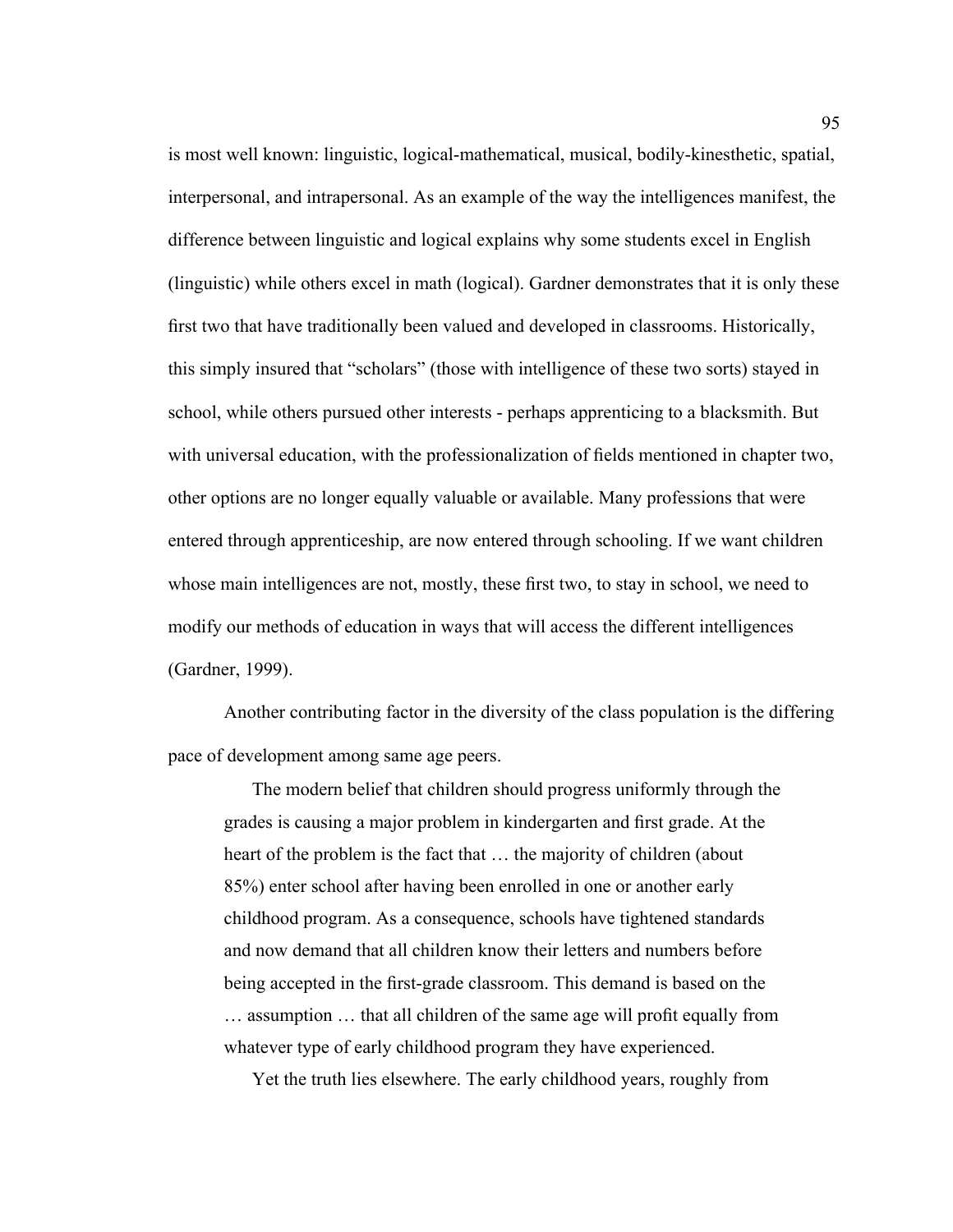age 3 to age 8, are a period of rapid intellectual growth comparable to the period of rapid physical growth of early adolescence. At such times individual differences in growth rates are most evident. With adolescents, for example, some reach their full height at 13, some at 14, some at 15, and some at 16. They may all end up being the same height , but they get there at different rates. The same is true for young children's intellectual growth. Some may attain Piaget's concrete operations at 4, some at 5, some at 6, and some at 7. They will all attain concrete operations, but at different rates - even if they have the same intellectual ability. Because these operations are a necessary prerequisite to learning numbers and letters, children of the same intellectual ability will differ widely in their ability to acquire tool skills. (Elkind, 1997 p. 244)

The idea that children progress in uniform fashion throughout the grades dies hard, despite abundant knowledge of the differential growth spurts that characterize early adolescence as well as early childhood. (Elkind, 1997 p. 244)

These differences have been magnified by the modern educational environment. In the one-room school house of old with multiple age groups, progress was not through the grades, but through the curriculum. There were older children available to tutor, and the pace was self-correcting. Today, however, there is a schedule. And the child who is not developing "on schedule" is considered behind, by peers, teachers, and parents (Elkind, 1997).

# **Cooperative Learning**

All of this information may seem almost futile. How can a school possibly do all that seems to be required? The school must (a) provide the opportunity for experiences and social exploration; (b) allow students time to develop their own innate curiosity and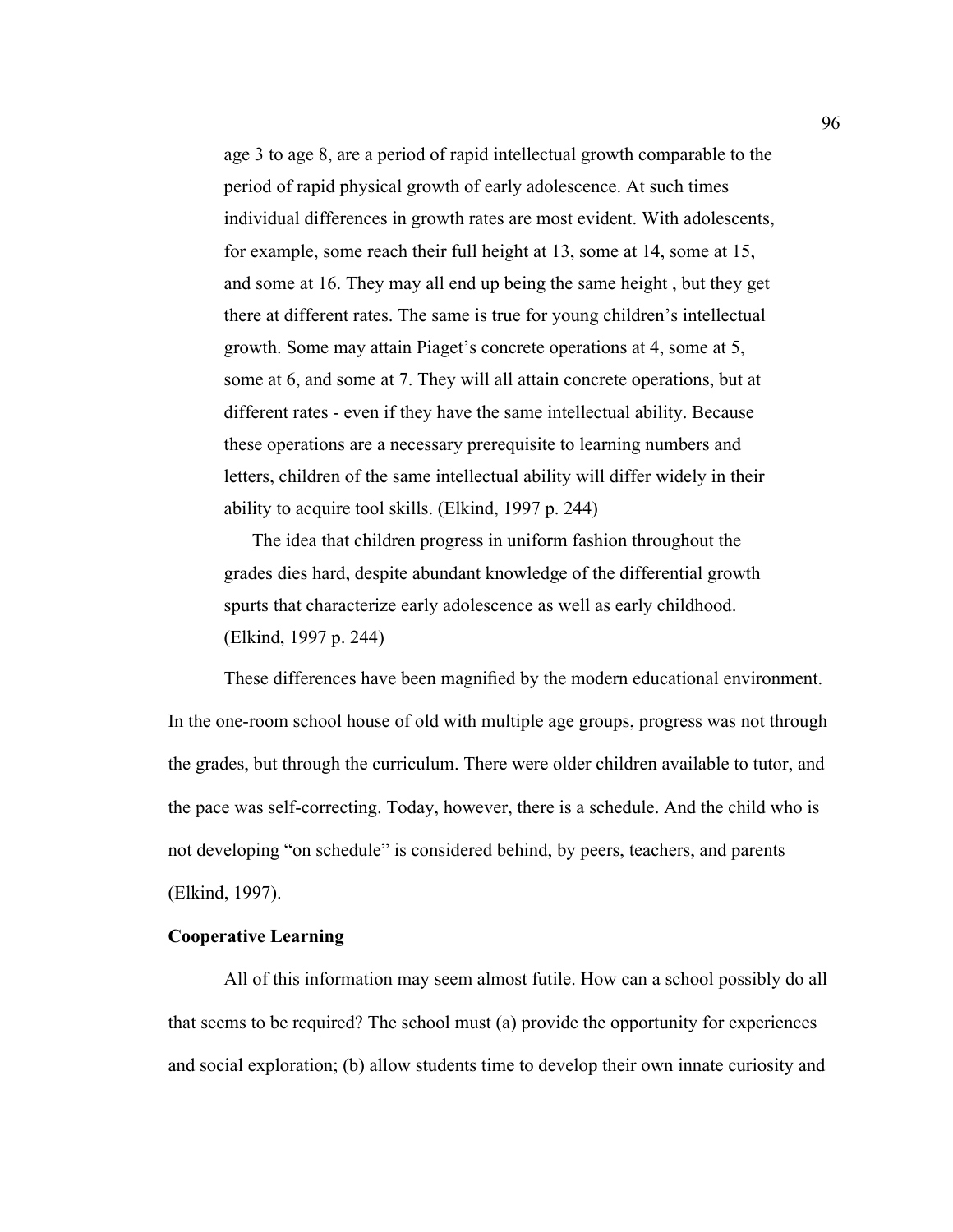follow that to develop their own interests; and (c) do this in a way that responds to both the different developing pace of each student, and the different potentials inherent in each student's unique mix of diverse intelligences. And let us not forget, we also want to teach reading and math!

One method of addressing all of these competing mandates is to place greater responsibility on the child. Rather than teach the whole class, greater individuation can be achieved if each child is given individual assignments. This offers the greatest flexibility in addressing each individual child's needs. However, "research on effective instruction has consistently shown that student learning is enhanced by direct instruction from teachers, as opposed to extensive reliance on individualization, seatwork, and written materials" (Veenman, 1995 p. 370).

Over the last thirty years, a large body of evidence has developed around an effective alternative method called cooperative learning. Cooperative learning is not just doing work in groups. The research suggests that there are a number of key components of cooperative learning which must be included, or the benefits will be lost. The most crucial components are group goals and individual accountability (Stevens and Slavin, 1992; Slavin, 1999). Johnson and Johnson (1999) list five essential elements in effective cooperative learning groups: positive interdependence, individual accountability, promotive interaction, social skills, and group processing. Unfortunately, research has found that many teachers do not incorporate these elements into their group learning, and then the failure of the group experience is unfairly seen as a failure of cooperative learning (Slavin, 1999). Cooperative learning is not easy to implement. Much of the curriculum material available is not designed with cooperative learning in mind. It takes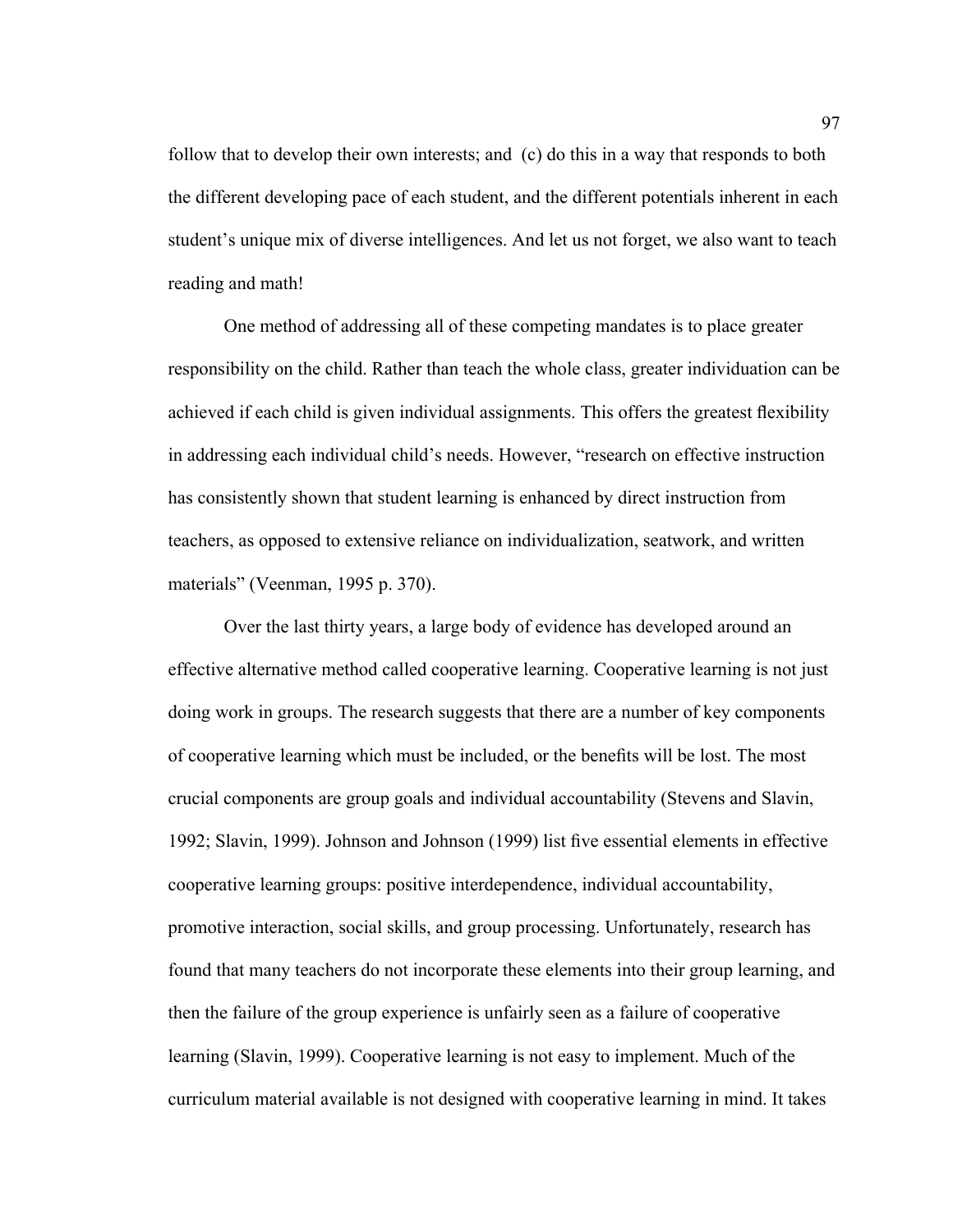time, effort, and creativity to develop the materials in a way that will work with cooperative groups (Slavin, 1999).

But there are many benefits to cooperative learning that are demonstrated by years of research (Slavin, 1999). Certainly there are clear academic gains when using cooperative learning (Stevens and Slavin, 1992; Johnson and Johnson, 1999; Slavin, 1999). But beyond that, when done correctly, cooperative learning holds the hope of addressing all the needs we have articulated. It helps develop proper social skills (Johnson and Johnson, 1999). It has numerous opportunity for individual differentiation without the academic losses of independent work (Johnson and Johnson, 1999; Schniedewind and Davidson, 2000). It can be used to accommodate Gardner's multiple intelligences (Janes et al., 2000). And, it forces students to develop their own curiosity (Janes et al., 2000) about the subject being studied, and to confront the insights of their peers (Johnson and Johnson, 1999).

# **Multiage classrooms**

Much of what I suggest here seems to be a return towards the one room schoolhouse, or the European cheder. And indeed, while trying to avoid the trap of nostalgia, it is worthwhile to examine the practices that were so much a part of the preindustrial community. Today our consciousness has developed past the sense that everything new, progressive, and technological must by definition be better (Forsten et al., 1999).

Multiage classrooms deserve some examination. As I have suggested, they may have contributed to the developmental openness of that past generation. Certainly the larger group allows for greater grouping options for cooperative learning, either by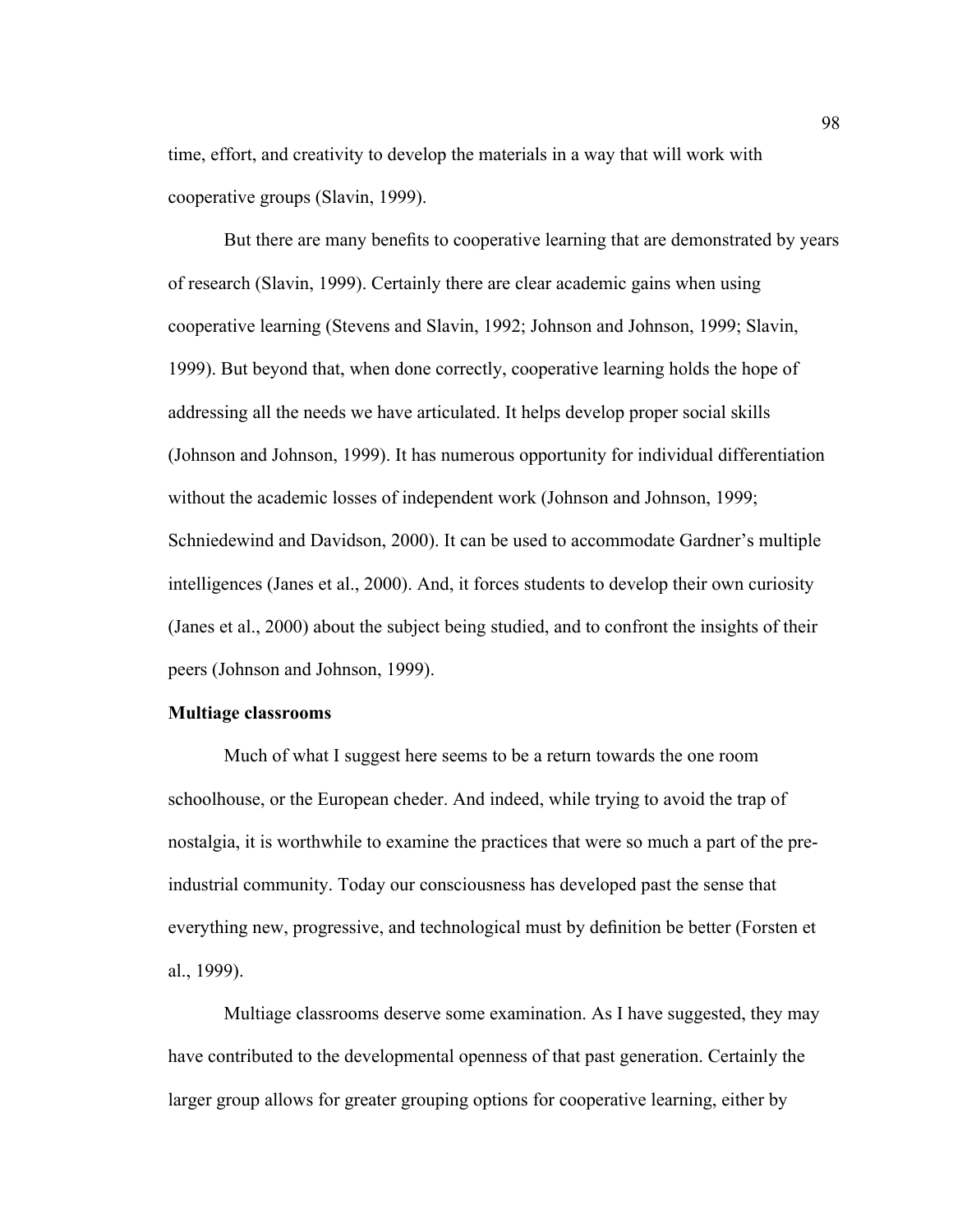interest or ability (Gutierrez and Slavin, 1992; Forsten et al., 1999).

But to be honest, the data is mixed. The best that can be said is that there is little evidence to suggest multiage classrooms are worse. But there is also little evidence to suggest they are better. Any definitive claims of academic benefit are misplaced. And what social benefits might accrue are nebulous and hard to measure. The verdict is simply not yet in (Gutierrez and Slavin, 1992; Veenman, 1995; Mason and Burns, 1996; Veenman, 1996; Krochover et al., 1999; Kinsey, 2001).

## **Language Immersion**

For someone born in the United States, learning a second language is uncommon. Indeed, often trying to teach a young child a second language is viewed with concern about the obstacle a second language presents for the child's "normal" development. Additionally, the time used to teach the new language is time that might have been used for other, perhaps more pressing, academic study. These concerns are misplaced. In much of the world, today and in the past, a child grows up with two or more languages. And over the last number of years a large body of evidence has been compiled that suggests that second languages, if properly taught, have no academic or developmental downsides (Curtain and Pesola, 1988; ERIC Clearinghouse on Languages and Linguistics, 1995; Genesee and Cloud, 1998; Rosanova, 1998; Verhoeven, 2000; Naserdeen, 2001).

Language immersion is language education through the experience of language. It provides the student with an opportunity to imitate adults, and by doing so, it taps into the child's innate motivations described earlier by Dewey. Rather than a focus on teaching the language, the focus shifts to using the language. How much time is spent in the target language varies. Some settings teach in the target language for the entire day, while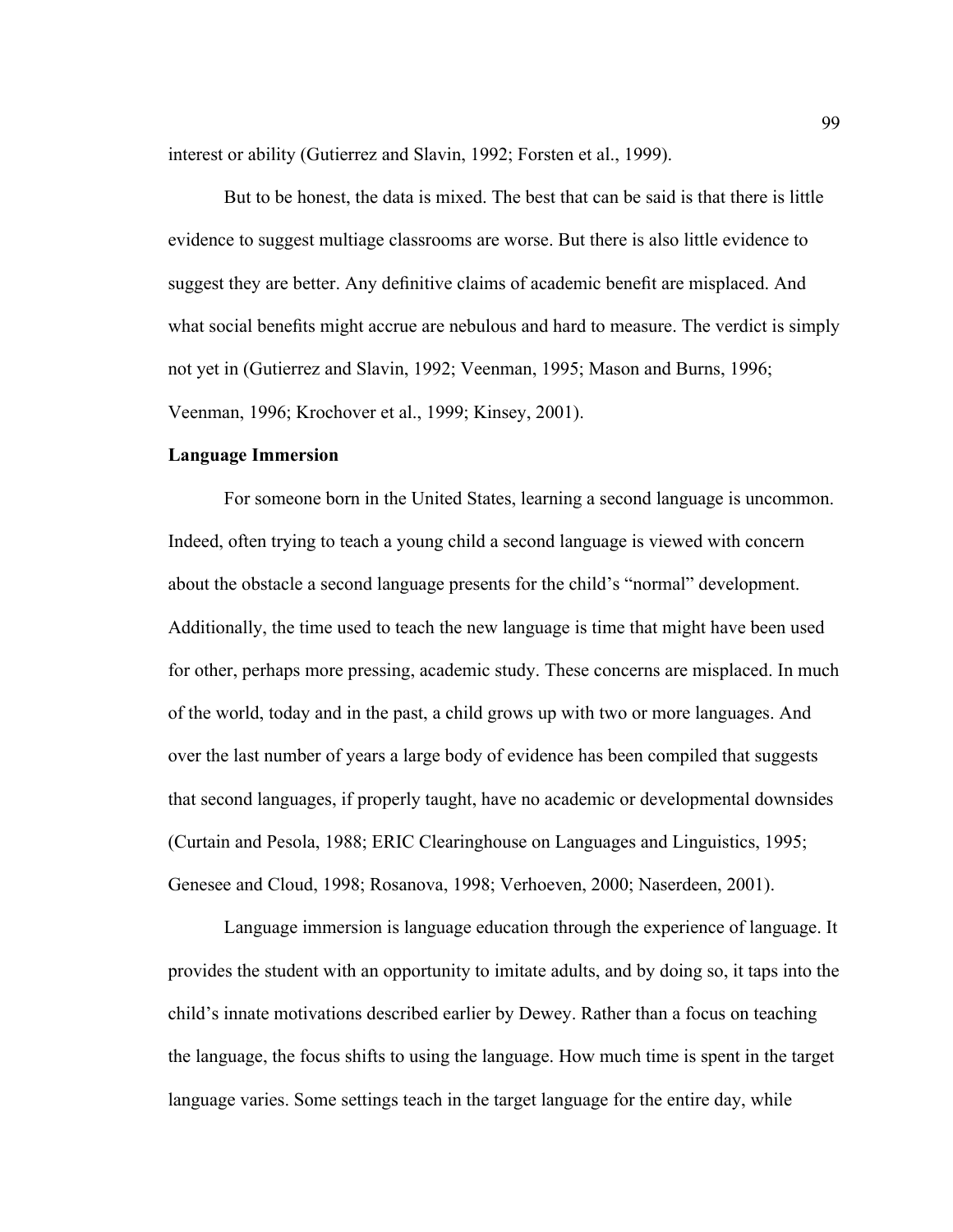others use its for as little as 50% of the time. And while there are differences in the results, immersion programs work. Particularly when it is done in a way that affords students the opportunity to talk to each other in the target language, students gain fluency in a second language with no academic losses, even primary language literacy (Curtain and Pesola, 1988; ERIC Clearinghouse on Languages and Linguistics, 1995; Genesee and Cloud, 1998; Wade-Woolley and Geva, 2000; Naserdeen, 2001).

Language immersion works best with young children (Naserdeen, 2001). Language immersion works even when the two languages are vastly different. A Canadian study found it effective in teaching Chinese to English speaking elementary children (Huang, 2003). Even if the goal of learning the second language is acquisition of reading comprehension skills in that language, immersion techniques work better than traditional methods of language instruction. "The greater the oral skills of the child, the greater the chances of making the correct inferences during literacy instruction" (Verhoeven, 2000 p. 327). The ability to speak a second language is tied to a number of benefits. It is correlated to higher scores on standardized tests in academics of all sorts, including primary language study (Naserdeen, 2001). A recent study has even shown that it seems to retard the mental deterioration of old age (Bialystok et al., 2004).

## **Not Just Schooling**

La Belle (1975) described three different types of education, formal, nonformal, and informal. Formal education is done in a highly structured environment, generally a school. Nonformal education refers to education that occurs in an environment organized around a specific task, or a specific group of participants, like swimming lessons or apprenticeship. Informal education is unorganized and unsystematic. It refers to the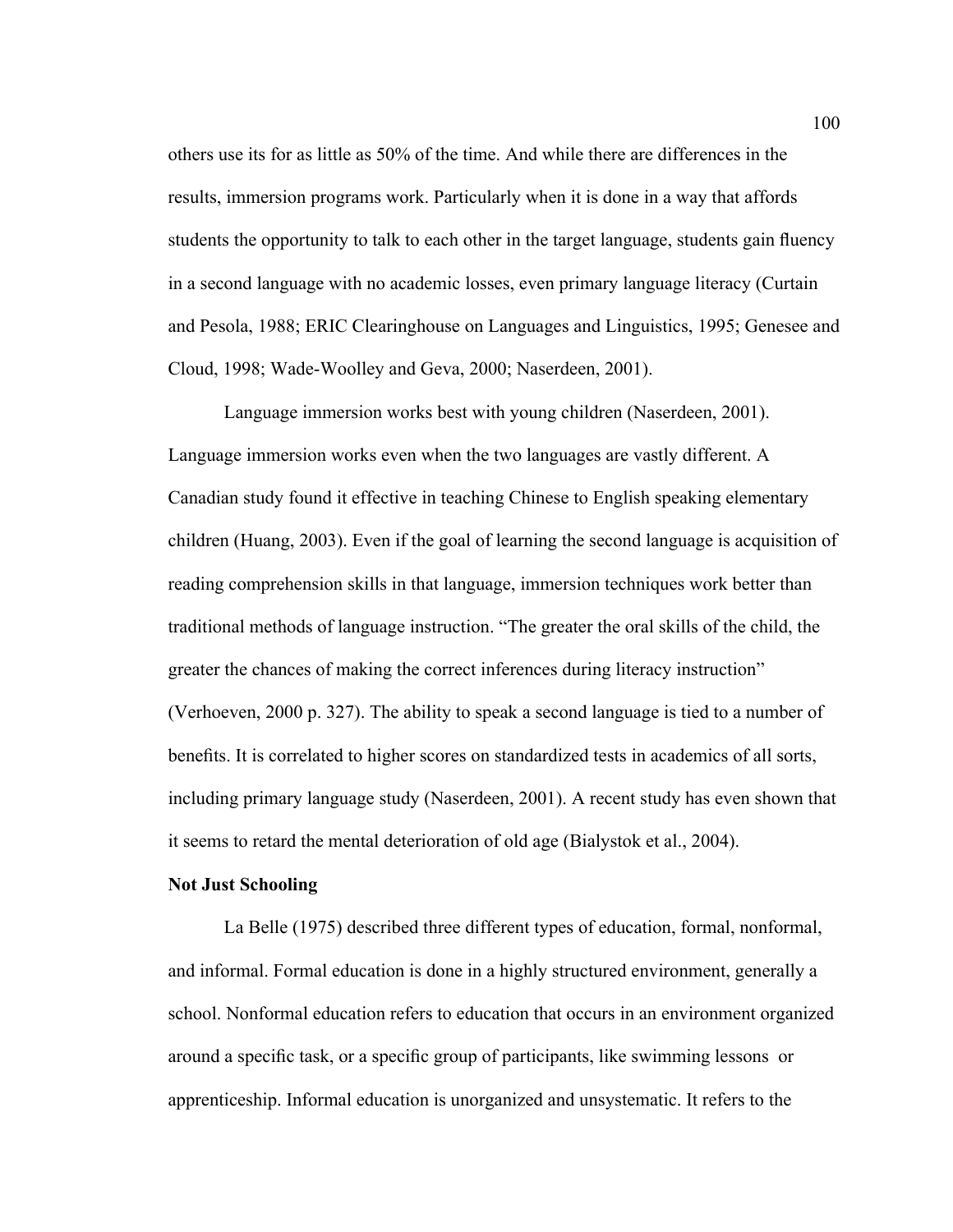learning we do from seemingly random life experiences. He points out that the balance of these three has shifted dramatically. In less technological societies more learning happens in the nonformal setting where the learning is practical and experiential. In technological societies, the learning shifts to the formal setting where "the practical and applied may be supplanted by the theoretical and abstract. … The behavioral application of largely abstract learning is often left to each child on an individual basis" (La Belle, 1975 p. 167).

The abstract and theoretical learnings of the classroom are "insufficient and ineffective mechanisms for solving complex problems and achieving complex goals" (La Belle, 1975 p. 170). His solution is to attempt to integrate the types of education, to attempt to find some bridge between youth groups, swimming lessons, job training, and the academic environment of school.

"This does not mean that schools must be abandoned in favor of some unknown out-of-school programs. Instead, the achievement of many educational objectives depends on coordinated and collaborative approaches that serve the needs of a particular population in terms of particular objectives and goals. The school should play a central, but not exclusive, role in such programs" (La Belle, 1975 p. 172)

Mortimer Adler (1982) describes three types of teaching that, he says, correspond with three types of learning. A lecture is best for the "acquisition of organized knowledge", coaching for "the development of skills", and socratic conversation is best for "enlarging understanding of ideas and values" (p. 23). And while Adler was arguing for the inclusion of all these into a formal school setting, consider combining the three environments of La Belle with the three forms of teaching of Adler. Further, given the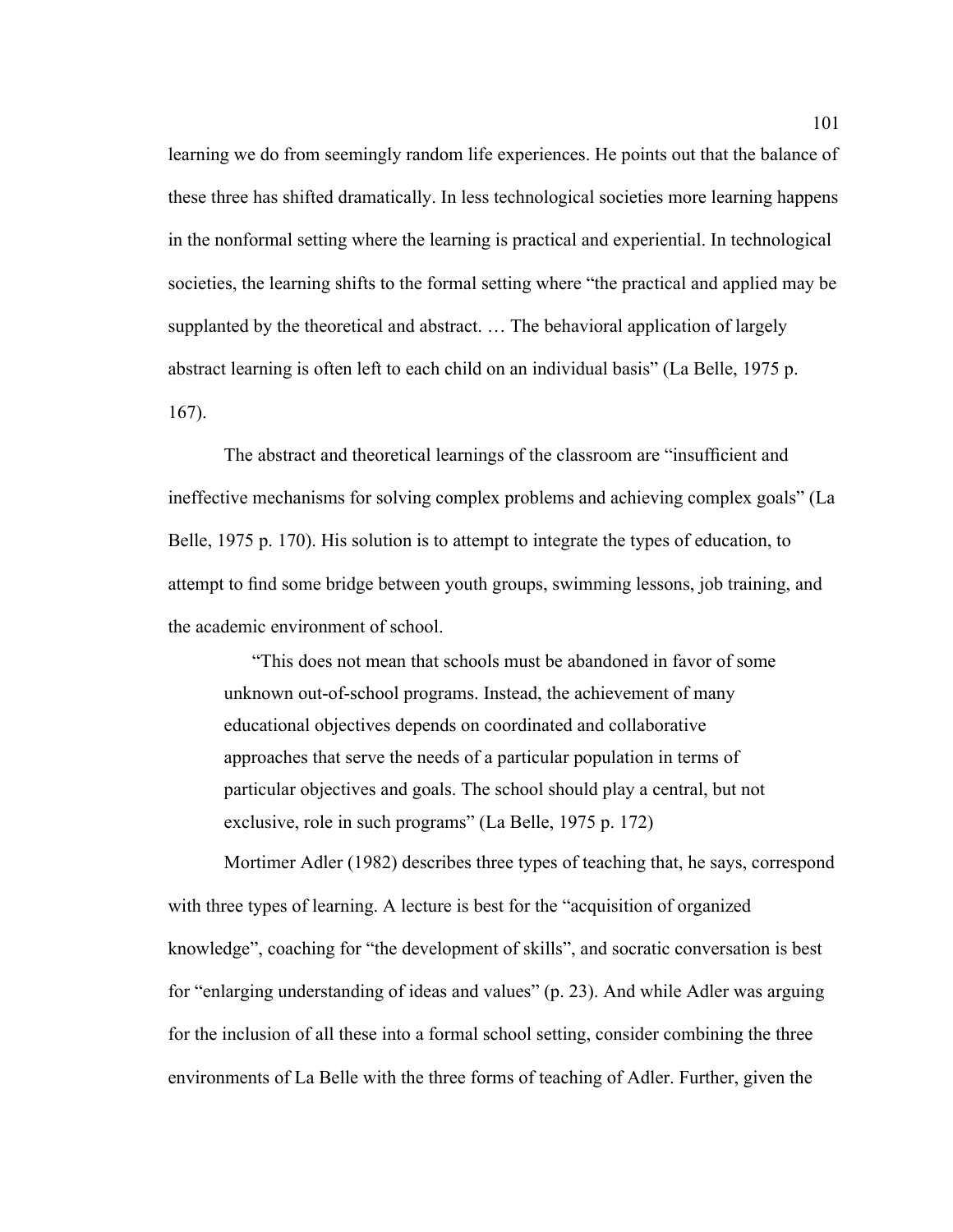discussion of cooperative learning and multiage classrooms, add too, the additional dimension, age of instructor: adult, older child, peer. This synthesis creates a 3-dimensional grid {Adler type, La Belle formality, teacher age} with 27 possible types of educational interaction.

To understand the power of this model, consider some examples. Certainly there are the obvious ones like {lecture, formal, adult} that describe the traditional classroom, or {coaching, nonformal, adult}of karate class. But consider some less obvious ones that also have educational significance. For better and worse, many of us have experienced {lecture, informal, adult} when some "random" adult chose to lecture us about the speed of our bicycle on the sidewalk, or the need to wear a helmet. Ironically, this type of interaction may well be among the interactions most reduced by urbanization. Random people are more guarded with each other, and less apt to speak to each other in this way. Or perhaps we recall a {coaching, nonformal, peer} interaction, when the bright kid in the class really helped you do your homework one day. Finally, consider {socratic, formal, older child} which might be represented by a conversation with an older sibling who helped us clarify our early awareness of politics.

Using this model as a guide, parents, teachers, and community need to work together to provide multiple educational experience types for each child. And we need to do this in a way that is responsive to each child and their unique abilities and talents. Nel Noddings (1992) addresses this when she speaks of utilizing lunch periods for conversation groups with teachers. With a little planning and thought, the void that is lunch time can become an opportunity for groups to experience socratic and coaching from adults, older children, perhaps even peers.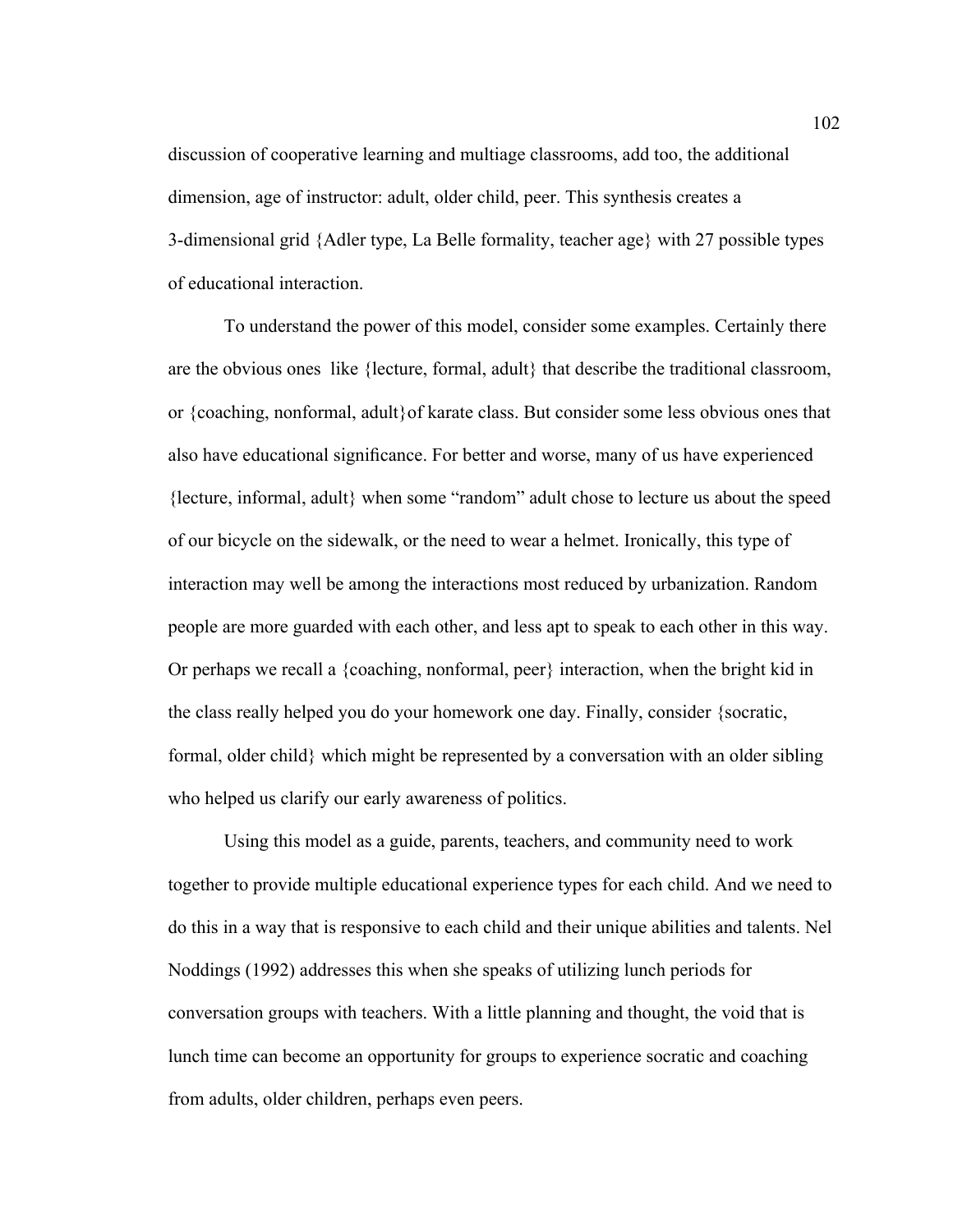# **The School**

By now, it is perhaps clear that I am not describing how to create a school, but rather, how to create a community. Indeed, cliched as it may be, "it takes a village to raise a child". Communities have become weakened by the history of the past century, and schools need to reinvigorate the child's experience of community if they hope to raise, that is to say educate, successful children.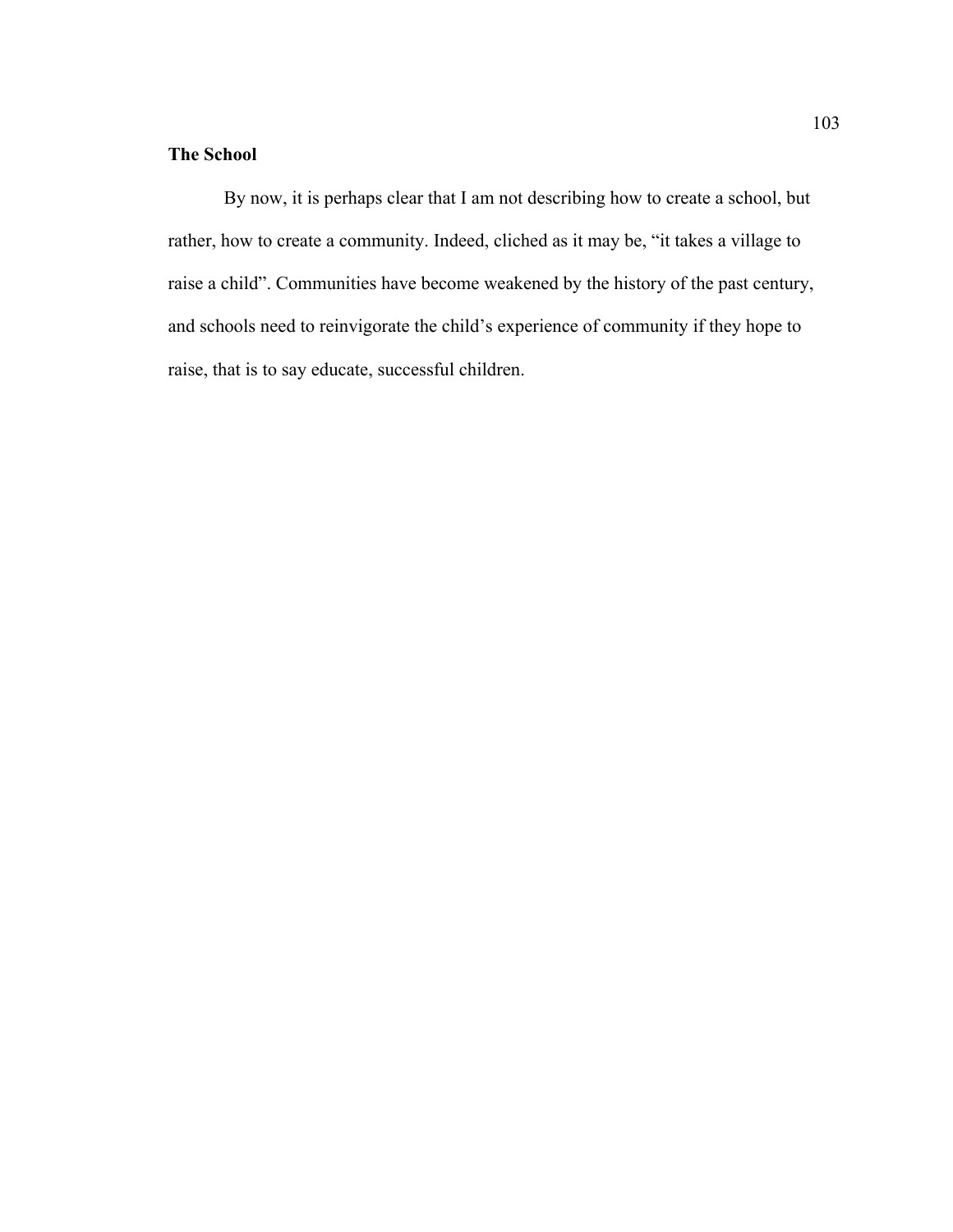#### CHAPTER VII

# THE IDEAL YESHIVA KETANA

# **Limits**

It is time now to consider what then is the perfect school. Or perhaps more accurately, it is time now to describe what makes the ideal educational environment for our target audience. Clearly, this is not entirely possible. As has already been discussed, the perfect education is a moving target; this description will undoubtedly be dated before it is completed. Further, the school environment I am describing would be difficult to implement in the real world. It cannot be called perfect if it is impractical.

And yet, even though this school may never exist, there is value in its description and articulation. I describe the goal - the ideal case - to describe what education could be. A clear understanding of this ideal will help us to move towards it. In the next chapter, I will show how specific elements of this perfect case can be applied in the real world of existing Strictly Orthodox day schools.

#### **Goals**

Before describing the educational practices for the ideal school, it is crucial to be clear about the philosophy and goals of this school. I propose three goals for Strictly Orthodox elementary education in America today:

1. Raise children who love their Jewish heritage and are committed to Jewish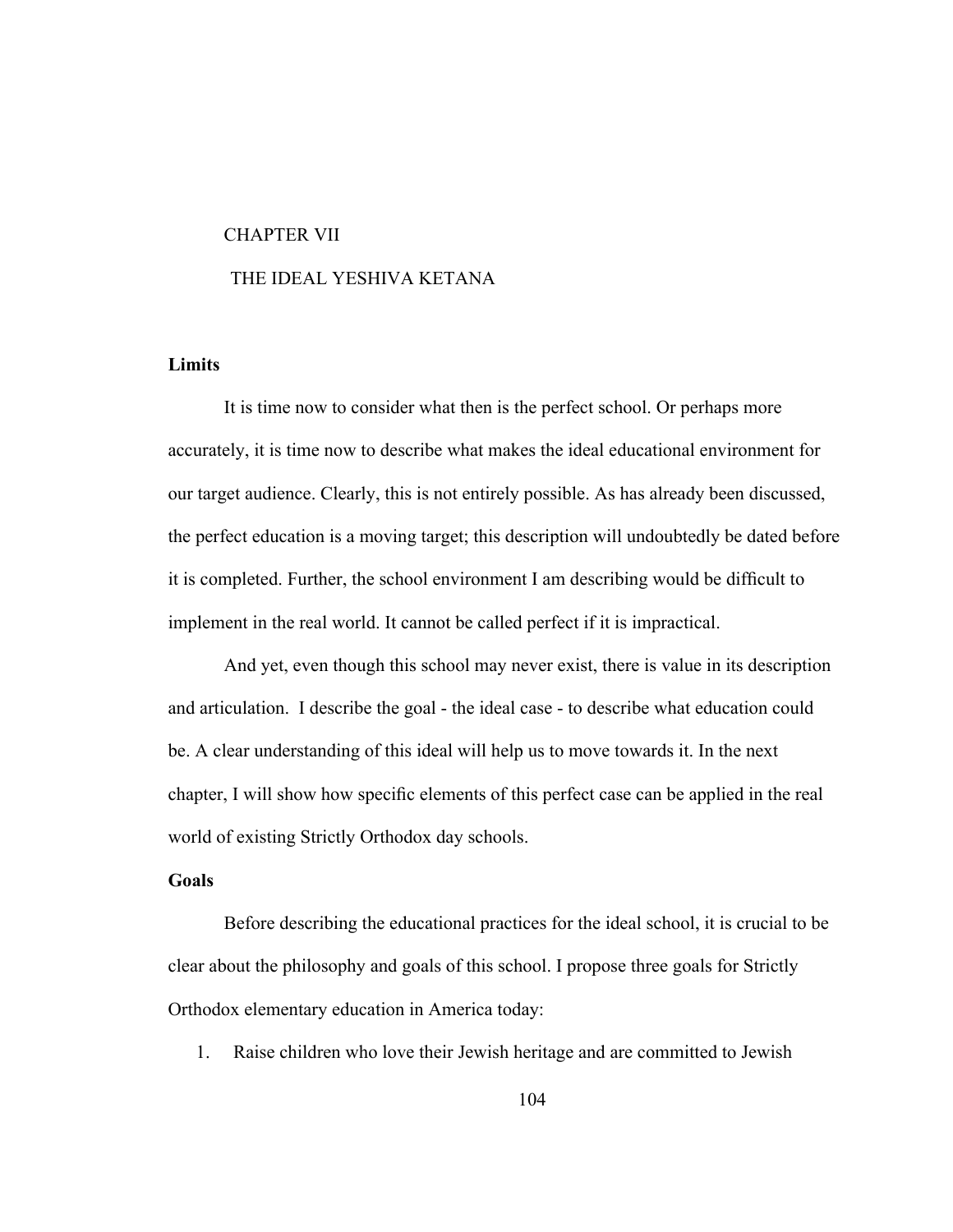values and religious practice.

- 2. Raise children who love the process of learning, most especially who love the learning of Torah, and are committed to continue learning - as a religious experience - throughout their lives.
- 3. Raise children who are competent to live adult lives in the United States of the 21st century. They should be able to participate intelligently in the democratic process, and should have the skills needed to pursue employment or advanced vocational training.

These goals are a direct reflection of the philosophy of Jewish education articulated in chapter three. The first goal is chinuch. The second one is limud. And the third goal is umanus. The order of these three goals is not accidental, it is crucial. As we discussed in chapter three, limud is meaningful only in the context of a religious life. The crucial goal of Jewish Education school is to ensure religious life. Every school should attempt to ensure that every child remain a committed Orthodox Jew.

Some recent Strictly Orthodox educators do not take this approach. They see limud as the most crucial goal of elementary schools. "The only yardstick for measuring Day School success is its graduates' continuation on to the mesifta-yeshiva high school level. Nothing else really matters" (Belsky, 1977 p. 6). Dr. Kaminetsky (1966b) distinguishes the Strictly Orthodox day school from other day schools by suggesting that "their basic aim is to prepare their pupils for further study in a Mesivta or Yeshivah Gedolah" (p. 41). Later in this same article, Kaminetsky lists six goals that are shared by all Orthodox day schools. The first goal is "to produce 'bnei Torah' or 'Talmidei Hahamim'", that is scholars, while the need "to inspire their pupils to observe Jewish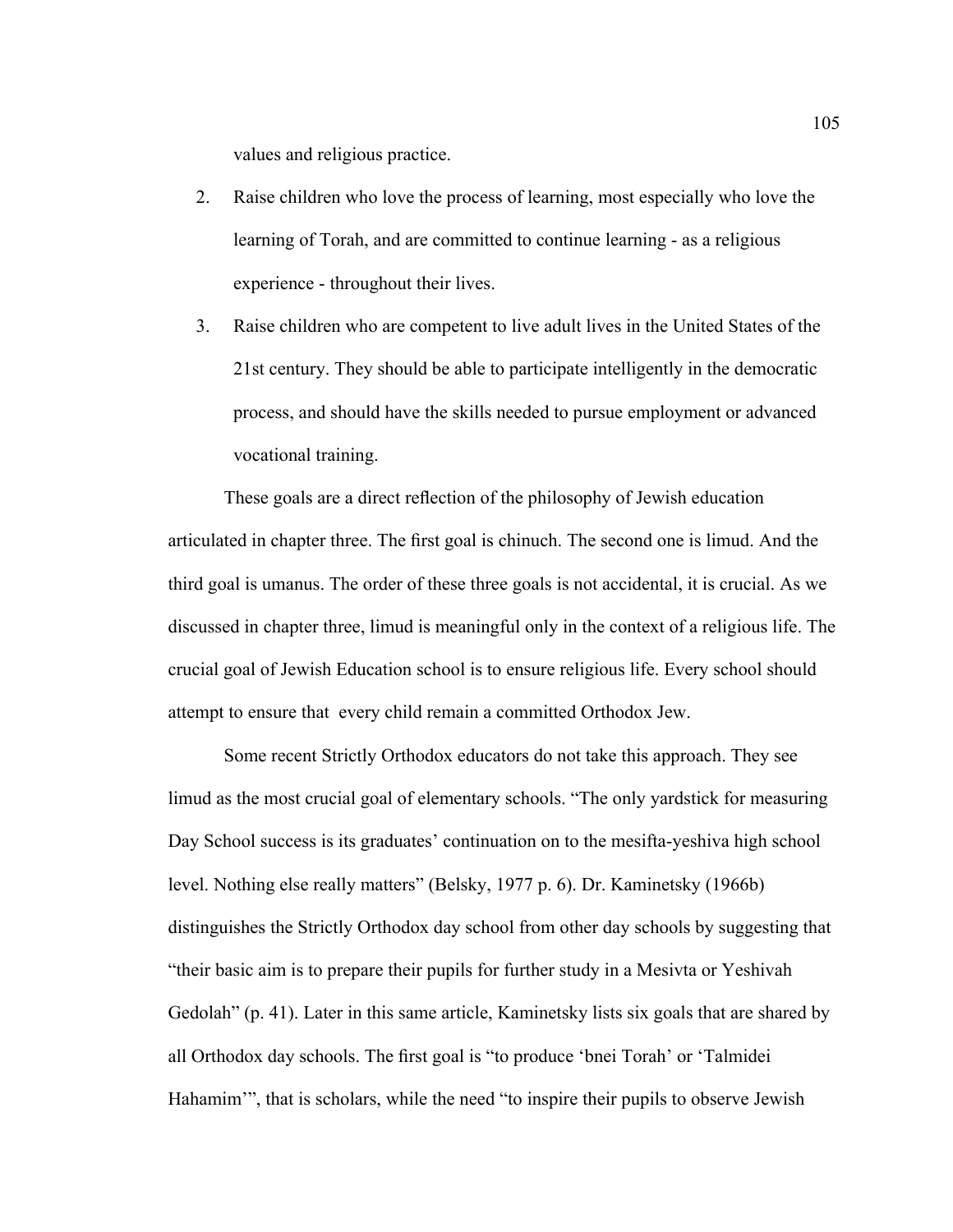law" is relegated to goal two (p. 42). To be fair, both Rabbi Belsky and Dr. Kaminetsky undoubtedly see Jewish living as crucial. Presumably, they see Jewish learning as the determining factor in ensuring Jewish living. That however seems not to be the case. Based on a recent study of the American Jewish population, Rabbi Berel Wein (2004) points out that "observance of Jewish rituals and customs is more of an indicator of Jewish continuity than Jewish education." Further, he suggests that this pattern is one that has been seen before.

In nineteenth-century Eastern Europe, the masses of Jews had an education far inferior to what is offered now in our day schools and yeshivot. It was the practice of Judaism that kept them loyal Jews. Ironically, when the Haskalah swept through Eastern European Jewry, the intensity of Jewish education increased, but the discipline of Jewish observance declined. This contributed to the waves of assimilation and defection from Judaism and the Jewish people that characterized that time and place. (p. 16)

These observations, and the evidence offered in chapter three, are sufficient for me to conclude that chinuch must be seen as the primary goal. But even while chinuch is primary, the balance is elusive. Indeed, perhaps the greatest challenge to Jewish schools today is to find the balance between chinuch and limud. While limud must be done within the context of religious devotion, that cannot be an excuse for schools to avoid academic limud. First, limud is itself an aspect of chinuch. Since learning is a lifetime religious responsibility, dedication and habituation in that task is an aspect of chinuch. Further, since limud entails learning the divine word of G-d, it has a moral effect on the student. Learning Torah, with the appropriate motivation, effects the moral character of the learner (Babylonian Talmud, 475 Kiddushin 30b). If chinuch is concerned with that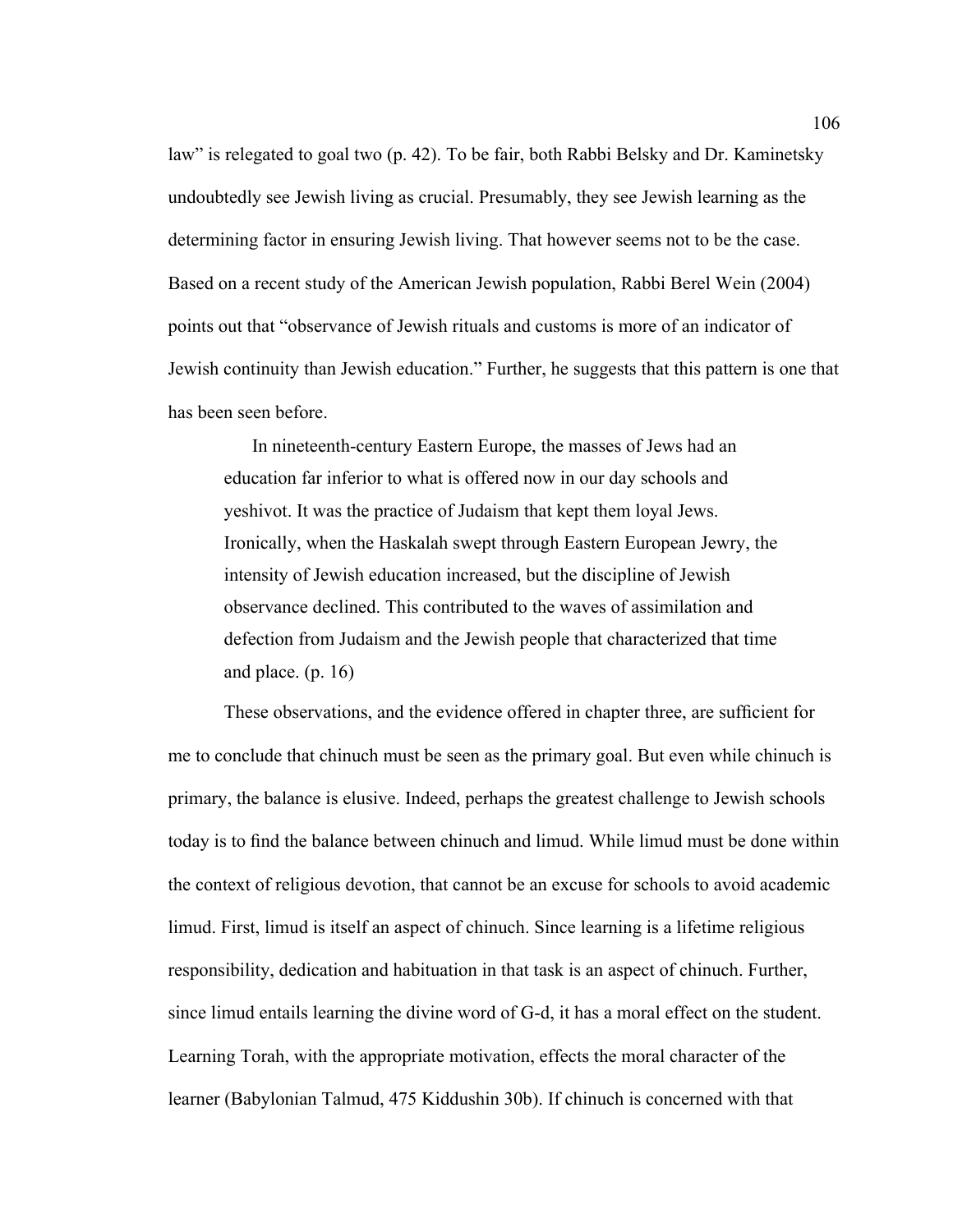moral character, it must expose the student to limud. Conspiring to make the balance between limud and chinuch particularly elusive is the fact that each student will need a different balance of the two. Some parents are better at providing one or the other to their children. A child with a good academic home, needs perhaps more opportunities to explore actual mitzvah performance. On the other hand, some families may excel at chinuch, but not have the skills to help their children with academic limud. Some students may be particularly able or open to limud, while another may respond better to chinuch. The school does not have the right merely to select a path that will be best for most of its students. As discussed in chapter three, with both chinuch and limud there is a responsibility to address the individual student. Any school that hopes to fulfill this responsibility must have an extraordinary ability to tailor curriculum for the individual student.

In striving to find the balance between chinuch and limud it will be helpful to notice that even limud is an affective, rather than a cognitive, goal. It is not, as Rav Dessler (1963) said, sufficient to teach students Torah, it is necessary to instill within each student a love for Torah.

#### **Protected Jewish Space**

An ideal yeshiva ketana will be first and foremost a Strictly Orthodox Jewish community unto itself. It will be concerned with Jewish living. Both Jewish learning and secular competence should be seen as part of a holistic and integrated Jewish life. This does not mean that nothing from the outside is ever allowed to intrude. Rather, it means that everything that is allowed to enter, must enter only through a conscious Jewish choice. In the school setting that would mean that all secular experiences and influence be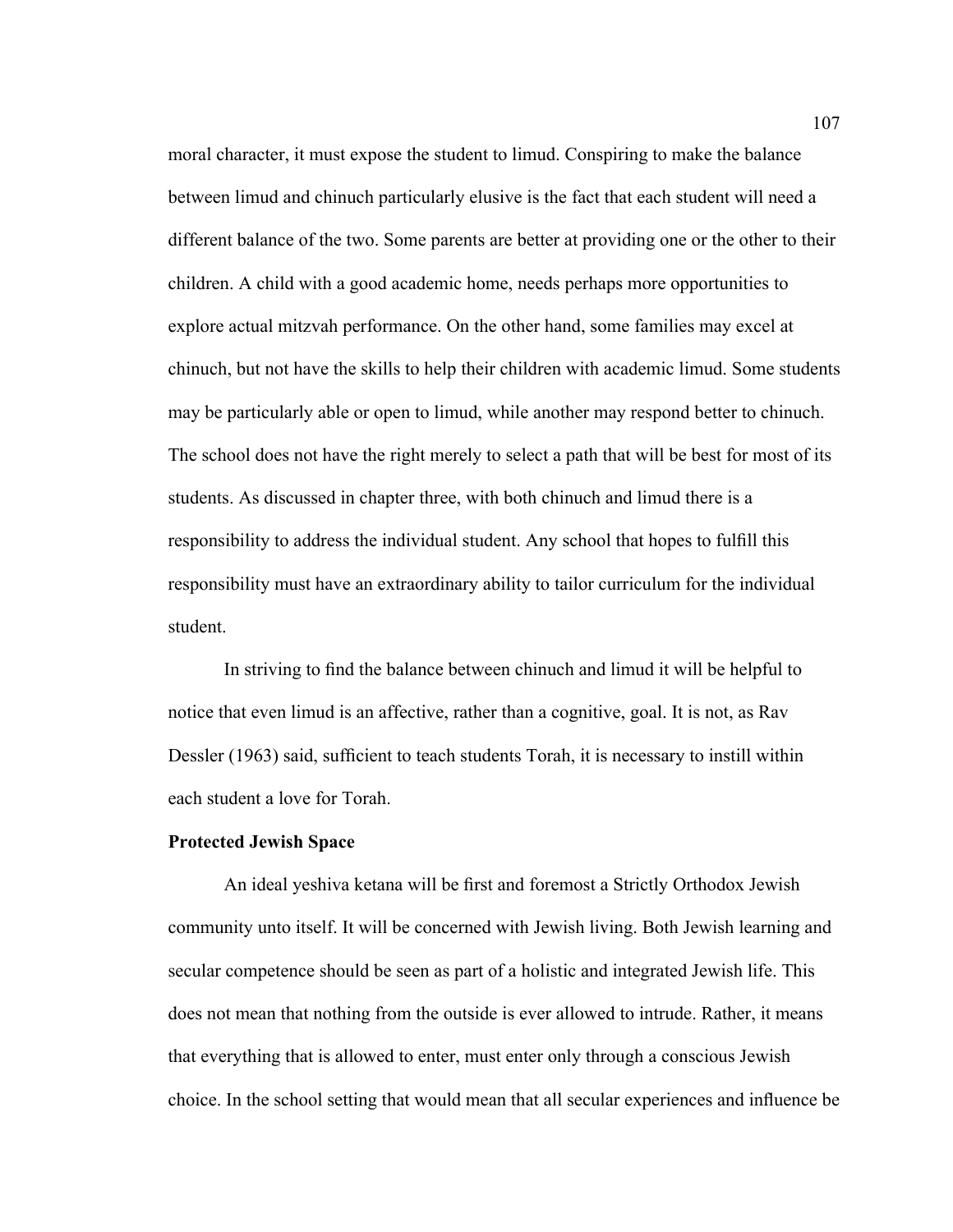a result of careful staff consideration and mediation to enhance the learning experience.

Certainly school cannot operate in complete isolation. Students will have lives outside of school and they will bring their outside lives into school with them. However, every element of the school program must be a result of staff consideration, and it must be chosen to enhance the school's Jewish environment.

Some secular readers might be concerned with the strict censorship and limited perspective presented here. Philosophically, my response might be simply to disagree. Orthodox Judaism, and especially Strictly Orthodox Judaism, has a long tradition of sheltering children from outside influence, a fact discussed in chapter four. But it might be more instructive to point out that even proponents of multiculturalism and diversity agree that children need to have a clear cultural base from which to launch their multicultural lives. "Individuals must have positive, clarified and reflective commitments and identifications with their cultural groups before they can develop reflective and positive identifications with the national culture" (Banks, 1997 p. 136). "Consider whether education, in any truly basic sense, can occur at all except within enclaves where some central affirmation is possible … where adults, therefore, can speak to youth with solid assurance and without embarrassment about who they are, how and where they stand, and how they got that way" (Green, 1994p. 73).

# **Opportunities**

There should be appropriate lectures, seminars, and coaching opportunities that include differing levels of formality, and a variety of teacher ages. Students should be given an opportunity to work with the "non-academic" intelligences, and should be shown how to integrate them into their Jewish lives. And while some classes must be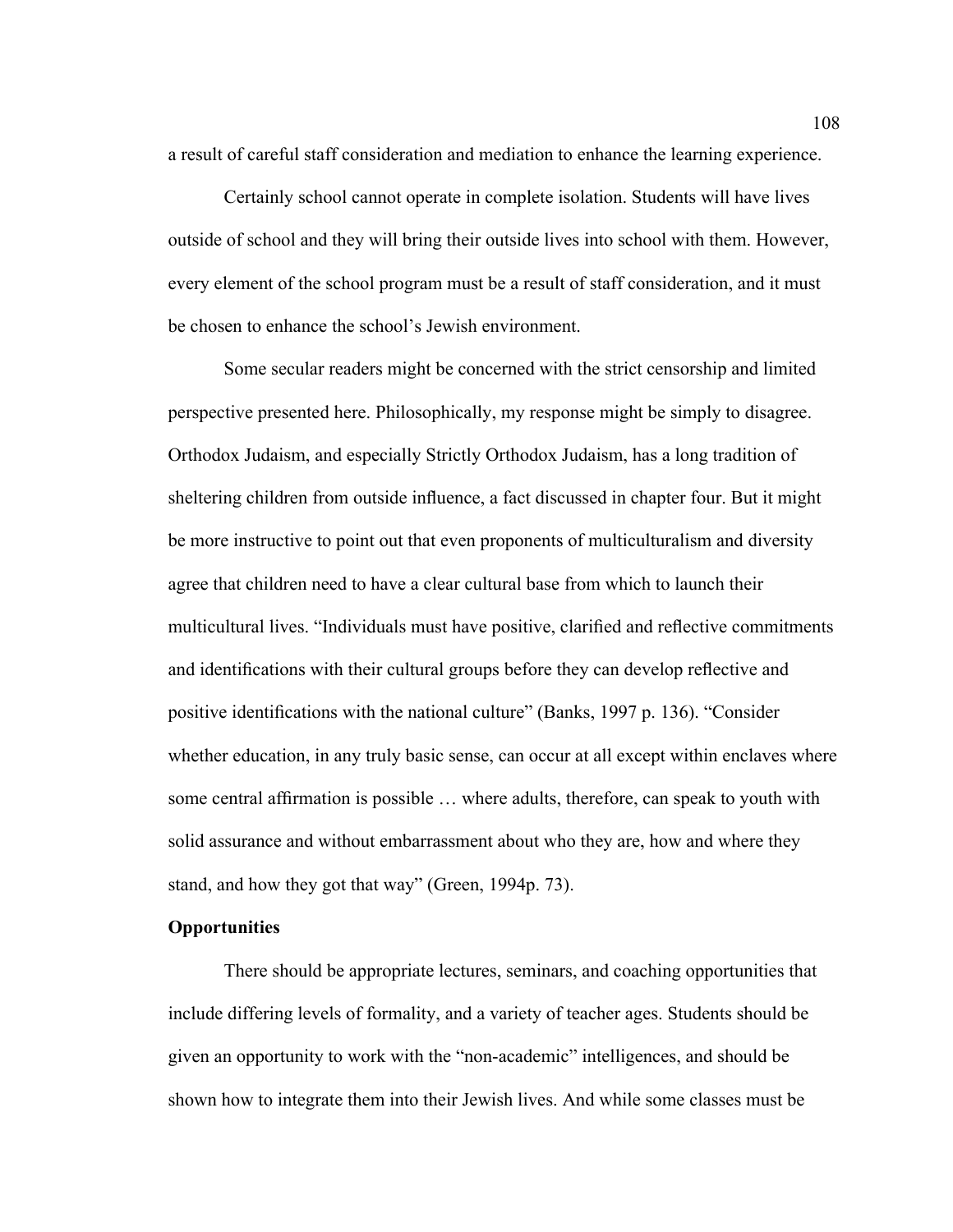mandatory and essentially single age, others might be multiage and many should be elective.

Suggesting that even young students can choose their study based on interest does not mean they can choose anything. A student's desire to play video games, does not obligate the school to supply the quarters. However, the student's expressed interest in video games might be an opportunity to motivate various types of meaningful work: a discussion of just war theory or the value of human life, a development of the physical skills needed to defend oneself, or an investigation of game theory or computer programming.

Given the current social realities, there is a concern that a completely open choice will not be truly open. Students who choose to learn more Torah will be labeled "good" kids regardless of their motivation for the learning, while students who forgo additional limud to pursue their genuine interests will be labeled "bad" kids. The choices will be dictated by parental influence and peer pressure, rather than genuine interest. This would be unfortunate; students need to experience various modes of expression so that they can experience their inherent interests and develop their unique blend of intelligences. To avoid these labels, and to guarantee each child the chance to experience the learning modes he needs, choices must be, somewhat, constrained. That is, while some time will be choice driven, some amount of exposure to various learning modes must be mandatory.

The library is an integral part of the learning environment. It provides for the serendipitous exposure that can lead to authentic curiosity. And it provides the tools for students to effectively pursue their curiosity and interests. The uncontrolled nature of the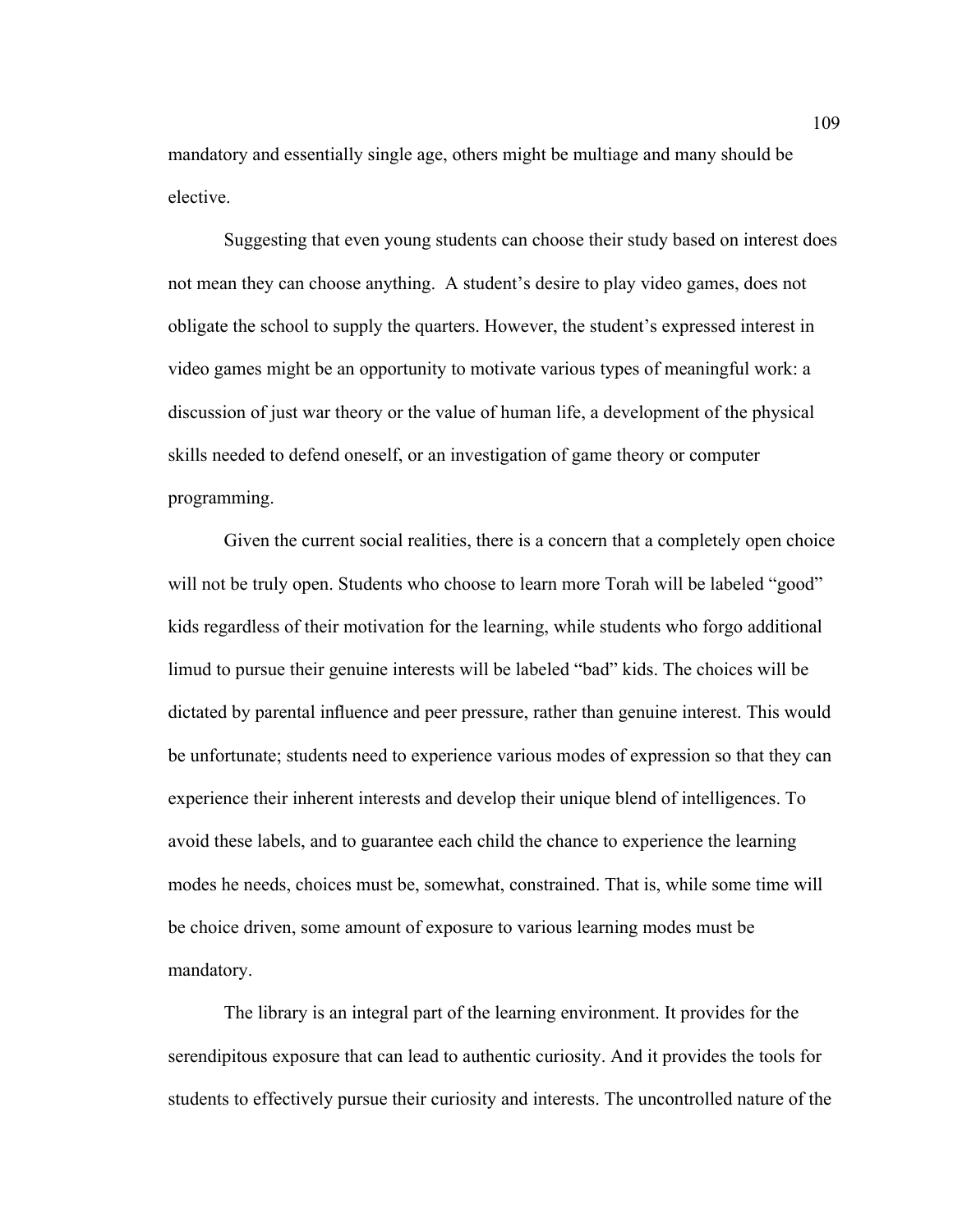exposure makes the careful choice of the library resources vital, and the need for resources makes that choice difficult. On the one hand, the collection must be broad enough that it can arouse the curiosity of a wide variety of students. On the other hand, the Jewish nature of the environment must not be compromised. To ensure that students have exposure to library materials, the library should be designed as an active learning center, rather than as a quiet reference place. To help provide the opportunity for exploration, every conceivable activity, coaching and perhaps even seminars, should take place in the library.

To structure the relationships in this learning community, the research surrounding cooperative learning must be used throughout the school organization. Cooperative learning, the traditional chaburah and chevrusah of Yeshiva learning, needs to be integrated into the fiber of the school. Cooperative base groups will meet every day (Johnson and Johnson, 1999). Coaching and chevrusa opportunities will be organized around cooperative learning tasks that include positive interdependence and individual accountability.

The academic learning of Torah, limud, will remain a distinct and recognizable part of the curriculum. This is meant to directly address the concerns of the rabbinic authorities quoted in chapter four. Limud can not be integrated away. However, that does not prevent us from integrating additional Torah learning into all the secular learning we teach. The separation of limud into a specific subject is not meant to segregate learning from life. Every activity in the school must be seen as an opportunity to convey Torah thought and values.

One way that the learning of Jewish content will permeate the school is in the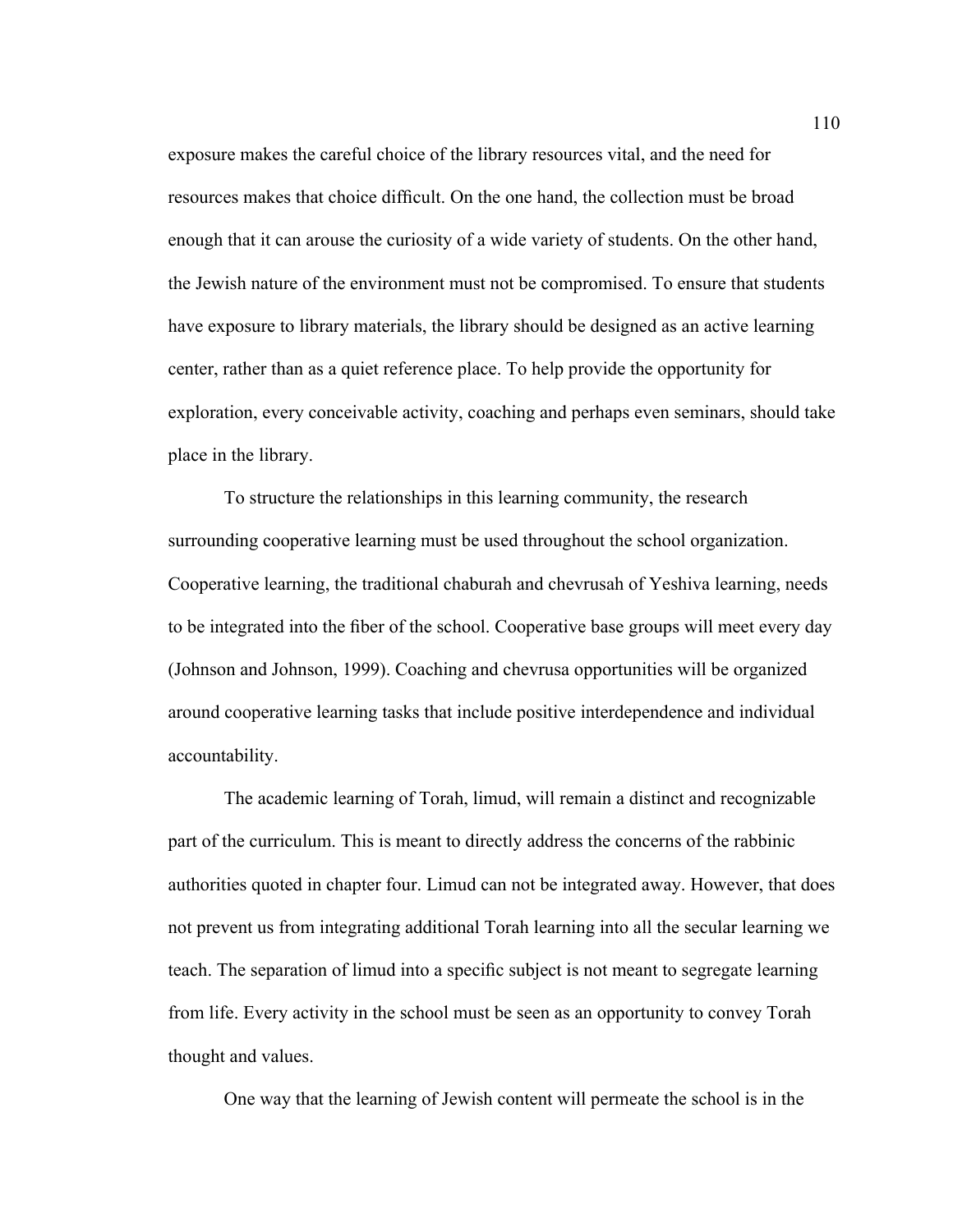language spoken. The traditional prayer book, the Tanach, the Mishna, and almost all traditional Jewish scholarship are written in Hebrew. Hebrew language is an absolute prerequisite to Jewish learning and Jewish living. To guarantee that students see these books as open ones, school will be a Hebrew immersion environment.

# **Content Outline**

A model day begins with tefilah, or Jewish prayer. This should be seen primarily as a chinuch experience. Students should be offered the opportunity to pray in an environment that is as inspirational as possible. The immersion environment of the school means that students should be expected to understand the prayers they are saying; that is, students should not be expected to say any prayer until their vocabulary is sufficiently developed that they will naturally understand most of it. It is extremely difficult for prayer to be meaningful if the words are meaningless.

Every part of the day is utilized in a way that furthers the educational goals. Breakfast is a chance for the cooperative base groups to hold daily meetings.

Each of the three goals listed above is represented by a curriculum component. The curriculum for the Jewish Studies component is a return to the curriculum suggested in the Mishna. Spend five years mastering the Tanach, then five years mastering the Mishna. The three Rs: reading, writing, and 'rithmatic are the curriculum for the Secular Skills component. The Jewish Life component is an integrated curriculum that includes elements of Jewish law, Jewish thought, social studies (i.e. the social sciences), and science (i.e. the "hard" sciences). Each unit should have some overarching Jewish theme, and incorporate knowledge from Jewish and secular fields as appropriate to the study. By way of example, consider the following units: (a) discussion of the importance of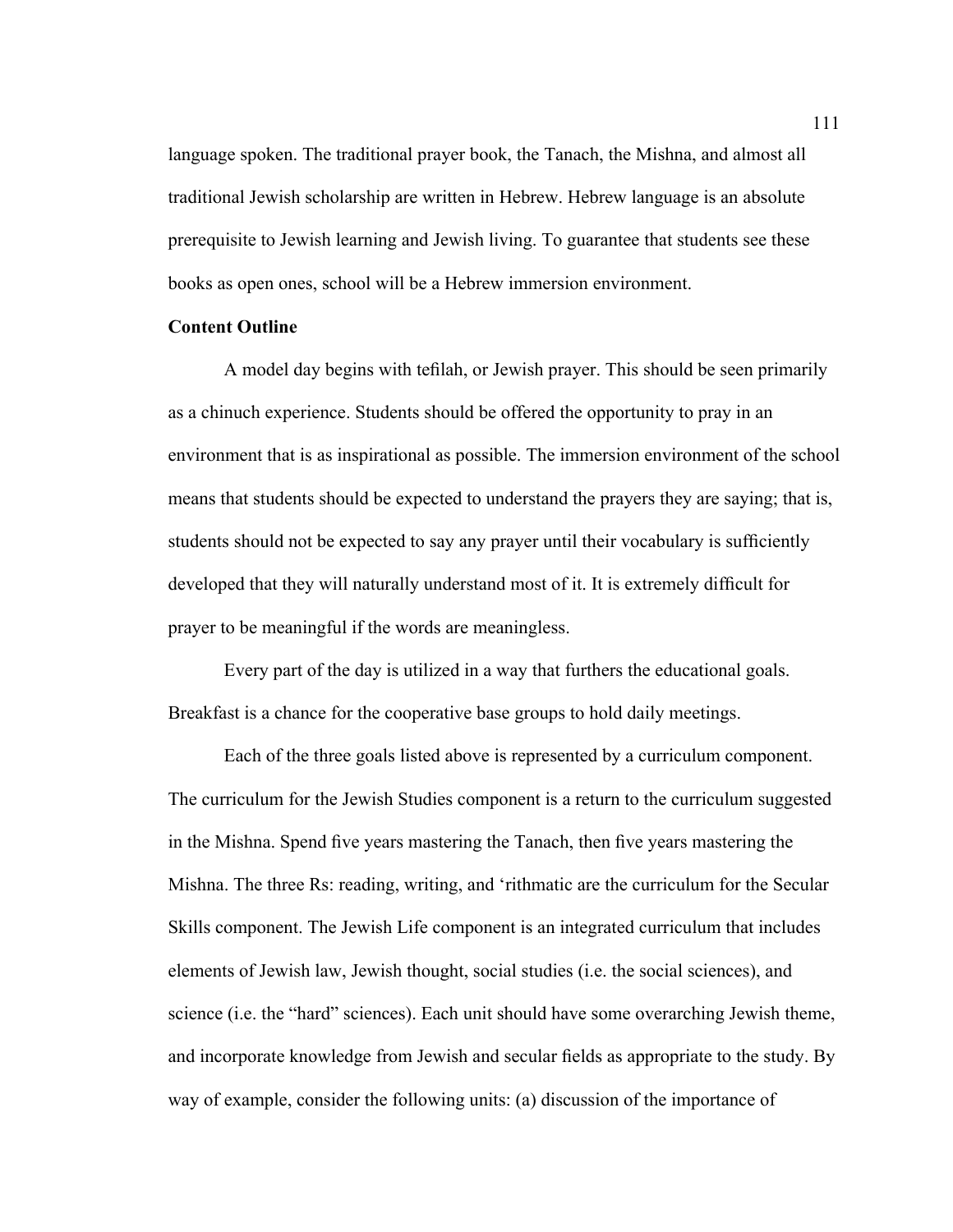minhag, Jewish custom, with some study of the history that motivates the differing customs; (b) study of Shabbos in Jewish thought and law, with an examination of the universality of a seven day week; (c) study of anatomy and biology centered around the study of the laws of kashrus - the signs of kosher animals, the concept of treifa, the laws of proper slaughter, and perhaps a discussion of proper use and treatment of animals; (d) discussion of materialism and poverty that is informed by both social science (for data), and Jewish sources (for data and perspective); (e) study of the human body organized by the prayers that express our gratitude for its functions.

Physical education is meant to offer the needed break from academic study, but not at the abandonment of Jewish life. It must be educative, in that it must teach the students the place of physical expression in Jewish life. This would include team building and sportsmanship issues, but might also include doing mitzvos that requires physical exertion, like building a sukkah, or perhaps even the renovation of a home as in Habitat for Humanity. Certainly it would include fitness education in the context of the religious obligation to guard our physical health.

If we are to reach every student, then each student's unique talents must be addressed. And each of these talents must be developed in a way that demonstrates its connection to Jewish life, that shows that this particular talent makes a meaningful contribution to the Jewish people. Artistic expressions need not, indeed should not, be merely the development of a tool. Part of the curriculum should include models for appropriate expression of these talents within a Jewish context. In music, a study of zmiros would be an interesting opportunity to expose students to aspects of law and thought surrounding Shabbos. Drawing and other visual arts might be an opportunity to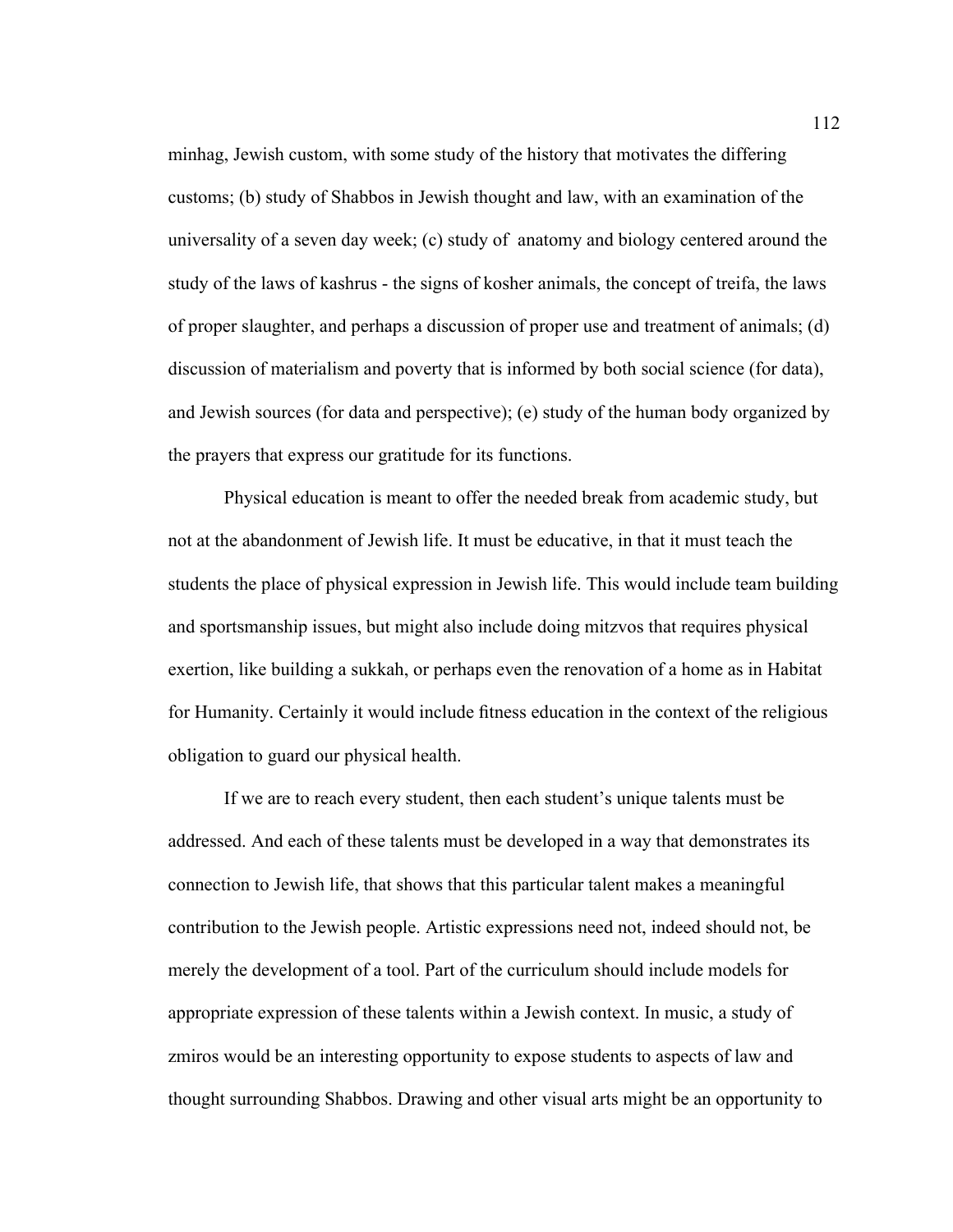discuss the concept of hiddur mitzva.

Interest choice time, is an opportunity for students to follow their interests. This is not however a time for independent research. As discussed in the previous chapter, independent work is not the most efficient use of learning time. However, groups that are organized around interests, and are structured as cooperative learning groups would provide ample opportunity for various interests to be explored. Interest groups should not be limited to academic study. While some students might choose that path, others should be encouraged to pursue other interests, limited only by the imagination and by the school's three goals.

The curriculum of the informal lunch discussion groups should be based on interest as well. Depending on the scope of the interests and on the availability of teachers, each student might participate in two different groups, one on Mondays and Wednesdays, and one on Tuesdays and Thursdays. Possible topics for exploration might include: aesthetics and art, current events or politics, self-improvement and mussar, and the weekly Torah portion.

The language of the community should be Hebrew. Most of the day, students and teachers alike should be expected to speak in Hebrew. Hebrew grammar need not be an explicit part of the curriculum. Rather, it should be addressed in one of two situations. Any teacher should, as appropriate, correct the spoken Hebrew of any student, much as a parent or teacher would correct the spoken English of a child. When it seems necessary that correction can be accompanied by a few brief words of explanation. When studying a Jewish text, any grammatical form that is unfamiliar should be introduced.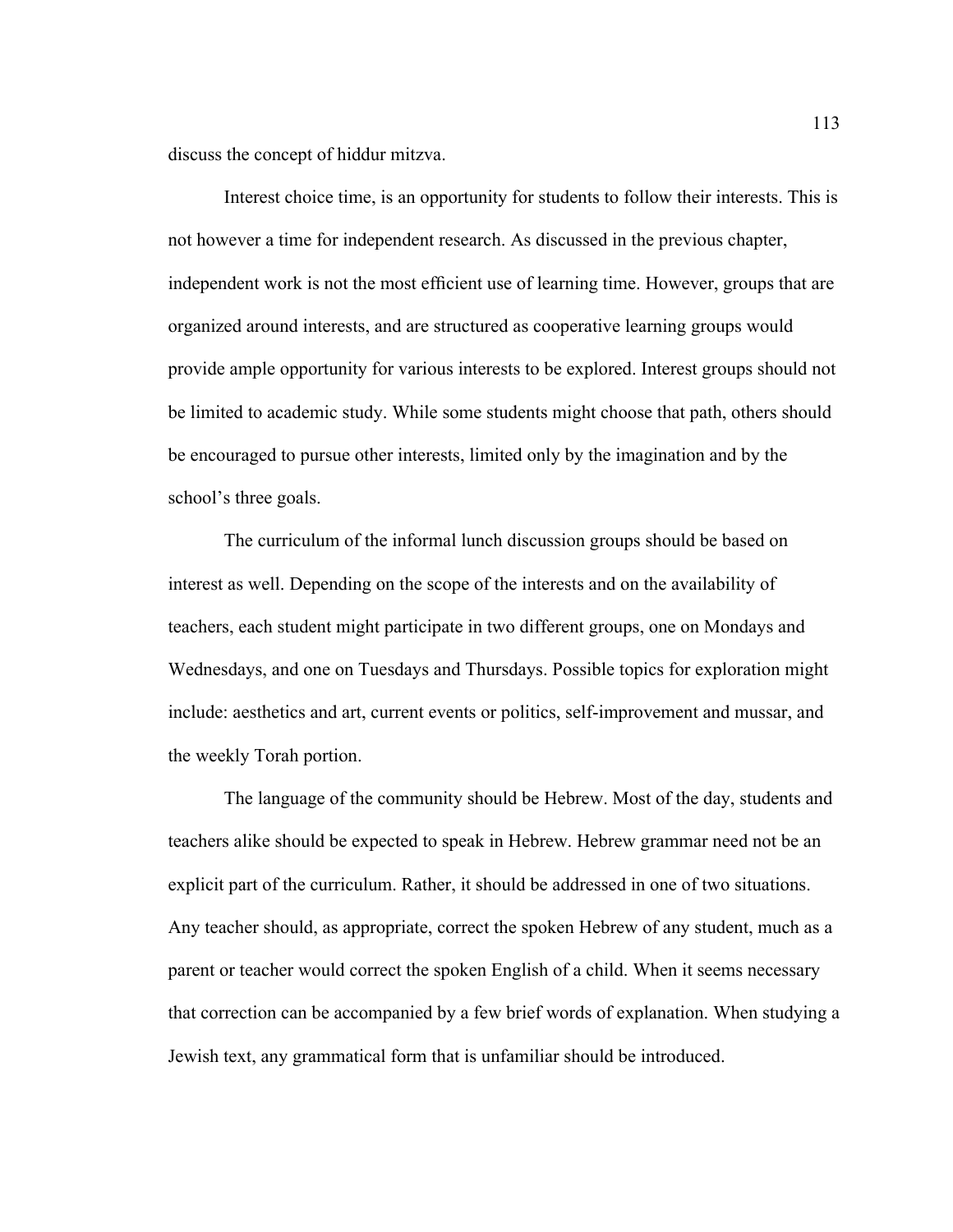### **Learning Situations**

Each of our three goals has, as its central component, a pair of experiences. Limud is accomplished through a a combination of lecture and cooperative coaching. This is a return to the cheder approach of teaching a small group of like skilled students for a short time and then expecting them to review on their own. The Secular Skills curriculum, too, is conveyed through a combination of lecture and coaching.The Life Studies component uses a combination of lecture and seminar.

The lectures will be age segregated. The coaching opportunities will be tailored to each student. Stronger students would engage in mutual peer coaching, weaker students might have an older student (who himself needs to review some more basic skills) coach them. And the very weakest students would have coaching from adults. The Life Studies seminar would also be age segregated.

Other elements of the school would be open to mixed age participation. As much as is practical would be organized around cooperative learning groups with group tasks. This does not mean that they would be operating without a teacher. Some groups, especially some that had the leadership of an older student, might operate without ongoing teacher supervision. Some groups, might have a teacher participate as part of the group. Consider the possibility of a school band. A teacher might supervise the band, and act as conductor. But that need not prevent a few students from forming a second band, perhaps because they want to focus on more difficult music, or a specific genre of music.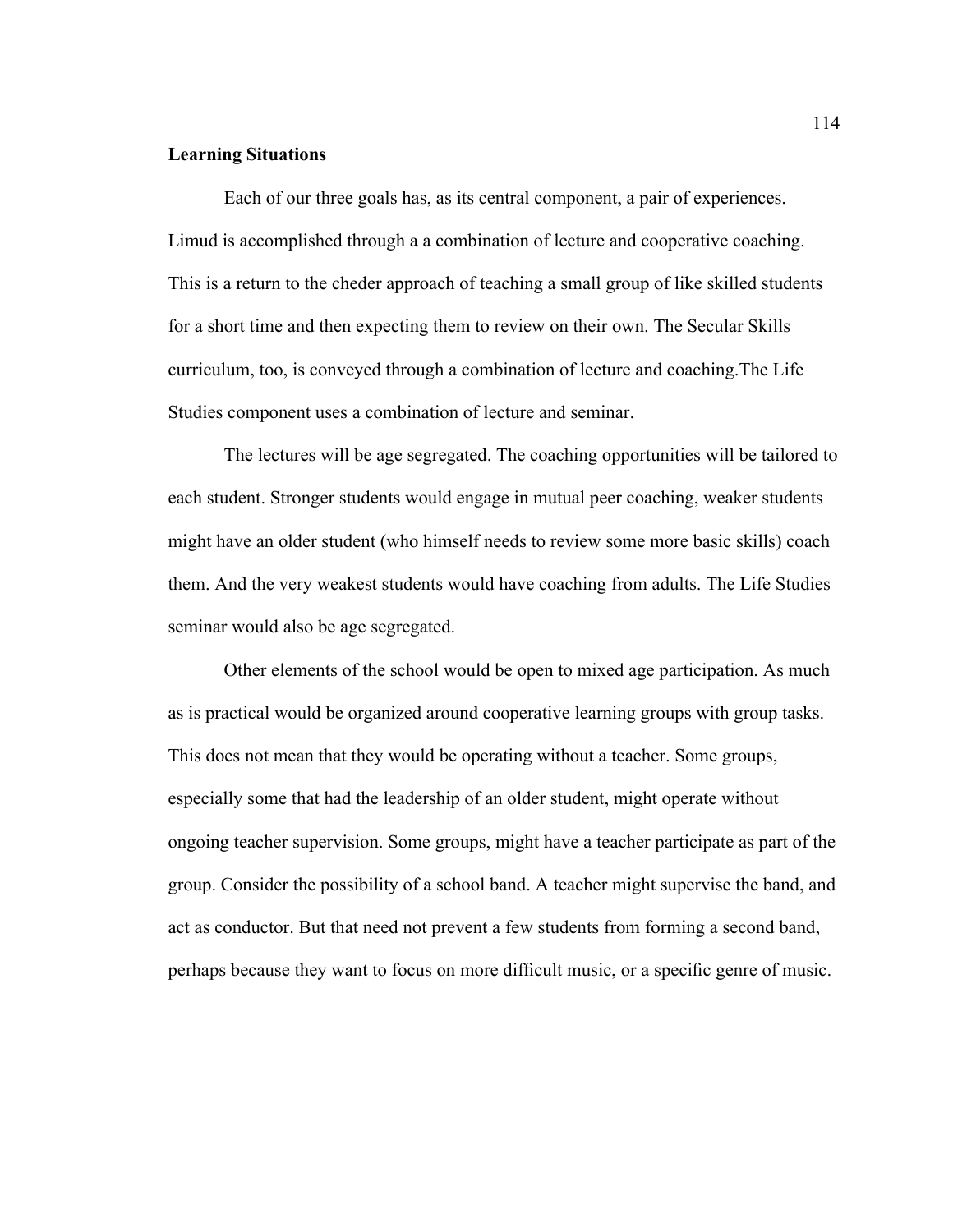# **Scheduling Example**

Table 3

*Theoretical School Schedule*

|              | Sunday - Thursday                           | Friday         |
|--------------|---------------------------------------------|----------------|
| $8 - 8:30$   | Tefilah                                     |                |
| $8:30-9$     | Breakfast w/cooperative base group          |                |
| $9 - 10$     | <b>Jewish Studies Lecture</b>               |                |
| $10-10:30$   | Jewish Studies Coaching                     |                |
| $10:30-11$   | Jewish Interest Choices                     |                |
| $11 - 11:30$ | Physical Education                          |                |
| 11:30-12     | Life Studies lecture                        |                |
| $12 - 12:30$ | Life Studies seminar                        |                |
| $12:30-$     | Lunch w/discussion group (one on MW another |                |
| 1:30         | on TTh)                                     |                |
| $1:30-2$     | Secular Skills Coaching                     | Go             |
| $2 - 3$      | Secular Skills Lecture                      | home,<br>help  |
| $3 - 3:30$   | Secular Skills Coaching                     | prepare<br>for |
| $3:30-4$     | Physical Education                          | Shabbos        |
| $4 - 4:30$   | Art/Drama/Music choices                     |                |
| 4:30-5:30    | <b>Interest Choices</b>                     |                |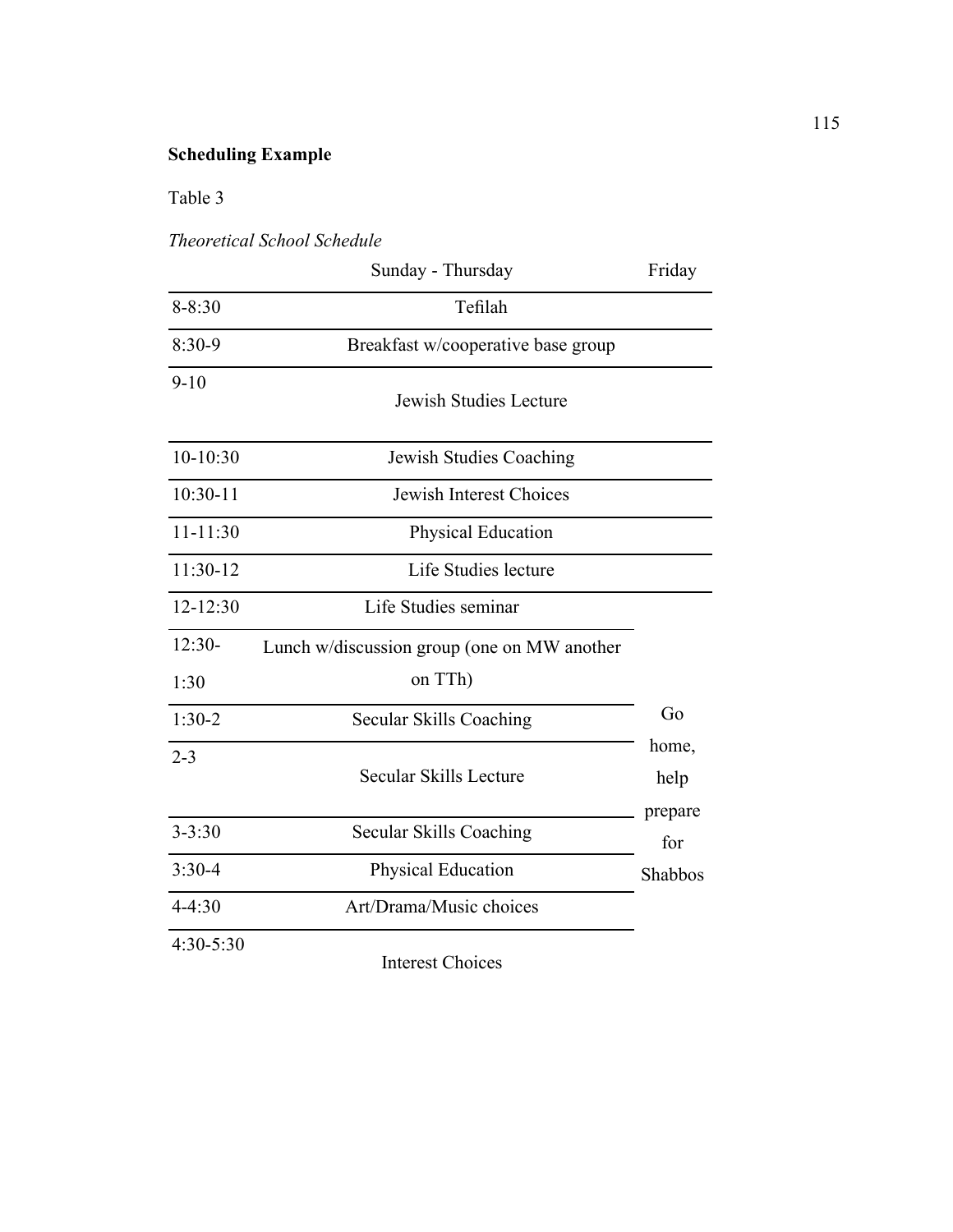Table 4

# *Theoretical Faculty Schedule*

| <b>Faculty Schedule Additions</b> |                                    |  |  |
|-----------------------------------|------------------------------------|--|--|
| Sun-Thurs $5:30-6$                | <b>Faculty Task Group meetings</b> |  |  |
| Friday 12-12:30                   | <b>Faculty Base Group meeting</b>  |  |  |

This example is meant only to demonstrate how all the parts might fit together. A 5½ day week, and a school day that is 9½ hours long. Even the early dismissal on Friday is educational. It is a mitzva to prepare for Shabbos. It is a mitzva to help one's parents. As chinuch ultimately means the performance of mitzvos, the school should take advantage of the mitzva opportunities that present themselves. There is one exception to this rule. Jewish law is clear that even communal mitzvos are not sufficient to stop the limud of children. Part of the chinuch aspect of the school will be then to ensure that nothing interferes with the hour and a half dedicated to limud.

# **Program Evaluation**

The summative evaluation process for this school would require long term data on graduates. All of the goals of the school project a long term hope on the lives of the students. To properly assess the school's success, the school will need to keep in touch with all its graduates.

The formative evaluation of the school would be part of the faculty group process. The entire faculty would constitute a single cooperative base group. The main task of this group would be to support faculty efforts, evaluate progress on an ongoing basis, and consider new avenues for exploration. This base group would meet weekly.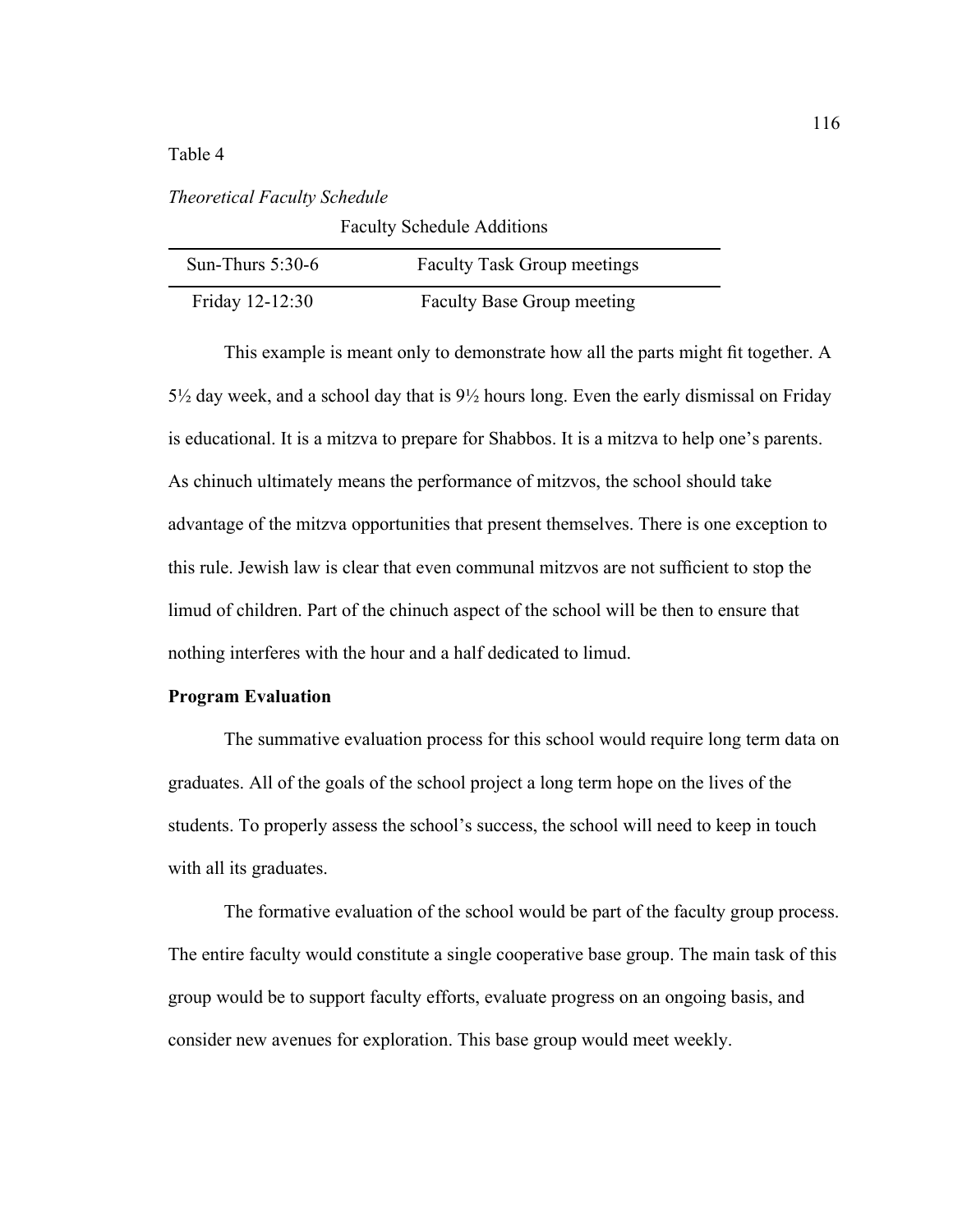# **Student Evaluation**

Every day (Sunday-Thursday) the faculty would meet in task oriented cooperative groups. As there will be overlap, not every group will meet each day, but each group should meet no less than once a week. The function of these groups would be two-fold: to develop and enhance the ongoing curriculum, and evaluate the students' performance. Groups would design curricular units in response to student needs and interests, and would then be responsible for evaluating the implementation of the design, and the success of the students in that unit. The faculty base group would examine these evaluations as part of its overall school evaluation.

Students must be held accountable for the learning that they do. Most of the learning would be evaluated via cooperative group projects that provide positive interdependence and individual accountability. These projects would be evaluated by the faculty task group. The presentation of work to the task group might take different forms. It might be accepted by a single member during the scheduled time (e.g. the instructor who oversees band might make observations and report to the task group). It might be presented to the whole task group during the scheduled time (e.g. the band might have a concert that the whole school, including the task group, attends). Or it might be presented to the task group in a special presentation that takes place outside of regular school hours (e.g. an evening concert).

# **Staffing**

The adults that create and nurture this environment are crucial for its success. If the hope is to create an all-encompassing Jewish experience, every staff member must be able to model that goal. So while faculty members might have areas of personal specialty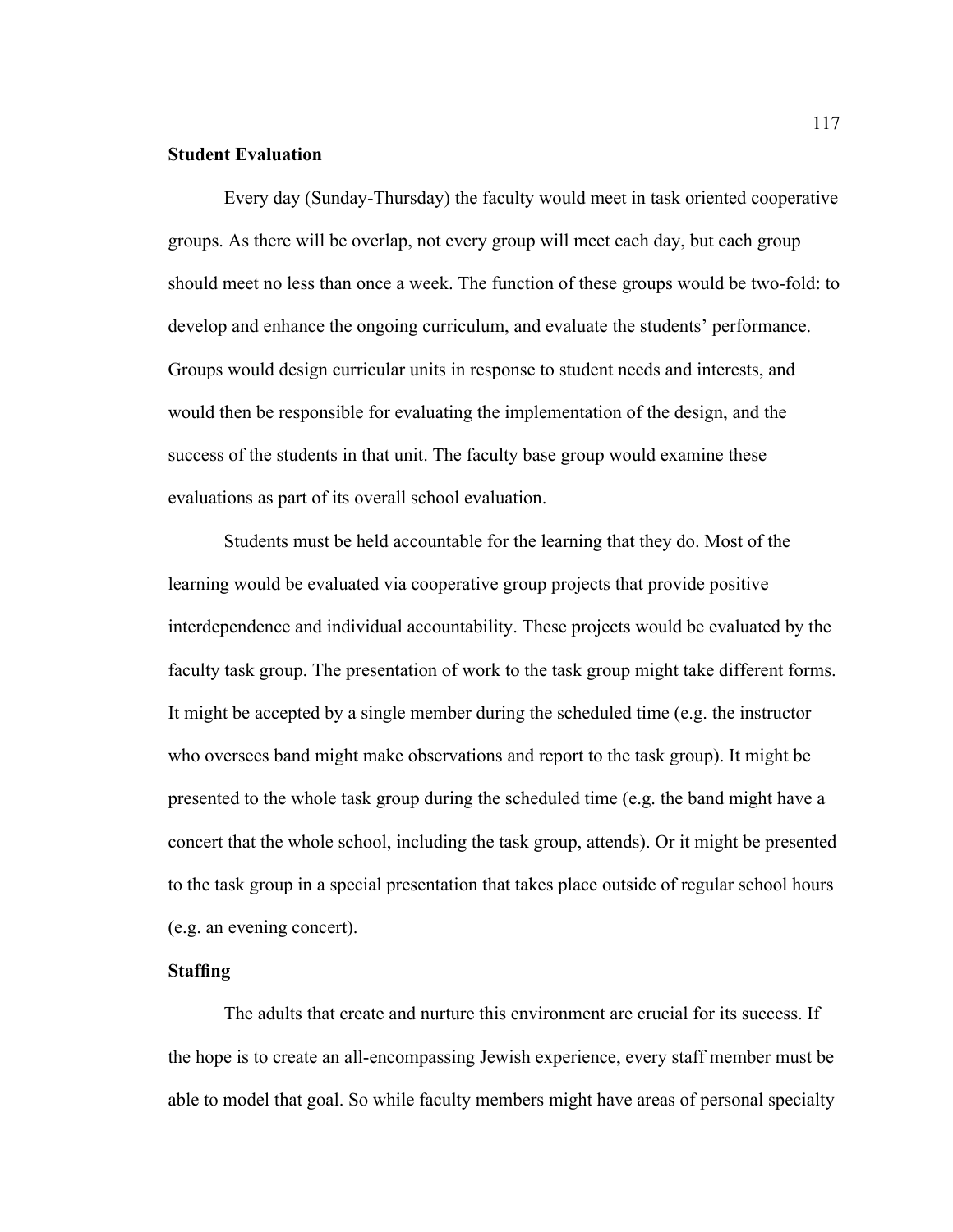and responsibility, each member of the staff must be qualified as a religious model and instructor. Every staff person need not be academically qualified as a rebbe, a teacher of limud, but each must be a role model that the school would consider a success for its students, a person committed to Jewish practice, a life learner, and able to participate in society. Every staff person must be qualified to participate in the chinuch process.

The traditional teacher of Jewish learning is the rebbe. He, more than any other single person, represents the tradition to a young learner. Historically, a rebbe had the same students for a number of years, and had a chance to develop a deep connection between himself and his students. In this school as well, the rebbe will keep the same students for multiple years. There is no reason to define in advance exactly how many years that might be. As a target, I would suggest three years with the same teacher. Ultimately though, it is up to the discretion of the rebbe and faculty, in the cooperative groups, to evaluate when a group of students might need to continue with the same teacher, and when they would benefit most from a new personality.

In this school, the librarian may well be the most crucial role. And while the job may be significant enough that more than one person is needed, it is important to the integration of the school that the responsibilities not be divided between Jewish books and secular books. Certainly, there should be many books that discuss history, science, and math, but there should be nothing that is truly secular. As it is the librarian who is responsible for all the data resources that are available to the students, in a very important sense, the librarian is the gatekeeper of knowledge. The tension between the strict censorship policy and the desire for broad exposure will succeed only if the librarian is both careful and insightful in the choices that he makes.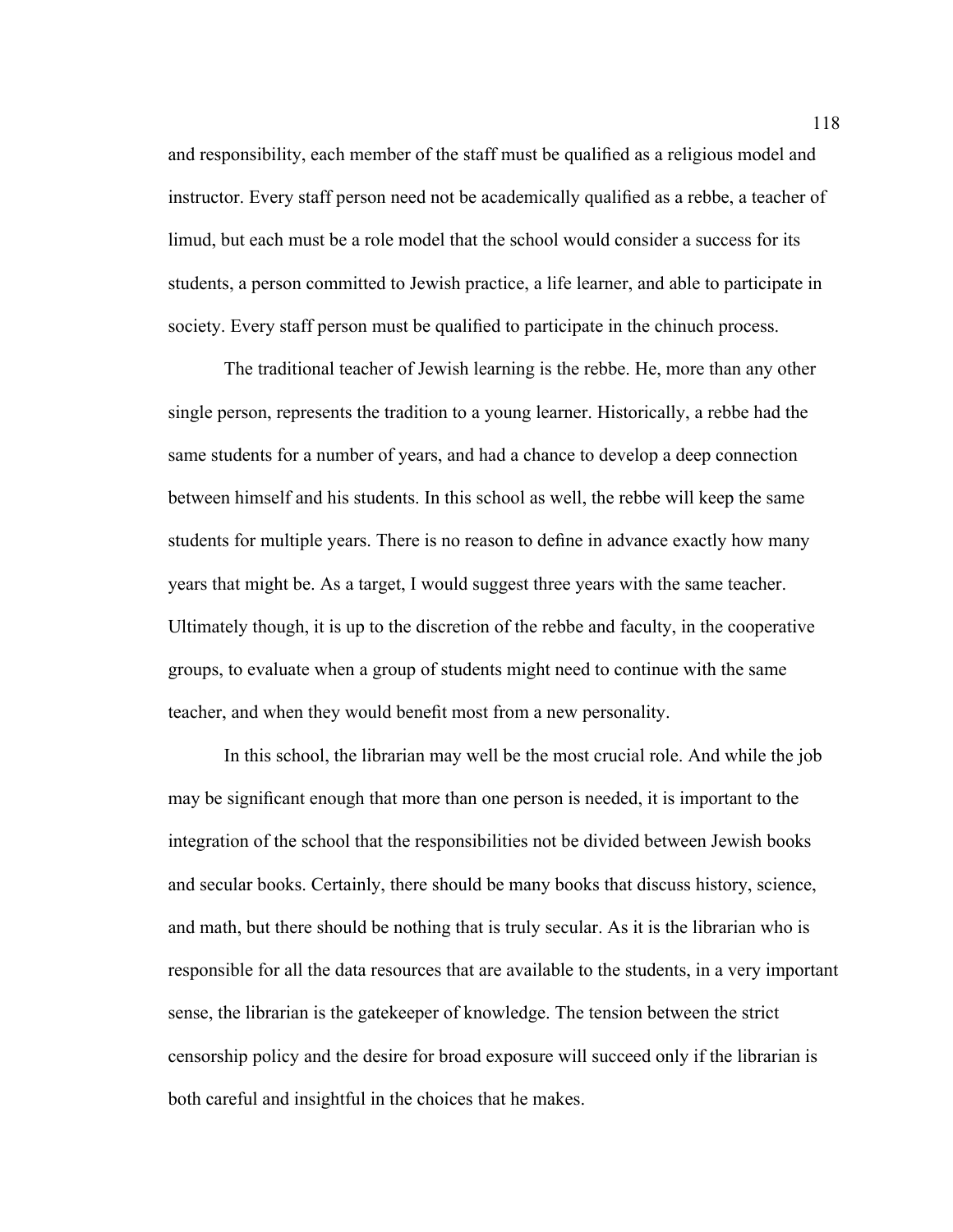#### CHAPTER VIII

#### INCREMENTAL CHANGE

## **Evolutionary Change**

The last chapter described the possibility of revolutionary change. This chapter will discuss some evolutionary possibilities. Six components from the previous chapter can each be applied independently of each other with benefit to the students. So though I yet hope for the revolutionary vision of the last chapter, I acknowledge that even modest and gradual improvement is a worthy and meaningful goal.

## **Make the Secular Holy**

Integration of Jewish and secular studies has a long history of scholarship in America (Goodside, 1951; Goodside, 1953; see for example Axelrod, 1953; Burack, 1967; Solomon, 1979; Ingall and Malkus, 2001). But like many terms that are popular, it is not always clear what the term integration means. Solomon (1978) examines these meanings in some detail. Often, as in the case examined in chapter two of the Providence Hebrew Day School (Horvitz, 1982), the term meant simply that Hebrew and Secular courses were scheduled throughout the day. In other examples, it meant the mixing of the two curriculums to the extent that only one single curriculum remains.

I am not proposing integration in either of these two manners. The Jewish studies curriculum must remain an identifiable, textual based study. But that does not mean that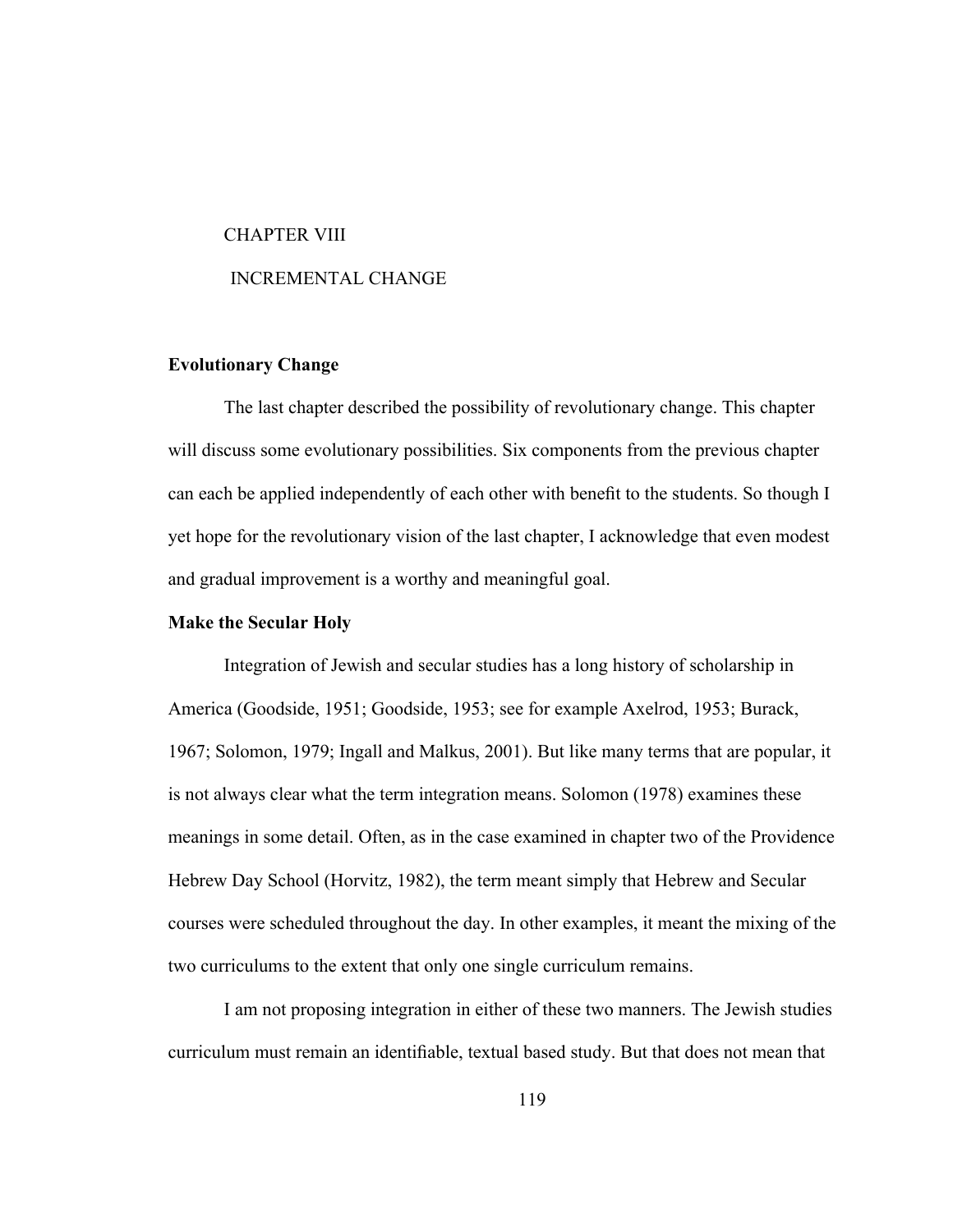any additional learning must be identifiably secular. Integration of the secular study into Jewish life and Jewish study is a necessary element in preparing our children to live as Orthodox Jews within a secular society.

Many schools already seek to do this in some small ways. But even in the schools where this is attempted, the Jewish faculty and the secular faculty remain distinct. The secular faculty is not trusted to the same degree with Torah content and Torah ideals. And as a result, the studies remain secular. If this integration is to be successful, the history teacher must be every bit as reliable as the rebbe. If there are no teachers of this type available, if the rebbe can't teach history, the school and community must make the financial commitment to train them.

Many integrated curriculums have already been created, and while they cannot be accepted as a replacement for Jewish limud, there is no reason not to adapt them to replace secular studies. David Bernstein (1986) examines the way that history can be integrated with the study of Jewish history. Solomon Burack (1967) looks at the science curriculum for grades 7-9 with an eye for Torah content and philosophy. Samuel Goodside (1951) integrates a tremendous amount of Torah content into the New York State social studies curriculum, while Fannie Kreinen (1989) demonstrates that music can be a gateway to Jewish content.

## **Hebrew Immersion**

There is no reason to take academic time and effort to teach Hebrew language. Simply use the language everywhere, and allow the students to learn it naturally. Not only does this free up the time currently spent in the study of Hebrew language, it allows all the Judaic studies to be more productive. Rather than spending time on translation and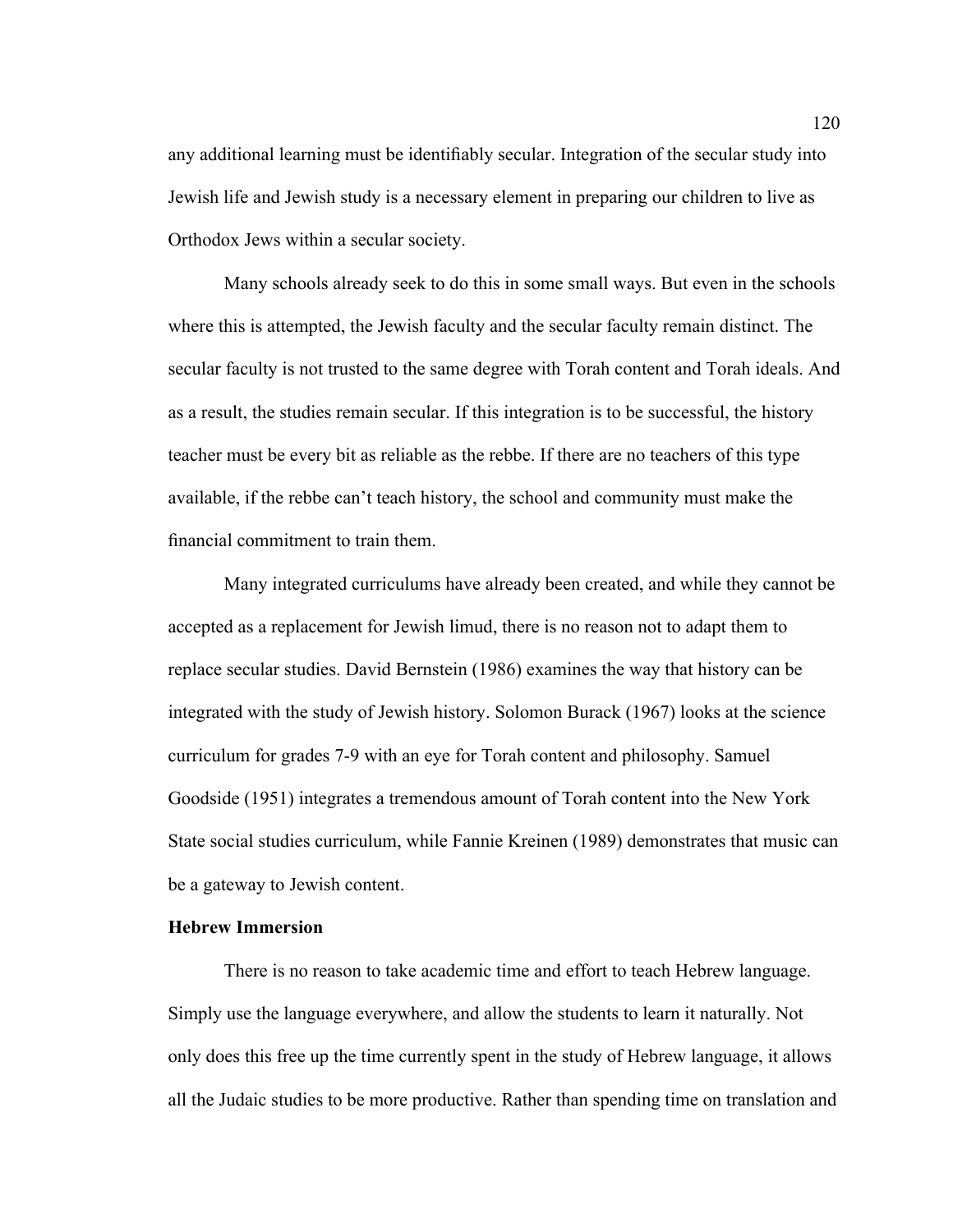simple comprehension, students can examine the deeper meanings of the texts.

Finding the teachers for this program might seem daunting. The solution though is straightforward. Have a summer immersion experience for the full staff and faculty. This financial cost can be justified not only for the Hebrew gain, but all the other things that can be accomplished during the time used speaking Hebrew. For example, during the summer immersion program the teachers can interact and discuss their plans for the following school year.

Historically, Strictly Orthodox leaders concerned with the learning experience of the child were wary of teaching children in a foreign language. Teach the child in the language in which he is most comfortable. Allow him and his rebbe the maximum ability to communicate (Henkin, 1952). But the new evidence from language immersion studies suggests a reevaluation of these concerns. The studies cited in chapter six make it clear that teaching in Hebrew, in the context of an immersion program, would not damage the the communication between rebbe and student at all. If, despite the evidence, the concern remains, consider teaching all the secular subjects in Hebrew, while teaching the Jewish subjects in English. This suggestion is similar to one made by Rav Henkin to address his concerns (Henkin, 1952).

#### **No Recess**

Every moment of the school day can be structured to promote Jewish growth. Every non-academic moment of the day, even recess and even meals, can be distinctly Jewish. First, there need to be clear expectations for Jewish moral behavior at all times. Beyond that, consider how the less formal parts of the school day might be used to instill attitudes and develop relationships. Children need to have fun; relaxation, play, and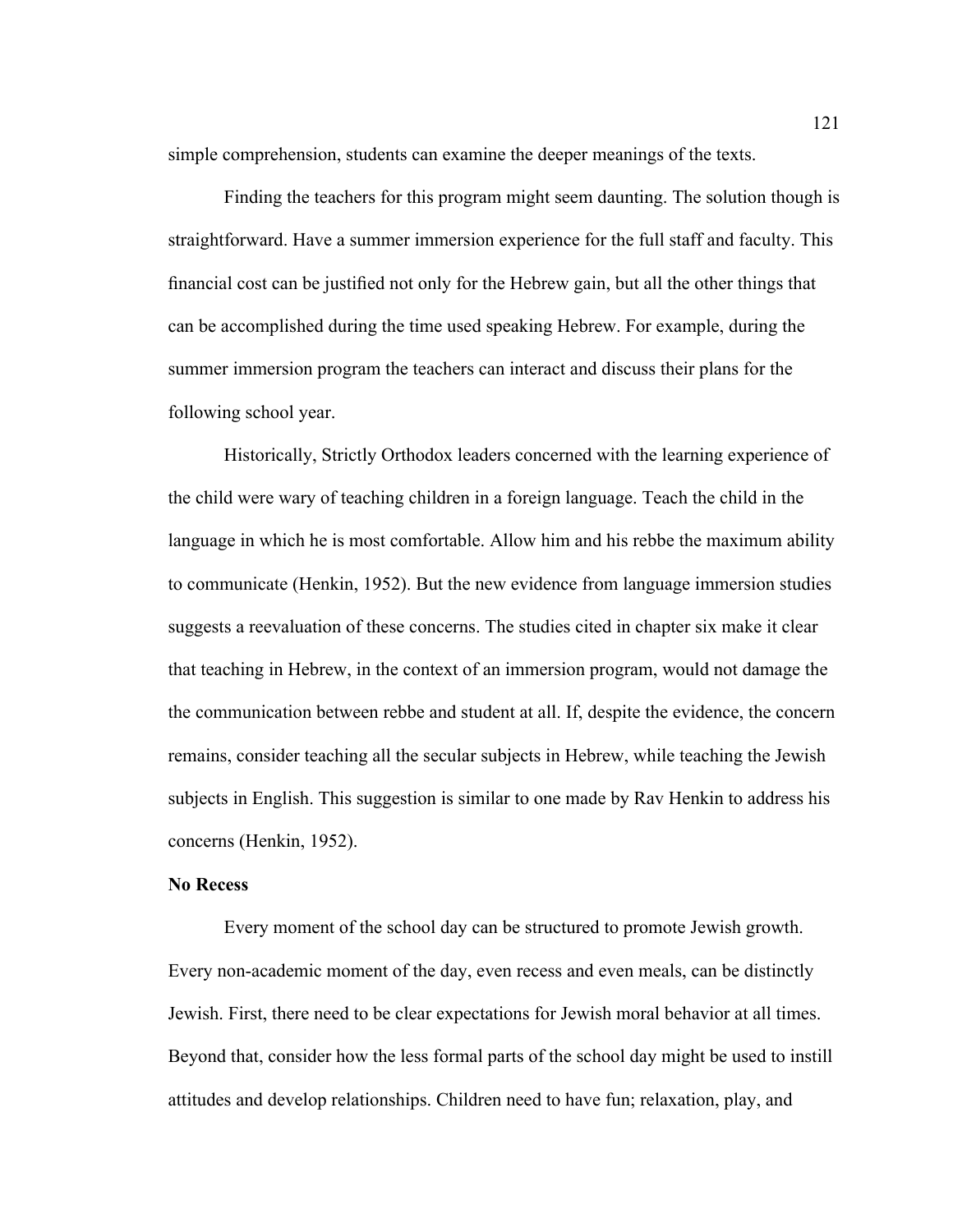amusement all play an important part in a healthy Jewish life. But they are appropriate only as part of an integrated spiritual life, not as a distinct goal (Karo, 1575a OH 231). Children must be taught to see that even fun can be used in the service of G-d. This lesson can be taught a number of ways, for example, games can be used to reinforce lessons and mitva opportunities can be turned into fun excursions. Also, the Jewish component of a meal need not be limited to the obvious: kosher food, brachos [blessings] and bentching [grace after meals]. Rather, each meal can be an opportunity for less formal Jewish learning. It can be an opportunity for the rebbe and student to interact outside the formality of the classroom (see La Belle, 1975; Noddings, 1992).

## **Cooperative Learning**

Cooperative learning should be an easy fit into the Jewish learning environment. The research and methods of cooperative learning help to articulate what many yeshiva students experience in the chevrusa or chabura, and help make those experiences accessible to younger students.

But memory of yeshiva experience is not sufficient. While the chevrusa and chabura approach work with little teacher intervention in the yeshiva gedola, that environment is not the same as an elementary school. To make the experience work with younger children takes planning. The cooperative learning research can help make these experiences accessible to elementary students. But as the cooperative learning research shows, only through study and training can these innovations be successfully implemented (Stevens and Slavin, 1992; Johnson and Johnson, 1999; Slavin, 1999).

Developing cooperative materials takes time and creativity. If cooperative learning is adopted first in the secular program, there are some materials already available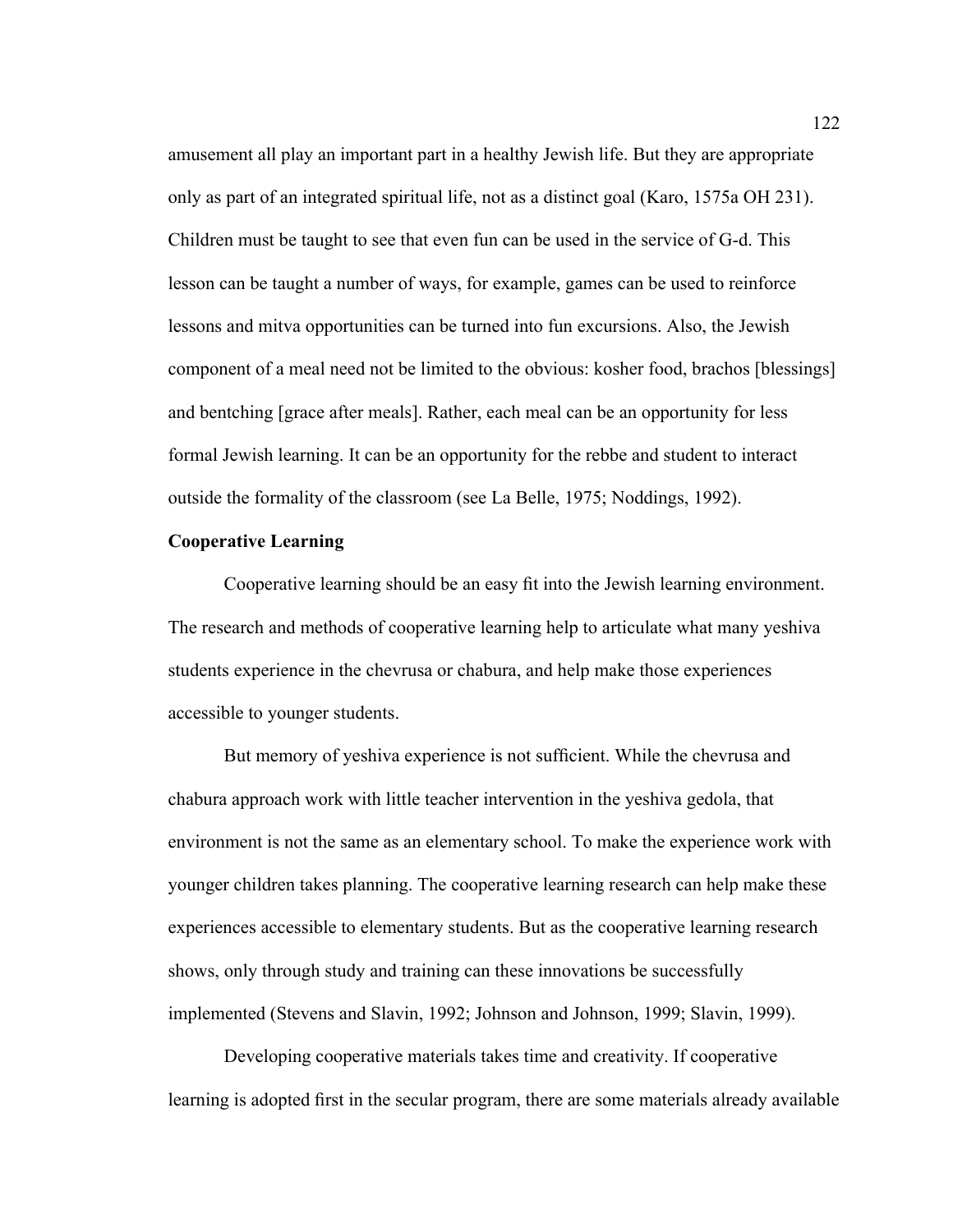that might mitigate the time pressure. But especially in Jewish studies, where the teacher often develops all the materials himself, the additional time for developing cooperative materials must be afforded.

# **The Bais Medrash**

Create a space where children are free to explore their own interests in learning. And make sure the materials are there which will enable and encourage that exploration. As an example, consider Rabbi Chait's book (1992), *The Thirty-nine Melachos of Shabbos*. This book is deceptively simple in appearance. With brief captions and colorful illustrations Rabbi Chait explores the laws of Shabbos observance. A simple look through this wonderful book serves as a meaningful introduction to the laws of Shabbos. A careful and thoughtful examination of the book, and its skillfully chosen examples, leads a student to the subtle details of those laws. Imagine the learning that could happen if students were allowed the time to explore this book. If this book, and books like it, were in the reading corner of a first or second grade classroom, and time was designated for students to follow their interests, lots of learning would happen (see Arnstine, 1995).

# **Limud Curriculum**

There is a single curriculum for limud clearly stated in Avos. "בן אומר היה הוא המש שנים למקרא בן עשר שנים למשנה ... בן חמש עשרה לגמרא (Babylonian Talmud, 475 Avos 5:21). "He used to say: five years (is the age) for (the study of) Scripture, ten-for (the study of) mishnah, … fifteen-for (the study of) talmud" (Epstein, 1961 Avos 5:21). As discussed in chapter three, despite the fact that this curriculum has rarely been followed, it has the support of a vast array of Torah authorities throughout history. The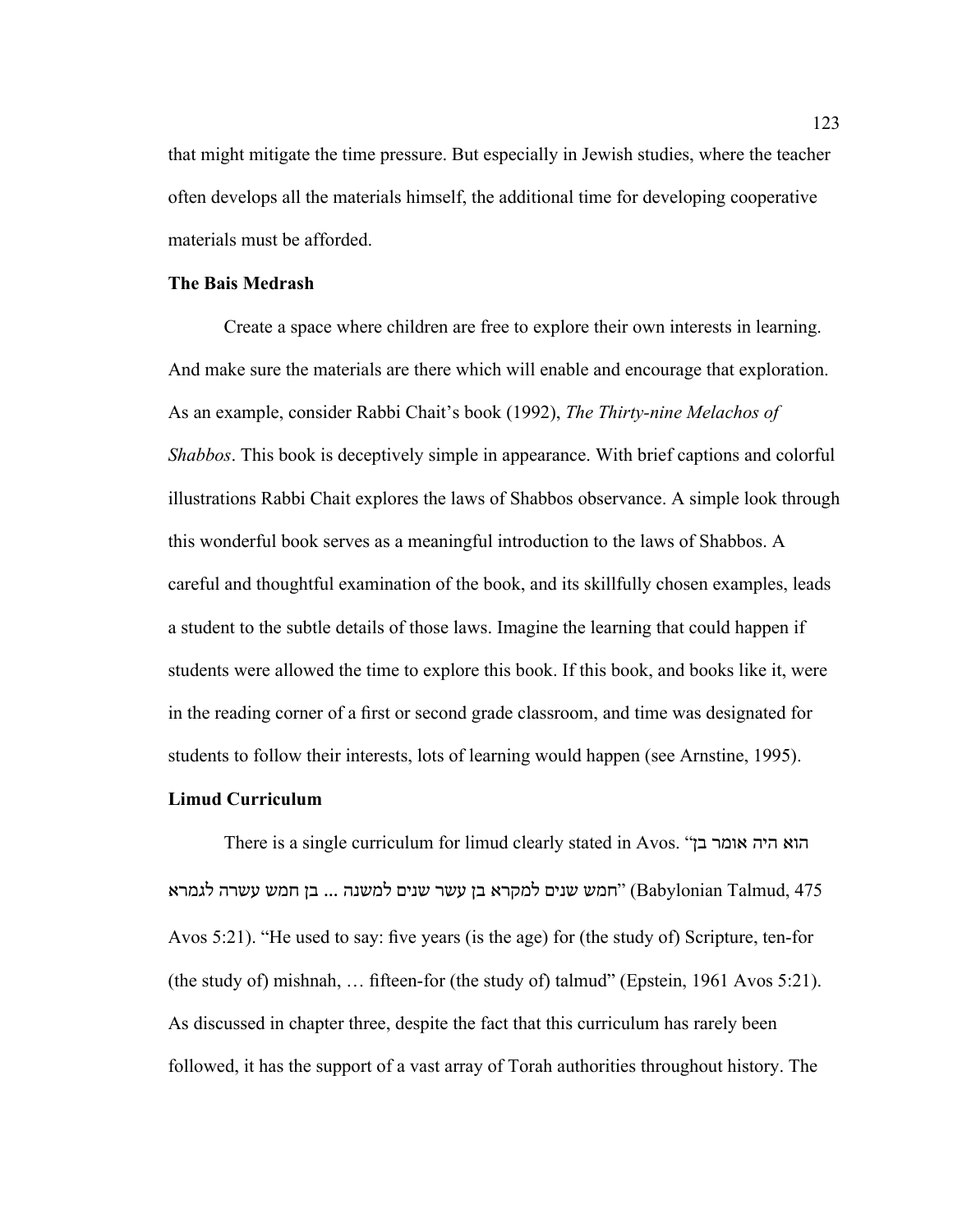Aruch HaShulchan suggests the curriculum change might be a response to the greater availability of texts, and especially of vowelized texts. With the further proliferation of printing, and now computer databases, his rationale seems even stronger. But despite the rationale, the limud curriculum from Avos has strong advantages.

The grandeur of the Avos curriculum is that it prepares the weakest students for their entire lives, while offering vital tools to even the most successful scholar. I know of no other curriculum that can make the same claim. The stronger student might find the pace slow, but the learning is meaningful. All of traditional Jewish scholarship is based on these foundations, a strong background in Tanach and Mishna prepares the student for serious Jewish scholarship. And, to help him appreciate the foundation he is building, a strong student can be given some opportunities to explore that scholarship, even as the focus remains on Tanach and Mishna. And the limud curriculum from Avos sets a pace that allows even a weak student to succeed. This is particularly crucial. An academically weak student may never succeed at the more rigorous aspects of Jewish scholarship. For him Tanach and Mishna may be the Jewish learning at which he is most successful. Building this foundation for him means giving him an opportunity to love learning.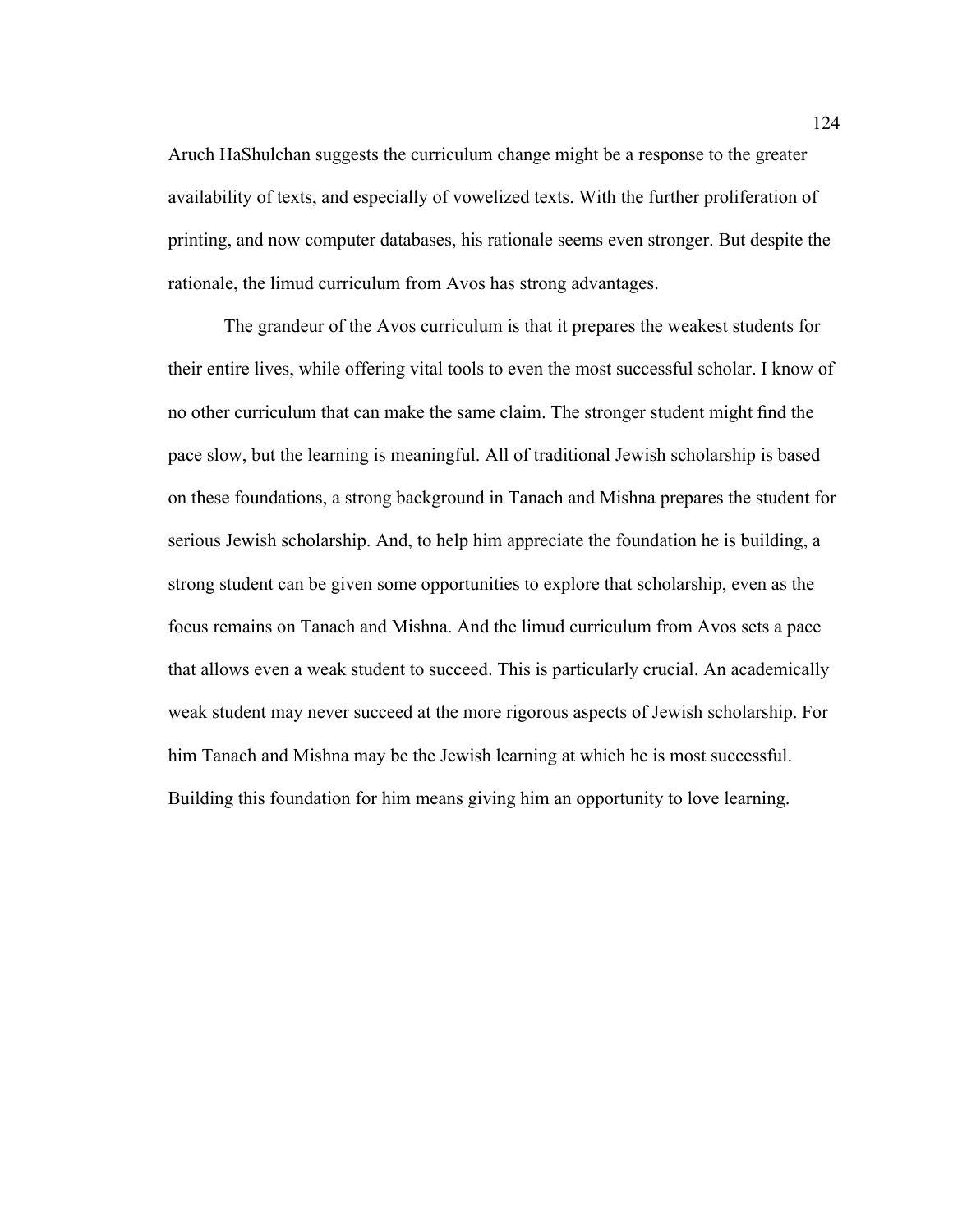#### CHAPTER IX

## **CONCLUSION**

In the Introduction, I posed a number of questions that have framed this work. Allow me to restate them here in slightly modified form:

- 1. Are day schools the best possible Jewish Education?
- 2. As conditions in America change, should we consider new possibilities?
- 3. How have changing conditions affected the schools we might have?
- 4. How have changing conditions affected the schools we might want?

In an attempt at answering these questions, I developed three components to Jewish education: limud, chinuch, and umanus. And I attached prime importance to chinuch. Based on these components, I articulated three goals for a yeshiva ketana:

- 1. Raise children who love their Jewish heritage and are committed to Jewish values and religious practice.
- 2. Raise children who love the process of learning, most especially who love the learning of Torah, and are committed to continue learning - as a religious experience - throughout their lives.
- 3. Raise children who are competent to live adult lives in the United States of the 21st century. They should be able to participate intelligently in the democratic process, and should have the skills needed to pursue employment or advanced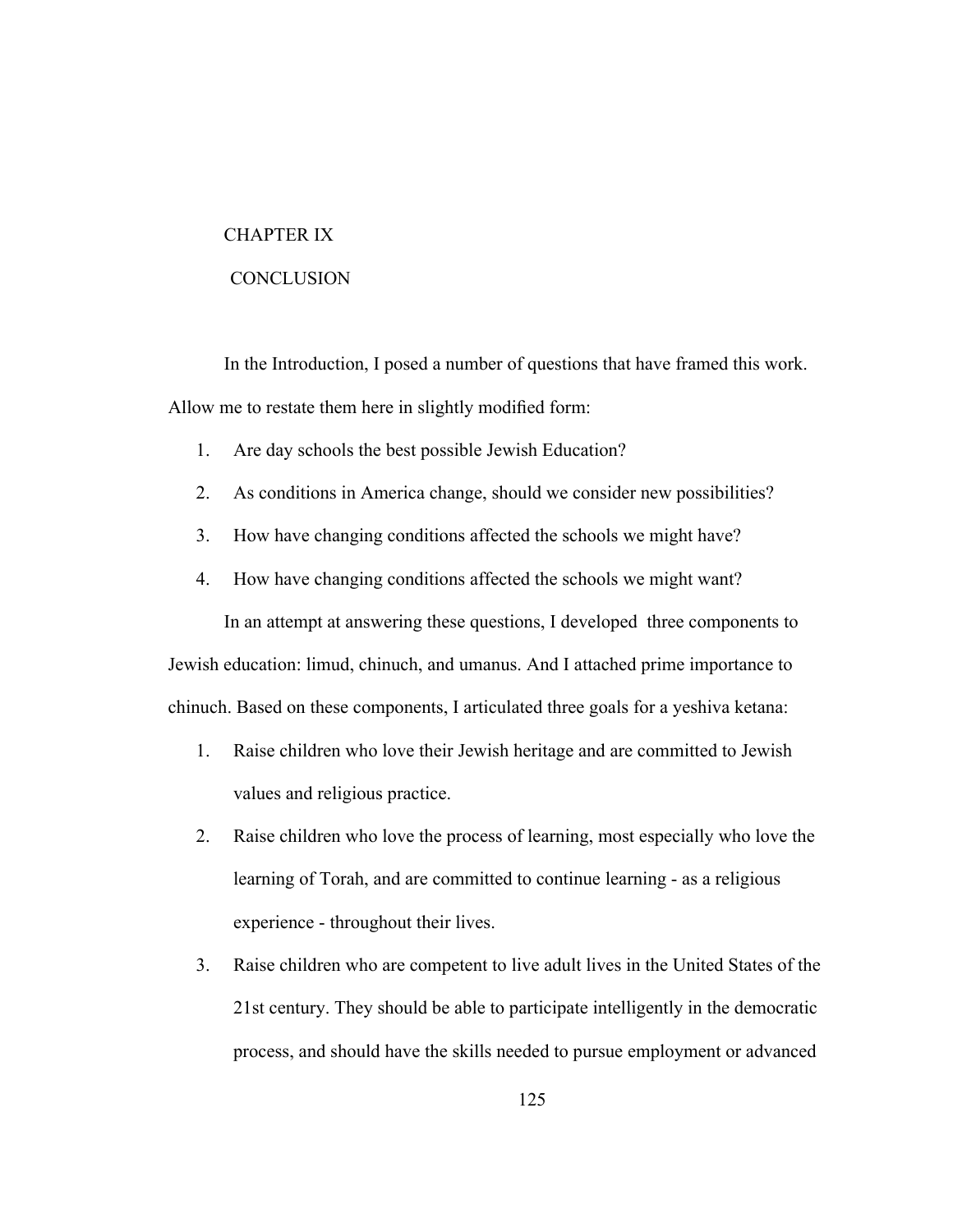vocational training.

In describing these educational goals I discussed the importance of a protected space. Jewish sources describing each of the educational components demand a protected space in which to educate. In chapter two, I examined the historical forces that introduced secular studies into the Jewish school and forced a compromise in the protected space of Jewish education. But as I discussed, many of those forces are no longer applicable. The day school was, and remains, a great compromise. It has allowed various factions of the community to unite behind a school program which had the crucial advantage of being possible. But like all compromises, it came with sacrifice. That sacrifice is, for many communities, no longer necessary and no longer justified. The Strictly Orthodox community today has the opportunity to retake control of its educational program. We can return education to a truly protected space.

Beyond the requirements of Jewish law, a return to a protected space would help address the needs of vulnerable children. Throughout the Orthodox Jewish world, young adults that were raised in the Orthodox world are experimenting with self-destructive behaviors, substance abuse, behavioral addictions, even suicide. The exact dimensions of the problem have not been scientifically studied, and estimates vary widely. But the problem, however small, exists (Wolpin, 1999; Farkas and Lob, 2000).

A factor in these tragedies is the post-modern moral relativism examined in chapter five. The day school was born in a time when the American environment was much less hostile to the traditional religious sensibilities of the Strictly Orthodox. The seepage of American culture into the Jewish child's day was not particularly harmful. Especially given that the only alternative at the time was to immerse the child into the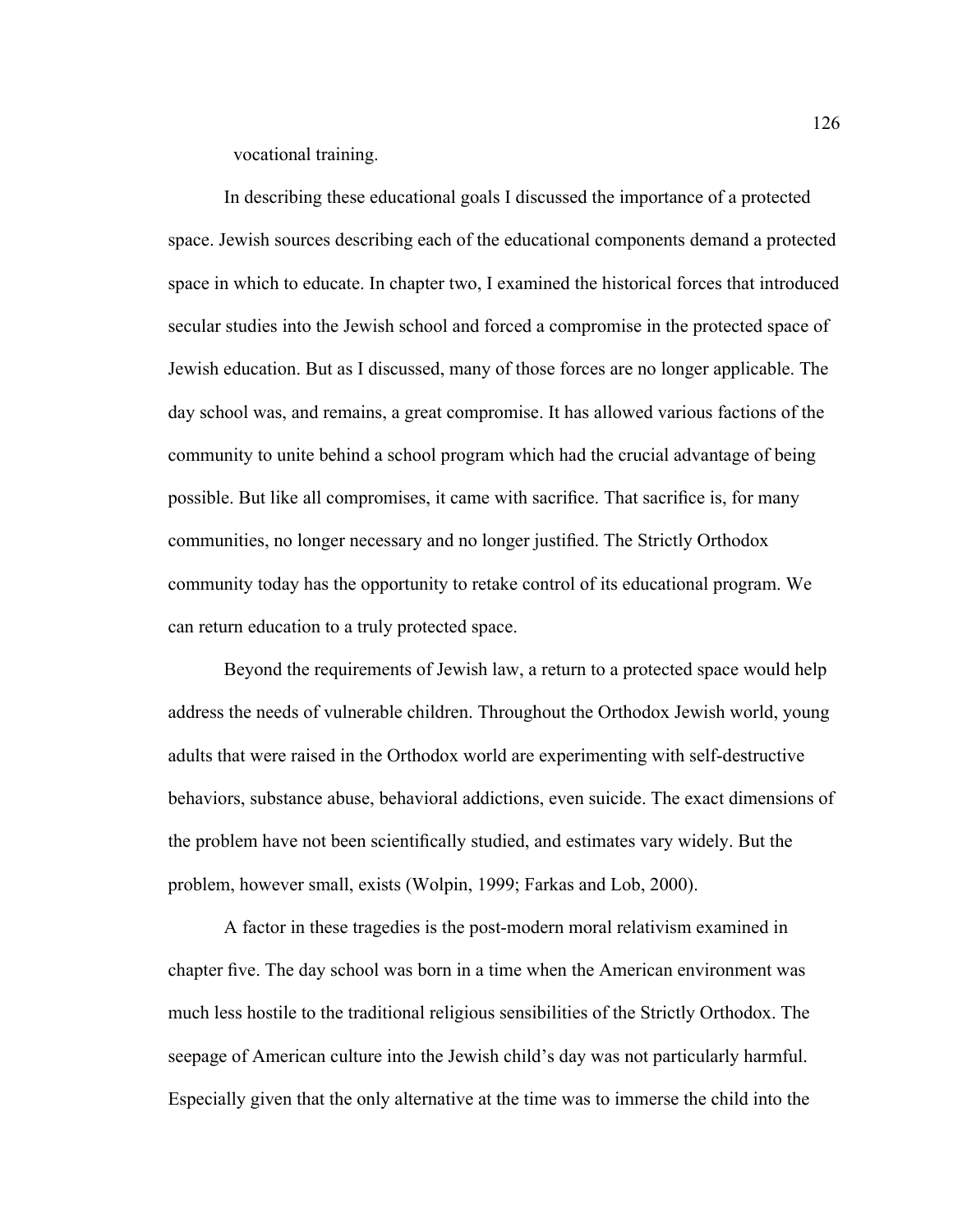secular culture of public schooling. Today, that reality has changed. "Whimsy and indifference" have replaced "responsibility and commitments" (Marty, 1997 p. 245). Ironically, the post-modern relativism responsible for the problem also offers a solution. Today, there is little reason to fear that the New York State Board of Regents, or any other government agency, will demand an educational program that is exactly parallel to the public school curriculum.

In the early 20th century the educational leaders in this country were often entirely bereft of secular skills. As I described in chapter two, the lack of secular skills among the day school leadership meant that designing secular curriculum often fell to the teacher. And those teachers were often public school teachers. But that need no longer be the case. Day schools have succeeded in educating three generations of American Jews. We have the skills needed to design a curriculum that is truly our own.

Now, when defection from Orthodoxy is not viewed as normal, but rather as tragic, educators must consider what they might do to prevent even a single tragedy. The secular world has developed educational methods which are designed to reach out to each individual student. A school that uses these methods, and does so in the context of a Jewish protected space, has the best possibility of raising each child in a way that will help him embrace his Jewish heritage.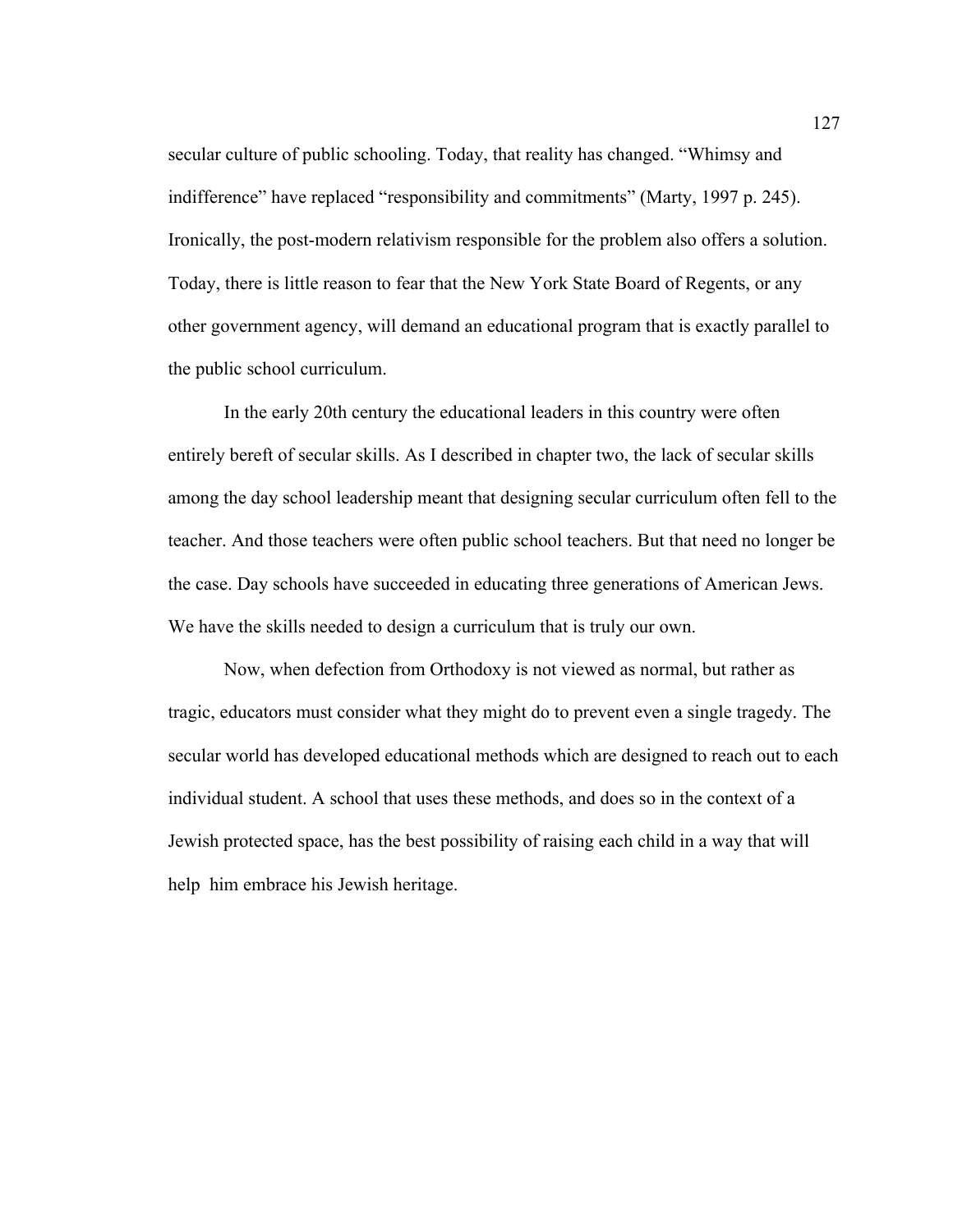APPENDIX A

GLOSSARY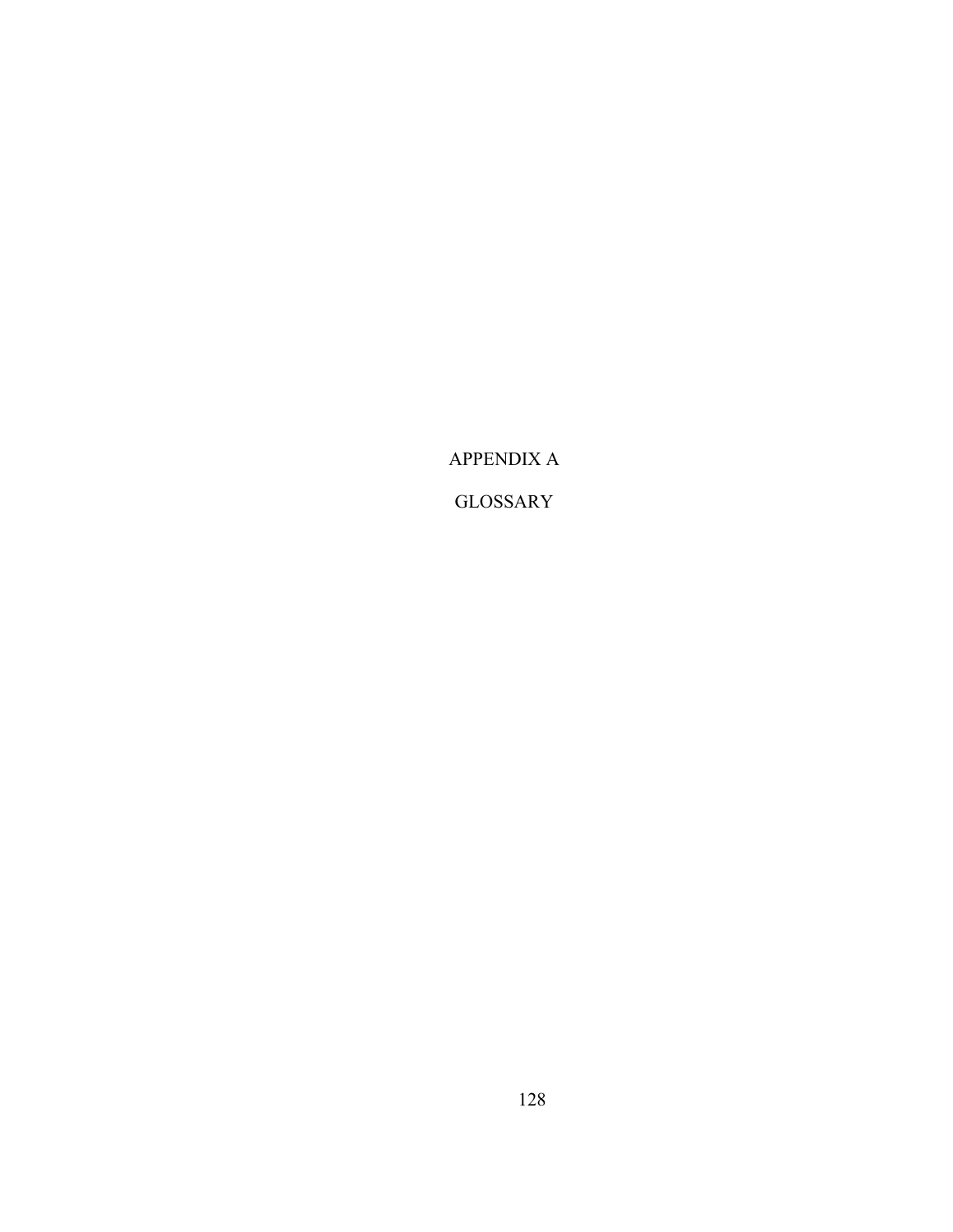Bais Medrash - House of study, combination of library and learning center.

Bris (brissim pl.) - Ritual circumcision.

Chassidic - see Ultra Orthodox

- Chabura A group of, usually advanced, students in a yeshiva gedola who study the same material. Often, they rotate the role of teacher, each one preparing to present to the others.
- Cheder Literally, "room". A Yiddish term for a Jewish school, usually referring to the traditional European one room school. Today it is also used to refer to all boys elementary day schools that serve the chassidic community.
- Chevrusa A traditional study partner.
- Chinuch A component of Jewish education. It refers to the practice of mitzvos as a child in preparation for adult life.
- Cholov yisroel Milk that has been produced with Jewish supervision.
- Chumash A book containing the Hebrew text of the Five Books of Moses.
- Day school An all day Jewish private school that includes a double curriculum, Judaic and secular.
- G-d To indicate respect, some Jewish writers prefer a hyphen to an o.
- Gemara Capitalized it refers to the text of discussions surrounding the Mishna that were produced in the Babylonian academies of circa 219 to 475 C.E.. Not capitalized it refers to the logical process that produced those discussions.
- Glatt kosher With regard to meat, it is a higher standard of kosher observance, based on details of Jewish law regarding the animal's lungs.
- Halacha Jewish law.
- Hiddur Mitzva This refers to the obligation to do mitzvos in the most beautiful way possible.
- Kosher Indicates that Jewish law considers the food described as acceptable for Jewish consumption.
- Limud A component of Jewish education. It is describes the academic study of Jewish texts.
- Mesivta An all-boys, high school level day school, usually connected to a yeshiva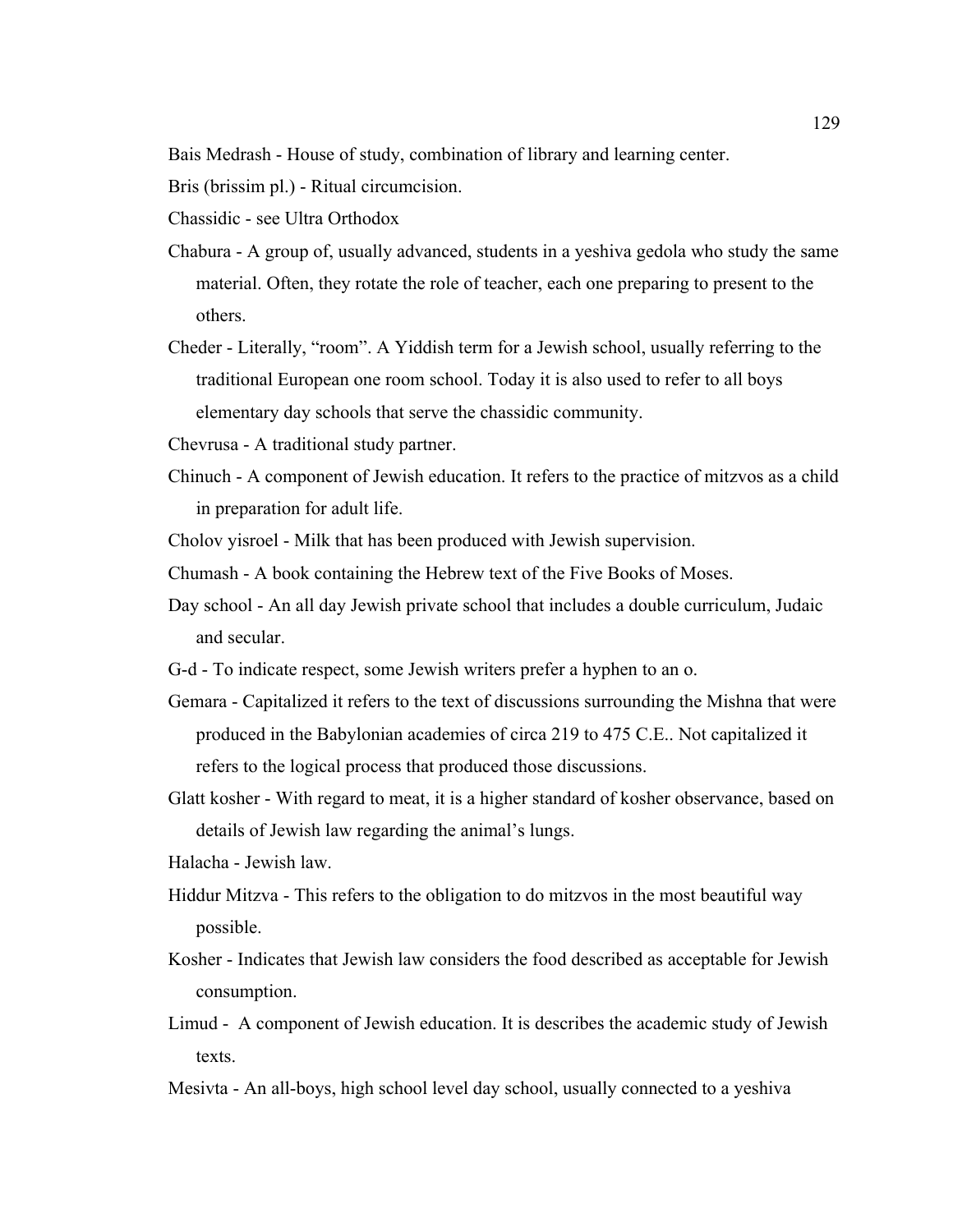gedola, and generally serving the Strictly Orthodox.

Mikra - Complete Jewish scripture. Also called Tanach.

- Minyan A quorum of ten adult male Jews, who come together for prayers three times daily. Jewish men are, generally obligated to attend.
- Mishna Capitalized, it refers to the legal text produced by Rabbi Judah and completed circa 189 C.E.. Uncapitalized, it refers to any simple, and normative, statement of Jewish law.

Mitzva (mitzvos pl.) - Literally, commandment. A religious duty or obligation.

Modern Orthodox - "They are observant in that they eat kosher food, abstain from work on the Sabbath, pray every day, and celebrate Jewish holidays as prescribed by Jewish law. At the same time, they maintain a delicate balance between the outside world and their own community, which at times results in a watering down of various observances. … The Modern Orthodox tend to send their children to coed, ideologically liberal yeshivas at both the elementary and high school levels." (Helmreich, 1982 p. 53).

Mohel (mohelim pl.) - A religiously and medically trained person who performs a bris.

- Mussar That part of Jewish traditional scholarship that deals specifically with the refinement of human personality.
- Non-observant Orthodox "Jews who are affiliated with Orthodox synagogues but have no commitment to the halakha or even ritual" (Mishkin, 1986b p. 166)
- Rashi Rabbi Shlomo Yitzchaki (YEARS), the author of one of the most important commentaries on the Talmud and on Tanach.

Rav - Hebrew for rabbi.

- Rebbe Hebrew for my rabbi, indicating a personal relationship with this rabbi. The term often refers to a rabbi who teaches Jewish studies, especially Talmud.
- Shabbos The Jewish Sabbath which includes a number of requirements and restrictions. For example, an Orthodox Jew does not, in any way, adjust an electric device on Shabbos, nor cook any food.

Siddur - A Jewish prayer book.

Strictly Orthodox - "Probably just as religiously observant as the Ultra Orthodox, though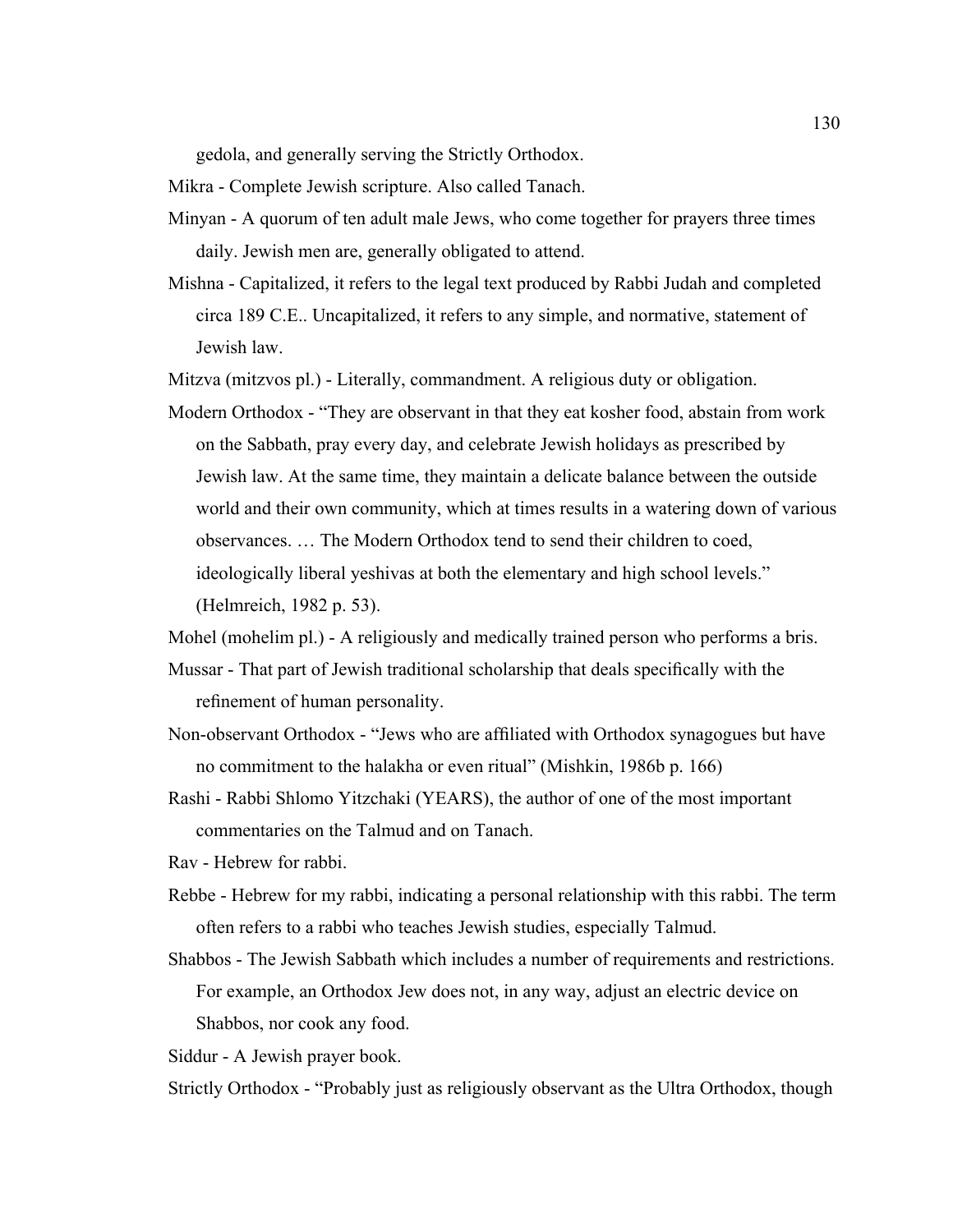less noticeably so. … Their children are likely to attend more Orthodox yeshivas [than the Modern Orthodox], usually all-boys or all-girls schools. … On the other hand, many are highly educated with most, unlike the Hasidim, having gone to college. … Of late, they seem to be interacting more with the Ultra Orthodox" (Helmreich, 1982 p. 54).

Sukkah - A temporary dwelling used as part of an annual celebration.

- Talmud Capitalized, it refers to the combination of Mishna and Gemara. Uncapitalized it is a synonym for gemara.
- Tanach A Hebrew acronym referring to the three sections of the Jewish scripture, Torah (Five Books of Moses), Neviim (Prophets), and Ktuvim (Writings).
- Torah im Derech Eretz A school of thought within the Strictly Orthodox that approves of the integration of secular knowledge into an Orthodox life and curriculum. It sees secular knowledge as a legitimate method of spiritual aspiration.
- Torah Only A school of thought within the Strictly Orthodox that, generally, has a dim view of secular study. Only the revealed word of G-d is a legitimate spiritual aspiration.
- Treifa An animal which is considered not kosher because of any one of a specific group of physical defects.
- Ultra Orthodox "Ultra Orthodox are characterized by a distinctive garb and physical appearance that includes long black coats, large black hats, and full beards. … Their social interaction with outsiders is minimal. The various sects are extremely loyal to their leaders or 'rebbes,' consulting them whenever possible on both religious and secular matters. In addition to rigid adherence to the laws of the Torah, they have added many customs unique to their own respective groups" (Helmreich, 1982 p. 53).
- Umanus A component of Jewish education. It refers to the father's obligation to prepare his son to earn a living.
- Yeshiva (yeshivos pl.) An all male institution of Jewish learning. Used by itself, the term usually refers to a yeshiva gedola, but it is occasionally used in the name of a yeshiva ketana.

Yeshiva community - see Strictly Orthodox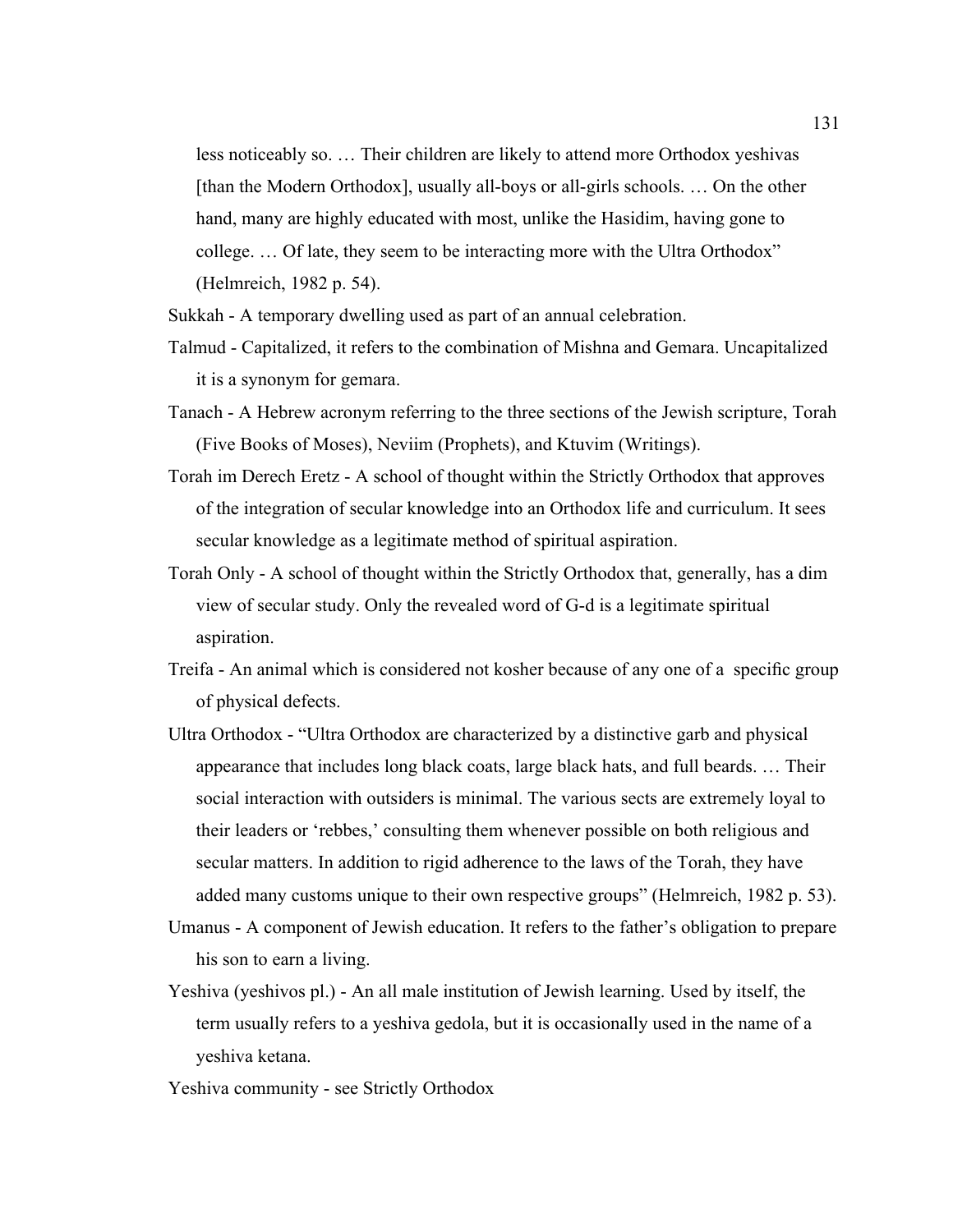Yeshiva ketana - An all boys, elementary level day school that generally serves the Strictly Orthodox.

Yeshiva gedola - An all male institution of higher Jewish learning.

Zmiros - Traditional poetry written and sung in honor of the Shabbos.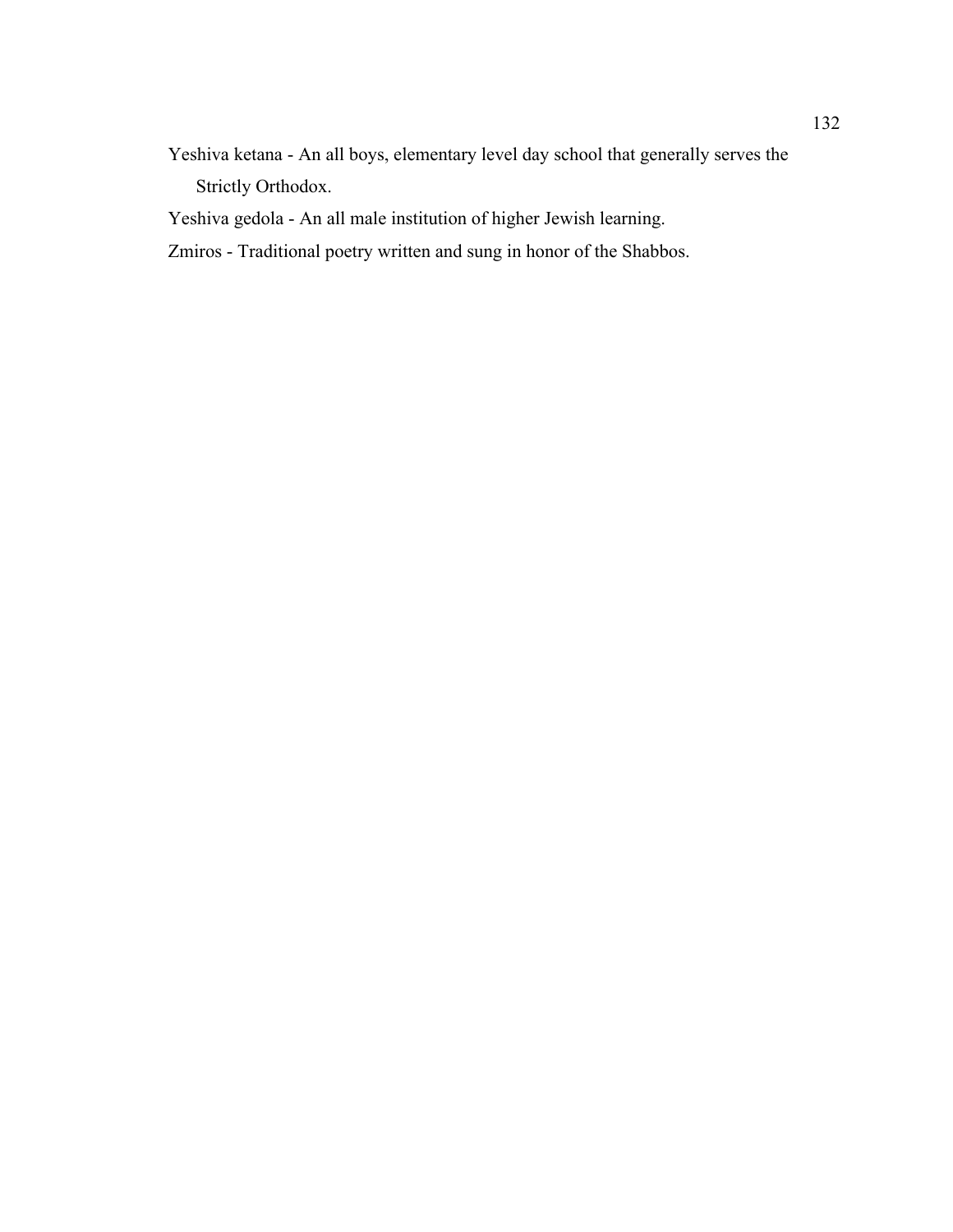APPENDIX B

TRADITIONAL JEWISH SCHOLARSHIP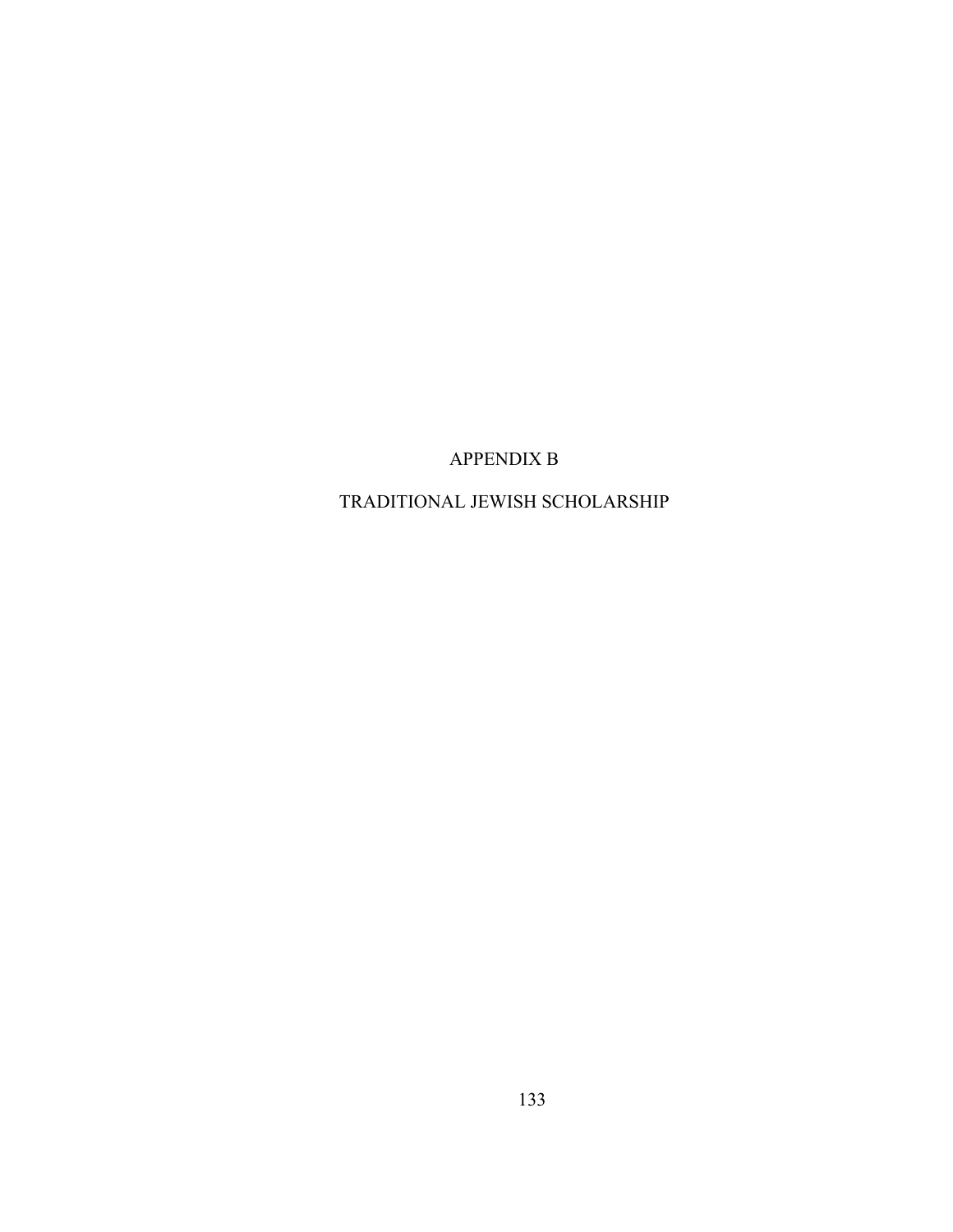In the few paragraphs that follow, the reader is introduced into the basic structure of traditional Jewish legal scholarship. This history presents the traditional Jewish view of these events.

In 1313 B.C.E. the Jewish people experienced Revelation at Sinai. At the time, G-d presented them with the decalogue, and an oral tradition of law, called the Oral Torah. During the forty years that followed, Moses taught that oral tradition, and transcribed the Five Books of Moses, the Written Torah, from G-d's dictation. Traditionally, the Written Torah included indications of most of the Oral Torah via a series of exegetical rules. Early Jewish scholarship was primarily the attempt to connect these hints to the laws they indicated.

Jewish scholars were held responsible by G-d for the spiritual growth of their generation. To facilitate this development, Jewish scholars were authorized to create new laws. These laws, rabbinic legislation, were distinguished from the Torah law included in the original Oral Torah.

Between 313 C.E. and 246 C.E. the Jewish Scriptures, including a total of 24 books, was canonized. The Scripture, or Tanach, is made up of three sections: the Bible, the Prophets, and the Writings.

In c. 189 C.E., Rabbi Judah completed the Mishna. Rabbi Judah was among the scholar leaders of his generation, and was from the royal house of King David. He wrote the Mishna because he saw that the ongoing lack of national sovereignty was affecting the Jewish ability to maintain an entirely oral tradition. His innovation changed the nature of Jewish scholarship. The Mishna supplanted the Written Torah as the central text of Jewish legal scholarship. By this time, enough doubt had been introduced into the oral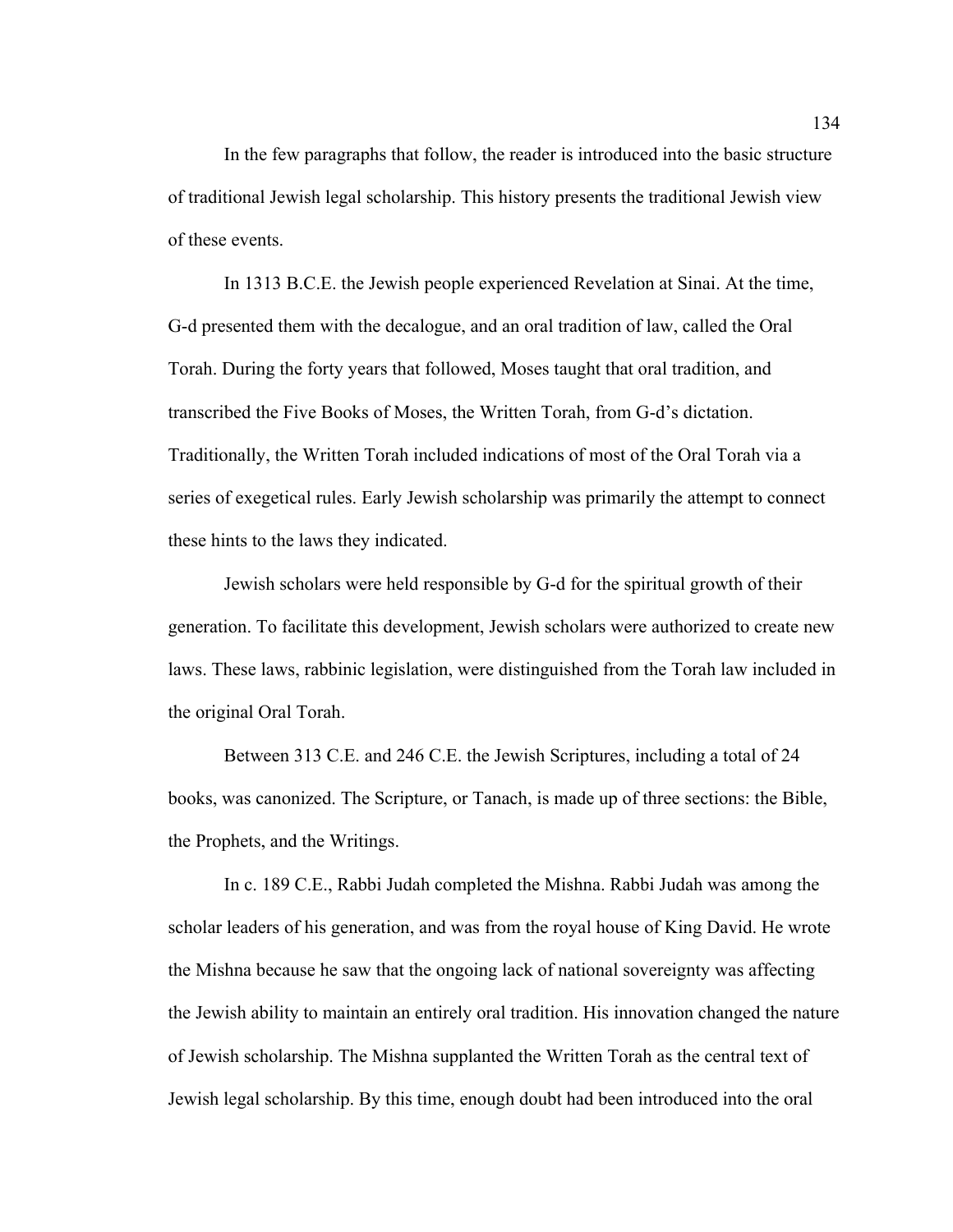tradition, that much scholarship was aimed at clarifying points of contention.

The center of Jewish scholarship had moved from Israel to Babylon by 219 C.E.. In academies throughout Babylon the Mishna was discussed, and the discussions were recorded. These records were compiled by 475 C.E. and became, together with the Mishna they discussed, the Babylonian Talmud. At the same time, scholars still living throughout Israel went through a similar process that produced the Jerusalem Talmud. Generally speaking, the Babylonian Talmud is more complete, and is considered more authoritative. The Jerusalem Talmud is not generally studied as an independent topic, rather it is used to clarify concepts that appear in the Babylonian Talmud. The Babylonian Talmud is considered the single most important source for Jewish law.

The academies in Babylon continued to be centers for Jewish scholarship till c. 1038 C.E.. During that time, the "Geonim" (Brilliant Ones) corresponded with Jews throughout the known world, clarifying Jewish law in formal responsa.

By 1038, Western Europe had begun to develop as a center for Jewish scholarship. The scholars of this time period are known as "Rishonim" (First Ones). During this period many of the most important commentaries on Scripture and on the Talmud were written. Maimonides wrote the first code of Jewish law, the Mishna Torah, in c. 1150 C.E.. The era of the Rishonim ends with the expulsion of Jews from most of the countries in Western Europe. In 1492 when the Jews left Spain, a four year old boy named Yosef Karo left with his family. Eventually this young boy travelled to Tzfat, where in 1563 C.E. he completed the Shulchan Aruch, the Code of Jewish Law.

By this time, Eastern Europe had begun to develop as a center for Jewish scholarship. Scholars from this era are known as "Achronim" (Later Ones). In 1570 C.E.,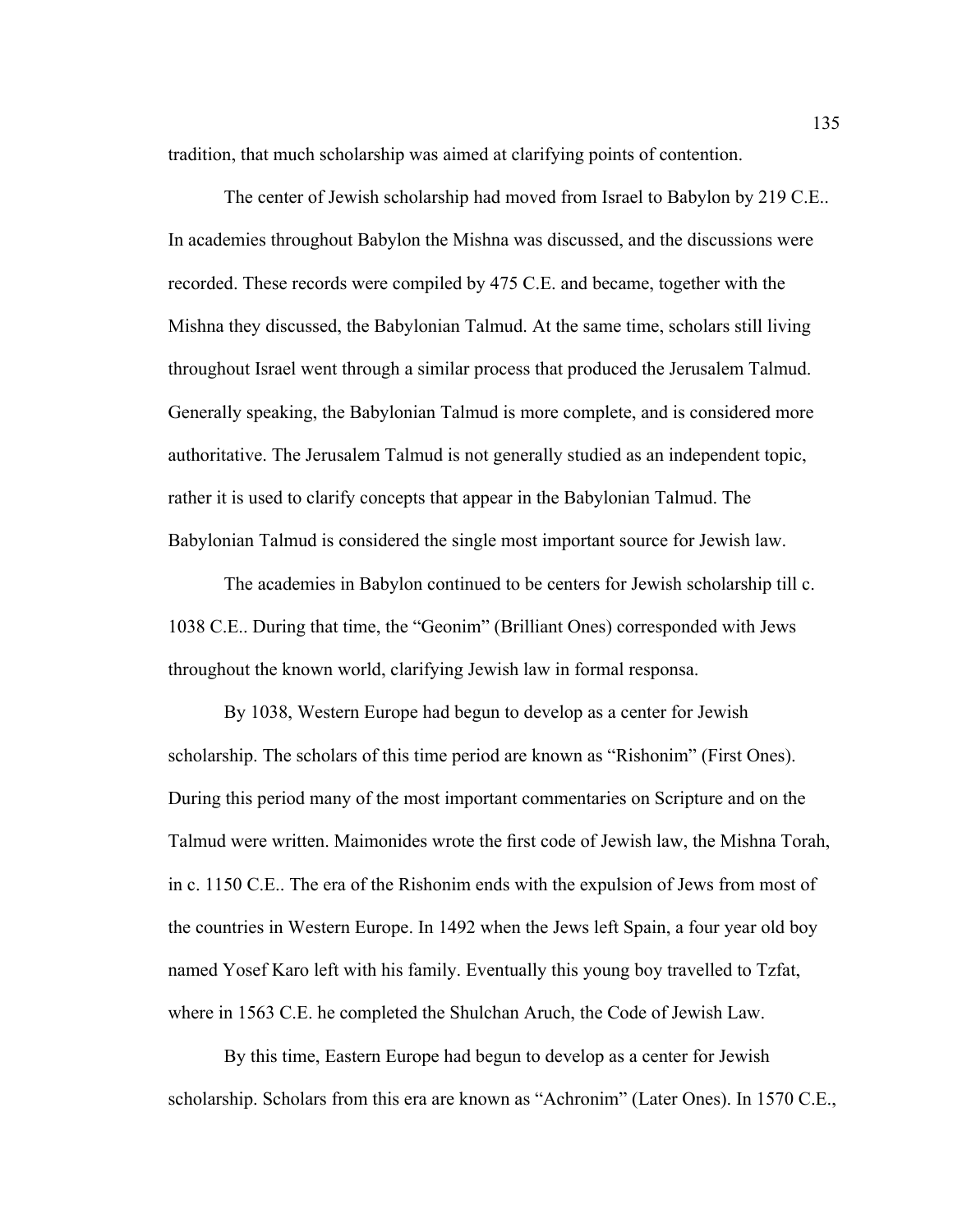Rabbi Moses Isserles completed his additions to the Shulchan Aruch. Since that time, the Code of Jewish Law has always been printed with the text of both Rabbi Karo and Rabbi Issereles intermixed into a single text. Jewish legal scholarship since that time has been organized using the chapters and sections of Karo's Code.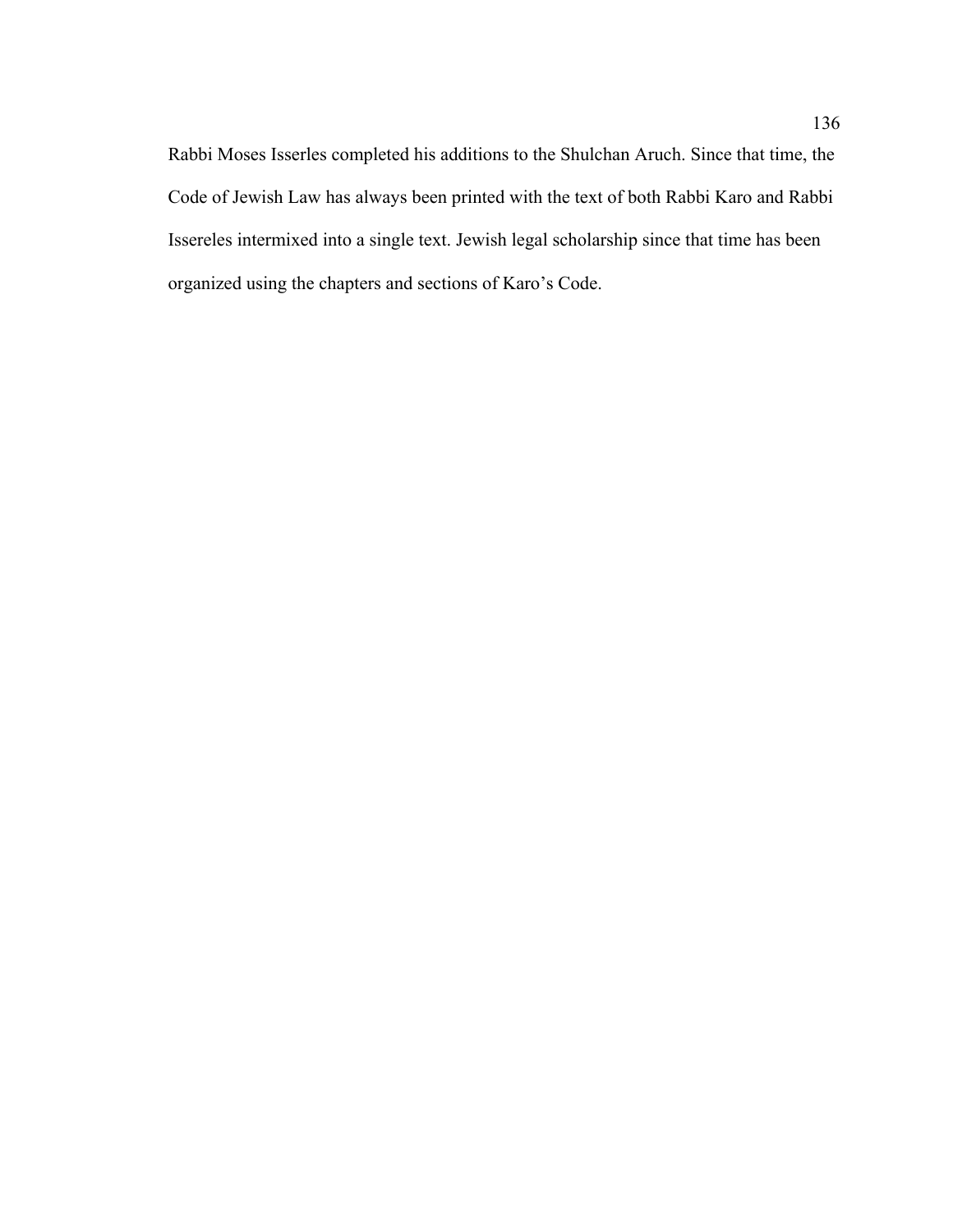## REFERENCE LIST

Dates marked with an asterisk (\*) indicate that the reference was originally published before 1900. When an author is indicated, his time and place of death are used instead of publication date. For works with no author, the location and approximate date of completion are given. All dates so marked are based on information from *The Jewish Time Line Encyclopedia* (Kantor, 1989).

Abrabanel, Y. (1508\*). *Nachalas Avos*. Venice.

- Adler, M. J. (1982). *The Paideia Proposal*. New York: Macmillan.
- Alfasi, Y. (1103\*). *Rif*. Lucene, Spain.
- Arnstine, D. (1995). *Democracy and the Arts of Schooling*. Albany, NY: State University of New York Press.

Asher ben Yechiel. (1303\*). *Rosh al HaShas*. Toledo, Spain.

- Axelrod, H. (1953). Integration in the day school. *Jewish Parent*, *4*, 10-15.
- *Babylonian Talmud*. (475\*).
- Banks, J. A. (1997). *Educating Citizens in a Multicultural Society*. New York: Teachers College Press.
- Barry, D. (2001, September 12). A Day of Terror. *New York Times*, Section A, Page 9, Column 1.
- Bartenura, O. (1488\*). *Commentary on the Mishna*. Jerusalem.

Belsky, M. (1977). The Day Schools in the U.S. - Another View. *Jewish Observer*, 5-7.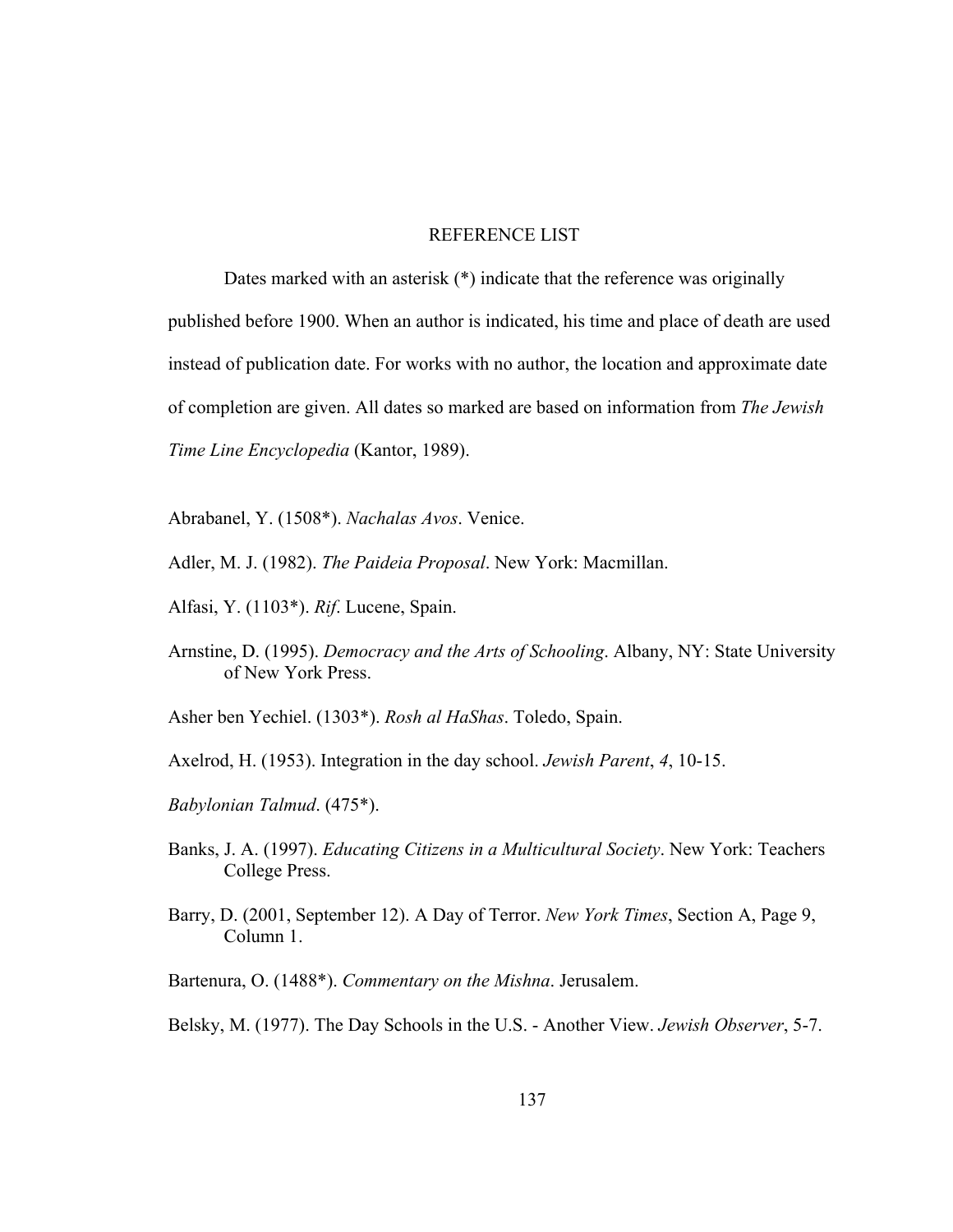Berlin, N. T. Y. (1893\*). *Mashiv Davar*. Volozhin, Russia.

- Bernstein, D. I. (1986). Two Approaches to the Teaching of Jewish History in Orthodox Yeshiva High Schools (Doctoral dissertation, New York University, 1986).
- Bialystok, E., Craik, F. I. M., Klein, R., & Viswanathan, M. (2004). Bilingualism, Aging, and Cognitive Control: Evidence From the Simon Task. *Psychology and Aging*, *19(2)*, 290-303.
- *Bible*. Jewish Hebrew Text.
- Bloch, A. Y. (1982). In Regard to Studying Other Wisdoms. In Y. Levi (Ed.), *Shaarei Talmud Torah* (pp. 296-301). Jerusalem: Feldheim.
- Bloom, R. (1972). History of Jewish education in Baltimore : during the nineteenth and twentieth centuries (Doctoral dissertation, Dropsie University, 1972).
- Brickman, W. W. (1967). The American Jewish day school movement. *Tradition*, *9*, 176-93.
- Bruner, J. (1960). *The Process of Education*. Cambridge: Harvard University Press.
- Bunim, A. (1989). *A fire in his soul : Irving M. Bunim, 1901-1980, the man and his impact on American Orthodox Jewry*. New York: Feldheim.
- Burack, S. (1967). Ancillary Jewish education material paralleling grade 7-9 science course (Doctoral dissertation, Yeshiva University, 1967).
- Cahan, A. (1969). *The Education of Abraham Cahan*. (L. Stein, A. P. Conan, & L. Davidson, Trans.). Philadelphia: Jewish Publication Society of America. (Original work published 1926)
- Caplow, T., Hicks, L., & Wattenberg, B. J. (2001). *The First Measured Century*. Washington D.C.: AEI Press.
- Chait, B. (1992). *The 39 Avoth Melacha of Shabbath*. Jerusalem: B&B Septimus Educational Publications.

Cohen, S. (1663\*). *Siftei Cohen*. Poland.

Compulsory education in Brooklyn. (1880). *Harper's new monthly magazine*, *60*, 218-27.

Coontz, S. (2000). Historical Perspectives on Family Studies. *Journal of Marriage and*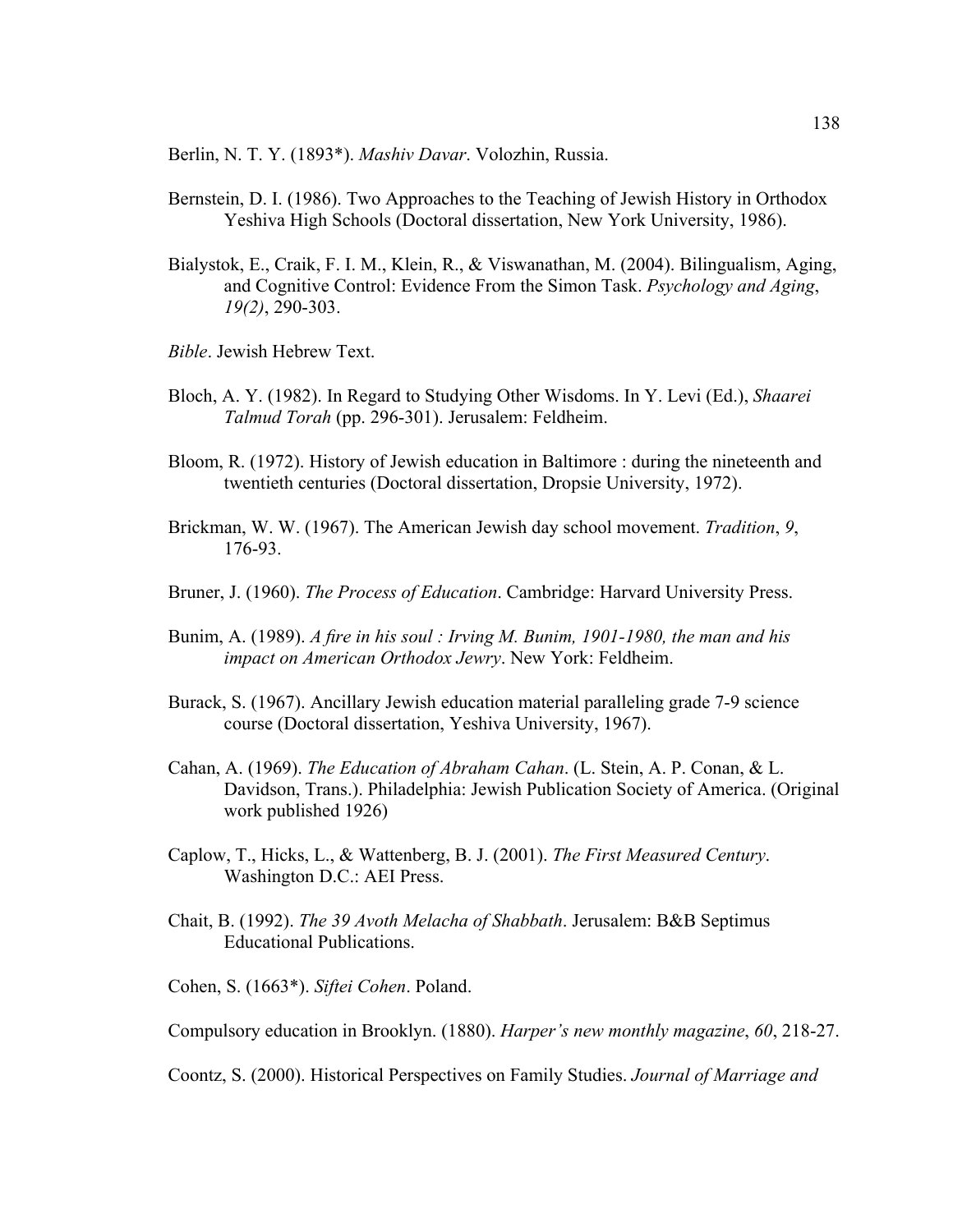*Family Studies*, *62(2)*, 283-97.

- Cremin, L. A. (1988). *American education, the metropolitan experience, 1876-1980*. New York: Harper & Row.
- Cuban, L. (1984). *How teachers taught : constancy and change in American classrooms, 1890-1980*. New York: Longman.
- Curtain, H. A., & Pesola, C. A. (1988). *Languages and Children Making the Match*. Reading, MA: Addison-Wesley.
- Dessler, E. (1963). *Michtav Meliyahu*. (Volume 3).(Carmel, A., & Friedlander, C., Editors). Jerusalem: Raam.
- Dewey, J. (1959). The School and Society. In M. S. Dworkin (Ed.), *Dewey on Education: Selections* (pp. 33-90). New York: Teachers College Press.
- Dewey, J. (1985). *Democracy and Education*. (Boydston, J. A., Editor). Carbondale, IL: Southern Illinois University Press.
- Diamond, S. A. (1997). Had the Holocaust Not Happened, How Many Jews Would be Alive Today? A Survey of Jewish Demography, 1890-2000. *The Journal of Holocaust Studies*, *6(3)*, 21-54.
- Dinin, S. (1940). Blow at the Yeshivot in New York State. *Jewish Education*, *11*, 158,212.
- Diskind, Z. (1968). Views on Jewish religious education by American Orthodox Jewish leaders. *Religious Education*, *63*, 63-66.
- Dushkin, A. M. (1944). Jewish "Complete Schools" and Public Education. *Jewish Educaton*, *15(2)*, 61-62.
- Eisemann, M. (2004). A Chance We Should Not Miss. *Jewish Observer*, *37 (5)*, 11-17.
- Eisenberg, M. J. (1988). Compulsory attendance legislation in America, 1870-1915 (Doctoral dissertation, University of Pennsylvania, 1988).
- Eisenstein, M. (1950). *Jewish schools in Poland, 1919-39, their philosophy and development*. New York: King's Crown Press.

Eliyahu of Vilna. (1797\*). *Even Shleima*. Vilna.

Elkind, D. (1997). The Death of Child Nature: Education in the Postmodern World. *Phi*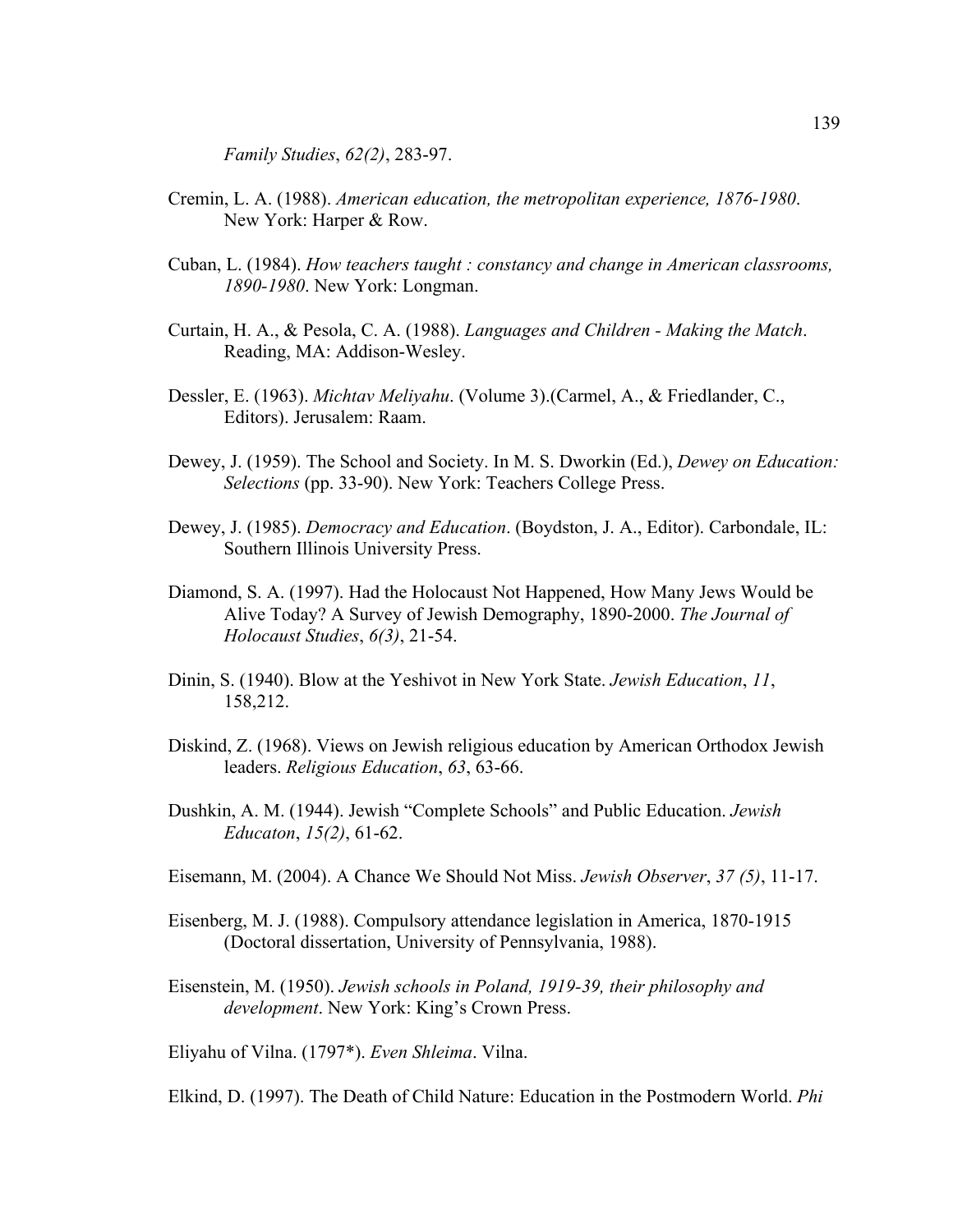*Delta Kappa*, *79*, 241-45.

Elkind, D. (1995). School and Family in the Postmodern World. *Phi Delta Kappa*, *77*, 8-14.

Emden, Y. (1776\*). *Migdal Oz*. Amsterdam.

- Epstein, I. (1961). *Translation of the Babylonian Talmud*. London: Soncino Press.
- Epstein, Y. M. (1908\*). *Aruch HaShulchan*. Novogrodek, Russia.
- ERIC Clearinghouse on Languages and Linguistics. (1995). *Integrating Language and Content: Lessons from Immersion.* Washington, D.C.: ERIC Clearinghouse on Languages and Linguistics.
- Eustace, R. W. (2003). Adolescent Sexual Activity. A Risk Factor Analysis Across Early, Middle and Late Adolescence (Master's Thesis, Kansas State University, 2003).
- Farkas, H. S., & Lob, J. (2000). *At-Risk Orthodox Youth in Chicago: A Pilot Investigation*. Unpublished manuscript.
- Feinstein, M. (1982). *Igros Moshe*. New York: Moriah.
- Forsten, C., Grant, J., & Richardson, I. (1999). Multiage and Looping: Borrowing from the Past. *Principal*, *78(4)*, 15-16.
- Fox, M. (1953). Day Schools and the American Education Pattern. *Jewish Parent*, *5(2)*, 4-6.
- Gardner, H. (1999). *Intelligence Reframed*. New York: Basic Books.
- Genesee, F., & Cloud, N. (1998). Multilingualism is Basic. *Educational Leadership*, *62*, 5.
- Ginzberg, L. (1928). *Students, scholars and saints*. Philadelphia: The Jewish publication society of America.
- Golumb, A. (1946). Traditional Education. In Jewish Encyclopedic Handbooks Inc. (Ed.), *The Jewish people, past and present.* (pp. 104-07). New York: Jewish Encyclopedic Handbooks.
- Goodlad, J. I. (1975). A Typology of Educational Alternatives. In J. I. Goodlad, G. D. Fenstermacher, T. J. La Belle, V. D. Rust, R. Skager, & C. Weinberg (Eds.), *The Conventional and the Alternative in Education* (pp. 3-28). Berkeley, CA: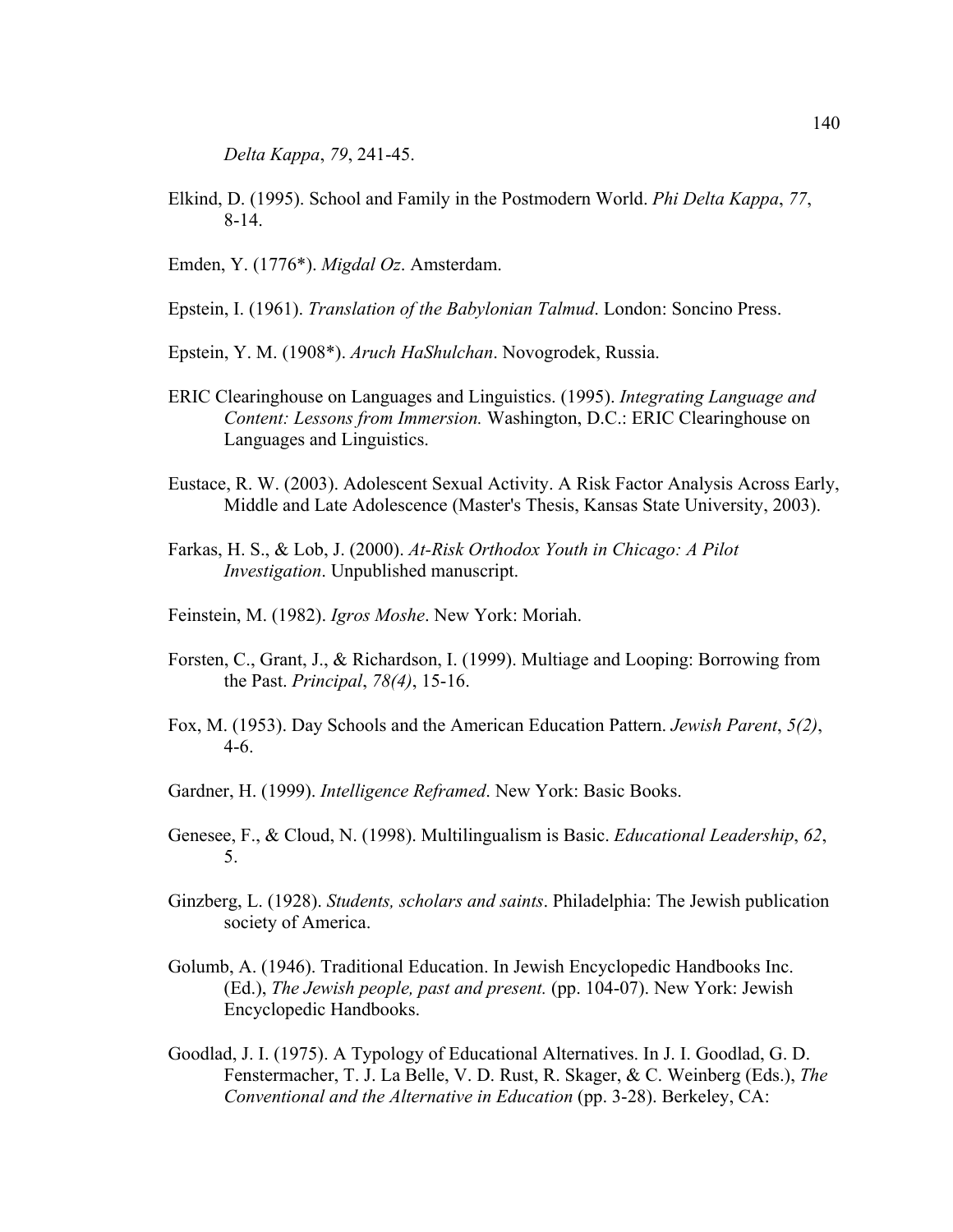McCutchan.

- Goodside, S. (1951). A social studies syllabus for secular teachers in Jewish all-day schools (Doctoral dissertation, New York University, 1951).
- Goodside, S. (1953). Religious and Secular studies in the day school. *Jewish Educaton*, *24*, 55-58.
- Green, T. (1994). Illusion That We Can Choose. *Proceedings of the Annual Meeting of the Philosophy of Education Society*, *50*, 69-73.
- Gunzberg, A. L. (1785\*). *Arbaah Turei Even*. Metz, France.
- Gutierrez, R., & Slavin, R. E. (1992). Achievment Effects of the Nongraded Elementary School: A Best Evidence Synthesis. *Review of Educational Research*, *62(4)*, 333-76.
- HaLevi, D. (1667\*). *Turei Zahav*. Ostraha, Poland.
- Hareven, T. K. (1991). The History of the Family and the Complexity of Social Change. *The American Historical Review*, *96(1)*, 95-124.
- Helmreich, W. B. (1982). *The world of the yeshiva : an intimate portrait of Orthodox Jewry*. New York: Collier Macmillan Pub..
- Henkin, Y. E. (1952). Madur HaHalacha. In O. Z. Rand (Ed.), *Eduth Leyisroel* (pp. 111-208).
- Hirsch, S. R. (1967). *Pirke Avot*. (G. Hirschler, Trans.). New York: Feldheim. (Original work published 1888\*)
- Hofmann, J. (1963). A Traditional View of Liberal Education. *Tradition*, *6*, 40-54.
- Horowitz, R. (1996). *The Bostoner Rebbetzin remembers : Rebbetzin Raichel Horowitz of Boston/Har Nof recalls Jewish life in Poland, America and Israel*. Brooklyn, N.Y.: Mesorah.
- Horowitz, Y. (1630\*). *Shnei Luchos Habris*. Jerusalem.
- Horvitz, E. F. (1982). The Providence Hebrew Day School. *Rhode Island Jewish Historical Notes*, *8(4)*, 452-86.
- Huang, J. (2003). Chinese as a Foreign Language in Canada: A Content-Based Programme for Elementary School. *Language, Culture, and Curriculum*, *16(1)*,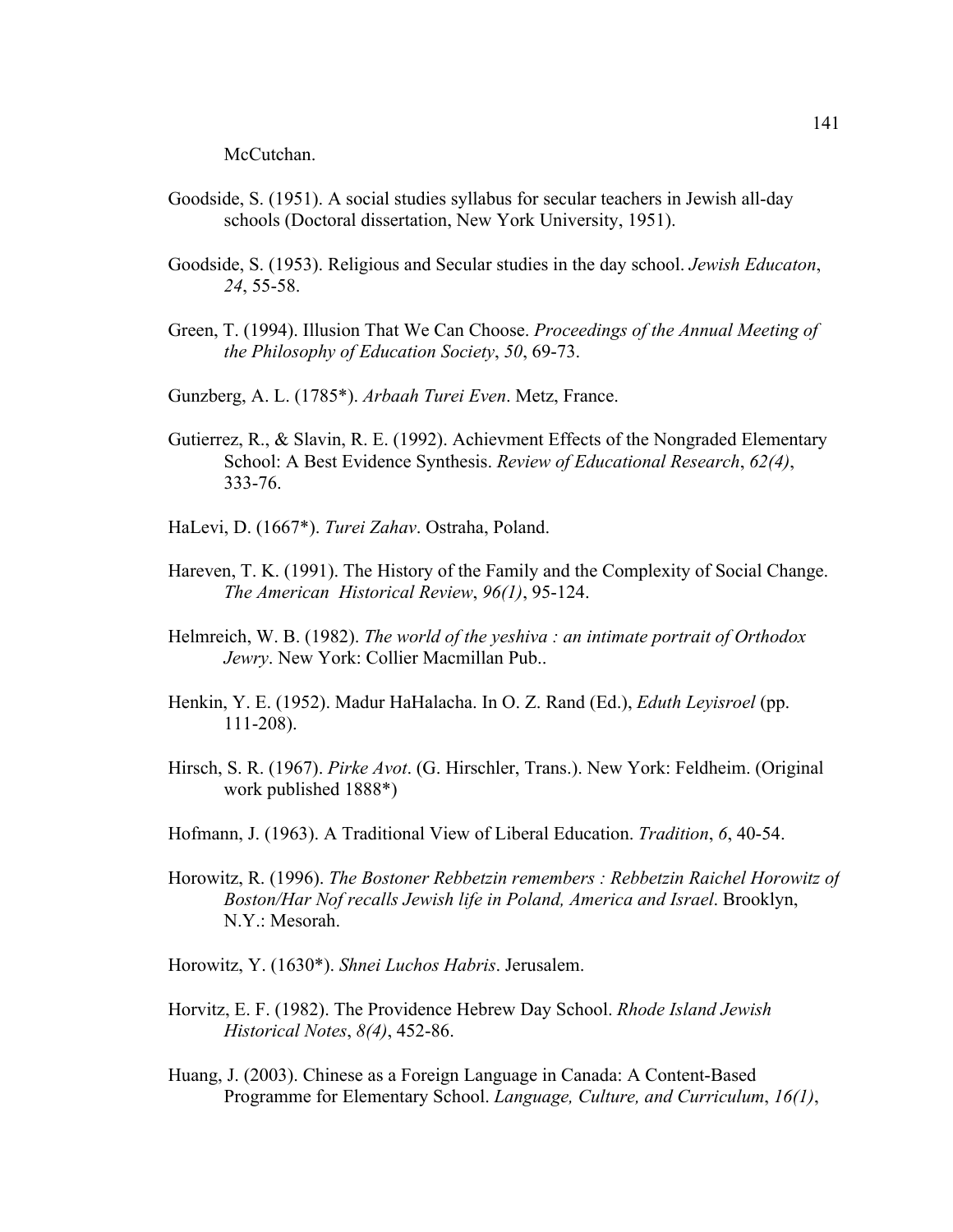70-89.

- Hutner, Y. (1970). A Shiur in Hilchos Chinuch. In J. Kaminetsky (Ed.), *Hebrew Day School Education* (pp. 3-12). New York: Torah Umesorah.
- Inbar, E. (1979). The Hebrew Day School The Orthodox Communal Challenge. *Journal of Ethnic Studies*, *7(1)*, 13-29.
- Ingall, C. K., & Malkus, M. (2001). Negotiating the borderlands: implementing an integrated curricular unit in a Jewish day high school. *Journal of Jewish Education*, *67(1/2)*, 36-45.
- Isserles, M. (1573\*). *Darchei Moshe*. Poland.
- Janes, L. M., Koutsopanagos, C. L., Mason, D. S., & Villaranda, I. (2000). Improving Student Motivation through the Use of Engaged Learning, Cooperative Learning and Multiple Intelligences (Master's Thesis, Saint Xavier University, 2000).
- Johnson, D. W., & Johnson, R. T. (1999). Making Cooperative Learning Work. *Theory into Practice*, *38(2)*, 67-73.
- Kagan, Y. M. (1933\*). *Mishna Brura*. Radin, Poland.
- Kamenetzky, Y. (1970). Aims in Jewish Education. In J. Kaminetsky (Ed.), *Hebrew Day School Education: An Overview* (pp. 13-17). New York: Torah Umesorah.
- Kaminetsky, J. (1966a). In quest of tradition for Jewish education. *Tradition*, *8*, 112-16.
- Kaminetsky, J. (1966b). Evaluating the Program and Effectiveness of the All-Day Jewish School. *Tradition*, *8(4)*, 39-49.
- Kaminetsky, J., & Torah Umesorah National Society for Hebrew Day Schools. (1963). *Torah Umesorah, dynamic force for Torah a brief history*. New York: Torah Umesorah National Society for Hebrew Day Schools.
- Kantor, M. (1989). *Jewish Time Line Encyclopedia*. Northvale, NJ: Aronson.
- Kaplan, A. (1929). Survery of Hebrew Parochial Schools of New York City (Master's Thesis, New York University, 1929).

Karelitz, A. Y. (1991). *Chazon Ish*. Bnai Brak, Israel: Greenman.

Karo, Y. (1575a\*). *Shulchan Aruch*. Tzfat.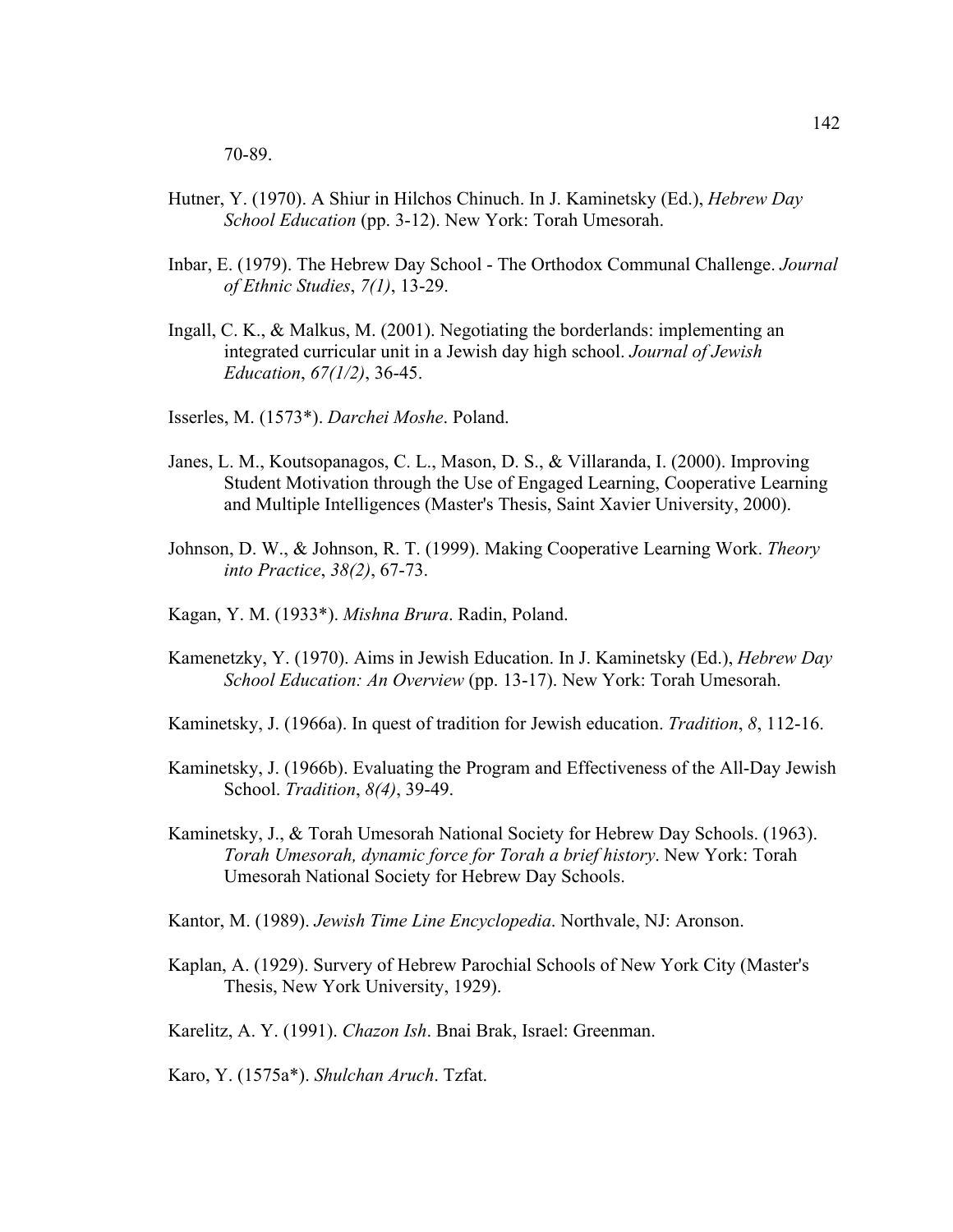- Karo, Y. (1575b\*). *Bais Yosef*. Tzfat.
- Katz, M. S. (1976). *A history of compulsory education laws*. Bloomington, Ind.: Phi Delta Kappa Educational Foundation.
- Katz, Y. F. (1614\*). *Drisha*. Polan.
- Kinsey, S. J. (2001). *Multiage Grouping and Academic Achievement*. Champaign, IL: ERIC Clearninghouse on Elementary and Early Childhood Education.
- Klaperman, G. (1955). The beginnings of Yeshiva University : the first Jewish university in America (Doctoral dissertation, Yeshiva University, 1955).
- Kletenik, E. (2004). Enhancing General Studies in Yeshivos. *Jewish Observer*, *37 (5)*, 8-10.
- Kramer, D. Z. (1979). The history and impact of Torah Umesorah and Hebrew day schools in America (Doctoral dissertation, Yeshiva University, 1979).
- Kreinen, F. (1989). A music syllabus for Jewish all-day schools (Doctoral dissertation, New York University, 1989).
- Krochover, G. H., Pekarek, R. M., Riggs, C. G., & Shepardson, D., P. (1999). How Well Do Multiage Intermediate Classrooms Foster Successful Learning for Children. *The Eductational Forum*, *64(1)*, 67-74.
- La Belle, T. J. (1975). Alternative Educational Strategies. In J. I. Goodlad, G. D. Fenstermacher, T. J. La Belle, V. D. Rust, R. Skager, & C. Weinberg (Eds.), *The Conventional and the Alternative in Education* (pp. 165-87). Berkeley, CA: McCutchan.
- Lavin, L. (1982). Jewish education in Chicago (Doctoral dissertation, University of Chicago, 1982).
- Lebowitz, B. D. (1972). Response to One Rabbi in Germany in re the Law Regarding the Mitzvah of Learning Torah. In *Birkas Shmuel 1:27* (pp. 305-09). New York: Friedman.
- Levi, Y. (1990). *Torah study : a survey of classic sources on timely issues*. (R. N. Levi, Trans.). New York: Feldheim. (Original work published 1981)

Levine, H. I. (1959). The Non-Observant Orthodox. *Tradition*, *2(1)*, 1-19.

Lines, P. M., & Education Commission of the States. (1985). *Compulsory education laws*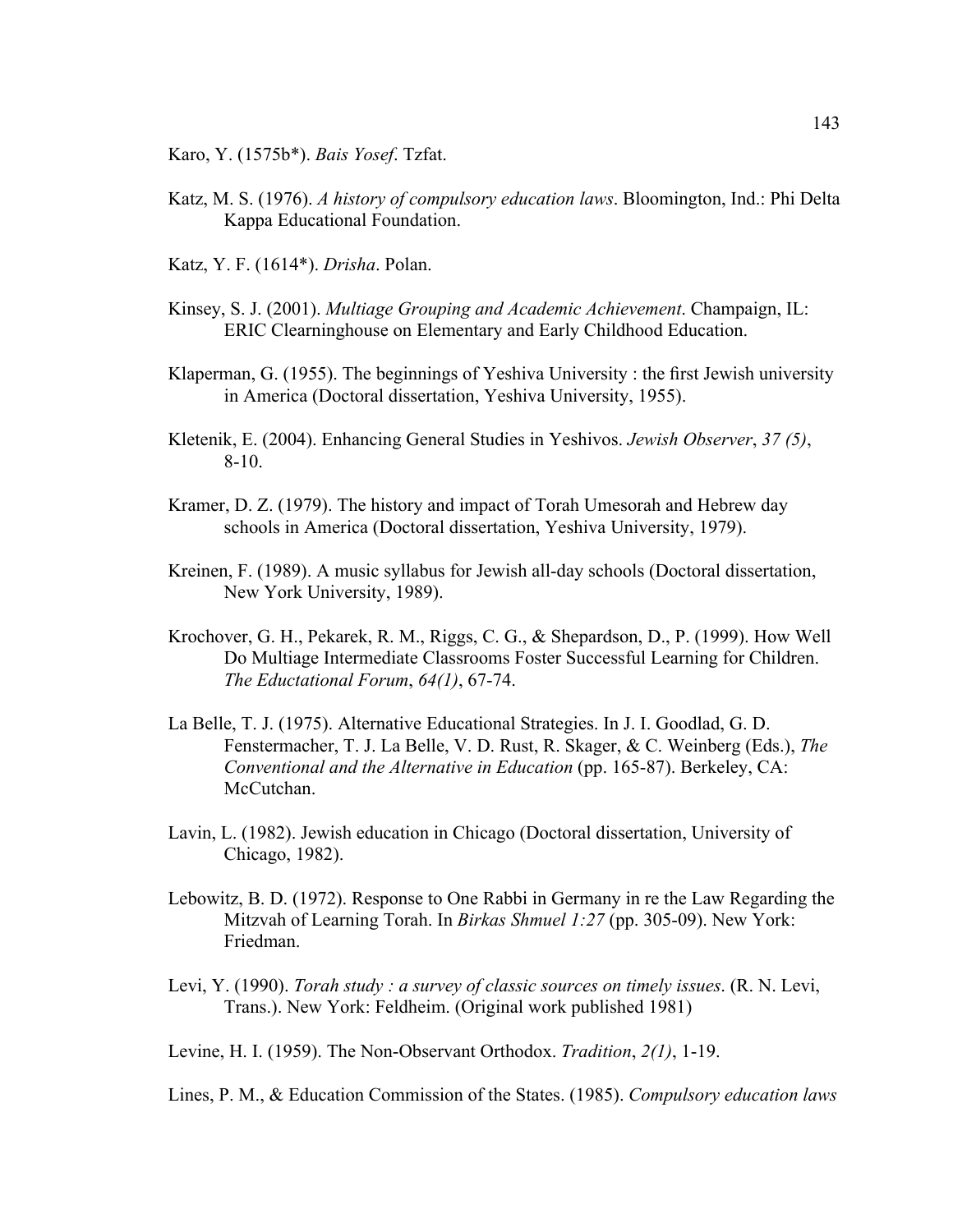*and their impact on public and private education, with suggested statutory language*. Denver, Colo.: Education Commission of the States.

Loew, Y. (1609a\*). *Drashos al haTorah*. Prague.

Loew, Y. (1609b\*). *Derech HaChaim*. Prague.

Maimonides. (1204\*). *Mishnah Torah*. Egypt.

- Margoshes, S., & Jewish Community of New York City. (1919). *The Jewish communal register of New York city, 1917-1918*. New York City: Kehillah (Jewish community) of New York city.
- Marty, M. A. (1997). *Daily Life in the United States, 1960-1990 Decades of Discord*. Westport, CT: Greenwood Press.
- Mason, D. W. A., & Burns, R. B. (1996). "Simply no worse and simply no better" may simply be wrong: A critique of Veenman's conclusion about multigrade classes. *Review of Educational Research*, *66(3)*, 307-22.
- Matanky, L. A. (1989). The Status of Primary and Elementary School Teachers as Reflected in Rabbinic Responsa and Communal 'Taqqanot' of the Germanic States During the Seventeenth and Eighteenth Centuries (Doctoral dissertation, New York University, 1989).

*Medrash Raba*. (189\*). Israel.

- Menses, A. (1946). The Yeshivot in Eastern Europe. In Jewish Encyclopedic Handbooks Inc. (Ed.), *The Jewish people, past and present.* (pp. 108-18). New York: Jewish Encyclopedic Handbooks.
- Mishkin, L. C. (1986a). Associated Talmud Torahs. In *The Sentinel's history of Chicago Jewry, 1911-1986* (pp. 202-05). Chicago: Sentinel Pub. Co..
- Mishkin, L. C. (1986b). Orthodoxy. In *The Sentinel's history of Chicago Jewry, 1911-1986* (pp. 164-69). Chicago: Sentinel Pub. Co..
- Mrozinski, R. R. (1978). Compulsory education : an historical review of its orgins, growth and challenges (Doctoral dissertation, University of Michigan, 1978).
- Naserdeen, D. (2001). Second Language Study in Elementary Schools. *Multicultural Education*, *8(3)*, 21-23.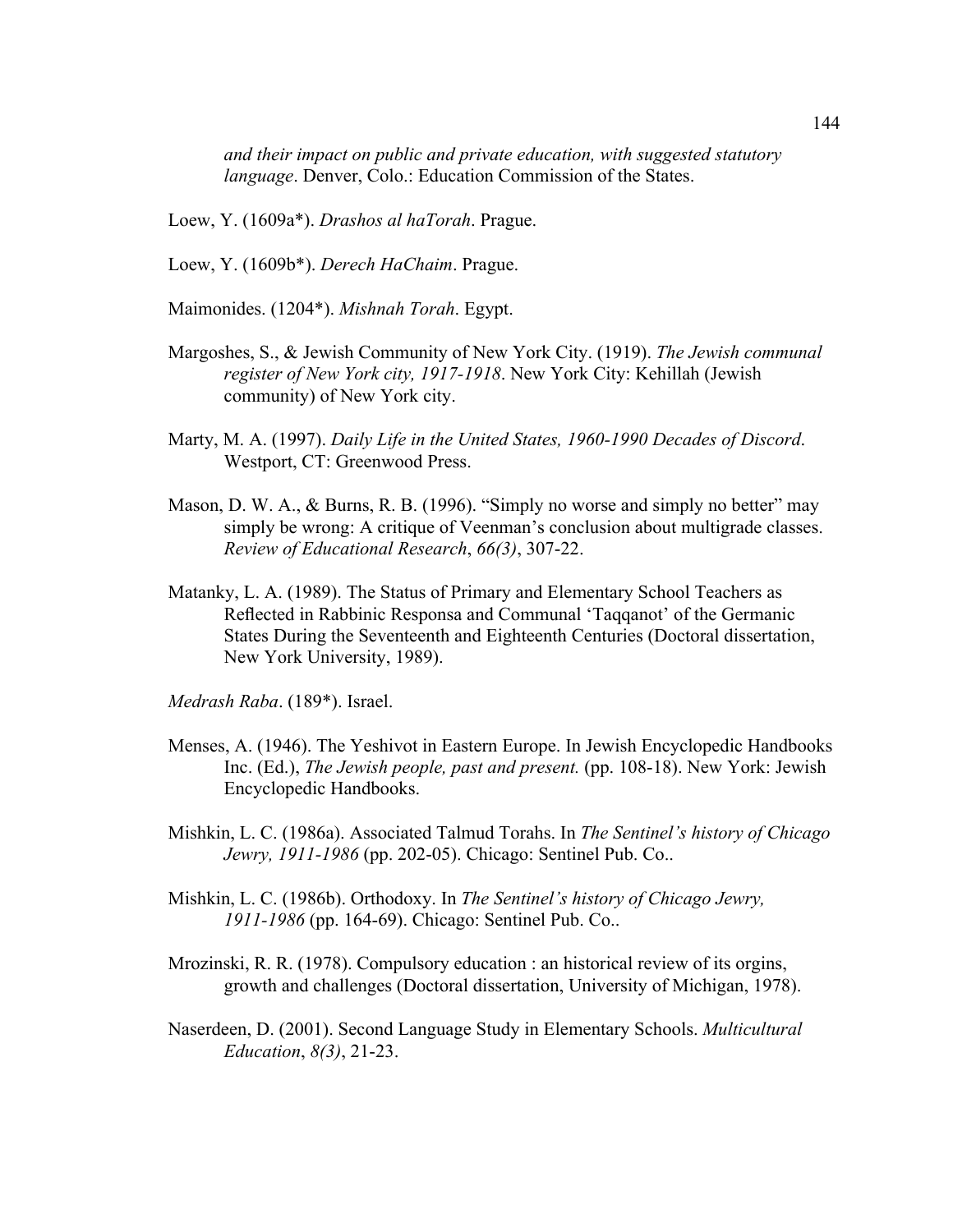Netboy, A. (1980). *A Boy's Life in the Chicago Ghetto*. Unpublished manuscript.

- Noddings, N. (1992). *The Challenge to Care in Schools*. NewYork: Teachers College Press.
- Oschry, L. (1959). Achieving Integration in Our Schools. *Jewish Parent*, *11*, 4-8.
- Parsons, S. B. (1983). The role of Shraga Feivel Mendlowitz in the founding and development of Hebrew day schools in the United States (Doctoral dissertation, New York University, 1983).
- Parzen, H. (1954). East European Immigrants and Jewish Secularism in American, 1882 to 1915. *Judaism*, *III(2)*, 154.
- Pierce v. Society of Sisters, 268 US 510 (1925).
- Pilch, J. (1952). The Heder Metukan (Doctoral dissertation, Dropsie College for Hebrew and Cognate Learning, 1952).
- Rapoport, S. (1967). *A Quarter of a Century of Progress by This Academy*. Paper presented at the annual meeting of Ida Crown Jewish Academy, Chicago.
- Rauch, E. (1978). Jewish education in the United States, 1840-1920 (Doctoral dissertation, Harvard Graduate School of Education, 1978).
- Rauch, E. (1984). The Jewish day school in America : a critical history and contemporary dilemmas. In J. C. Carper, & T. C. Hunt (Eds.), *Religious Schooling in America* (pp. 130-65). Birmingham, Ala.: Religious Education Press.
- Rosanova, M. (1998). Early Childhood Bilingualism in the Montessori Children's House. *Montessori Life*, *10(2)*, 37-48.
- Rosenblum, Y., & Sorski, A. (2001). *Reb Shraga Feivel : the life and times of Rabbi Shraga Feivel Mendlowitz, the architect of Torah in America*. Brooklyn, N.Y.: Mesorah.
- Rosengarten, S. (1992). *Worlds apart : the birth of Bais Yaakov in America, a personal recollection*. Spring Valley N.Y.: Targum Press.
- Rozen, Y. (1982). In Regard to Studying Other Wisdoms. In Y. Levi (Ed.), *Shaarei Talmud Torah* (pp. 311-12). Jerusalem: Feldheim.

Rudavsky, D. (1965). Jewish education and the religious revival. *Yivo Annual of Jewish*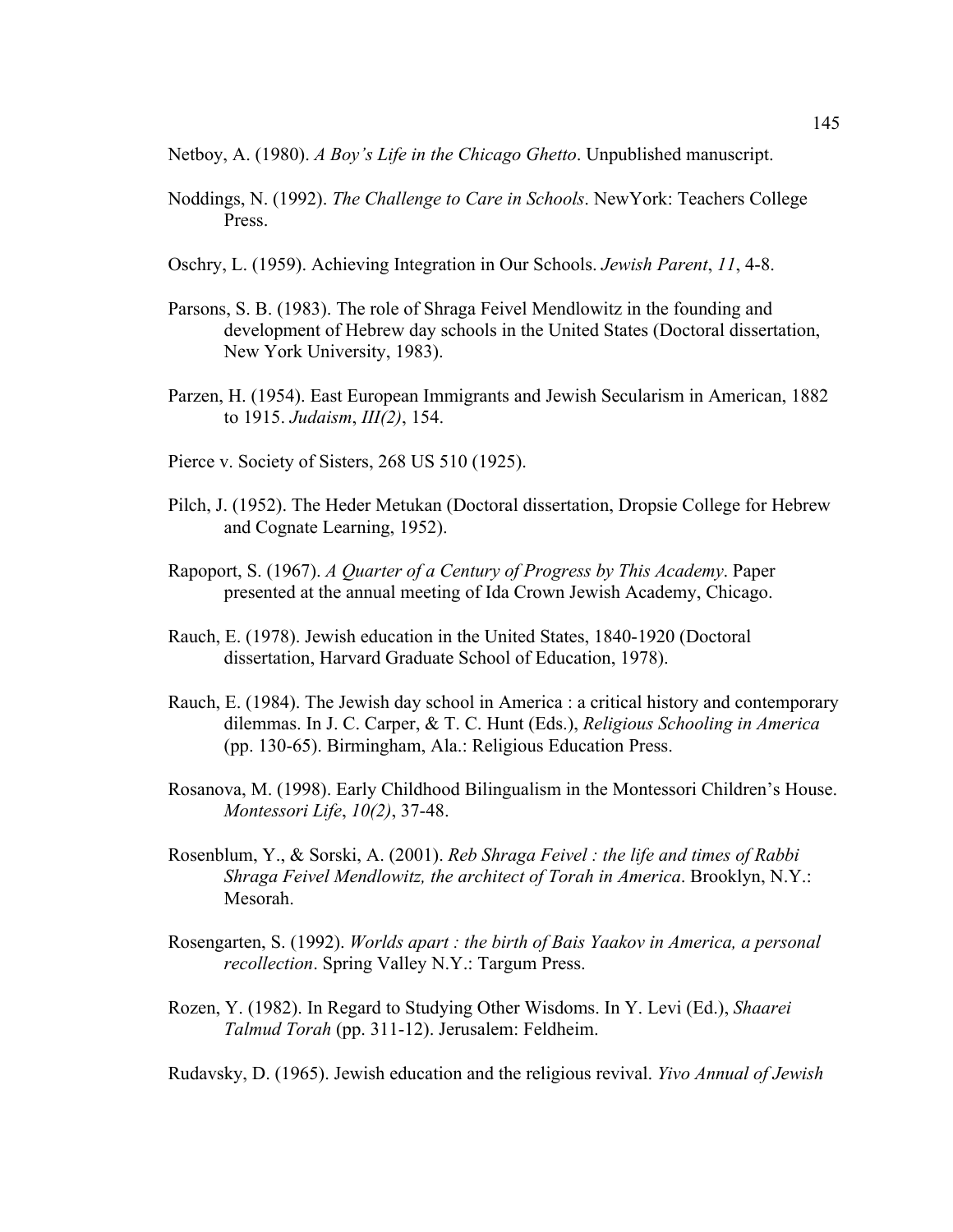*Social Science*, *13*, 95-124.

Sarna, J. B. (1994). The Secret of Jewish Continuity. *Commentary*, *98*, 55-58.

- Scharfstein, Z. (1962). *History of Jewish Education in Modern Times*. Jerusalem: Reuven Mas.
- Schiff, A. I. (1959). A critical study of the policies and practices of administration and supervision of teacher personnel in selected Jewish elementary day schools (Doctoral dissertation, Yeshiva University, 1959).
- Schiff, A. I. (1966). *The Jewish day school in America*. New York: Jewish Education Committee Press.
- Schiff, A. I. (1987). The Jewish Day School The Next Half-Century. *Judaism*, 220-25.
- Schniedewind, N., & Davidson, E. (2000). Differentiating Cooperative Learning. *Educational Leadership*, *58(1)*, 24-27.
- Schwab, S. (1966). *These and those*. New York: Feldheim.
- Schwab, S. (1997). *A Letter Regarding the Frankfurt Approach*. (S. Z. Leiman, Trans.). (Original work published 1966)
- Segal, B. (1974). Orinin, My Shtetl in the Ukraine. *Rhode Island Jewish Historical Notes*, *6(4)*, 542-77.
- Segal, S. M. (1952). Jewish elementary all-day schools in the City of New York through 1948 (Doctoral dissertation, New York University, 1952).
- Selig, H. L. (1944). [Letter to Dr. George D. Stoddard]. Hebrew Parochial Schools Folder, Series 15080-78, box 2. (Available from NY State Archives, archref@mail.nysed.gov)

Shain, R. (1984). *All for the Boss*. Jerusalem: Feldheim.

Shneur Zalman of Liady. (1812\*). *Shulchan Aruch Harav*. Liady, Russia.

*Sifri*. (189\*). Israel.

Singer, D. (1973). The Growth of the Day-School Movement. *Commentary*, 53-57.

Sirkes, Y. (1640\*). *Bach*. Cracow.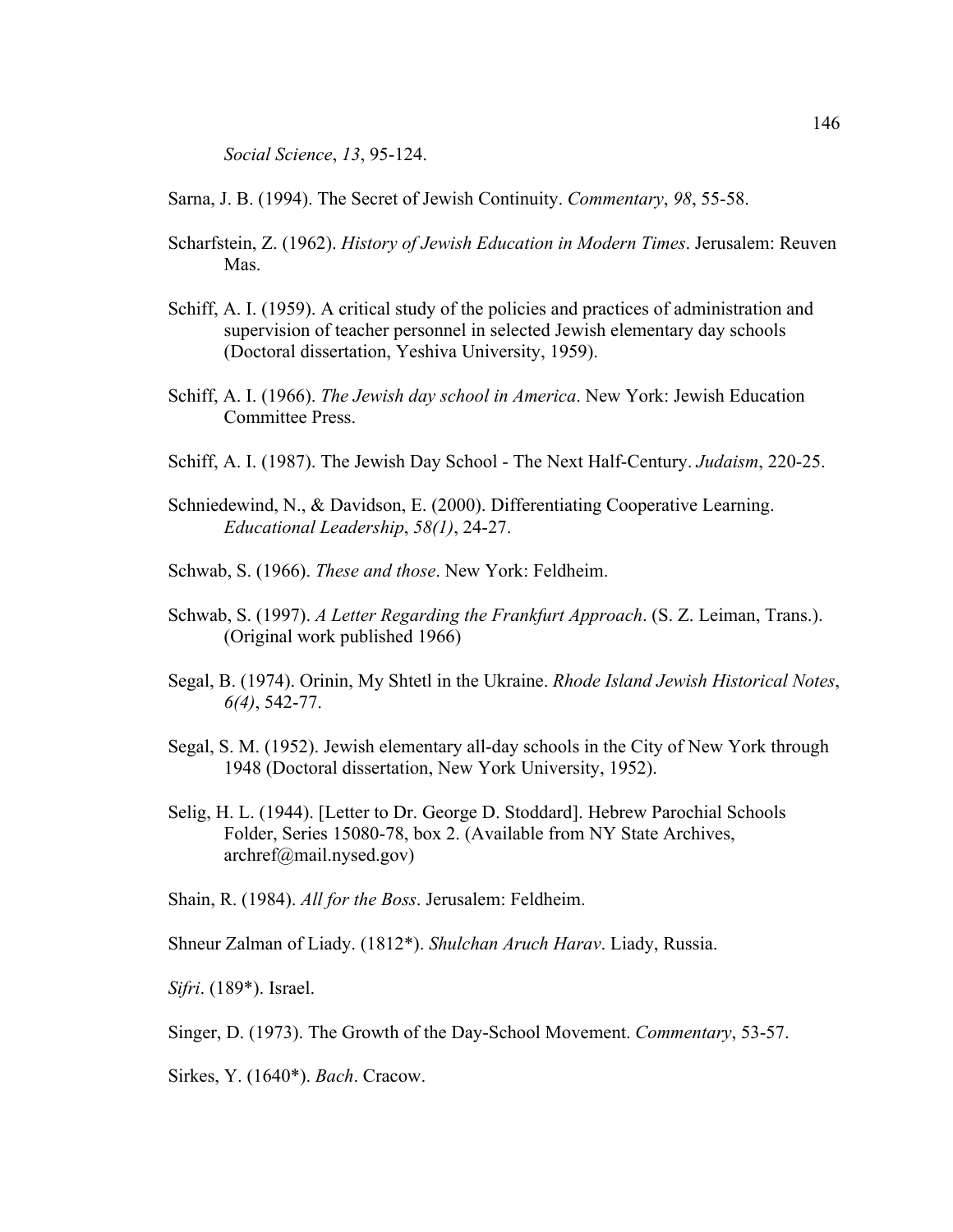- Slavin, R. E. (1999). Comprehensive Approaches to Cooperative Learning. *Theory into Practice*, *38 (2)*, 74-79.
- Smith, D. S. (1995). Recent Change and the Periodization of American Family History. *Journal of Family History*, *20(4)*, 329-46.
- Solomon, B. I. (1978). A critical review of the meaning of "integration" in the literature on Jewish day school education in America (Doctoral dissertation, Harvard Graduate School of Education, 1978).
- Solomon, B. I. (1979). Curricular integration in the Jewish all-day school in the United States (Doctoral dissertation, Harvard Graduate School of Education, 1979).
- Steinberg, A., M.D., & Rosner, F., M.D. (1996). Sources for the Debate: Torah Alone or Torah Together with Wordly Occupation. *Journal of Halacha and Contemporary Society*, *32*, 65-94.
- Stevens, R. J., & Slavin, R. E. (1992). *The Cooperative Elementary School: Effects on Students' Achievment, Attitudes and Social Relations*. Baltimore: Center for Research on Effective Schooling for Disadvantaged Students.
- Swift, I. L. (1956). Torah Values for Everyday Living. *Jewish Parent*, *8(2)*,
- Tannenbaum, A. (1993). Nostalgic Notes on My Day School Years. *Jewish Educaton*, *60(1)*, 35-43.
- Tanner, L. N. (1997). *Dewey's Laboratory School*. New York: Teachers College Press.
- The Trend to the denominational all-day school. (1951). *Reconstructionist*, *16(19)*, 6-7.
- Torah Umesorah National Society for Hebrew Day Schools. (2000). *Administrative Responsibilites and Curriculum Outline for a Hebrew Day School*. New York: Torah Umesorah Publicatons.
- Torah Umesorah National Society for Hebrew Day Schools. (2003). *Directory of Day Schools in the United States and Canada*. New York: Torah Umesorah Publicatons.
- *Tosafos*. (1290\*). Germany.
- Veenman, S. (1996). Effects of multigrade and multi-age classes reconsidered. *Review of Educational Research*, *66(3)*, 323-40.

Veenman, S. (1995). Cognitive and noncognitive effects of multigrade and multi-age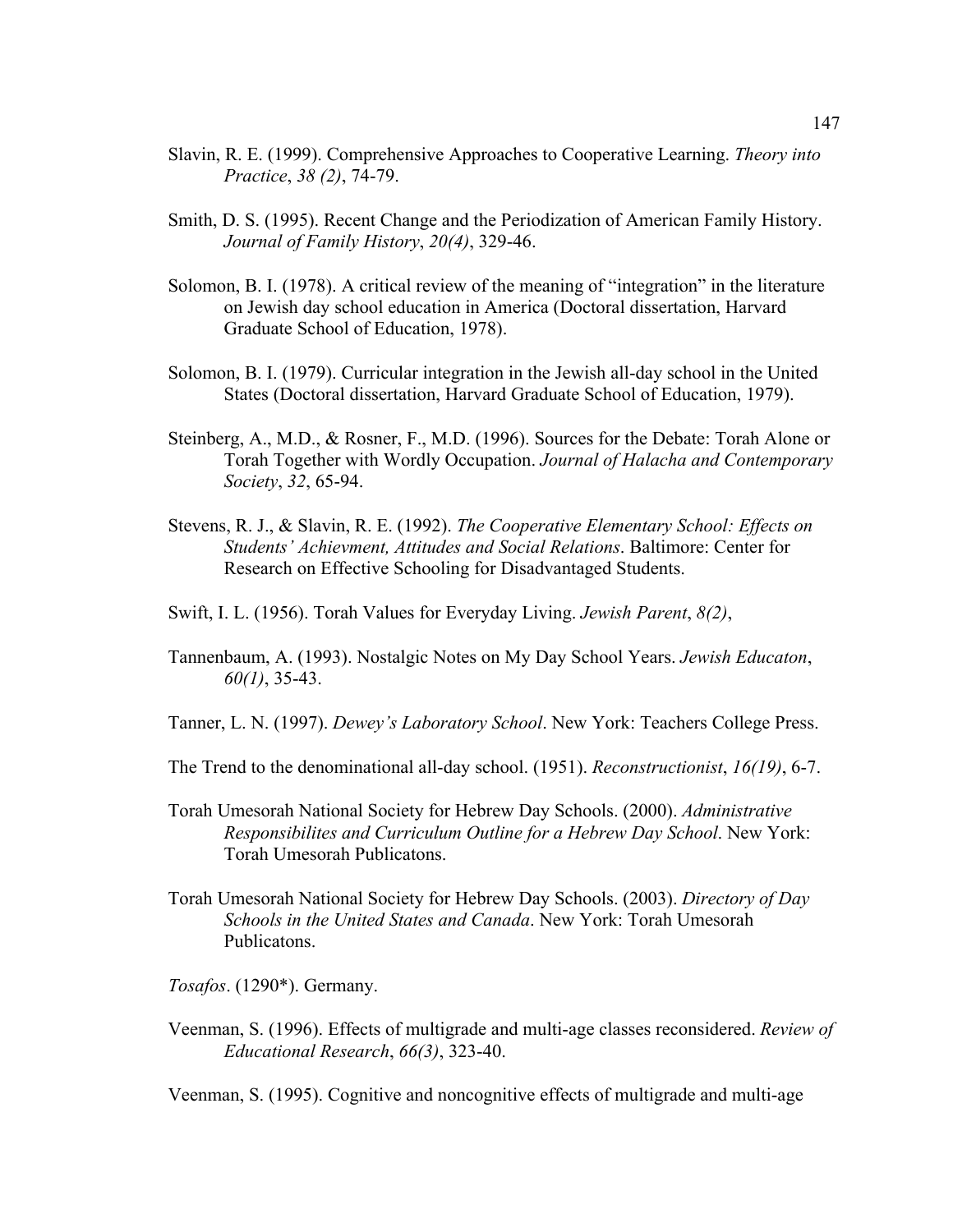classes: A best-evidence synthesis. *Review of Educational Research*, *65(4)*, 319-81.

- Verhoeven, L. (2000). Components in Early Second Language Reading and Spelling. *Scientific Studies of Reading*, *4(4)*, 313-30.
- Wade, J. E. (1944). [Letter to Dr. George D. Stoddard]. Hebrew Parochial Schools Folder, Series 15080-78, box 2. (Available from NY State Archives, archref@mail.nysed.gov)
- Wade-Woolley, L., & Geva, E. (2000). Processing Novel Phonemic Contrasts in the Acquistion of L2 Word Reading. *Scientific Studies of Reading*, *4(4)*, 295-311.
- Wasserman, E. (1963). Response to the Inquirer from the Known Country. In *Kovetz Shiurim 2:47* (pp. 202-04).
- Wein, B. (2001). *Faith and Fate*. Brooklyn: Shaar Press.
- Wein, B. (2004). The Vanishing American Jew. *Jewish Action*, 14-17.
- West Virginia State Board of Education v. Barnette, 319 US 624 (1943).
- Wiley, G. M. (1944a). [Memorandum in re: Hebrew Parochial Schools]. Hebrew Parochial Schools Folder, Series 15080-78, box 2. (Available from NY State Archives, archref@mail.nysed.gov)
- Wiley, G. M. (1944b). [Memorandum in re: Hebrew Parochial Schools]. Hebrew Parochial Schools Folder, Series 15080-78, box 2. (Available from NY State Archives, archref@mail.nysed.gov)
- Wiley, G. M. (1944c). [Memorandum for Commissioner Stoddard]. Hebrew Parochial Schools Folder, Series 15080-78, box 2. (Available from NY State Archives, archref@mail.nysed.gov)

Wolbe, R. (1995). *Zriah U'Binyan B'Chinuch*. Jerusalem: Feldheim.

- Wolpin, N. (1999). Children On The Fringe [Special Issue]. *Jewish Observer*, *32(9)*.
- Woodall, K. (1995). Classrooms were never values-free. *TEA News*, *26(6)*, 2.
- Wurzburger, W. S. (1982). The State of Orthodoxy. *Tradition*, *20(1)*, 3-83.

Yitzchaki, S. (1105\*). *Rashi al HaShas*. Troyes, France.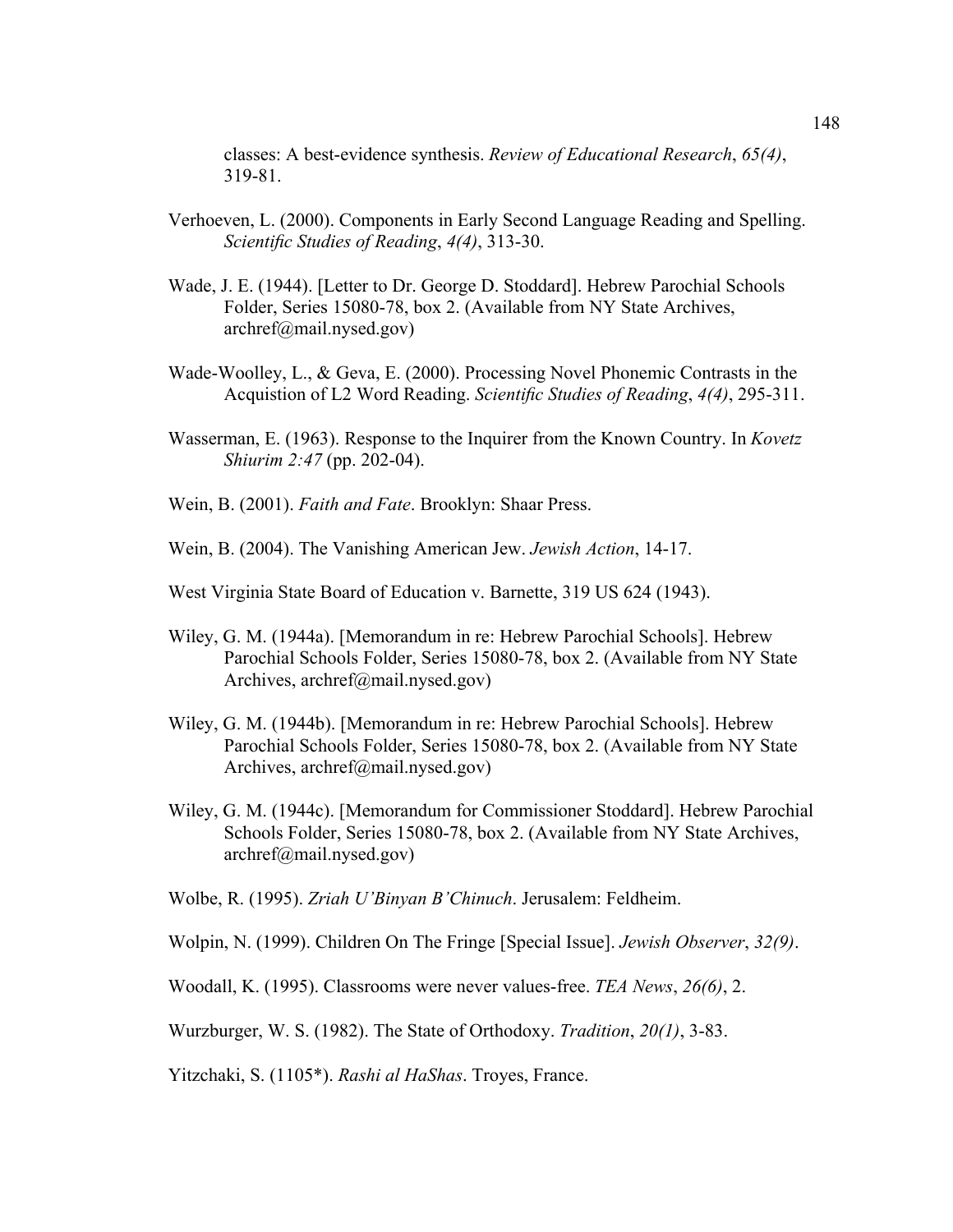Zeldin, M., & Union of American Hebrew Congregations General Assembly. (1985). *The status of a quiet revolution : Reform Jewish day schools in the 1980's*. New York, N.Y.: Union of American Hebrew Congregations.